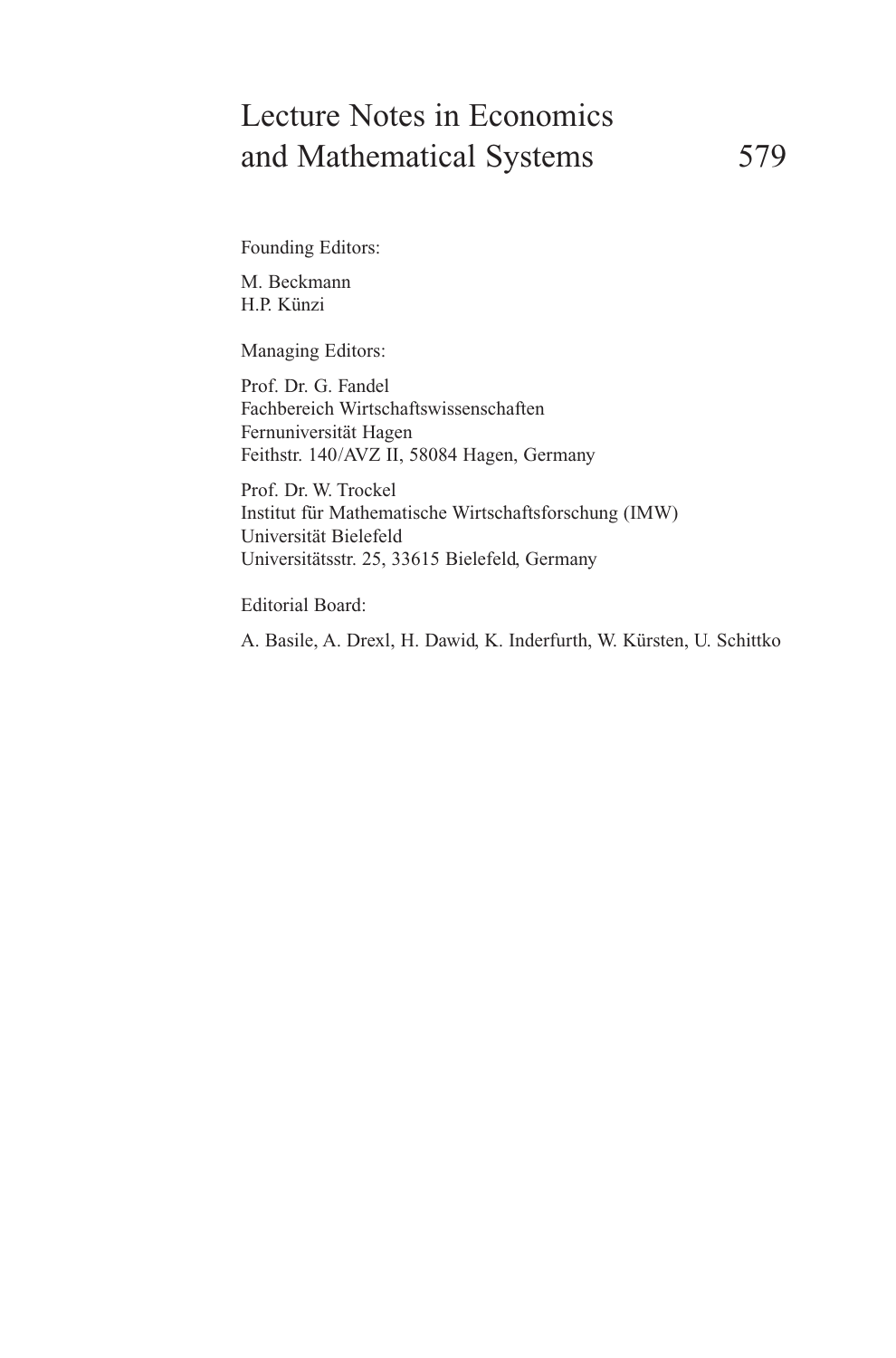Dieter Sondermann

# Introduction to Stochastic Calculus for Finance

A New Didactic Approach

With 6 Figures

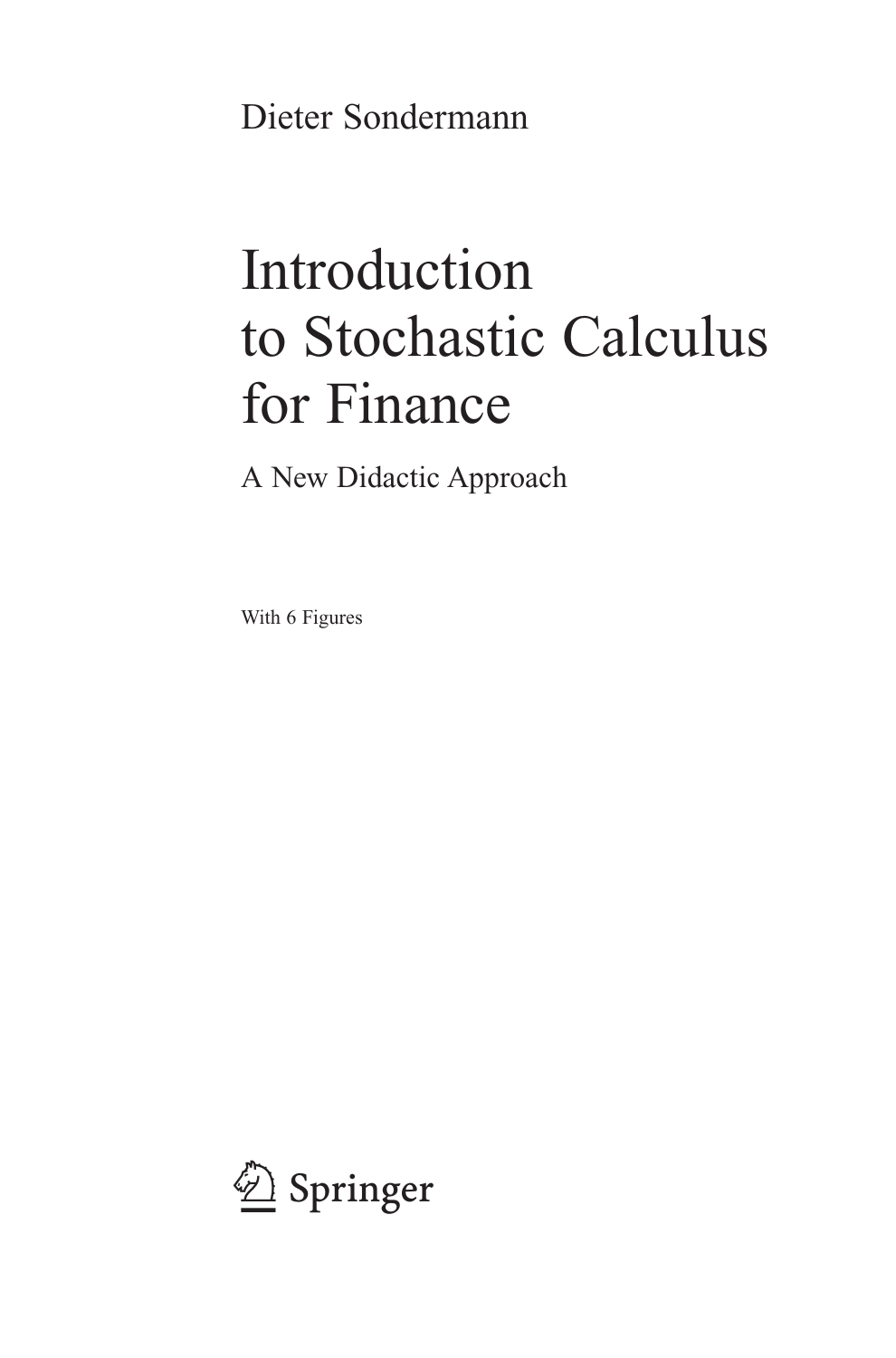Prof. Dr. Dieter Sondermann Department of Economics University of Bonn Adenauer Allee 24 53113 Bonn, Germany E-mail: sondermann@uni-bonn.de

ISBN-10 3-540-34836-0 Springer Berlin Heidelberg New York ISBN-13 978-3-540-34836-8 Springer Berlin Heidelberg New York

This work is subject to copyright. All rights are reserved, whether the whole or part of the material is concerned, specifically the rights of translation, reprinting, reuse of illustrations, recitation, broadcasting, reproduction on microfilm or in any other way, and storage in data banks. Duplication of this publication or parts thereof is permitted only under the provisions of the German Copyright Law of September 9, 1965, in its current version, and permission for use must always be obtained from Springer-Verlag. Violations are liable for prosecution under the German Copyright Law.

Springer is a part of Springer Science+Business Media springeronline.com

© Springer-Verlag Berlin Heidelberg 2006 Printed in Germany

The use of general descriptive names, registered names, trademarks, etc. in this publication does not imply, even in the absence of a specific statement, that such names are exempt from the relevant protective laws and regulations and therefore free for general use.

Typesetting: Camera ready by author Cover: Erich Kirchner, Heidelberg Production: LE-TEX, Jelonek, Schmidt & Vöckler GbR, Leipzig SPIN 11769675 Printed on acid-free paper  $-42/3100 - 543210$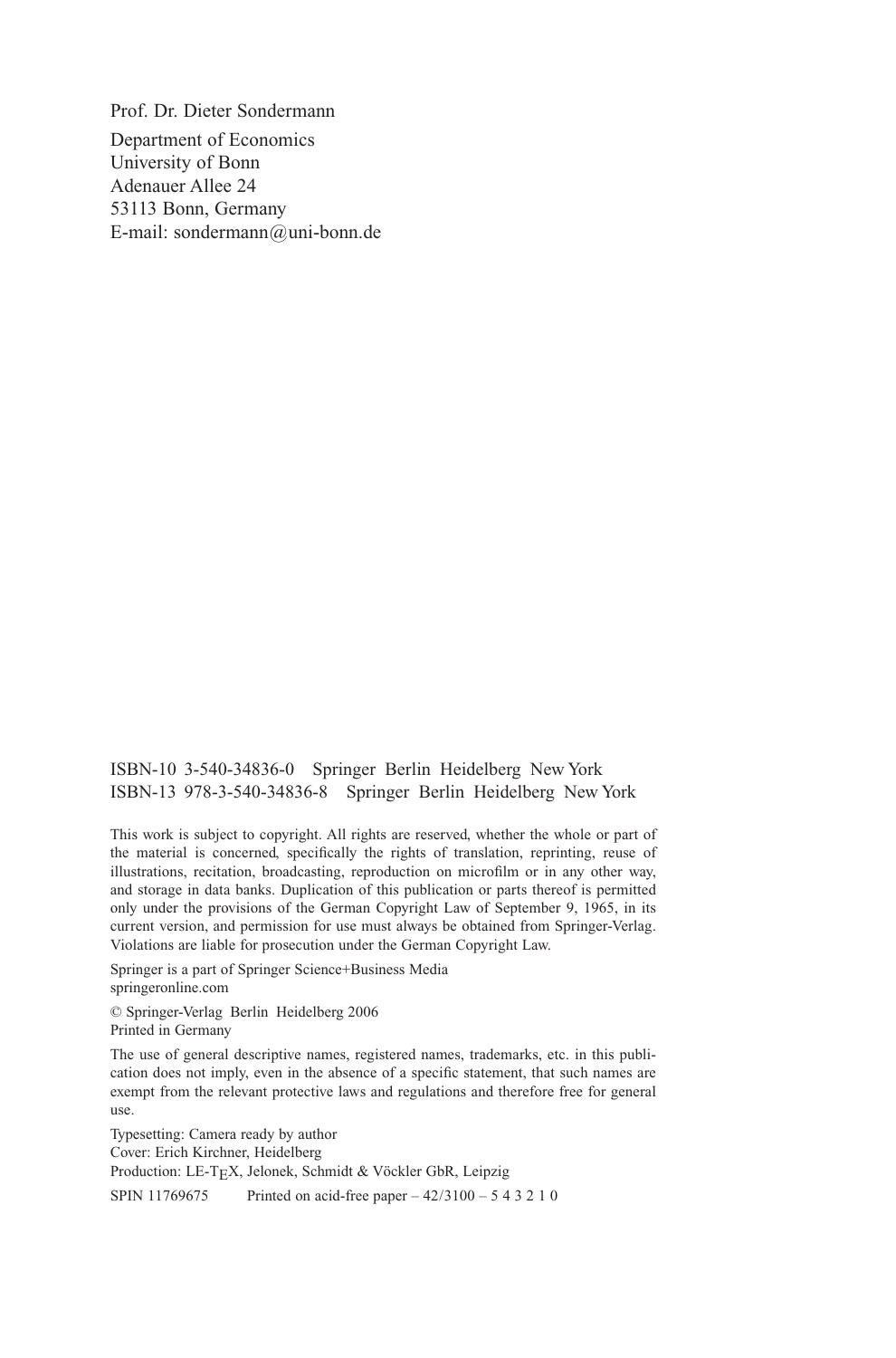To Freddy, Hans and Marek, who patiently helped me to a deeper understanding of stochastic calculus.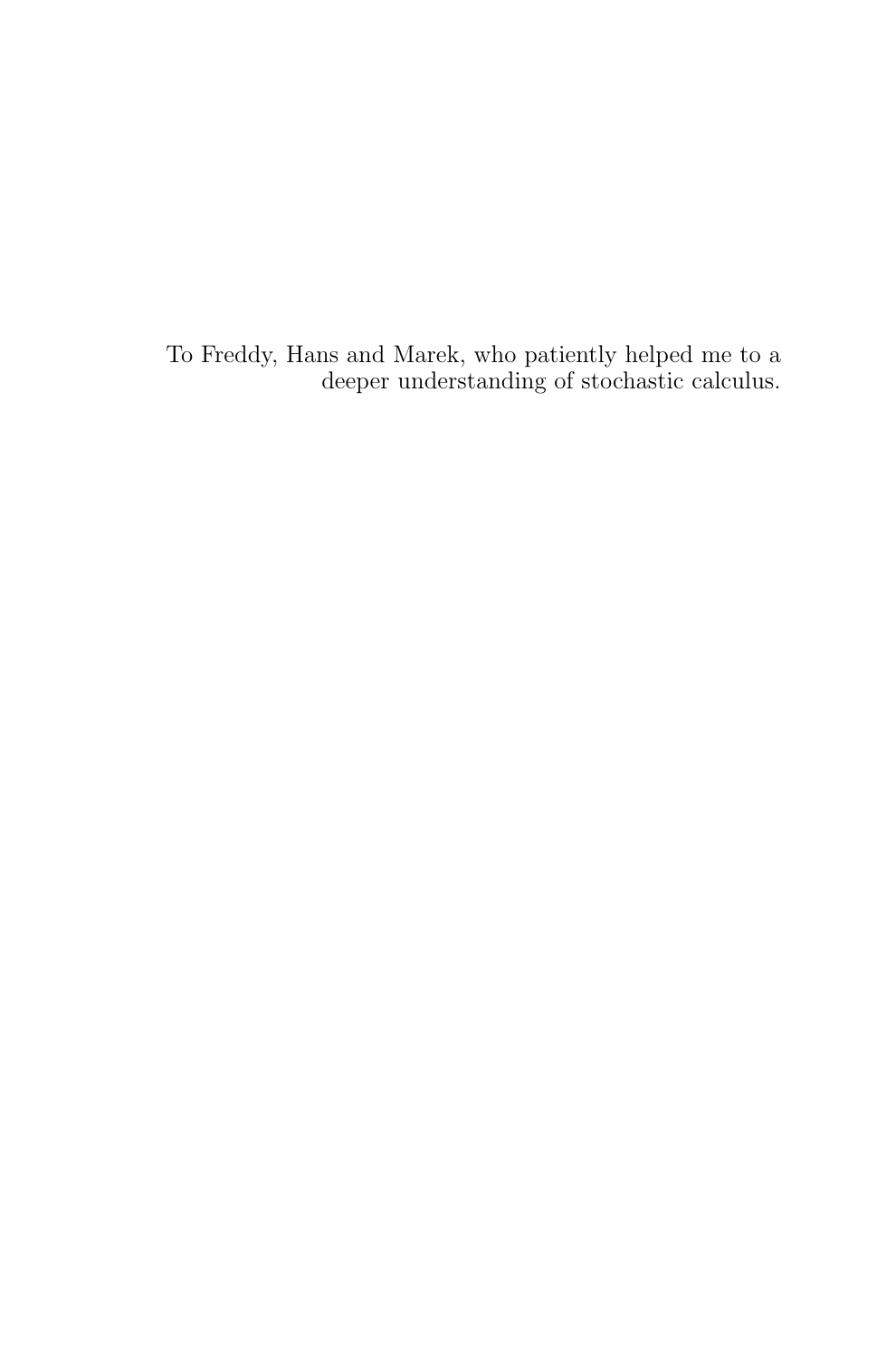## **Preface**

There are by now numerous excellent books available on stochastic calculus with specific applications to finance, such as Duffie (2001), Elliott-Kopp (1999), Karatzas-Shreve (1998), Lamberton-Lapeyre (1995), and Shiryaev (1999) on different levels of mathematical sophistication. What justifies another contribution to this subject? The motivation is mainly pedagogical. These notes start with an elementary approach to continuous time methods of Itô's calculus due to Föllmer. In an fundamental, but not well-known paper published in French in the Seminaire de Probabilité in 1981 (see Foellmer  $(1981)$ ), Föllmer showed that one can develop Itô's calculus without probabilities as an exercise in real analysis. <sup>1</sup>

The notes are based on courses offered regularly to graduate students in economics and mathematics at the University of Bonn choosing "financial economics" as special topic. To students interested in finance the course opens a quick (but by no means "dirty") road to the tools required for advanced finance. One can start the course with what they know about real analysis (e.g. Taylor's Theorem) and basic probability theory as usually taught in undergraduate courses in economic departments and business schools. What is needed beyond (collected in Chap. 1) can be explained, if necessary, in a few introductory hours.

The content of these notes was also presented, sometimes in condensed form, to MA students at the IMPA in Rio, ETH Zürich, to practi-

 $1$  An English translation of Föllmer's paper is added to these notes in the Appendix. In Chap. 2 we use Föllmer's approach only for the relative simple case of processes with continuous paths. Föllmer also treats the more difficult case of jump-diffusion processes, a topic deliberately left out in these notes.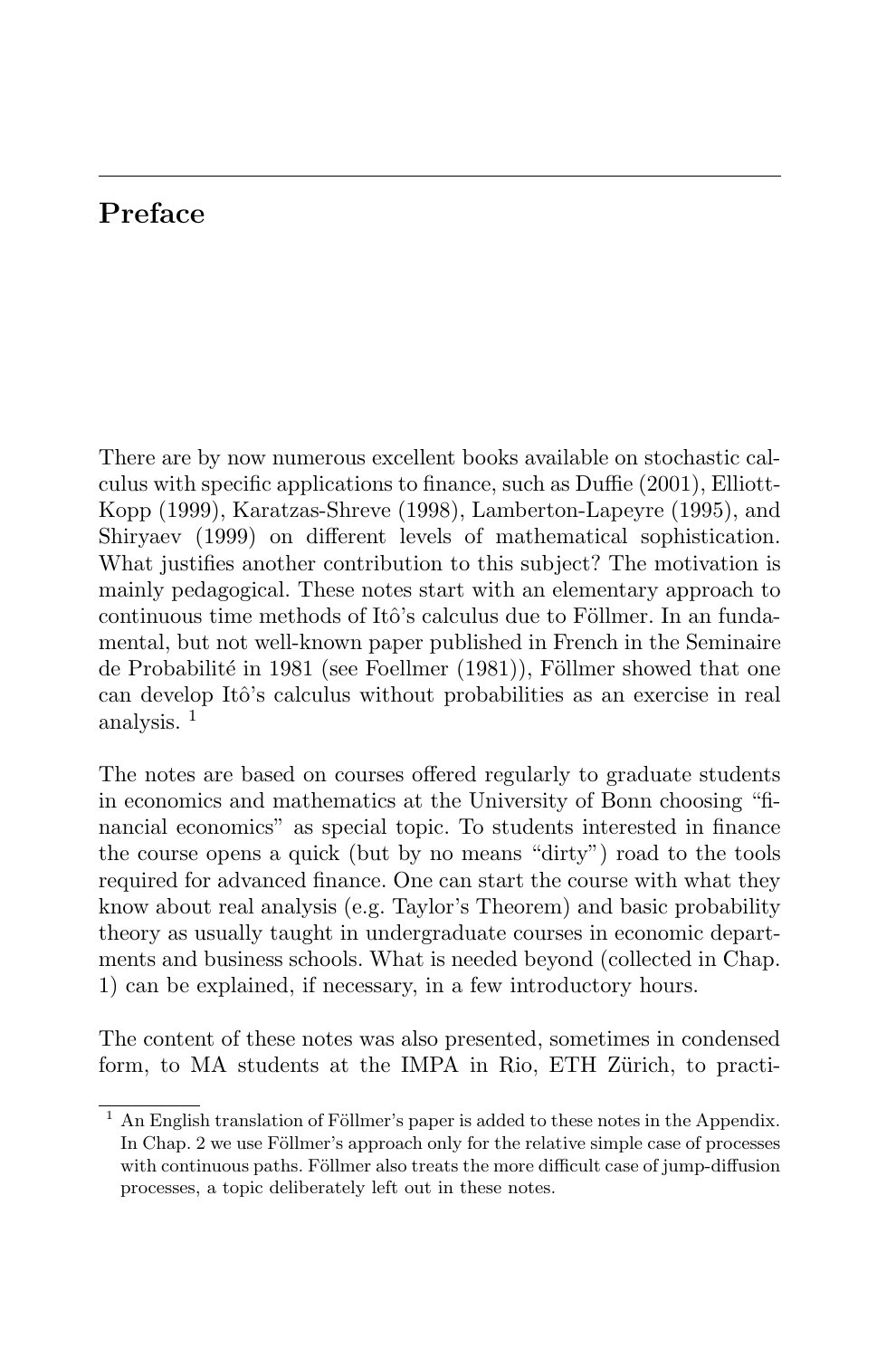tioners in the finance industry, and to PhD students and professors of mathematics at the Weizmann institute. There was always a positive feedback. In particular, the pathwise Föllmer approach to stochastic calculus was appreciated also by mathematicians not so much familiar with stochastics, but interested in mathematical finance. Thus the course proved suitable for a broad range of participants with quite different background.

I am greatly indebted to many people who have contributed to this course. In particular I am indebted to Hans Föllmer for generously allowing me to use his lecture notes in stochastics. Most of Chapter 2 and part of Chapter 3 follows closely his lecture. Without his contribution these notes would not exist. Special thanks are due to my assistants, in particular to Rüdiger Frey, Antje Mahayni, Philipp Schönbucher, and Frank Thierbach. They have accompanied my courses in Bonn with great enthusiasm, leading the students with engagement through the demanding course material in tutorials and contributing many useful exercises. I also profited from their critical remarks and from comments made by Freddy Delbaen, Klaus Schürger, Michael Suchanecki, and an unknown referee. Finally, I am grateful to all those students who have helped in typesetting, in particular to Florian Schröder.

Bonn, June 2006 Dieter Sondermann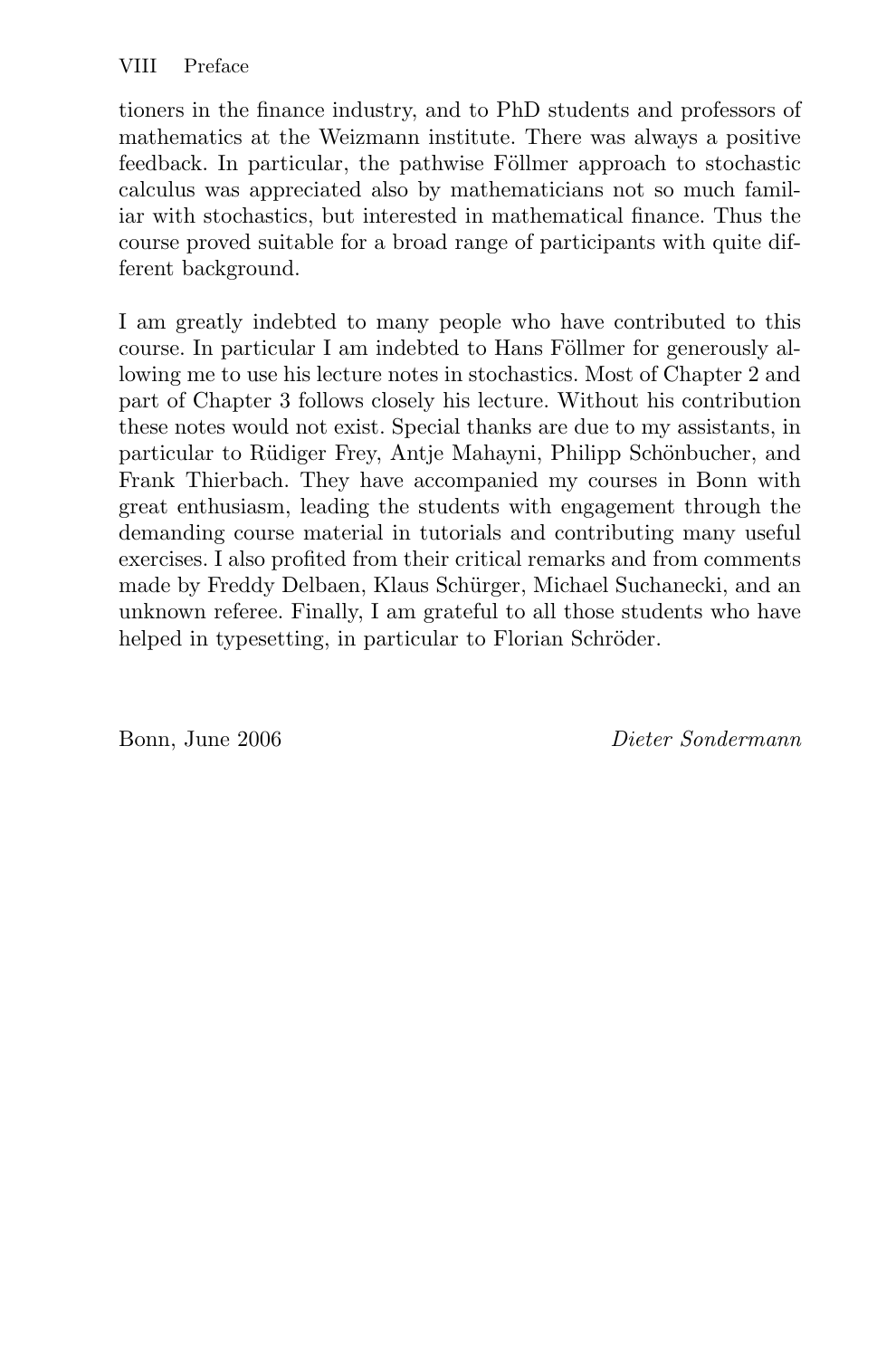## **Contents**

| $\mathbf{1}$ |                                                             |                                                                                                                                                                                                                                                                                                                                                                             |                                                          |  |
|--------------|-------------------------------------------------------------|-----------------------------------------------------------------------------------------------------------------------------------------------------------------------------------------------------------------------------------------------------------------------------------------------------------------------------------------------------------------------------|----------------------------------------------------------|--|
| $\mathbf{1}$ | 1.1<br>1.2                                                  | Brief Sketch of Lebesgue's Integral<br>Convergence Concepts for Random Variables                                                                                                                                                                                                                                                                                            | 3<br>3<br>$\overline{7}$                                 |  |
|              | 1.3<br>1.4                                                  | The Lebesgue-Stieltjes Integral                                                                                                                                                                                                                                                                                                                                             | 10<br>13                                                 |  |
| $\bf{2}$     | 2.1<br>2.2<br>2.3<br>2.4<br>2.5<br>2.6<br>2.7<br>2.8<br>2.9 | Introduction to Itô-Calculus<br>Stochastic Calculus vs. Classical Calculus<br>Quadratic Variation and 1-dimensional Itô-Formula<br>Covariation and Multidimensional Itô-Formula<br>First Application to Financial Markets<br>Stopping Times and Local Martingales<br>Local Martingales and Semimartingales<br>Itô's Representation Theorem<br>Application to Option Pricing | 15<br>15<br>18<br>26<br>31<br>33<br>36<br>44<br>49<br>50 |  |
| 3            | 3.1<br>3.2<br>3.3                                           | The Girsanov Transformation<br>Heuristic Introduction<br>The General Girsanov Transformation<br>Application to Brownian Motion                                                                                                                                                                                                                                              | 55<br>55<br>58<br>63                                     |  |
| 4            | 4.1<br>4.2<br>4.3                                           | Application to Financial Economics<br>The Market Price of Risk and Risk-neutral Valuation<br>The Fundamental Pricing Rule<br>Connection with the PDE-Approach<br>(Feynman-Kac Formula)                                                                                                                                                                                      | 67<br>68<br>73<br>76                                     |  |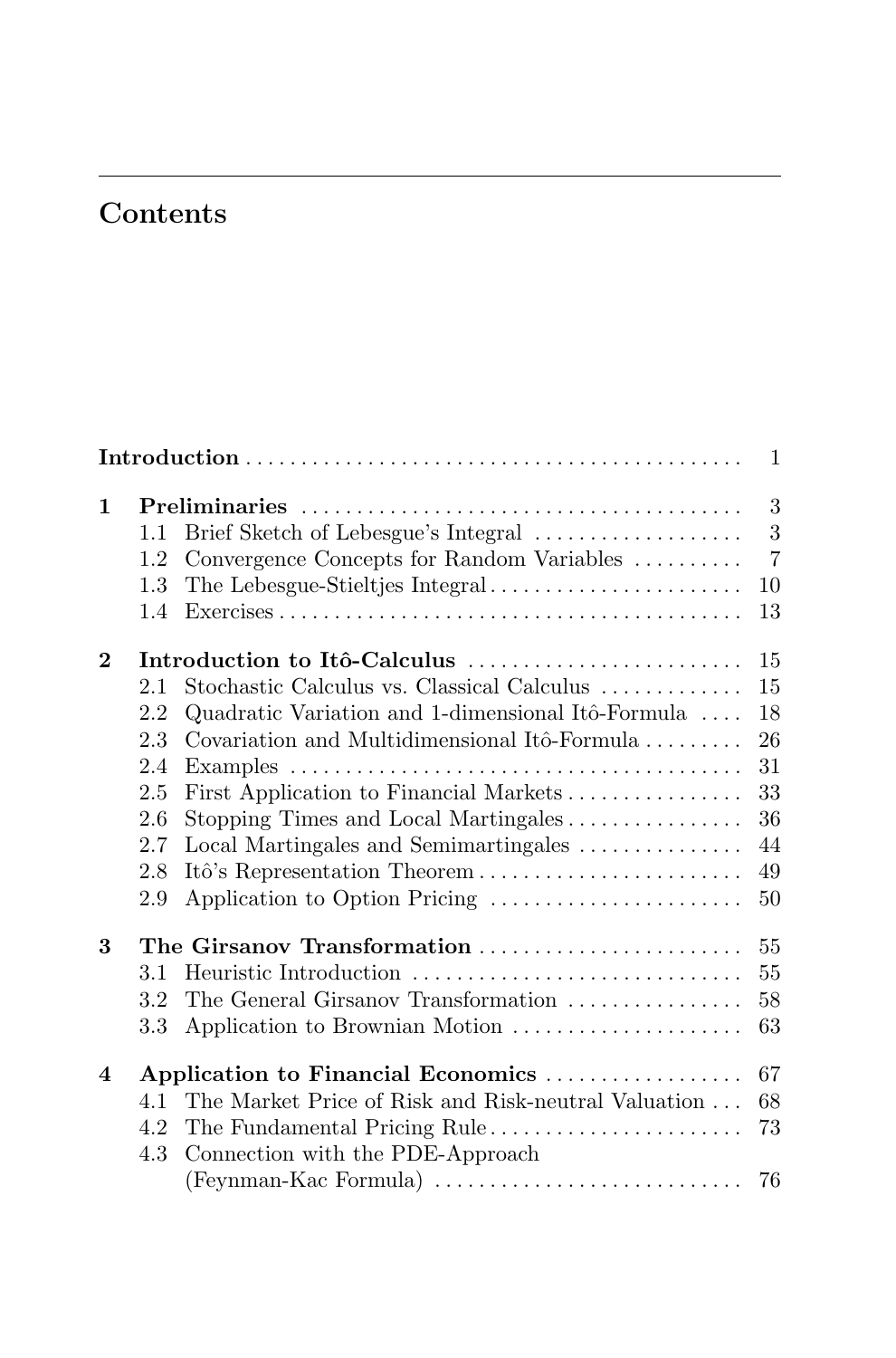## X Contents

|   | 4.4 | 78<br>Currency Options and Siegel-Paradox                                        |  |  |
|---|-----|----------------------------------------------------------------------------------|--|--|
|   | 4.5 | Change of Numeraire<br>79                                                        |  |  |
|   | 4.6 | Solution of the Siegel-Paradox<br>84                                             |  |  |
|   | 4.7 | Admissible Strategies and Arbitrage-free Pricing<br>86                           |  |  |
|   | 4.8 | The "Forward Measure"<br>89                                                      |  |  |
|   | 4.9 | Option Pricing Under Stochastic Interest Rates<br>92                             |  |  |
| 5 |     | Term Structure Models<br>95                                                      |  |  |
|   |     | 5.1 Different Descriptions of the Term Structure of Interest                     |  |  |
|   |     | 96                                                                               |  |  |
|   | 5.2 | Stochastics of the Term Structure<br>99                                          |  |  |
|   | 5.3 | The HJM-Model $\dots\dots\dots\dots\dots\dots\dots\dots\dots\dots\dots\dots 102$ |  |  |
|   | 5.4 |                                                                                  |  |  |
|   | 5.5 |                                                                                  |  |  |
|   | 5.6 |                                                                                  |  |  |
| 6 |     | Why Do We Need Itô-Calculus in Finance?  113                                     |  |  |
|   | 6.1 |                                                                                  |  |  |
|   | 6.2 | Local Times and Generalized Itô Formula $\ldots \ldots \ldots \ldots 115$        |  |  |
|   | 6.3 |                                                                                  |  |  |
|   | 6.4 |                                                                                  |  |  |
|   | 6.5 | The Time Value of an Option as Expected Local Time 123                           |  |  |
| 7 |     | Appendix: Itô Calculus Without Probabilities 125                                 |  |  |
|   |     |                                                                                  |  |  |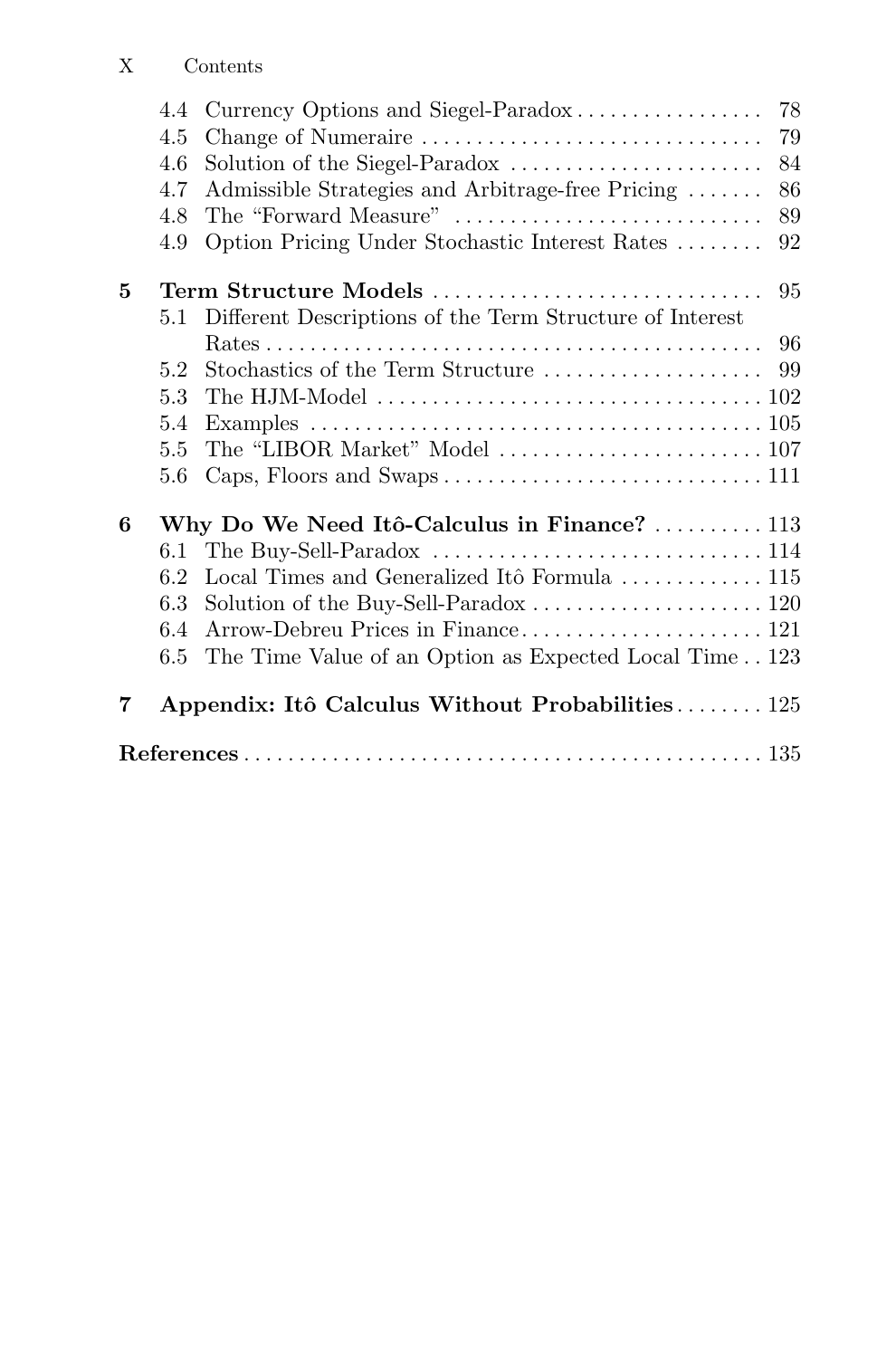## **Introduction**

The lecture notes are organized as follows: Chapter 1 gives a concise overview of the theory of Lebesgue and Stieltjes integration and convergence theorems used repeatedly in this course. For mathematic students, familiar e.g. with the content of Bauer (1996) or Bauer (2001), this chapter can be skipped or used as additional reference .

Chapter 2 follows closely Föllmer's approach to Itô's calculus, and is to a large extent based on lectures given by him in Bonn (see Foellmer (1991)). A motivation for this approach is given in Sect. 2.1. This section provides a good introduction to the course, since it starts with familiar concepts from real analysis.

In Chap. 3 the Girsanov transformation is treated in more detail, as usually contained in mathematical finance textbooks. Sect. 3.2 is taken from Revuz-Yor (1991) and is basic for the following applications to finance.

The core of this lecture is Chapter 4, which presents the fundamentals of "financial economics" in continuous time, such as the market price of risk, the no-arbitrage principle, the fundamental pricing rule and its invariance under numeraire changes. Special emphasis is laid on the economic interpretation of the so-called "risk-neutral" arbitrage measure and its relation to the "real world" measure considered in general equilibrium theory, a topic sometimes leading to confusion between economists and financial engineers.

Using the general Girsanov transformation, as developed in Sect. 3.2, the rather intricate problem of the change of numeraire can be treated in a rigorous manner, and the so-called "two-country" or "Siegel" paradox serves as an illustration. The section on Feynman-Kac relates the martingal approach used explicitly in these notes to the more classical approach based on partial differential equations.

In Chap. 5 the preceding methods are applied to term structure models. By looking at a term structure model in continuous time in the general form of Heath-Jarrow-Morton (1992) as an infinite collection of assets (the zerobonds of different maturities), the methods developed in Chap. 4 can be applied without modification to this situation. Readers who have gone through the original articles of HJM may appreciate the simplicity of this approach, which leads to the basic results of HJM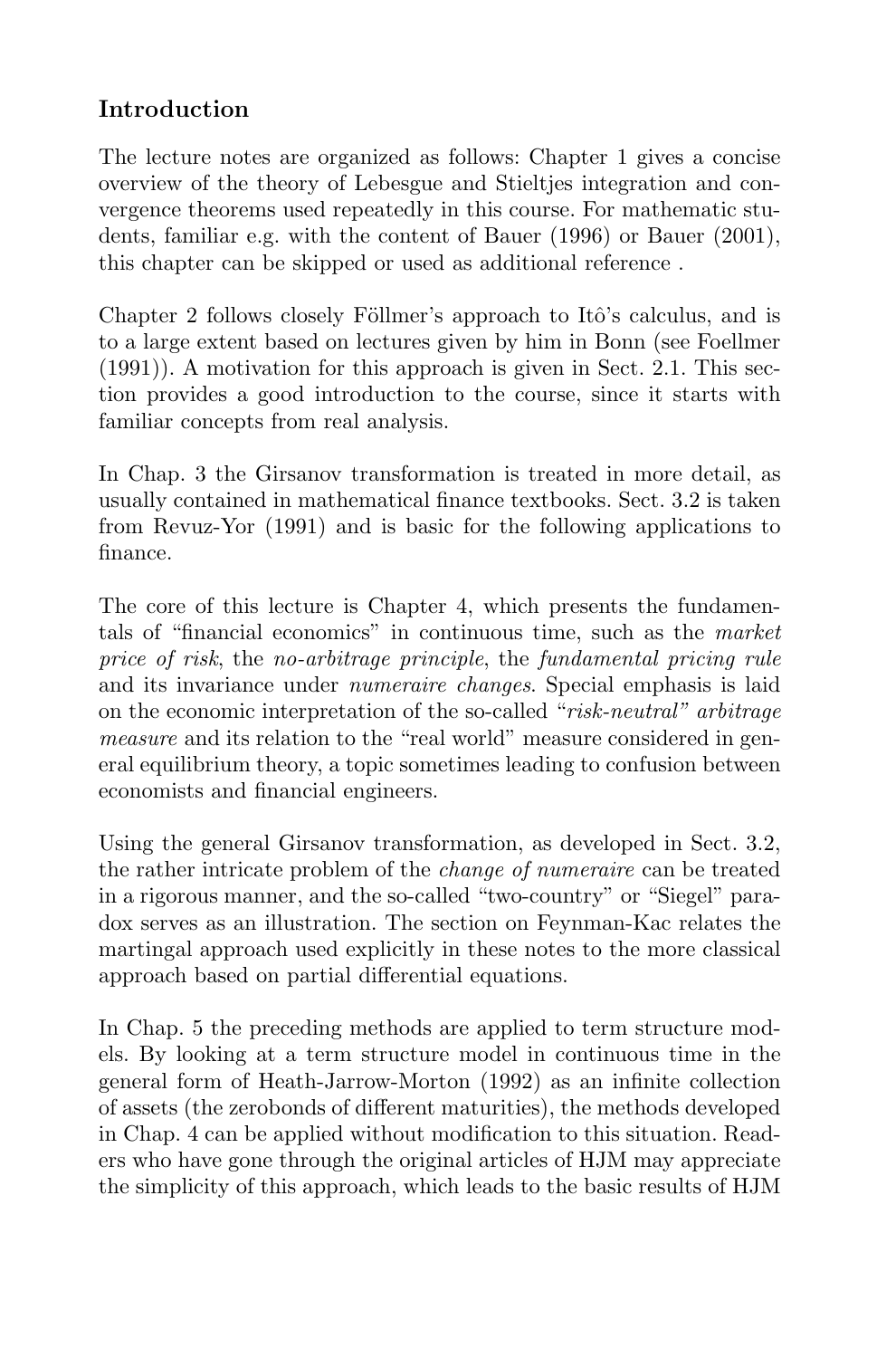in a straightforward way. The same applies to the now quite popular Libor Market Model treated in Sect. 5.5 .

Chapter 6 presents some more advanced topics of stochastic calculus such as *local times* and the *generalized Itô formula*. The basic question here is: Does one really need the apparatus of Itô's calculus in finance? A question which is tantamount to : are charts of financial assets in reality of unbounded variation? The answer is YES, as any practitioner experienced in "delta-hedging" can confirm. Chapter 6 provides the theoretical background for this phenomenon.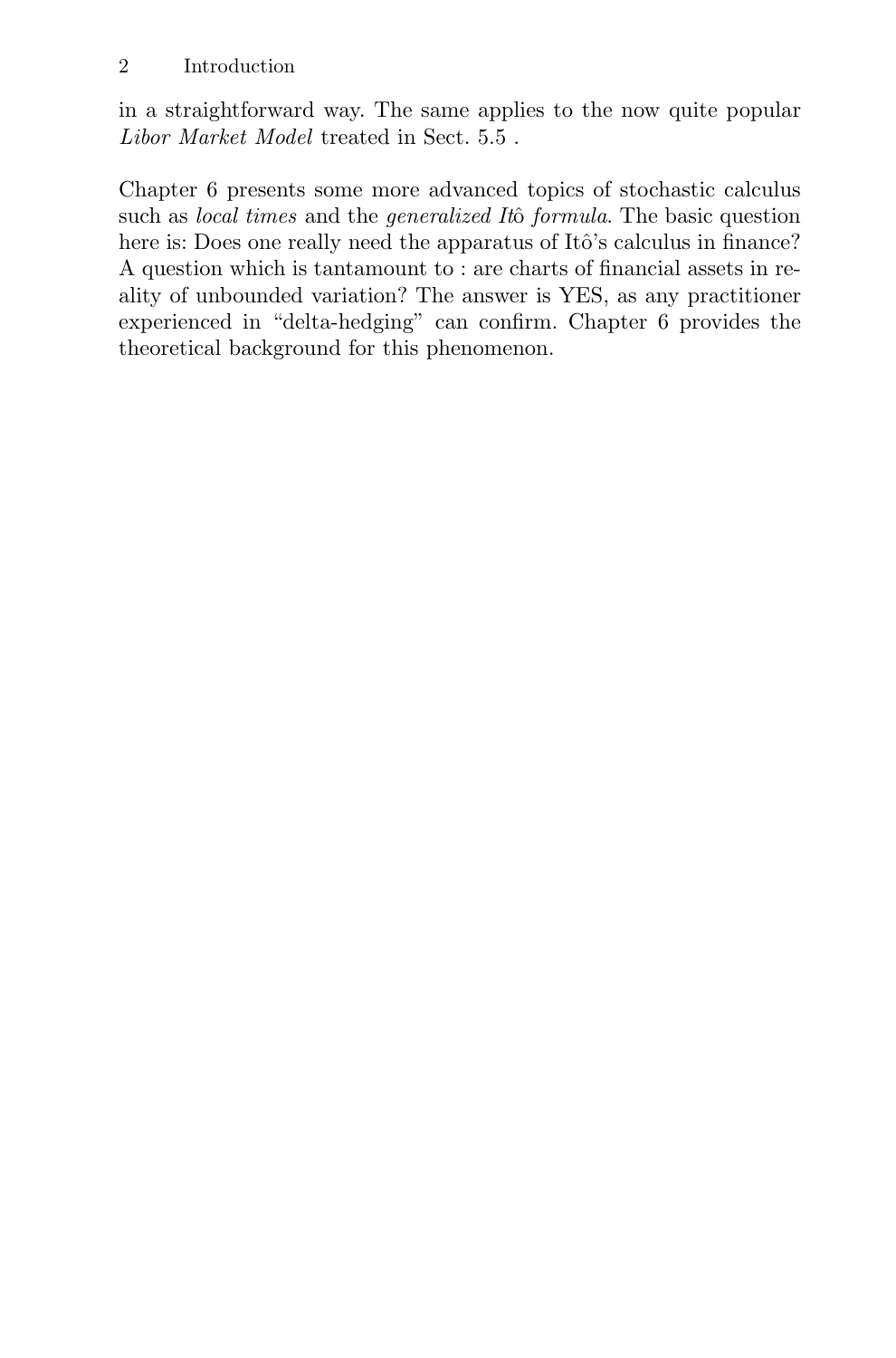## **Preliminaries**

**Recommended literature :** (Bauer 1996), (Bauer 2001)

We assume that the reader is familiar with the following basic concepts:

 $(\Omega, \mathcal{F}, P)$  is a probability space, i.e.

- $\mathcal F$  is a  $\sigma$ -algebra of subsets of the nonempty set  $\Omega$
- P is a  $\sigma$ -additive measure on  $(\Omega, \mathcal{F})$  with  $P[\Omega]=1$
- X is a random variable on  $(\Omega, \mathcal{F}, P)$  with values in  $\overline{\mathbb{R}} := [-\infty, \infty]$ , i.e. X is a map  $X: \Omega \longrightarrow \overline{\mathbb{R}}$  with  $[X \le a] \in \mathcal{F}$  for all  $a \in \mathbb{R}$

## **1.1 Brief Sketch of Lebesgue's Integral**

The Lebesgue integral of a random variable  $X$  can be defined in three steps.

(a) For a discrete random variable of the form  $X = \sum_{n=1}^{\infty}$  $\sum_{i=1} \alpha_i \mathbf{1}_{A_i}, \, \alpha_i \in \mathbb{R},$  $A_i \in \mathcal{F}$  the integral (resp. the expectation) of X is defined as

$$
E[X] := \int_{\Omega} X(\omega) \, dP(\omega) := \sum_{i} \alpha_i \, P[A_i].
$$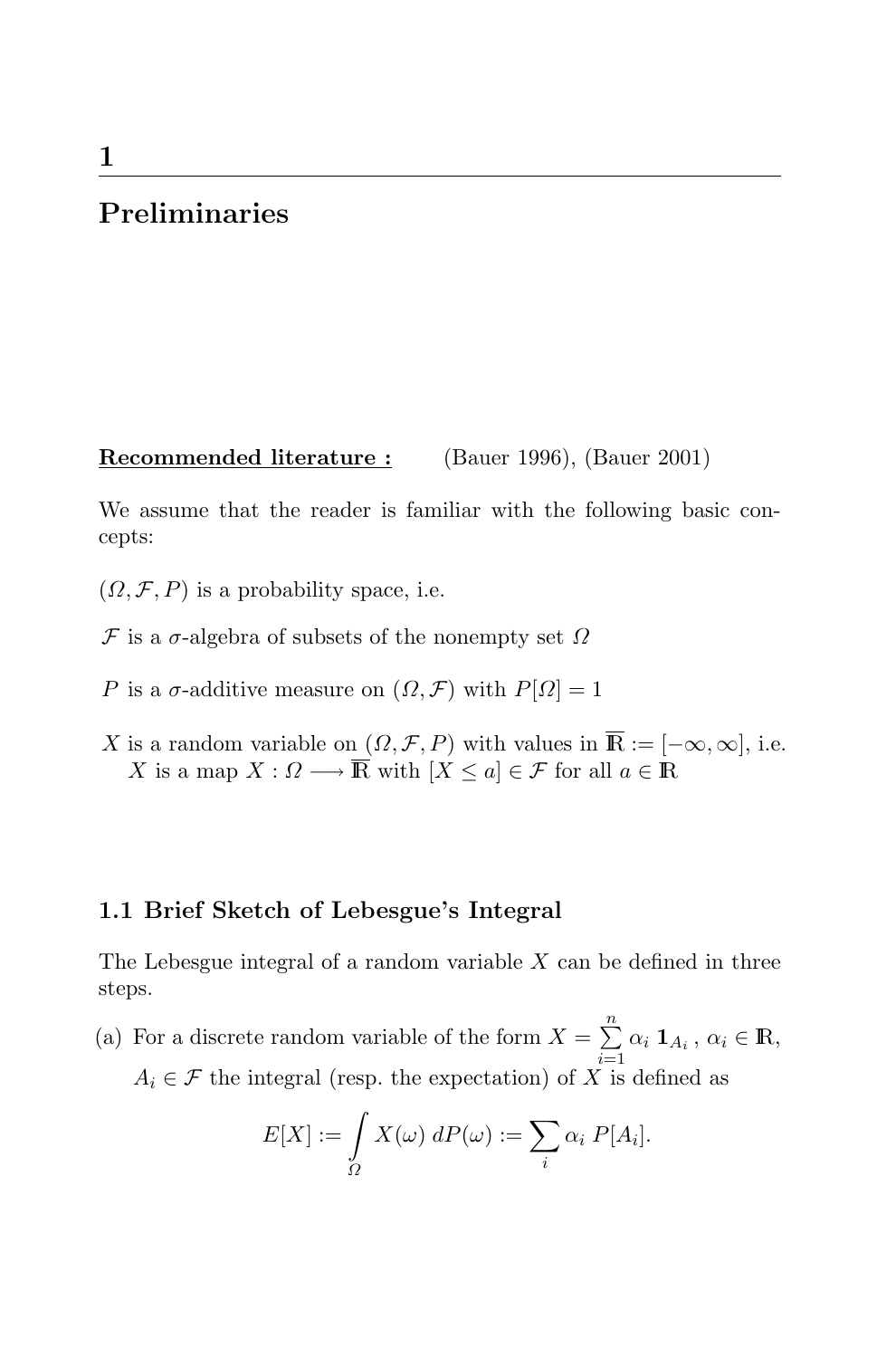#### 4 1 Preliminaries

Note: In the following we will drop the argument  $\omega$  in the integral and write shortly  $\int$  $\Omega$  $X dP$ .

Let  $\mathcal E$  denote the set of all discrete random variables.

(b) Consider the set of all random variables which are monotone limits of discrete random variables, i.e. define

$$
\mathcal{E}^* := \left\{ X \; : \; \exists \quad u_1 \leq \ldots \;, \; u_n \in \mathcal{E} \; , \; u_n \uparrow X \right\}
$$

Remark: X random variable with  $X > 0 \Longrightarrow X \in \mathcal{E}^*$ .

For  $X \in \mathcal{E}^*$  define

$$
\int_{\Omega} X dP := \lim_{n \to \infty} \int_{\Omega} u_n dP.
$$

 $(c)$  For an arbitrary random variable X consider the decomposition  $X = X^+ - X^-$  with

$$
X^+ := \sup(X, 0)
$$
,  $X^- := \sup(-X, 0)$ .

According to (b),  $X^+$ ,  $X^- \in \mathcal{E}^*$ .

If either  $E[X^+] < \infty$  or  $E[X^-] < \infty$ , define

$$
\int_{\Omega} X \, dP := \int_{\Omega} X^+ \, dP - \int_{\Omega} X^- \, dP.
$$

#### **Properties of the Lebesgue Integral:**

- Linearity: - Ω  $(\alpha X + \beta Y) dP = \alpha$ **-**Ω  $X \, dP + \beta$  $\check{\Omega}$ Y dP
- Positivity:  $X \geq 0$  implies  $\int X dP \geq 0$  and

$$
\int X \, dP > 0 \Longleftrightarrow P[X > 0] > 0.
$$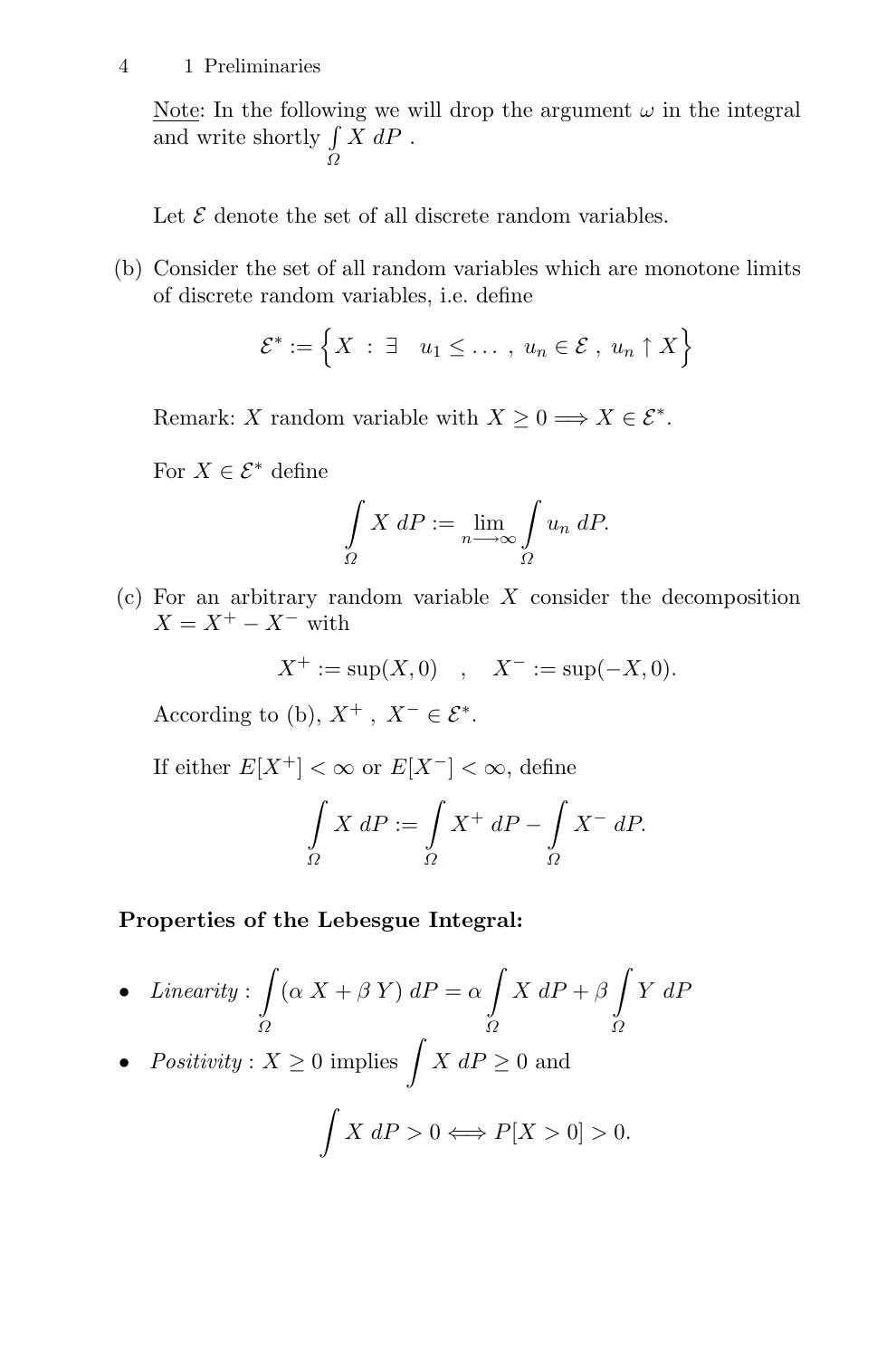• Monotone Convergence (Beppo Levi). Let  $(X_n)$  be a monotone sequence of random variables (i.e.  $X_n \leq$  $X_{n+1}$ ) with  $X_1 \geq C$ . Then

$$
X := \lim_{n} X_n \in \mathcal{E}^*
$$

and

$$
\lim_{n \to \infty} \int_{\Omega} X_n \, dP = \int_{\Omega} \lim_{n \to \infty} X_n \, dP = \int_{\Omega} X \, dP.
$$

- Fatou's Lemma
	- (i) For any sequence  $(X_n)$  of random variables which are bounded from below one has

$$
\int_{\Omega} \liminf_{n \to \infty} X_n \, dP \leq \liminf_{n \to \infty} \int_{\Omega} X_n \, dP.
$$

(ii) For any sequence  $(X_n)$  of random variables bounded from above one has

$$
\int_{\Omega} \limsup_{n \to \infty} X_n dP \geq \limsup_{n \to \infty} \int_{\Omega} X_n dP.
$$

• Jensen's Inequality

Let  $X$  be an integrable random variable with values in  $\mathbb R$  and  $u$ :  $\overline{\mathbb{R}} \longrightarrow \overline{\mathbb{R}}$  a convex function.

Then one has

$$
u(E[X]) \leq E[u(X)].
$$

Jensen's inequality is frequently applied, e.g. to  $u(X) = |X|$ ,  $u(X) =$  $e^X$  or  $u(X) = [X - a]^+$ .

# **L**<sup>p</sup>-Spaces (1  $\leq$  p  $< \infty$ )

 $L^p(\Omega)$  denotes the set of all real-valued random variables X on  $(\Omega, \mathcal{F}, P)$ with  $E[|X|^p] < \infty$  for some  $1 \leq p < \infty$ . For  $X \in L^p$ , the  $L^p$ -norm is defined as

$$
||X||_p := (E[|X|^p])^{\frac{1}{p}}.
$$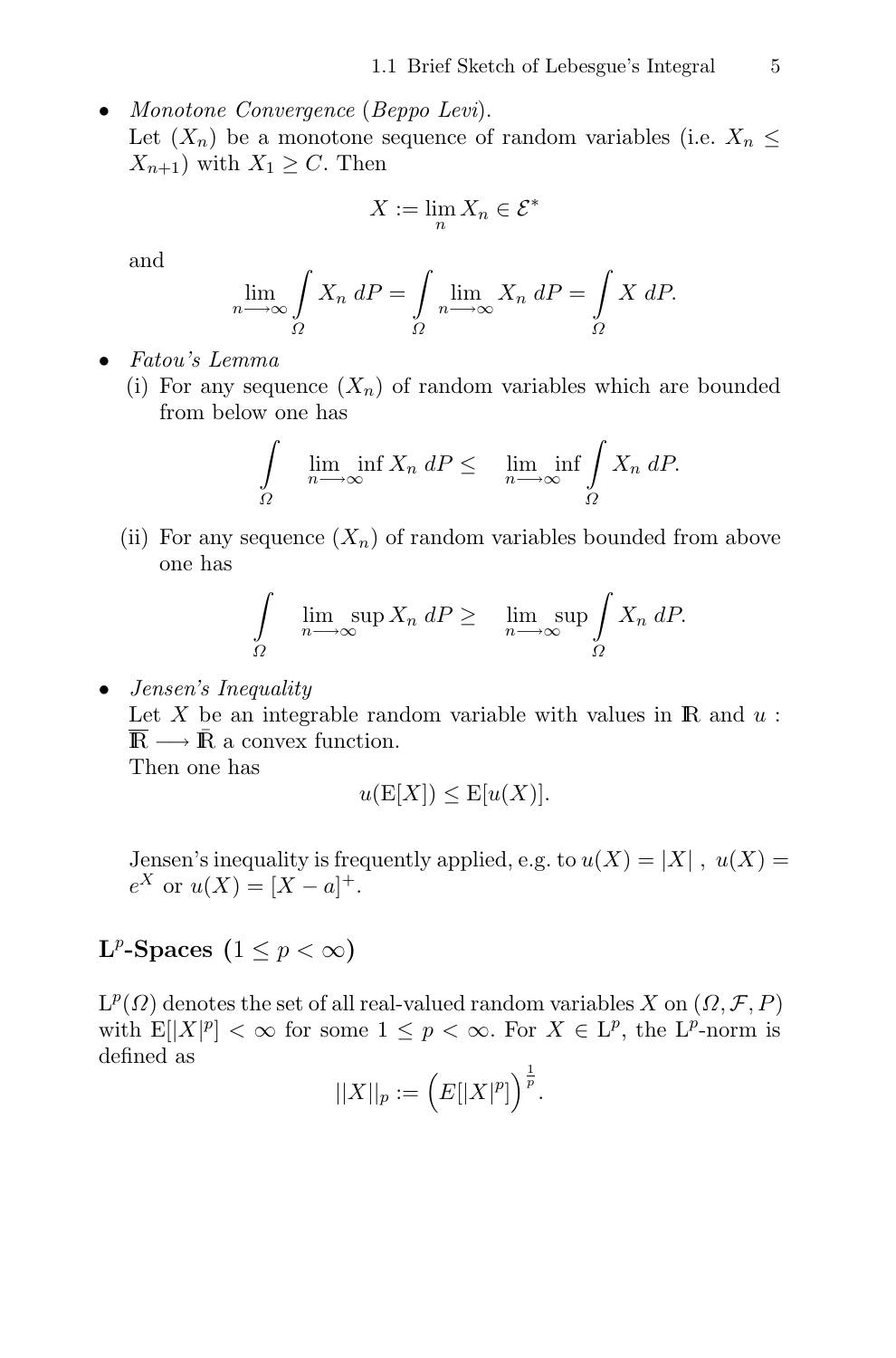The  $L^p$ -norm has the following properties:

(a)  $H\ddot{o}lder's\ Inequality$ Given  $X \in \dot{L}^p(\Omega)$  and  $Y \in L^q(\Omega)$  with  $\frac{1}{p} + \frac{1}{q} = 1$ , one has -  $\overline{\Omega}$  $|X|\cdot|Y| \, dP \leq$  $\sqrt{ }$ Ω  $|X|^p \, dP \Big)^{\frac{1}{p}}$ .  $\sqrt{ }$  $\overline{\Omega}$  $|Y|^q dP\Big)^{\frac{1}{q}} dP < \infty,$ 

In particular, since  $|X \cdot Y| \leq |X| \cdot |Y|$ , implies  $X \cdot Y \in L^1(\Omega)$ .

(b)  $L^p(\Omega)$  is a normed vector space. In particular,  $X, Y \in L^p$  implies  $X + Y \in L^p$  and one has

$$
||X + Y||_p \le ||X||_p + ||Y||_p. \quad \text{(triangle inequality)}
$$

(c)  $L^q \subset L^p$  for  $p < q$ .

## **Important special case:**  $p = 2$ .

On  $L^2$ , the vector space of quadratically integrable random variables, there exists even a scalar product defined by

$$
\langle X,Y\rangle:=\int\limits_\varOmega X\cdot Y\;dP
$$

Hence one has

$$
||X||_2 = \sqrt{\langle X, X \rangle}
$$

and Hölder's inequality takes the form

$$
\langle X, Y \rangle = \int_{\Omega} X \cdot Y \, dP \le ||X||_2 \cdot ||Y||_2.
$$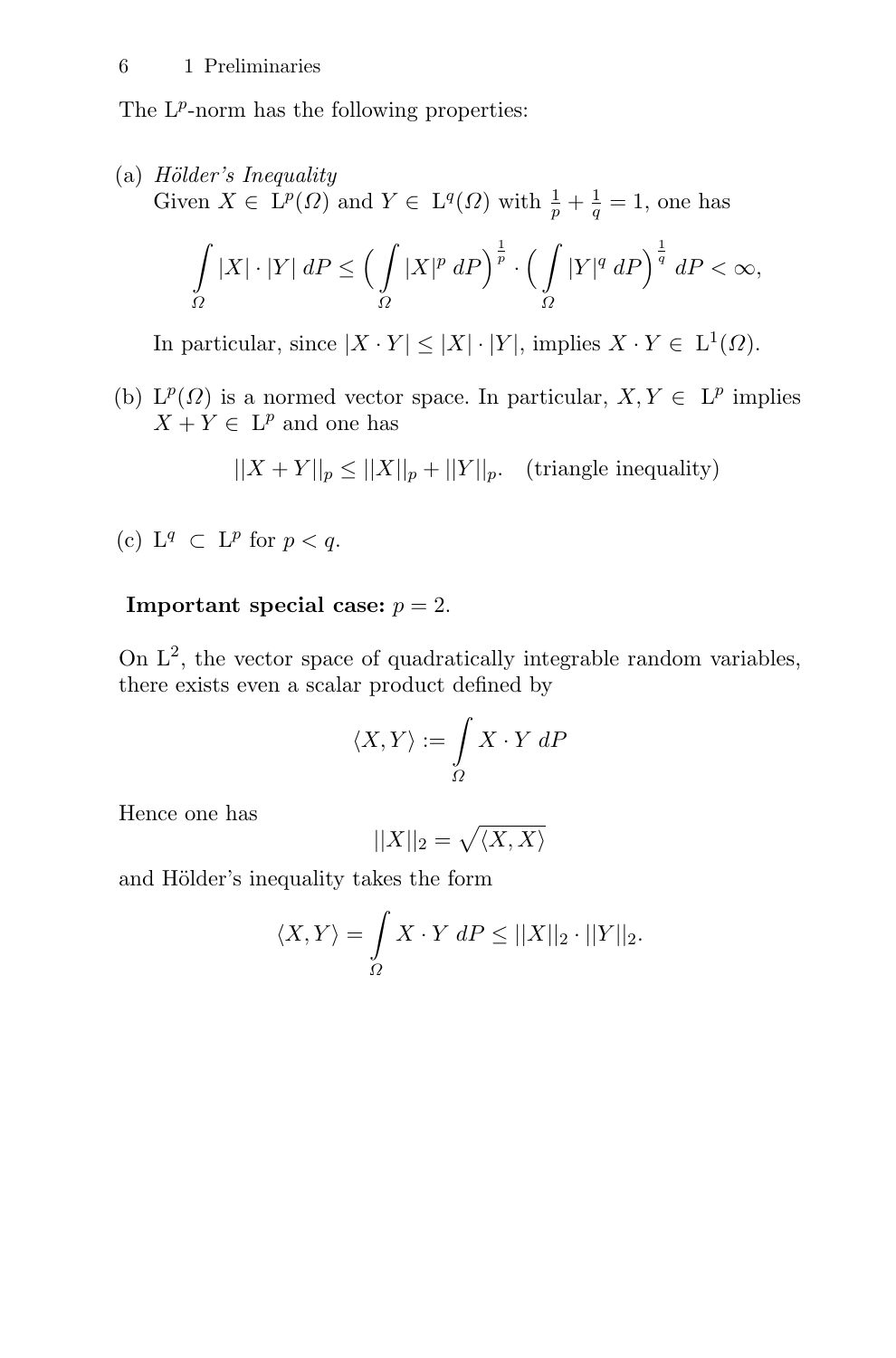## **1.2 Convergence Concepts for Random Variables**

The strength of the Lebesgue integral, as compared with the Riemann integral, consists in limit theorems - notably 'Lebesgue's Theorem' which allow to study the limit of random variables and their integrals. Without the limit theorems - provided by the Lebesgue integration theory - stochastic analysis would be impossible.

In this section we collect the basic convergence concepts for sequences of random variables and their relationships.

**Definition 1.2.1.** Let  $(X_n)_{n \in \mathbb{N}}$ , X be random variables on  $(\Omega, \mathcal{F}, P)$ .

(a) The sequence  $(X_n)$  converges to X P-almost surely if

$$
P\Big[\{\omega\;:\;X_n(\omega)\longrightarrow X(\omega)\}\Big]=1.
$$

We will then write  $X_n \longrightarrow X P$ -a.s.

(b) The sequence  $(X_n)$  converges in probability if, for every  $\epsilon > 0$ 

$$
\lim_{n \to \infty} P\Big[|X_n - X| > \epsilon\Big] = 0.
$$

We will then write  $P - \lim X_n = X$ .

(c) Let  $(X_n)$  be in  $L^p(\Omega)$  for some  $p \in [1,\infty)$ . The sequence  $(X_n)$  converges to X in  $L^p$  if

$$
\lim_{n \to \infty} ||X_n - X||_p = \lim_{n \to \infty} \left( E[|X_n - X|^p] \right)^{\frac{1}{p}} = 0.
$$

We will then write  $X_n \longrightarrow X$  in  $L^p$  or  $X_n \xrightarrow{L^p} X$ . (X is then also in  $L^p$ ).

Still another convergence concept for random variables is that of weak convergence, also called convergence in distribution. Since here only the distributions of a random variable matter, the random variables  $X_n$ may be defined on different probability spaces. Let

$$
X_n: (\Omega_n, \mathcal{F}_n, P^n) \longrightarrow E \text{ and } X: (\Omega, \mathcal{F}, P) \longrightarrow E
$$

be random variables with values in a metric space  $E$  (e.g.  $E = \mathbb{R}$  or  $E = C[0, T]$  the space of all continuous real-valued functions on  $[0, T]$ ).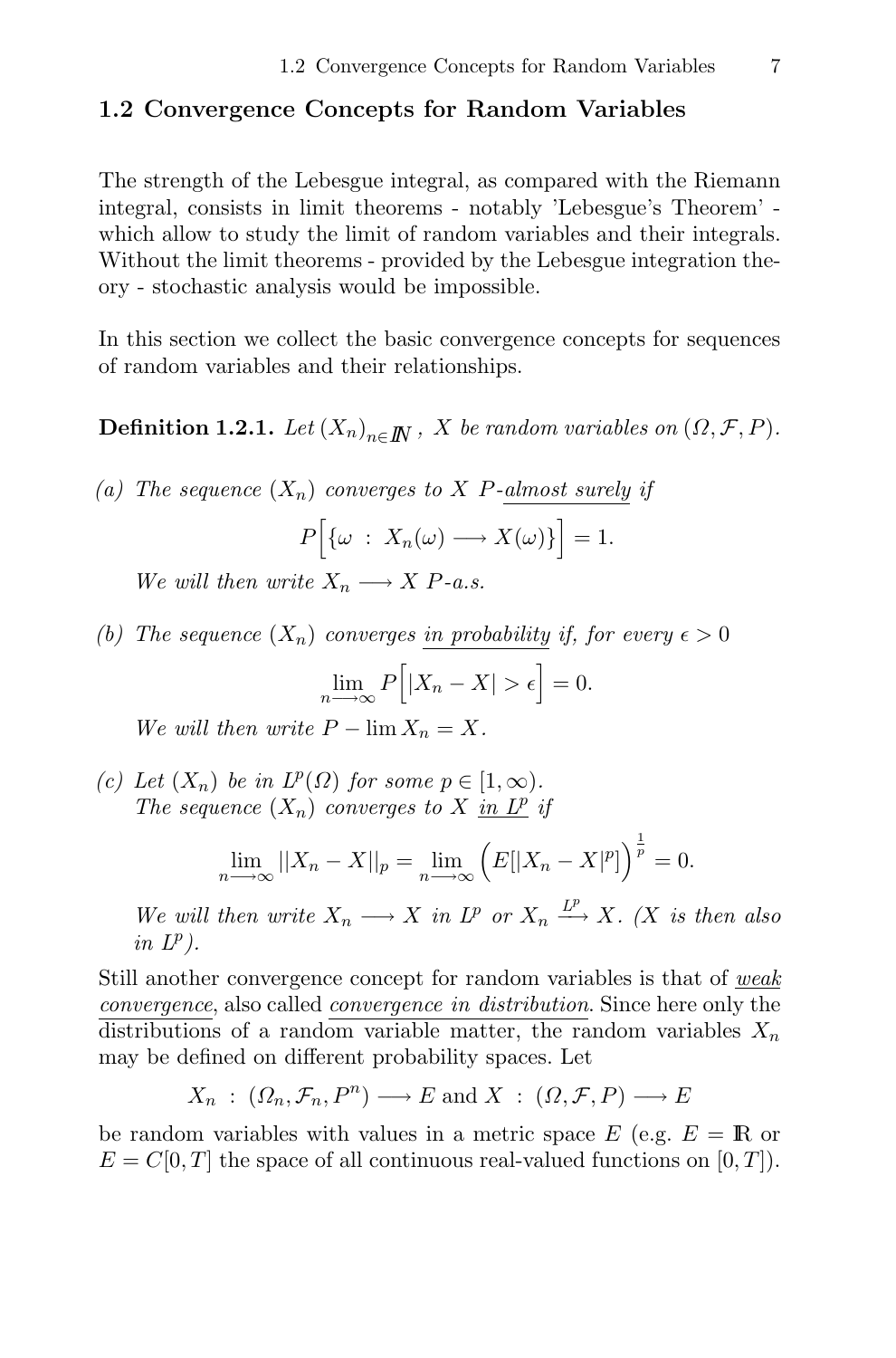**Definition 1.2.2.** The sequence  $(X_n)$  converges to X weakly (or in distribution) if, for every continuous bounded function  $f: E \longrightarrow \mathbb{R}$ ,

$$
\lim_{n \to \infty} \int_{\Omega_n} f(X_n) \, dP_n = \lim_{n \to \infty} \int_{\Omega} f(X) \, dP.
$$

We will then write  $X_n \longrightarrow X$  weakly or  $X_n \stackrel{\nu}{\longrightarrow} X$ .

## **Relations between the different notions of convergence**

(a) a.s.-convergence and convergence in probability

(i) 
$$
X_n \longrightarrow X
$$
 P-a.s.  $\Longrightarrow P - \lim X_n = X$ 

- (ii)  $P \lim X_n = X \Longrightarrow \exists$  subsequence  $(X_{n'})$  of  $(X_n)$ with  $X_{n'} \longrightarrow X P-a.s.$
- (b) Convergence in probability and  $L^1$ -convergence

Assume  $X_n \longrightarrow X$  in  $L^1$ .

$$
\left| \int\limits_{\Omega} X_n \, dP - \int\limits_{\Omega} X \, dP \right| \leq \int\limits_{\Omega} |X_n - X| \, dP \longrightarrow 0
$$

and hence

$$
\lim_{n \to \infty} \int_{\Omega} X_n \, dP = \int_{\Omega} \lim_{n \to \infty} X_n \, dP
$$

Thus  $L^1$ -convergence allows to exchange limit and integration, a most important property for stochastic calculus.

Clearly  $L^1$ -convergence implies convergence in probability. The following simple example shows that the converse does not hold.

#### **Example:**

Let  $\Omega = [0, 1], \mathcal{F} = \text{Borel-}\sigma$ -Algebra and  $P = \text{Lebesgue measure.}$ Consider the sequence  $X_n(\omega) := n \cdot \mathbf{1}_{[0,1/n]}$ . Then  $X_n \longrightarrow 0$  P-a.s., hence also in probability. But  $X_n$  dP = 1, for all n.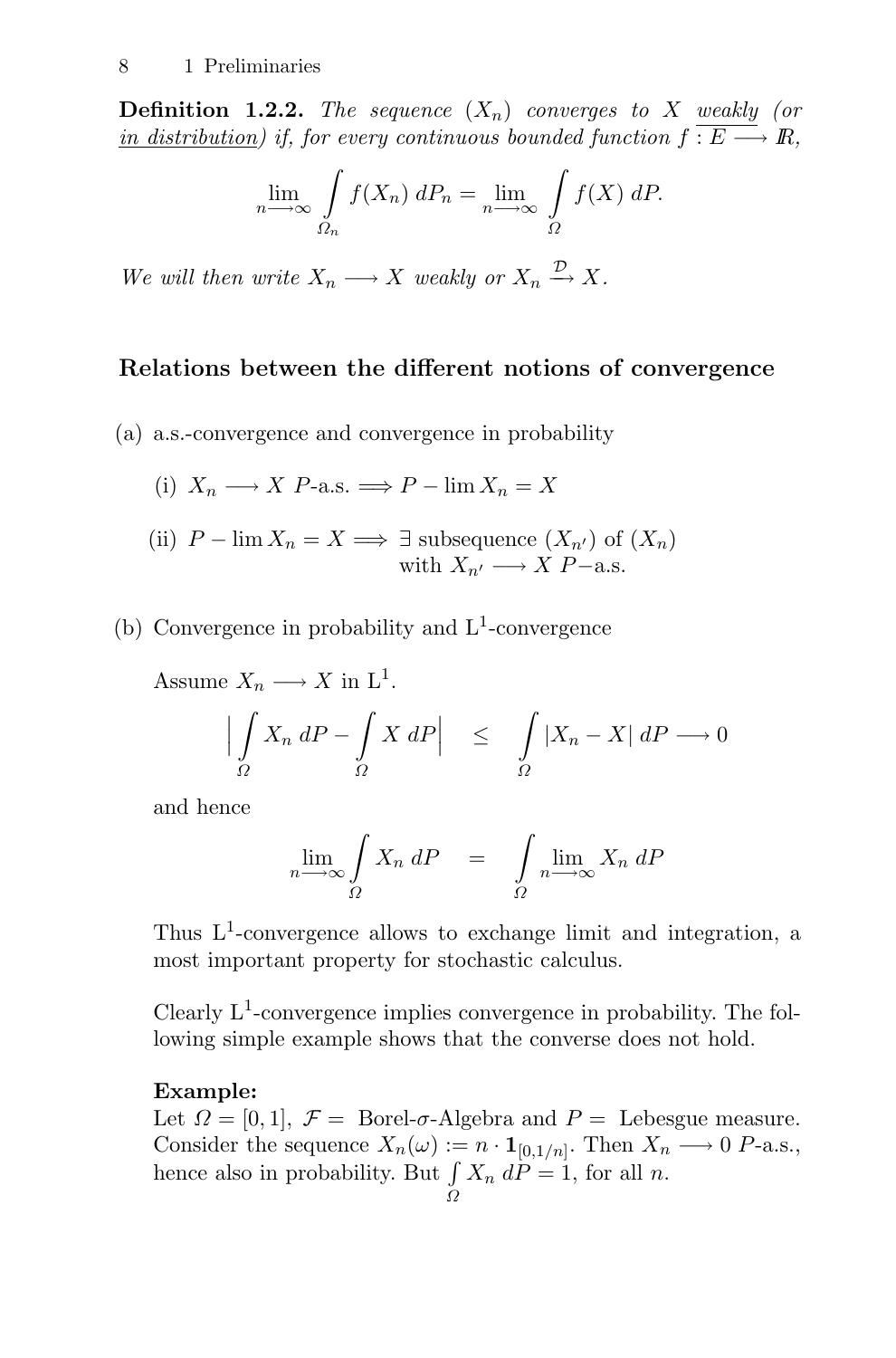The above example shows that an additional condition is needed which prevents the  $X_n$  from growing too fast. A sufficient condition (which is also necessary) is the following

**Definition 1.2.3.** The sequence  $(X_n)$  is called uniformly integrable if

$$
\lim_{C \to \infty} \sup_{n} \int \limits_{|X_n| > C} |X_n| \, dP = 0.
$$

Sufficient conditions for uniform integrability are the following:

- 1. sup  $\mathbb{E}[|X|^p] < \infty$  for some  $p > 1$ ,
- 2. There exists a random variable  $Y \in L^1$  such that  $|X_n| \leq Y$  Pa.s. for all n.

Condition 2. is Lebesgue's 'dominated convergence' condition.

The relation between  $L^1$ -convergence and convergence in probability is now given by

**Proposition 1.2.4.** (Lebesgue) The following are equivalent: 1.  $P - \lim_{n \to \infty} X_n = X$  and  $(X_n)$  is uniformly integrable, 2.  $X_n \longrightarrow X$  in  $L^1$ .

**Application:** (Changing the order of differentiation and integration)

Let  $X : \mathbb{R} \times \Omega \longrightarrow \mathbb{R}$  be a family of random variables  $X(t, \cdot)$ , which is, for P-a.e.  $\omega \in \Omega$ , differentiable in t. If there exists a random variable  $Y \in L^1(\Omega)$  such that

$$
|\dot{X}(t,\omega)| \le Y(\omega) \quad P\text{-a.s.}
$$

then the function  $t \longrightarrow \int X(t,\omega) dP(\omega)$  is differentiable in t and its derivative is  $\int \dot{X}(t,\omega)$  $\tilde{\Omega}$  $\dot{X}(t,\omega) dP(\omega)$ .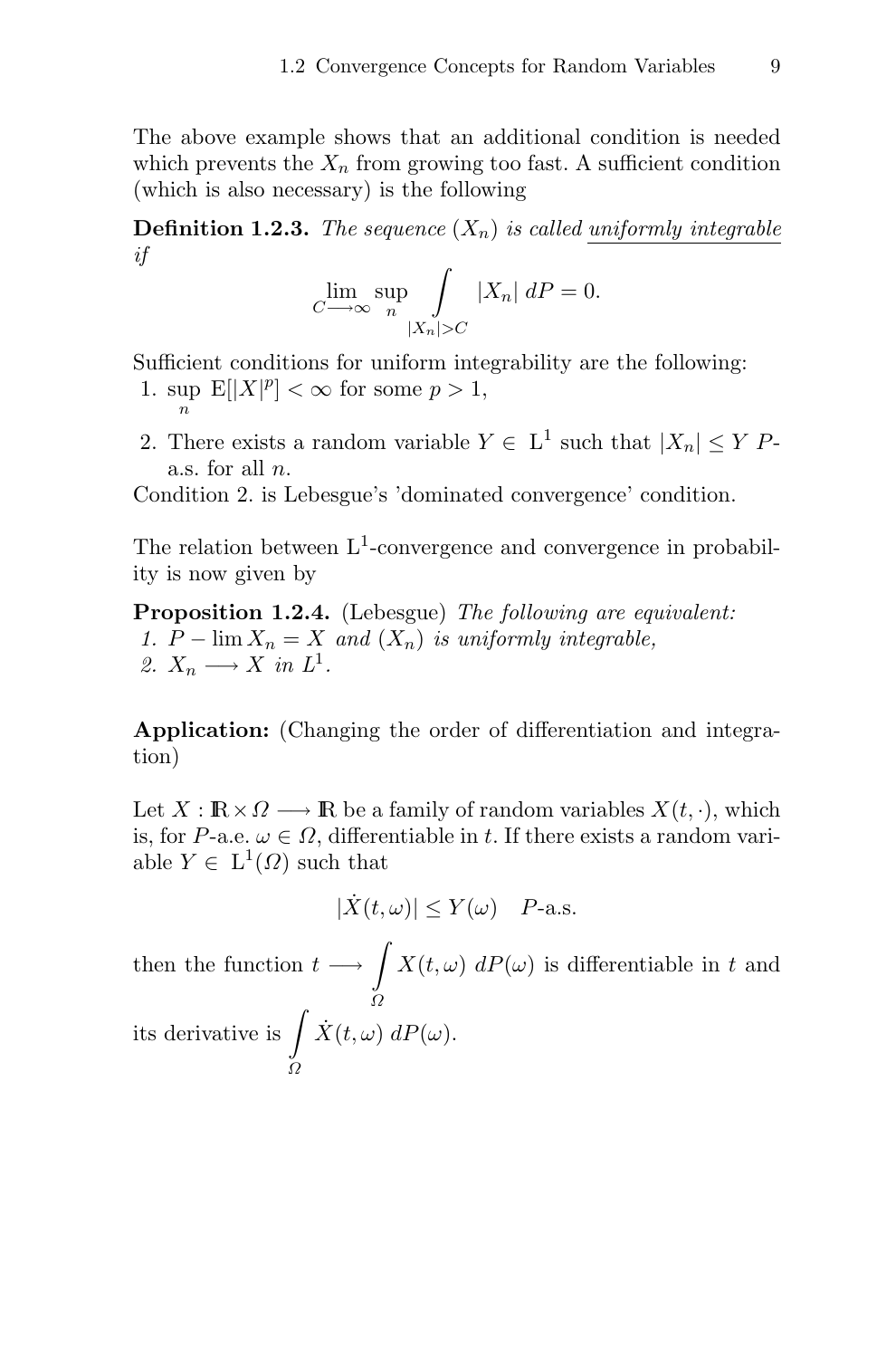(c) Convergence in distribution and convergence in probability

Convergence in probability always implies convergence in distribution, i.e.

$$
P - \lim X_n = X \Longrightarrow X_n \xrightarrow{\mathcal{D}} X.
$$

The converse only holds if the limit  $X$  is  $P$ -a.s. constant.

## **1.3 The Lebesgue-Stieltjes Integral**

From an elementary statistics course the following concepts and notations should be well-known.

Consider a real-valued random variable X on  $(\Omega, \mathcal{F}, P)$  and a Borelmeasurable mapping  $f : \mathbb{R} \longrightarrow \mathbb{R}$ . I.e. we have

$$
(\Omega, \mathcal{F}, P) \xrightarrow{X} (\mathbb{R}, \mathcal{B}, P_X) \xrightarrow{f} \mathbb{R}
$$
 with

$$
P_X[B] := P[X^{-1}(B)] \quad \text{distribution of } X
$$
  

$$
F_X(x) := P_X \Big[ ] - \infty, x \Big] = P[X \le x] \quad \text{distribution function of } X.
$$

Then the (Lebesgues-Stieltjes) integral  $\int f(x) dF_X(x)$  is well defined IR due to the following integral transformation formula:

## **Proposition 1.3.1.**

$$
\int_{\Omega} f \circ X \ dP = \int_{\mathbb{R}} f \ dP_X = \int_{\mathbb{R}} f(x) \ dF_X(x).
$$

*Proof.* Let  $f = \mathbf{1}_B$  be the characteristic function of the Borel set  $B \in \mathcal{B}$ . Then by definition of  $P_X$  and  $F_X$  one has

$$
\int_{\Omega} f \circ X \, dP = \int \mathbf{1}_{X^{-1}(B)} dP = P[X^{-1}(B)] = P_X(B) = \int_{\mathbb{R}} f \, dP_X.
$$

By linearity of the integral operator the relation is then also true for all step functions  $f \in \mathcal{E}$ . By Beppo Levi's monotone convergence theorem it extends to all  $f \in \mathcal{E}^*$  and hence to all integrable functions  $f = f^+ - f^-$  with  $f^+$ ,  $f^- \in \mathcal{E}^*$ . □  $f^+ - f^-$  with  $f^+, f^- \in \mathcal{E}^*$ .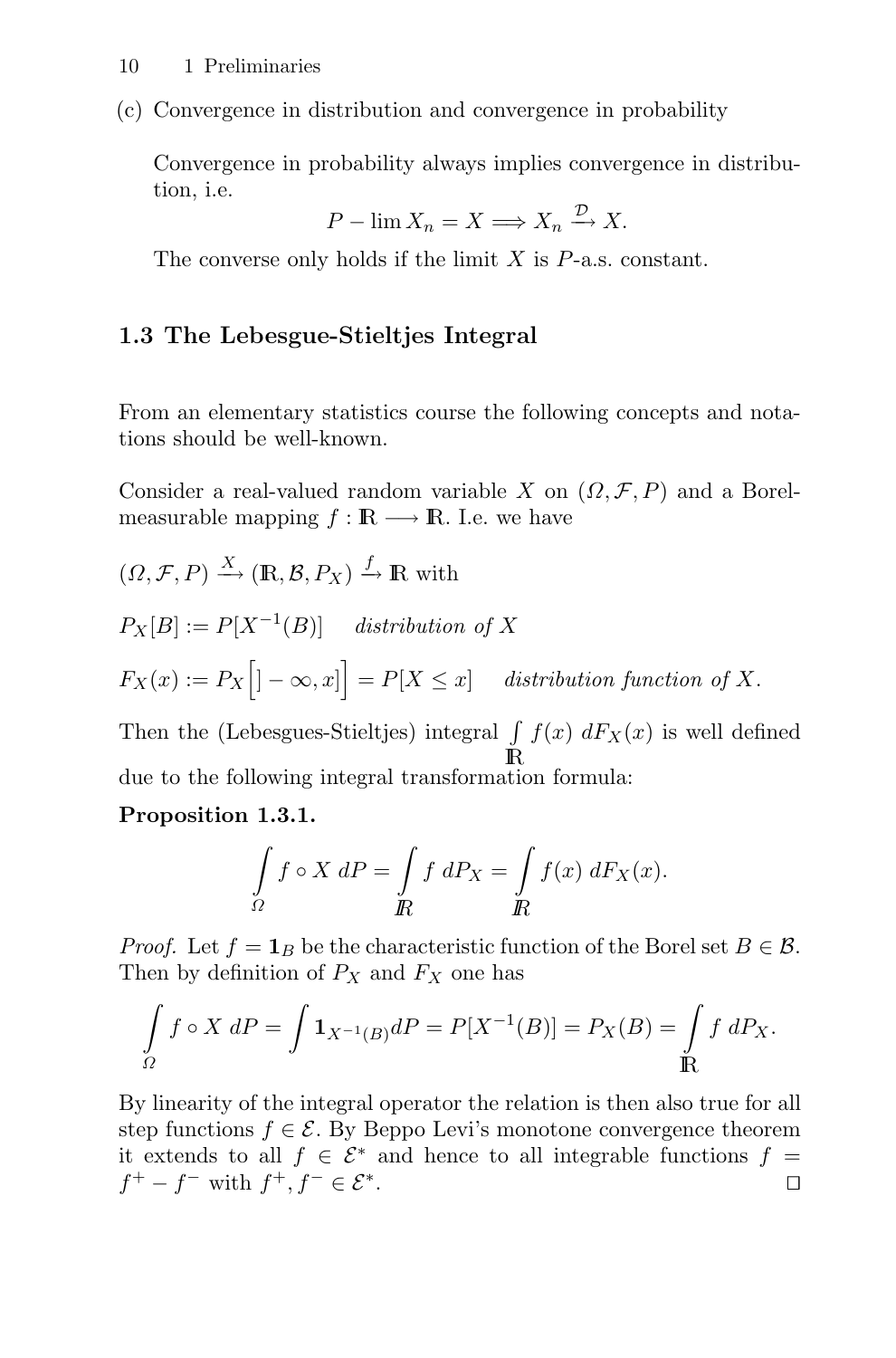**Corollary 1.3.2.**  $f \circ X \in L^1(\Omega, P) \Longrightarrow f \in L^1(\mathbb{R}, P_X)$ .

Hence integration on  $\Omega$  is reduced to integration on R. In particular, the moments of a random variable  $X$  can be computed as Lebesgue-Stieltjes integral with respect to  $F_X$  via

$$
f(x) = x^r \Longrightarrow E[X^r] = \int_{\mathbb{R}} x^r \, dF_X.
$$

We recall two well-known facts from elementary statistics.

### **Properties of**  $F = F_X$ :

- (i) F is isotone, i.e.  $x \leq y \Longrightarrow F(x) \leq F(y)$ ,
- (ii)  $F$  is right continuous,
- (iii)  $\lim_{x \to -\infty} F(x) = 0; \quad \lim_{x \to \infty} F(x) = 1.$

**Remark 1.1.** (i) implies that F has left limits. Together with (ii) this property is often called 'càdlàg' (from the French "continu à droite limites  $\dot{a}$  gauche").

**Proposition 1.3.3.** X is a real random variable on  $(\Omega, \mathcal{F}, P) \Longleftrightarrow F_X$ satisfies  $(i)$  -  $(iii)$ 

Then, for any distribution function  $F$  and any Lebesgue-integrable real function f, the Lebesgue-Stieltjes Integral  $\int f dF$  is well-defined and

 $\mathbb R$ 

known from elementary statistics courses.

### **Generalization to functions of finite variation**

We now consider real-valued right-continuous functions A on the time interval [0,  $\infty$ ]. The value of A at time t is denoted by  $A(t)$  or  $A_t$  (Note that the integration variable  $x$  is now replaced by  $t$ .

Let  $\Pi$  be the set of all finite subdivisions  $\pi$  of the interval  $[0, t]$  with  $0 = t_0 < t_1 < \ldots < t_n = t$ . Consider the sum

$$
V_t^{\pi} := \sum_{i=0}^{n-1} |A_{t_{i+1}} - A_{t_i}|
$$

**Definition 1.3.4.** The function A is of finite variation if, for every t,

$$
V_t(A) = \sup_{\pi \in \Pi} V_t^{\pi} < +\infty.
$$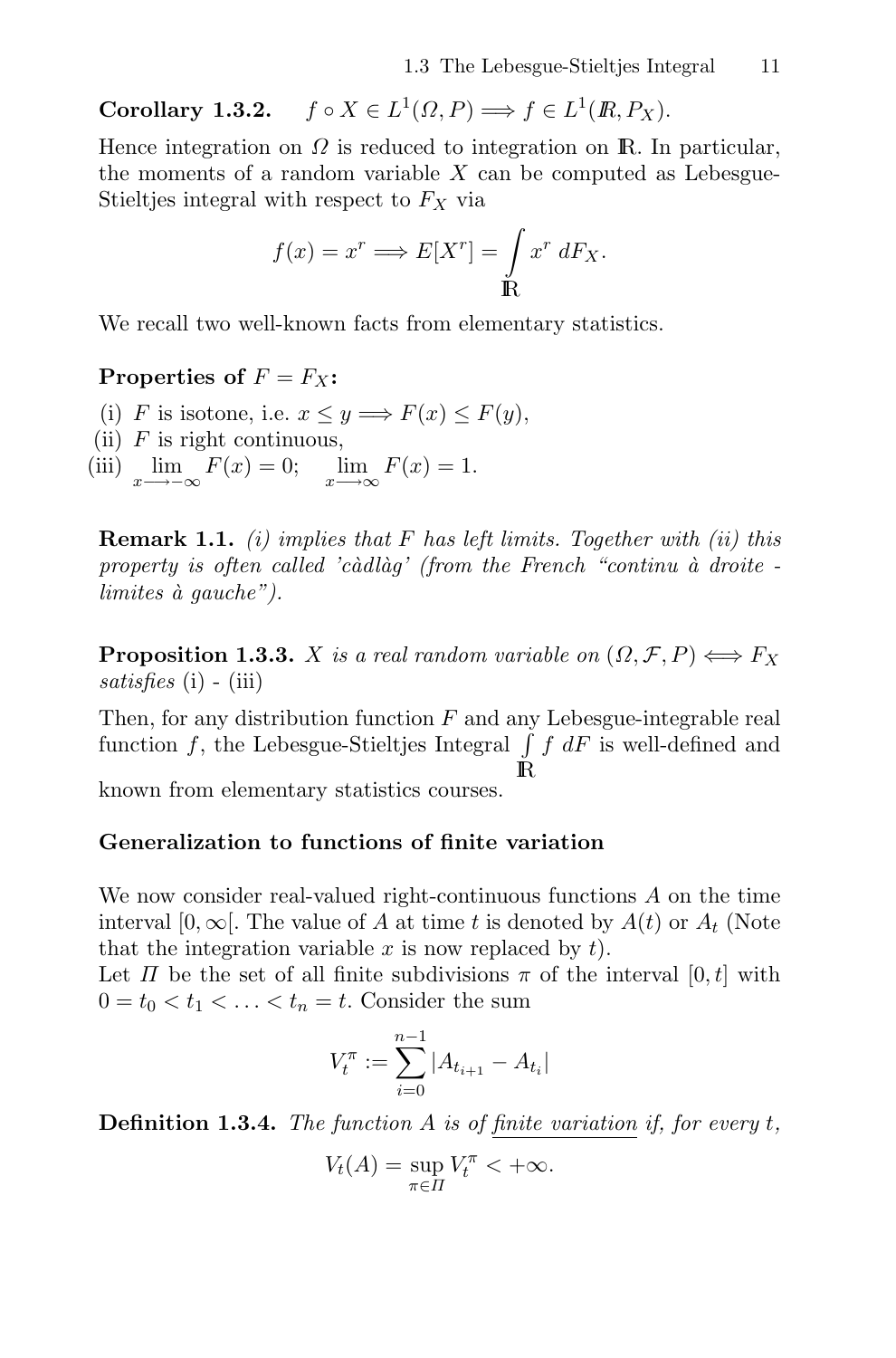The function  $t \longrightarrow V_t$  is called the *total variation of A*. Let  $FV(\mathbb{R}_+)$  denote the set of all real-valued right-continuous functions on  $\mathbb{R}_+ = [0, \infty[$ of finite variation.

**Proposition 1.3.5.** Every  $A \in FV(R_+)$  is the difference of two isotone càdlàg functions.

Proof. Obviously

$$
A_t = \frac{1}{2} (V_t + A_t) - \frac{1}{2} (V_t - A_t) = A_t^+ - A_t^-
$$

Both terms are also right-continuous and clearly isotone, hence càdlàg. П

As a result the function A has left limits at every  $t \in ]0, \infty[$ . We write  $A_{t^-} = \lim_{s \nearrow t} A_s$  and set  $A_{0^-} = 0$ .

In exactly the same way as a distribution function  $F_X$  defines a measure  $P_X$  on  $(\mathbb{R}, \mathcal{B})$  via  $P_X \left[ \left] -\infty, x \right] \right] = F_X(x)$ , every  $A \in \mathrm{FV}(\mathbb{R}_+)$  defines a measure  $\mu_A$  on  $(\mathbb{R}_+, \mathcal{B})$  given by

$$
\mu([0,t]) = A_t.
$$

**Note:** Of course  $\mu_A$  is no longer a probability measure and may take negative values. Such a measure is called a signed measure.

Likewise as for distribution functions one has

$$
\mu([0,t]) = A_{t^-}
$$

and

$$
\mu({t}) = \mu_{A^{+}} - \mu_{A^{-}} = \Delta A_t
$$

is the mass of  $\mu$  concentrated in point t. Proposition 1.3.5 leads to the decomposition

$$
\mu_A = \mu_{A^+} - \mu_{A^-}
$$

into two positive measures. Hence for any  $\beta$ -measurable real-valued function f on  $\mathbb{R}_+$ , the Lebesgue-Stieltjes integral is well defined as

$$
\int f \, d\mu = \int f \, d\mu^+ - \int f \, d\mu^- = \int f(s) \, \mu(ds) = \int f(s) \, dA(s).
$$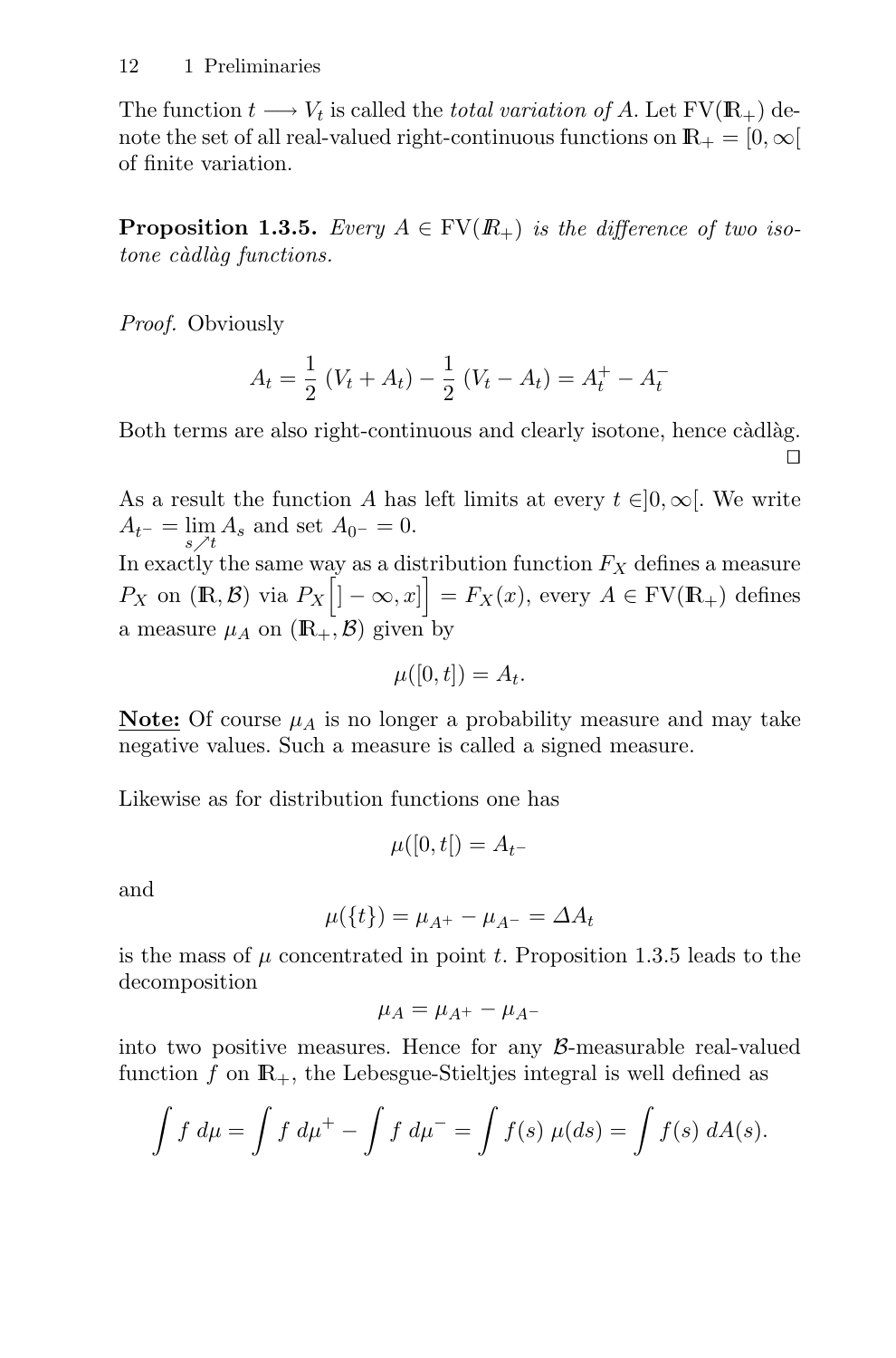$\mathrm{Definition\ 1.3.6.} \ \int\limits_0^t$  $\boldsymbol{0}$  $f_s \ dA_s := \int {\bf 1}_{]0,t]}(s) \ f_s \ dA_s \ is \ called \ the \ integral$ of f with respect to A integrated over the interval  $[0, t]$ . In particular, it follows

$$
\int_{0}^{t} dA_s = \mu([0, t]) - \mu(\{0\}) = A_t - A_0.
$$

## **1.4 Exercises**

## **Sect. 1.1**

- 1. Show that the Definition 1.1(a) is independent of the representation of  $X \in \mathcal{E}$ . (Hint: If  $X = \sum^{n}$  $\sum_{i=1}$  $\alpha_i$  **1** $A_i = \sum^m$  $\overline{J=1}$  $\beta_j$  **1**<sub>B<sub>j</sub> use a joint partition of  $\Omega$  as</sub> new representation)
- 2. Show that the Definition 1.1(b) is independent of the approximating sequence of  $X \in \mathcal{E}^*$ .

## **Sect. 1.2**

1. Let  $\Omega = [0, 1]$  be the unit interval with  $\mathcal F$  the  $\sigma$ -algebra of Borel sets and P the Lebesgue measure. Consider the following sequence  $X_n(\omega): [0,1] \longrightarrow \mathbb{R}$ :

$$
X_1(\omega) = \mathbf{1}_{[0,1/2]}, \text{ i.e. } X_1(\omega) = \begin{cases} 1, & \omega \in [0,1/2] \\ 0, & \omega \in [1/2,1] \end{cases}
$$
  
\n
$$
X_2(\omega) = \mathbf{1}_{[1/2,1]}
$$
  
\n
$$
X_3(\omega) = \mathbf{1}_{[0,1/3]}, X_4(\omega) = \mathbf{1}_{[1/3,2/3]}, X_5(\omega) = \mathbf{1}_{[2/3,1]}
$$
  
\n
$$
X_6(\omega) = \mathbf{1}_{[0,1/4]}, \dots, X_9(\omega) = \mathbf{1}_{[3/4,1]} \text{ etc.}
$$

Show that  $(X_n)$  converges in probability, but does not converge Pa.s.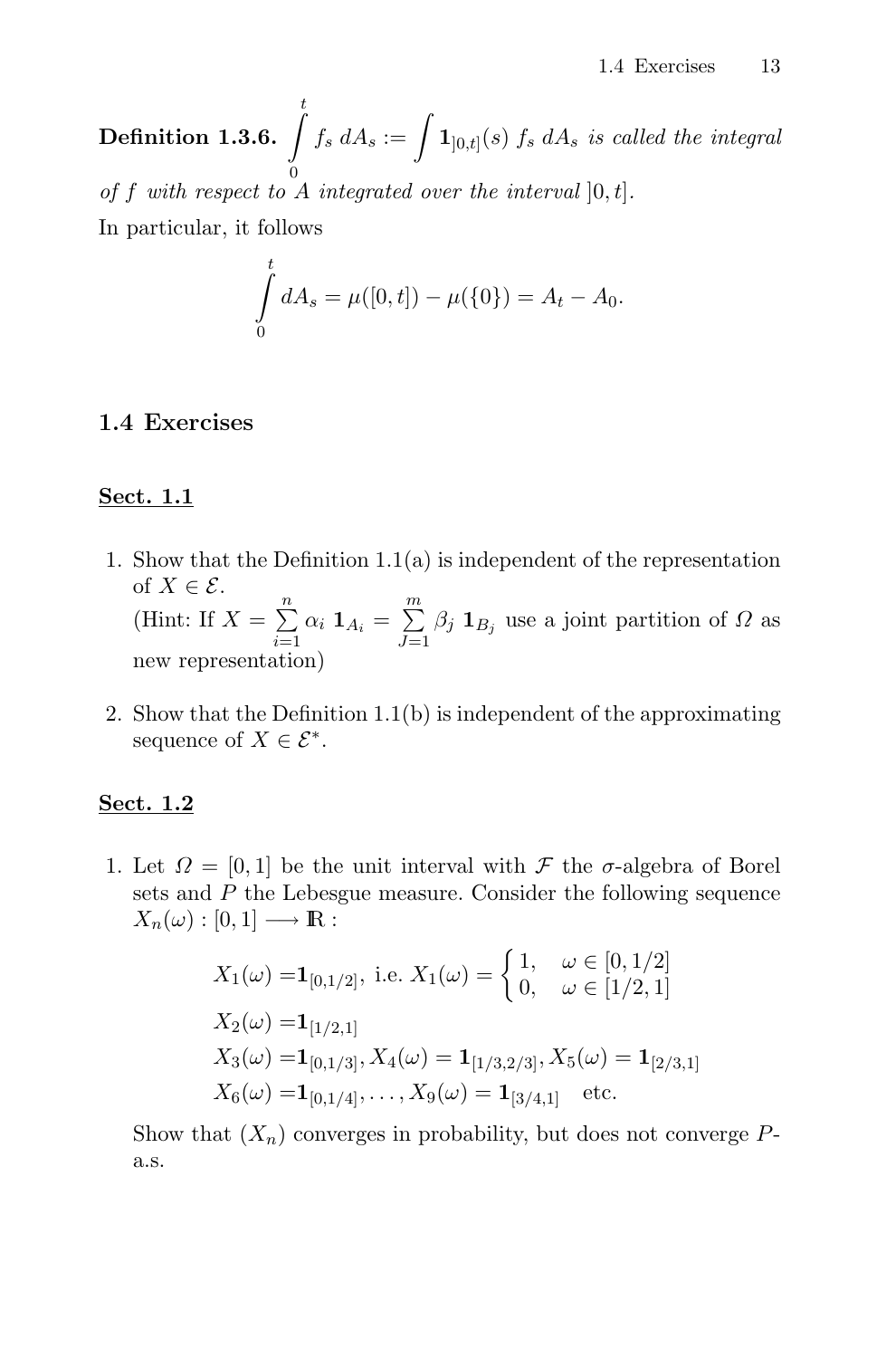2. Consider  $(\Omega, \mathcal{F}, P)$  as in exercise 1. Define the sequence  $X_n$  by

$$
X_n(\omega) = \begin{cases} 0, & \omega < \frac{1}{2} \\ 1, & \omega \ge \frac{1}{2} \end{cases} \text{ for } n \text{ even}
$$
\n
$$
X_n(\omega) = \begin{cases} 1, & \omega < \frac{1}{2} \\ 0, & \omega \ge \frac{1}{2} \end{cases} \text{ for } n \text{ odd}
$$

Show that  $X_n$  converges in distribution, but not in probability.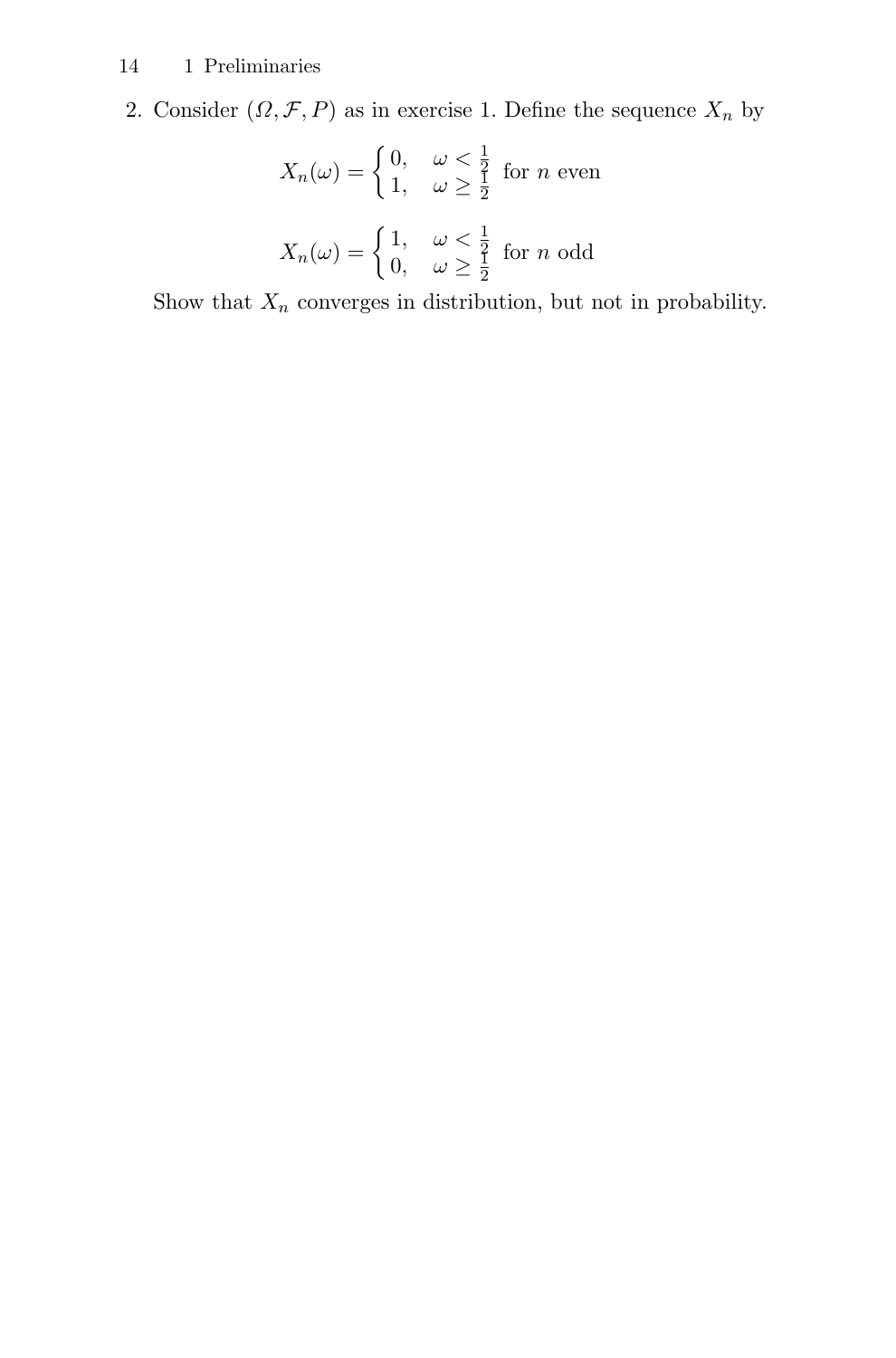## Introduction to Itô-Calculus

This chapter is based on Foellmer (1981) and follows closely Foellmer (1991). For the techniques used in this chapter we refer to Chap. 1, or to Bauer (1996) resp. Bauer (2001). Some results are quoted (without proof) from Protter (1990) and Revuz-Yor (1991).

The first elementary applications to option pricing in this chapter deal with the standard Black-Scholes model (Black-Scholes (1973)), first by means of the classical PDE approach (Sect. 2.5), then by using the martingale approach (Sect. 2.9).

## **2.1 Stochastic Calculus vs. Classical Calculus**

Let  $X : [0, \infty] \rightarrow \mathbb{R}$  be a real-valued function  $X(t) = X_t$ . For example the function  $X_t$  can describe the speed or the acceleration of a solid body in dependence of time t. But  $X_t$  can also represent the price of a security over time, called the *chart* of the security  $X$ . However, there is a fundamental difference between the two interpretations. In the first case X as a function of t is a "smooth" function, not only continuous (natura non facit saltus!), but also (sufficiently often) differentiable. For this class of functions the well-known tools of classical calculus apply. Using the notation  $\dot{X}_t := \frac{dX_t}{dt}$  for the differentiation of  $X_t$  w.r.t. time t, as common in physics, the basic relation between differentiation and integration can be stated as

$$
X_t = X_0 + \int\limits_0^t \dot{X}_s ds
$$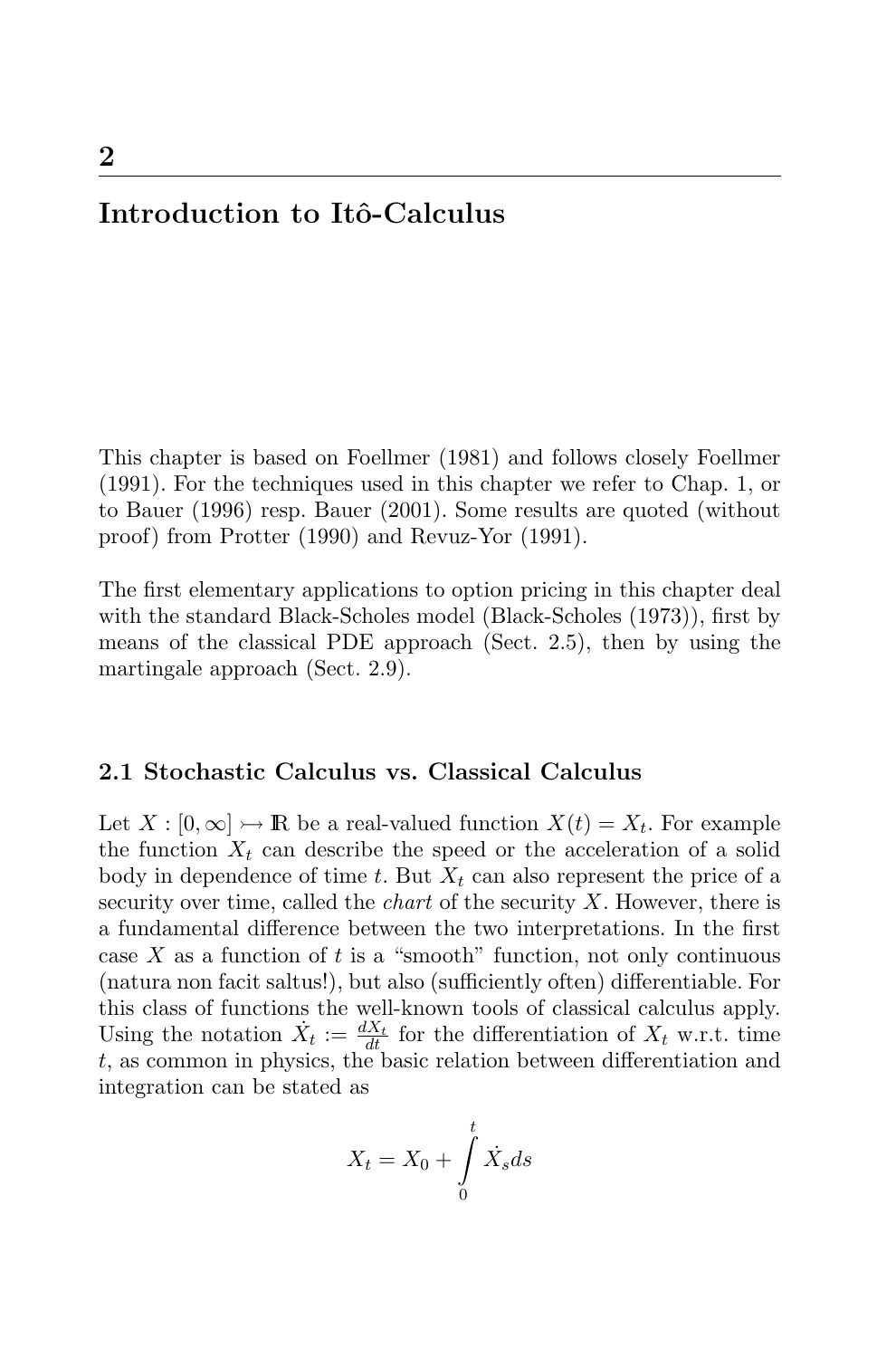or

$$
dX_t = \dot{X}_t dt.
$$

Let  $F \in C^2(\mathbb{R})$  be a twice continuously differentiable real-valued function on the real line IR. Then Taylor's theorem states

$$
\triangle F(X_t) = F(X_{t+\triangle t}) - F(X_t) = F'(X_t) \triangle X_t + \frac{1}{2} F''(X_{\tilde{t}}) (\triangle X_t)^2
$$

with  $\triangle X_t = X_{t+\wedge t} - X_t$  and some  $\widetilde{t} \in [t, t + \triangle t]$ .

Taking the limit for  $\Delta t \rightarrow 0$  gives

$$
dF(X_t) = F'(X_t) dX_t
$$

or, equivalently,

$$
F(X_t) = F(X_0) + \int\limits_0^t F'(X_s) dX_s
$$

since, for a smooth function  $X_t$ ,  $\triangle X_t$   $\xrightarrow[\triangle t\to 0]{\triangle t\to 0} dX_t = \dot{X}_t dt$ , and the terms of higher order, which are of order  $(dt)^2$ , disappear.

However, this classical relation is no longer applicable for real-valued functions occurring in mathematical finance. When in the 19th century the German mathematician Weierstraß constructed a real-valued function which is continuous, but nowhere differentiable, this was considered as nothing else but a mathematical curiosity. Unfortunately, this "curiosity" is at the core of mathematical finance. Charts of exchange rates, interest rates, and liquid assets are practically continuous, as the nowadays available high frequency data show. But they are of unbounded variation in every given time interval, as argued in Chap. 6 of these notes. In particular, they are nowhere differentiable, thus the Weierstraß function depicts a possible finance chart  $\frac{1}{1}$ . Therefore classical calculus requires an extension to functions of unbounded variation, a task for long time overlooked by mathematicians. This gap was filled by the development of stochastic calculus, which can be considered as the theory of differentiation and integration of stochastic processes.

 $1$  However, as pointed out to me by Hans Föllmer, the Weierstraß function shows deterministic cyclical behavior, hence as a finance chart it is only acceptable to strong believers in business cycles.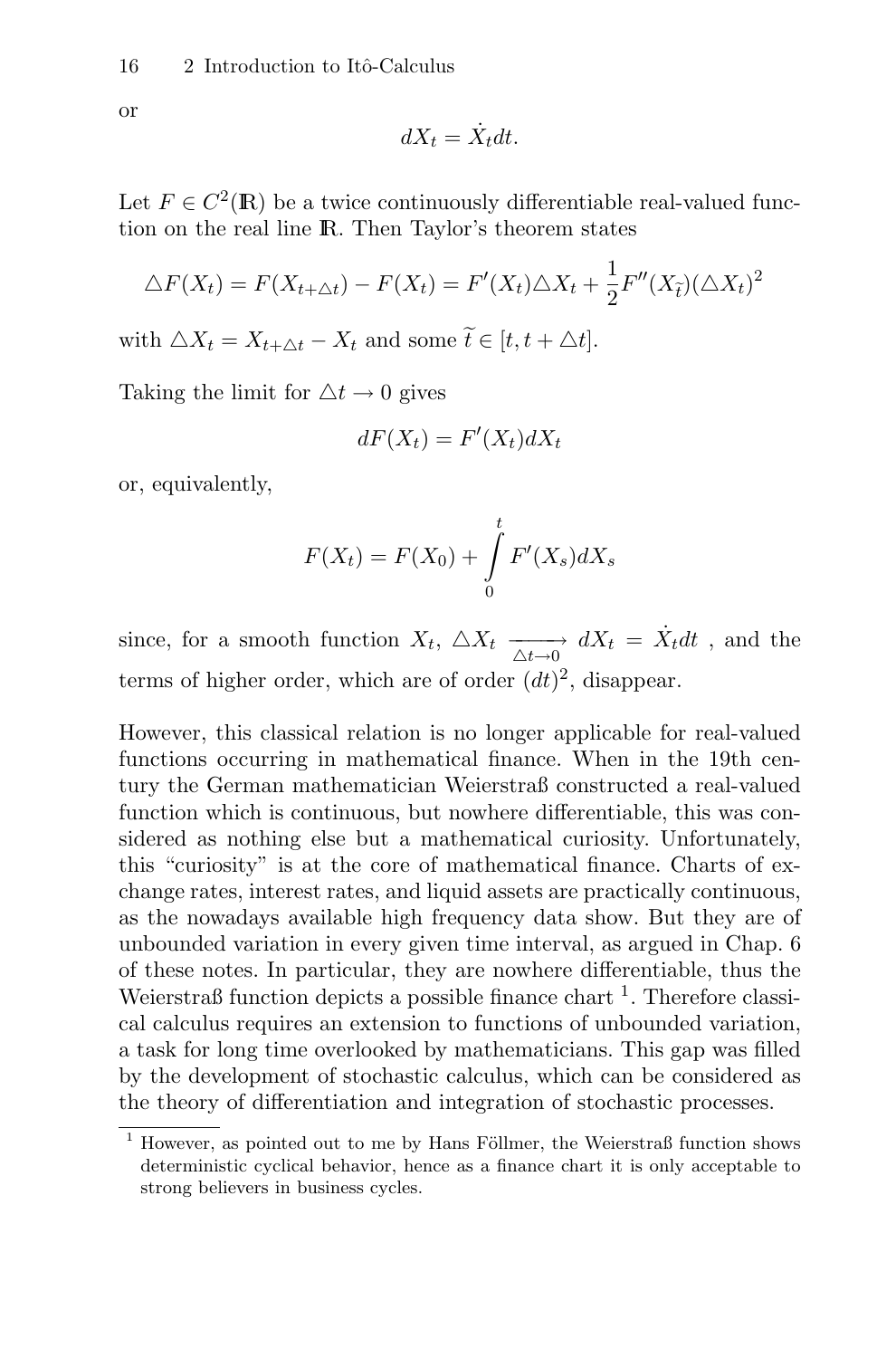As already mentioned in the preface, there are now numerous books available developing stochastic calculus with emphasis on applications to financial markets on different levels of mathematical sophistication. But here we follow the fundamentally different approach due to Foellmer (1981), who showed that one can develop Itô's calculus without probabilities as an exercise in real analysis.

What extension of the classical calculus is needed for real-valued functions of unbounded variation? Simply, when forming the differential  $dF(X_t)$  the second term of the Taylor formula can no longer be neglected, since the term  $(\Delta X_t)^2$ , the *quadratic variation* of  $X_t$ , does not disappear for  $\Delta t \to 0$ . Thus for functions of unbounded variation the differential is of the form

$$
dF(X_t) = F'(X_t) dX_t + \frac{1}{2} F''(X_t) (dX_t)^2
$$
\n(1)

or, in explicit form,

$$
F(X_t) = F(X_0) + \int_0^t F'(X_s) \, dX_s + \frac{1}{2} \int_0^t F''(X_s) \, (dX_s)^2 \tag{2}
$$

where  $(dX_t)^2$  is the infinitesimal quadratic variation of X.

Ironically, it was not the newly appearing second term which created the main difficulty in developing stochastic calculus. For functions of finite quadratic variation this  $F''$ -term is a well-defined classical Lebesgue-Stieltjes integral. The real challenge was to give a precise meaning to the first integral, where both the argument of the integrand and the integrator are of unbounded variation on any arbitrarily small time interval. This task was first  $^2$  solved by Itô, hence the name Itô formula for the relation  $(1)$  and Itô integral for the first integral in  $(2)$ . For a lucid overview over the historic development of the subject see e.g. Foellmer (1998).

 $2$  Only recently it was discovered that the "Itô" formula was already found in the year 1940 by the German-French mathematician Wolfgang Döblin. For the tragic fate and the mathematical legacy of W. Döblin see Bru and Yor (2002).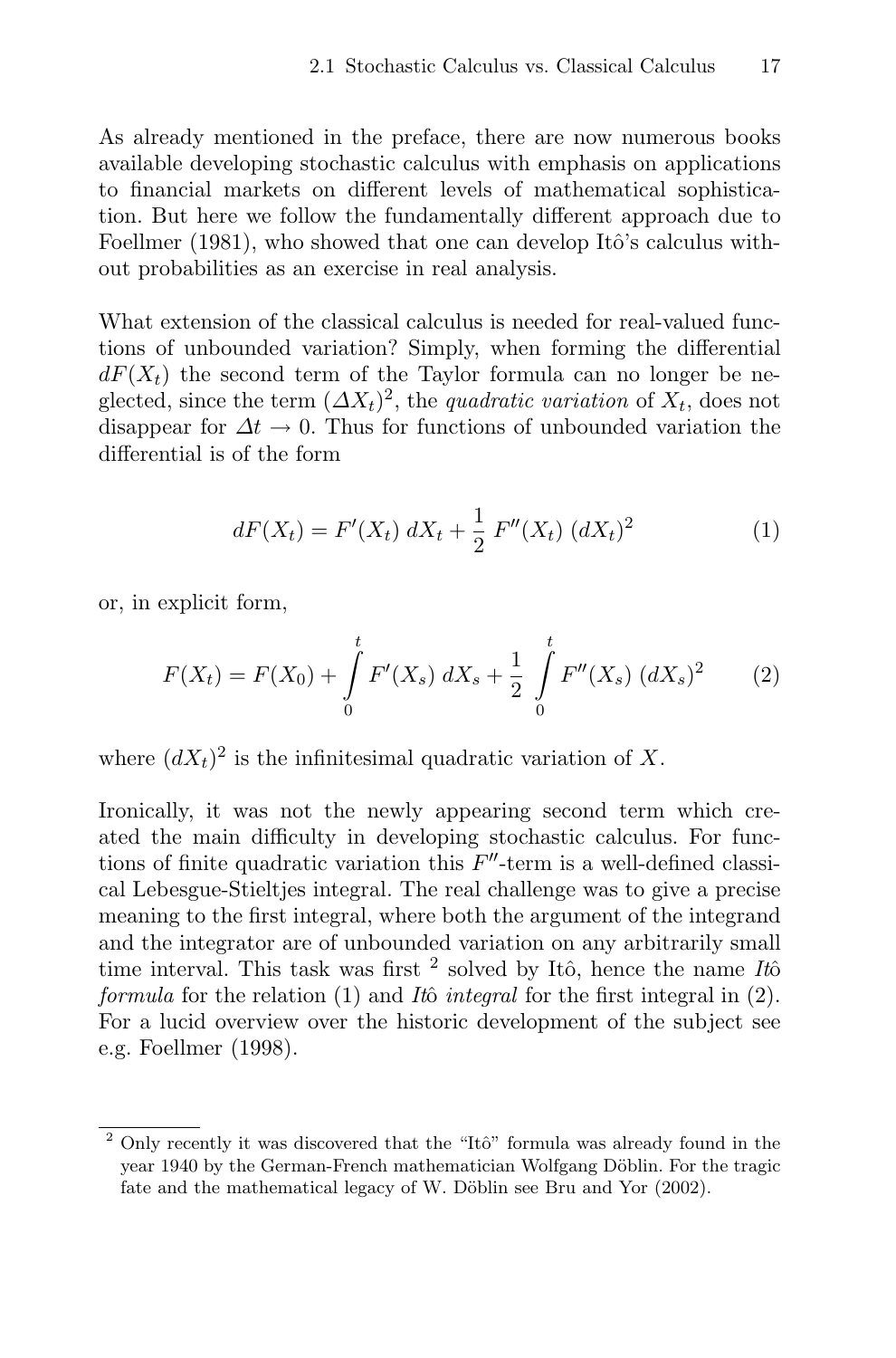Using the path-wise approach of Föllmer one can derive both the Itô formula and the Itô integral without any recourse to probability theory. By looking at a stochastic process "path by path" one can give a precise meaning to the expressions (1) and (2) by using only elementary tools of classical real analysis.<sup>3</sup> Only later probability theory is needed, when we consider the interplay of all paths of stochastic processes like diffusions and semimartingales.

## 2.2 Quadratic Variation and 1-dimensional Itô-Formula

Following Foellmer (1981) we start with a fixed sequence  $(\tau_n)_{n=1,2,\dots}$  of finite partitions

$$
\tau_n = \{0 = t_0 < t_1 < \ldots < t_{i_n} < \infty\}
$$

of  $[0, \infty)$  with  $t_{i_n} \xrightarrow[n \infty]{} \text{and } |\tau_n| = \sup_{t_i \in \tau_n} |t_{i+1} - t_i| \xrightarrow[n]{} 0.$ 

**Definition 2.2.1.** Let X be a real-valued continuous function on  $[0, \infty)$ . If, for all  $t \geq 0$ , the limit

$$
\langle X \rangle_t = \lim_n \sum_{\substack{t_i \in \tau_n \\ t_i \le t}} (X_{t_{i+1}} - X_{t_i})^2
$$
\n(3)

exists, the function  $t \longrightarrow \langle X \rangle_t$  is called the quadratic variation of X.

**Remark 2.1.** Following Foellmer (1981) we start with the study of the paths of a real-valued stochastic process, i.e. a real-valued function  $t \longrightarrow X_t(\omega)$  for a fixed  $\omega \in \Omega$ . It will be shown later, that Definition 2.2.1 and the following results are, for almost all  $\omega \in \Omega$ , independent of the particular choice of the partition sequence  $(\tau_n)$ .

<sup>&</sup>lt;sup>3</sup> The Föllmer approach also applies to jump-diffusion processes. In these notes we restrict ourselves deliberately to continuous processes.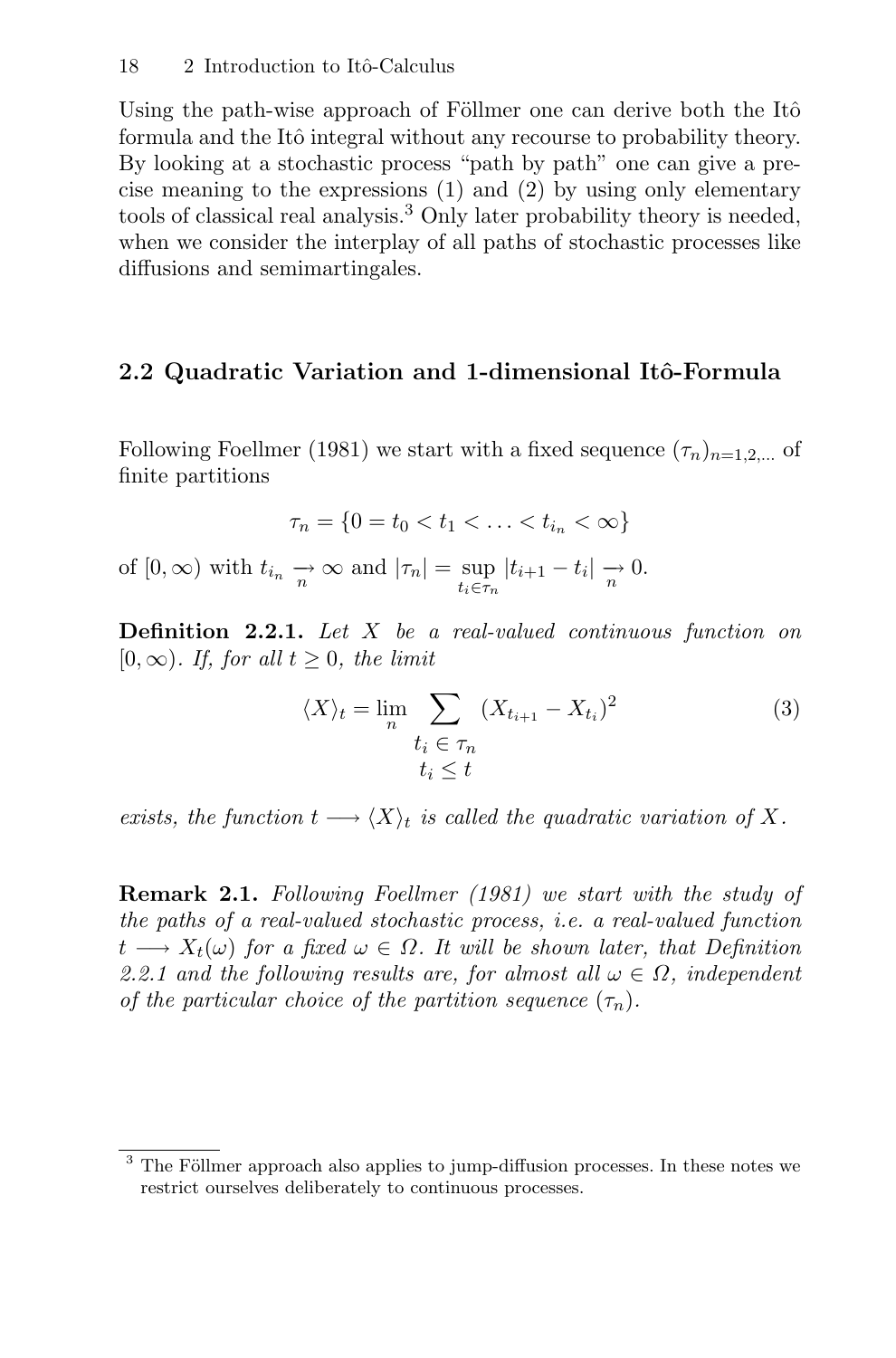**Remark 2.2.** Unlike the total variation  $V_t$  of X, for the quadratic variation one has

$$
\langle X \rangle_t \neq \sup_{\pi} \sum_{t_i \in \pi} (X_{t_{i+1}} - X_{t_i})^2
$$

where the supremum is taken over all partitions  $\pi = (0 = t_0 < \ldots < t_n = t)$  of [0, t]. As will be shown, for the Brownian motion one has  $\langle X \rangle_t = t$  for almost all paths. However, the right-hand side equals  $+\infty$ , for almost all paths (see Lévy (1965)).

**Proposition 2.2.2.**  $X \in \text{FV}(R_+) \Longrightarrow \langle X_t \rangle \equiv 0$  for all  $t \geq 0$ 

*Proof.* One has, for any  $t \geq 0$ ,

$$
\sum_{t \ge t_i \in \tau_n} (X_{t_{i+1}} - X_{t_i})^2 \le \sup |X_{t_{i+1}} - X_{t_i}| \cdot \sum |X_{t_{i+1}} - X_{t_i}|.
$$

 $V_t(X) < \infty$  implies that the second term is bounded. By continuity of X the first term converges to zero with  $|t_{i+1} - t_i| \to 0$ . X the first term converges to zero with  $|t_{i+1} - t_i| \rightarrow 0$ .

The above proposition implies that functions  $X_t$  with positive quadratic variation  $\langle X \rangle_t$  are of unbounded total variation. Hence the integral  $\int f(X_t) dX_t$  cannot be defined as a 'classical' Lebesgue-Stieltjes integral.

However  $t \longrightarrow \langle X \rangle_t$  is a positive and isotone function and thus belongs to  $FV(\mathbb{R}_{+})$ . Hence, as shown in Sect. 1.3,

$$
\mu([0,t]):=\langle X\rangle_t
$$

defines a positive measure  $\mu$  on  $(\mathbb{R}_+, \mathcal{B})$  and the integral

$$
\int f(s) \ d\mu(s) = \int f(s) \ d\langle X \rangle_s
$$

with respect to the quadratic variation  $\langle X \rangle$  is well-defined as Lebesgue-Stieltjes integral.

**Remark 2.3.** The convergence (3) can be interpreted as weak convergence of measures  $\mu_n$  defined by

$$
\mu_n = \sum_{t_i \in \tau_n} \left( X_{t_{i+1}} - X_{t_i} \right)^2 \delta_{t_i}
$$

where  $\delta_{t_i}$  denotes the Dirac measure with total mass one in  $t = t_i$ . Then the sequence  $(\mu_n)$  converges weakly to the measure  $\mu$  with  $d\mu = d\langle X \rangle$ .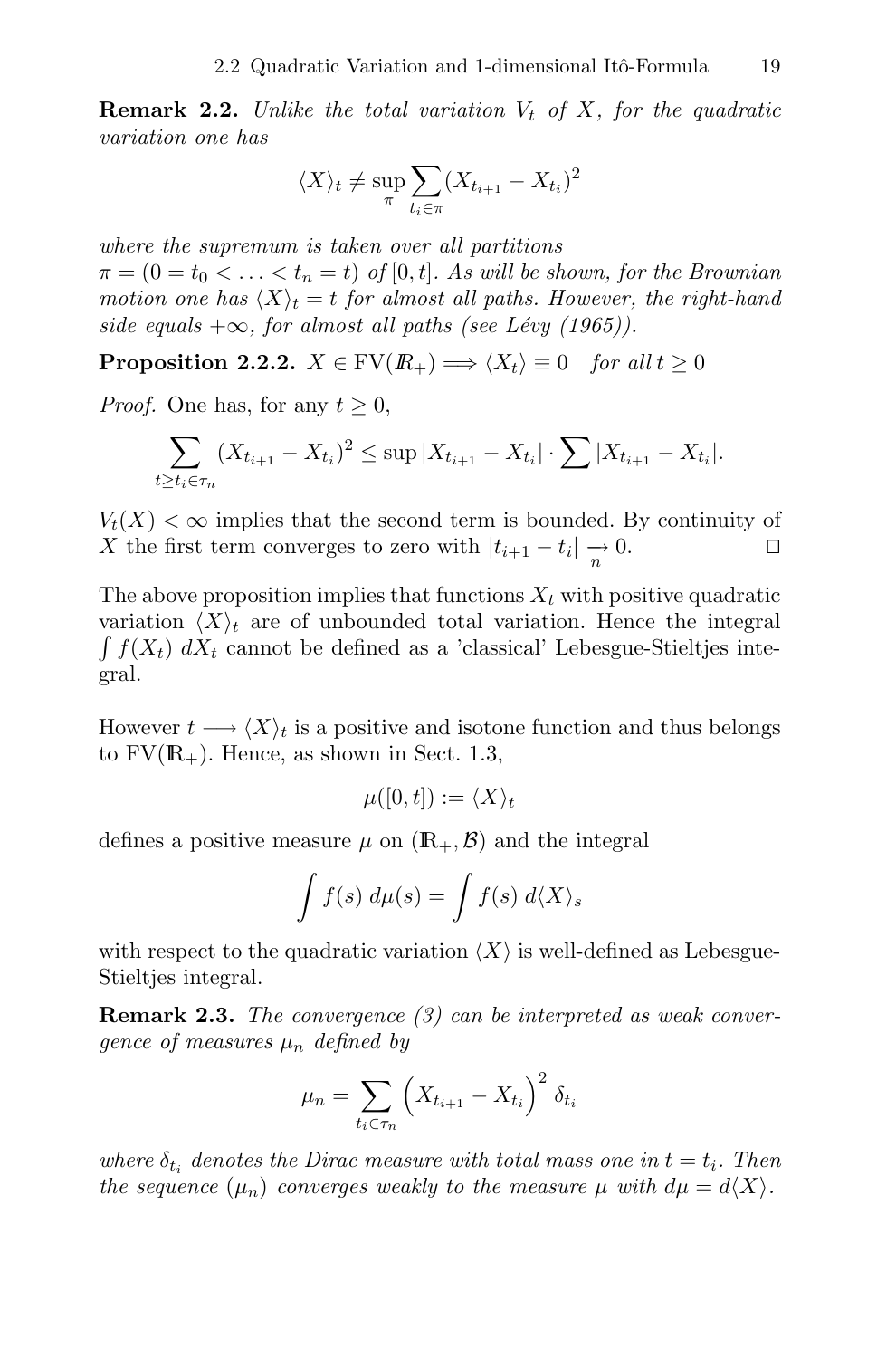**Lemma 2.2.3.** Let f be a real-valued continuous function on  $[0, t]$ . Then one has

$$
\sum_{\begin{subarray}{l}t_i \in \tau_n \\ t_i \leq t\end{subarray}} f(t_i) (X_{t_{i+1}} - X_{t_i})^2 = \int f \mathbf{1}_{[0,t]} d\mu_n
$$
\n
$$
\xrightarrow[n \uparrow \infty]{} \int f \mathbf{1}_{[0,t]} d\mu = \int_0^t f(s) d\langle X \rangle_s.
$$

## **Quadratic Variation of the Brownian motion**

**Definition 2.2.4.** A real-valued stochastic process  $(B_t)_{0 \leq t < \infty}$  on a probability space  $(\Omega, \mathcal{F}, P)$  is called 'standard Brownian motion', if probability space  $(\Omega, \mathcal{F}, P)$  is called 'standard Brownian motion'

- (*i*)  $B_0 = 0$
- (ii)  $t \longrightarrow B_t(\omega)$  is a continuous function P-a.s.
- (iii) the increments  $B_t B_s$  are independent and have normal distribution  $N(0, t - s)$ , for any  $0 \leq s < t$ .

**Theorem 2.2.5.** (Lévy) For P-almost all paths  $t \rightarrow B_t(\omega)$  one has

$$
\langle B \rangle_t(\omega) = t \quad \forall \ t \ge 0,
$$
\n<sup>(4)</sup>

*Proof.* It suffices prove the claim for a fixed  $t_0 \in \mathbb{Q}_+$ , the set of nonnegative rational numbers. Then, since  $\mathbb{Q}_+$  is countable,  $\langle B \rangle_t(\omega) = t$ P-a.s for all  $t \in \mathbb{Q}_+$  which by P-a.s continuity of the paths implies P-a.s convergence for all  $t \in \mathbb{R}_+$ .

Consider the sequence

$$
X_n := \sum_{\substack{t_i \in \tau_n \\ t_i \le t_0}} \underbrace{(B_{t_{i+1}} - B_{t_i})^2}_{=:Y_i} = \sum_i Y_i^2.
$$

By condition (iii) the  $Y_i$  are independent with normal distribution  $N(0, \Delta t_{i+1})$ . One has

$$
E[Y_i^2] = \sigma^2(Y_i) = \Delta t_{i+1}
$$
  

$$
\sigma^2(Y_i^2) = E[Y_i^4] - E[Y_i^2]^2 = 3\sigma^4(Y_i) - (\Delta t_{i+1})^2 = 2(\Delta t_{i+1})^2.
$$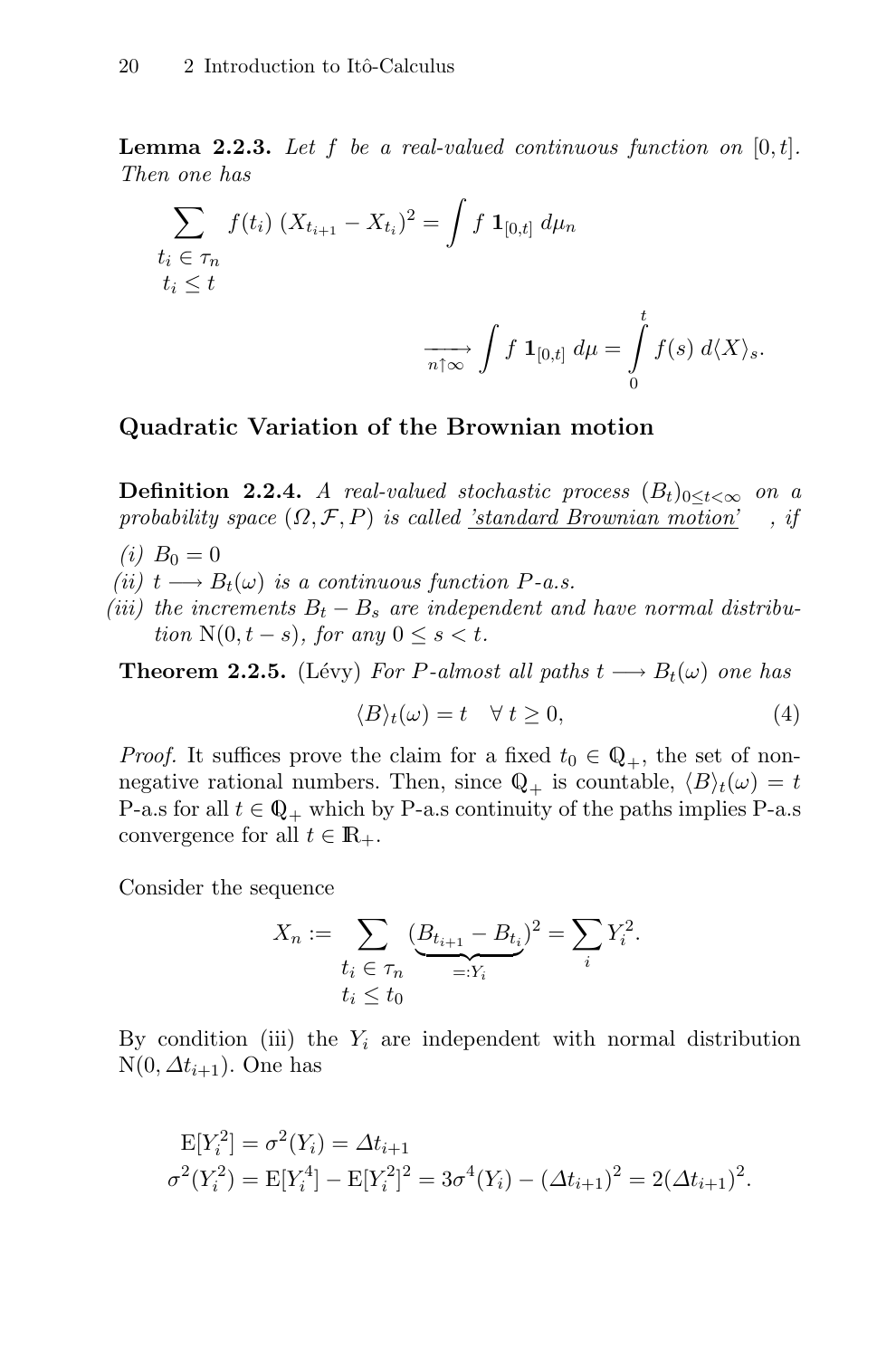From the Central Limit Theorem it follows that, for sufficiently large n, the  $X_n$  are approximately distributed with normal distribution

$$
N\Big(\sum_i \Delta t_i \;,\; 2\sum_i (\Delta t_i)^2\Big)
$$

Clearly, for  $n \to \infty$ , these distributions converge to  $N(t_0, 0)$ . Hence  $X_n$ converges weakly to the constant  $t_0$ , which (see section 1.2.(c)) implies

$$
P - \lim_{(\tau_n)_{n=1,2,...}} X_n = t_0.
$$

But this implies (see Sect. 1.2.(a)) that there exists a subsequence  $(\tau_{n'})$ of  $(\tau_n)$  such that

$$
\langle B \rangle_t = \lim X_{n'} = t_0 \ P - a.s..
$$

An immediate consequence of Lévy's theorem is the following

**Corollary 2.2.6.** For any  $t > 0$ , the paths of the Brownian motion are of unbounded variation on the interval  $[0, t]$ .

**Theorem 2.2.7.** (Itô's formula in  $\mathbb{R}^1$ ) : Let  $X : [0, \infty) \longrightarrow \mathbb{R}^1$  be a continuous function with continuous quadratic variation  $\langle X \rangle_t$ , and  $F \in C^2(\mathbb{R}^1)$  a twice continuously differentiable real function. Then for any  $t \geq 0$ 

$$
F(X_t) = F(X_0) + \int_0^t F'(X_s) \, dX_s + \frac{1}{2} \int_0^t F''(X_s) \, d\langle X \rangle_s \tag{5}
$$

where

$$
\int_{0}^{t} F'(X_s) \, dX_s = \lim_{n \uparrow \infty} \sum_{\substack{t_i \in \tau_n \\ t_i \le t}} F'(X_{t_i}) \, (X_{t_{i+1}} - X_{t_i}) \tag{6}
$$

 $=$  limit of non-anticipating Riemann sums (*i.e.*  $F'$  is evaluated at the left end of the interval)  $= It\hat{o}$  integral of  $F'(X_t)$  w.r.t.  $X_t$ 

 $\Box$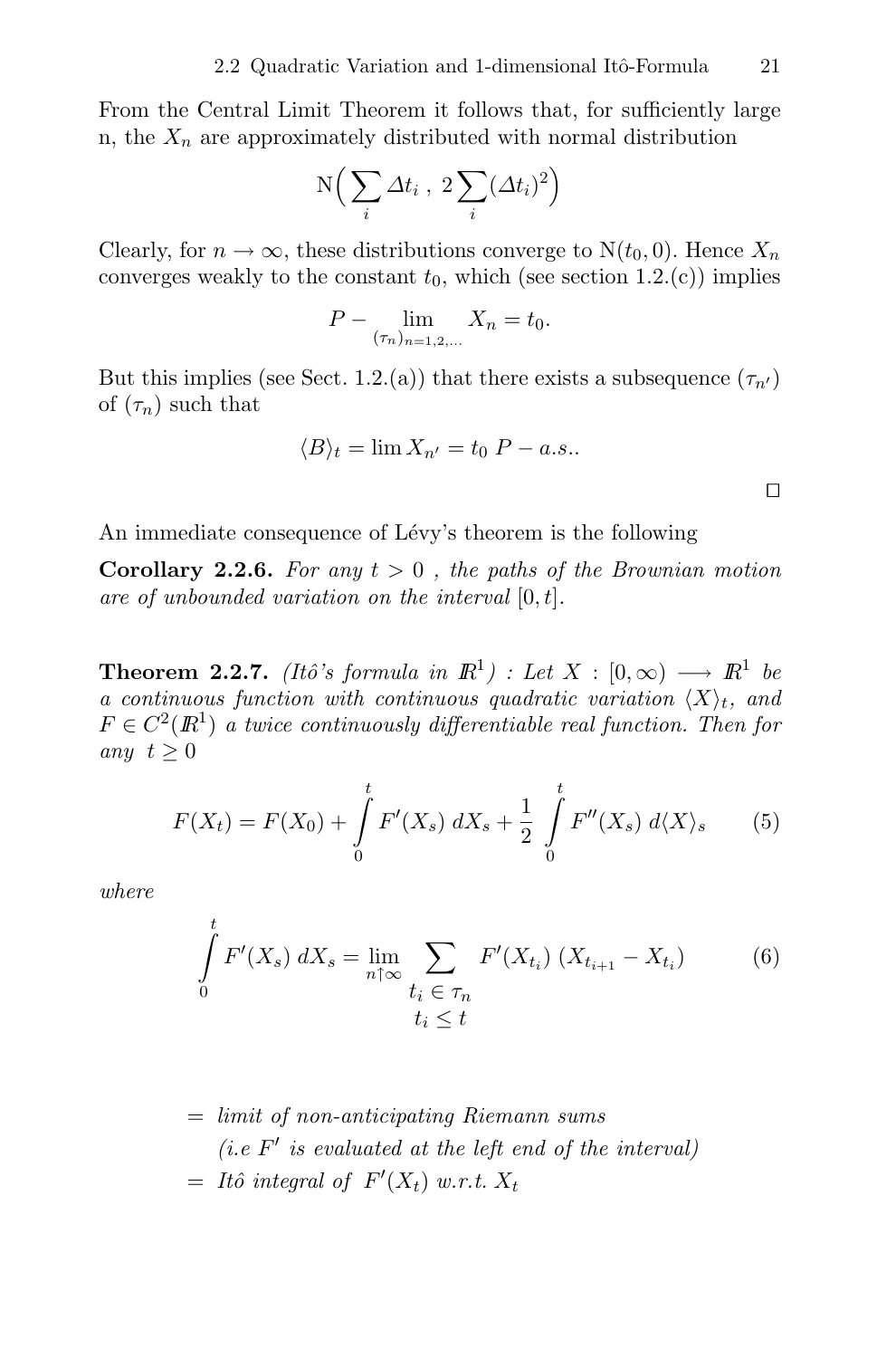**Remark 2.4.** The Itô formula is often written in short notation as

$$
dF(X) = F'(X) dX + \frac{1}{2} F''(X) d\langle X \rangle \tag{7}
$$

called the stochastic differential of  $F(X)$ . This is nothing else as an equivalent notation for the relation  $(5)$ . To make it meaningful the two integrals in (5) must be well-defined. This is the case for the second integral which is well-defined as Lebesgue-Stieltjes integral, since the quadratic variation  $\langle X \rangle_t$  is of finite variation (see Sect. 1.3). The important contribution of Itô consists in developing a well-defined concept for integrals of the first type, where the integrator is of unbounded variation. The existence of the limit (6) is shown in the following proof.

**Remark 2.5.** For non-continuous functions X we refer to Foellmer (1981) or Protter (1990)

Proof of the Theorem: Let  $t > 0$ ,  $t_i \in \tau_n$ ,  $t_i \leq t$ . By Taylor's theorem one has

$$
F(X_{t_{i+1}}) - F(X_{t_i}) = F'(X_{t_i}) \underbrace{(X_{t_{i+1}} - X_{t_i})}_{\Delta X_{t_i}} + \frac{1}{2} F''(X_{\tilde{t}_i}) (\Delta X_{t_i})^2 \quad \tilde{t}_i \in (t_i, t_{i+1})
$$
  

$$
= F'(X_{t_i}) \Delta X_{t_i} + \frac{1}{2} F''(X_{t_i}) (\Delta X_{t_i})^2 + \frac{1}{2} \left\{ F''(X_{\tilde{t}_i}) - F''(X_{t_i}) \right\} (\Delta X_{t_i})^2
$$
  

$$
R_n(t_i)
$$

Define  $\delta_n = \max_{t_i \in \tau_n, t_i \leq t} |\Delta X_{t_i}|$ . Since  $F''$  is uniformly continuous on  $X[0, t]$ , it follows

$$
|R_n(t_i)| \le \frac{1}{2} \max_{\begin{aligned} |x - y| &\le \delta_n \\ x, y &\in X[0, t] \end{aligned}} |F''(x) - F''(y)| (\Delta X_{t_i})^2
$$

$$
\le \epsilon_n (\Delta X_{t_i})^2
$$

for some  $\epsilon_n > 0$ , which converges to zero as  $\delta_n \to 0$ .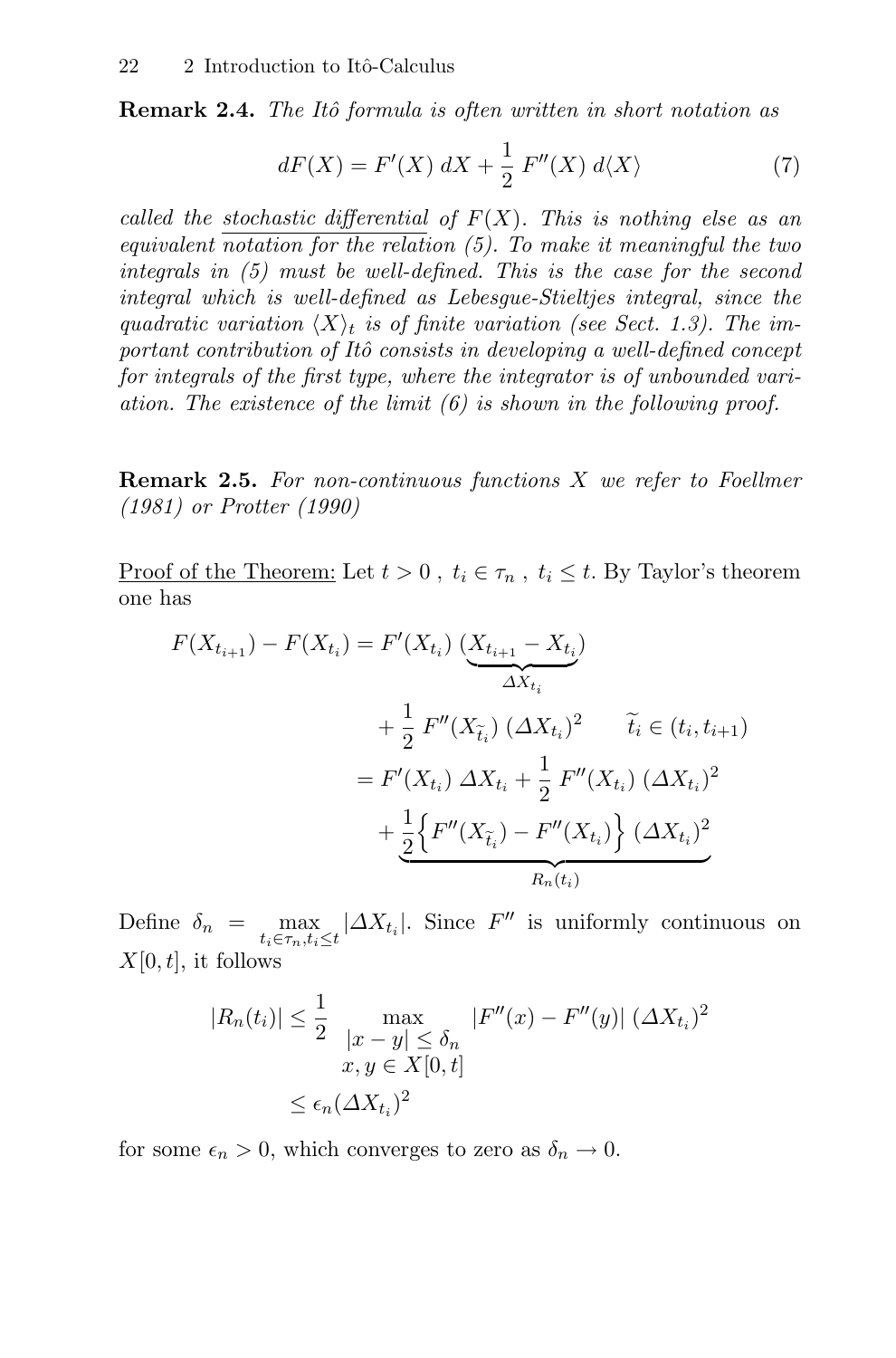For  $n \longrightarrow \infty$  it follows

a)     $\sum$  $t \geq t_i \in \tau_n$  $R_n(t_i) \leq \epsilon_n \cdot \sum_{t \geq 1}$  $t \geq t_i \in \tau_n$  $(\Delta X_{t_i})^2$  bounded  $\longrightarrow 0$ . b)  $\sum$  $\sum_{t \ge t_i \in \tau_n} (F(X_{t_{i+1}} - F(X_{t_i})) \xrightarrow[n \uparrow \infty]{} F(X_t) - F(X_0)$ 

c) 
$$
\sum \frac{1}{2} F''(X_{t_i}) (\Delta X_{t_i})^2 \xrightarrow[n \uparrow \infty]{}
$$
  $\frac{1}{2} \int_{0}^{t} F''(X_s) d\langle X_s \rangle.$ 

(Observe that the left-hand side of b) is an alternating sum, hence all intermediate members cancel, and the sums in c) converge to the Lebesgue-Stieltjes integral.)

Hence also  $\sum F'(X_{t_i}) \Delta X_{t_i}$  must converge and there exists

$$
\lim_{n} \sum_{t \ge t_i \in \tau_n} F'(X_{t_i}) \Delta X_{t_i} =: \int_{0}^{t} F'(X_s) \, dX_s.
$$

**Corollary 2.2.8.** In the classical case  $(\langle X \rangle \equiv 0 \text{ or } X \in FV)$  Itô's formula reduces to

$$
F(X_t) = F(X_0) + \int_{0}^{t} F'(X_s) \, dX_s
$$

or in short notation, for  $X \in C^1$ ,

$$
dF(X) = F'(X) dX = F'(X) \dot{X} dt.
$$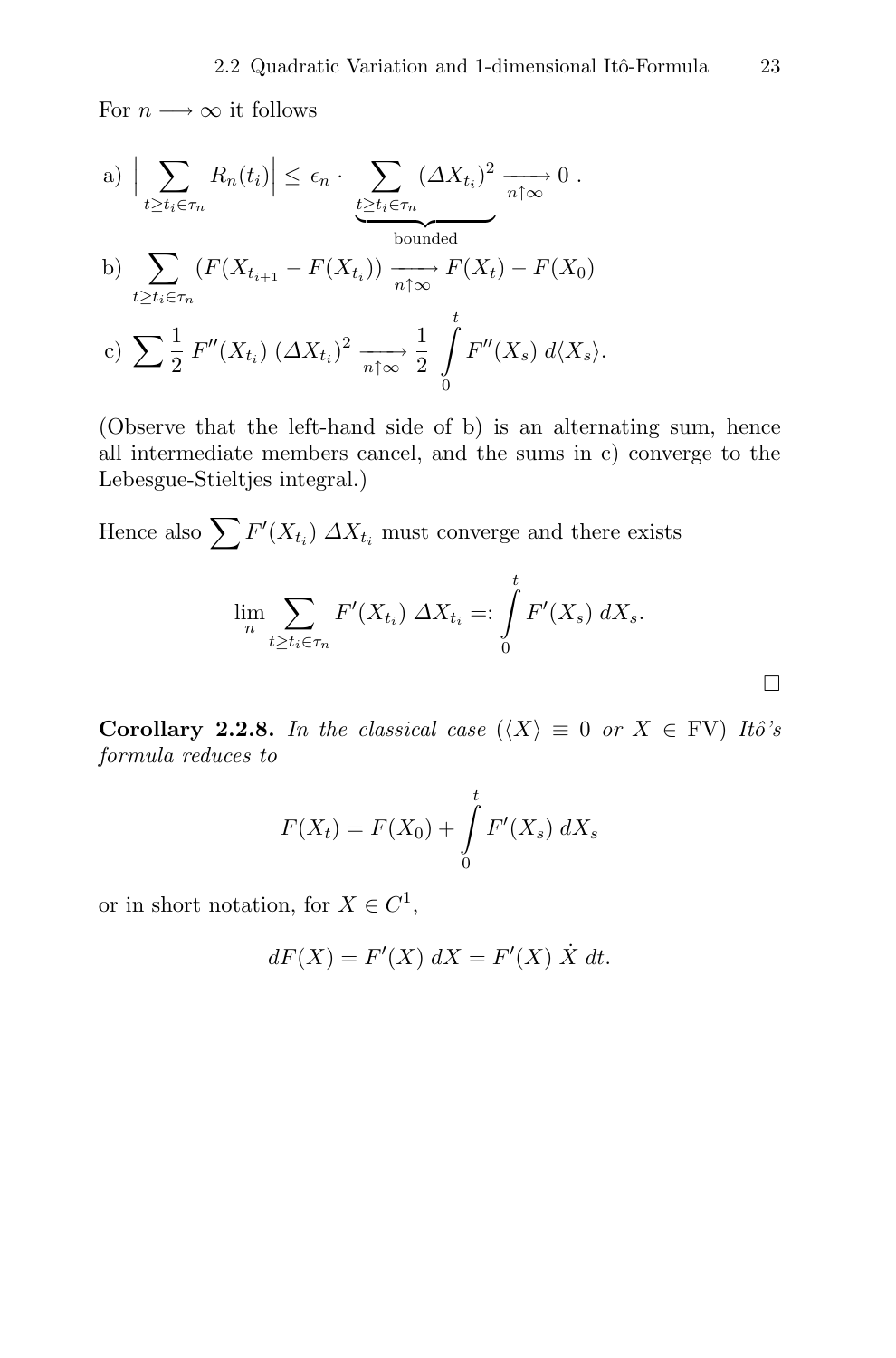## **Examples:**

1)  $F(x) = x^n$  implies

$$
X_t^n = X_0^n + n \int_0^t X_s^{n-1} dX_s + \frac{n(n-1)}{2} \int_0^t X_s^{n-2} d\langle X \rangle_s,
$$

or in short notation

$$
d(X^{n}) = n X^{n-1} dX + \frac{n(n-1)}{2} X^{n-2} d\langle X \rangle.
$$

In particular, for  $n = 2$  and  $X_t = B_t$  standard Brownian motion, it follows

$$
B_t^2 = 2 \int_0^t B_s \cdot dB_s + \underbrace{\int_0^t d\langle B \rangle_s}_{=t}.
$$

2)  $F(x) = e^X$  implies

$$
d(e^X) = e^X dX + \frac{1}{2} e^X d\langle X \rangle ,
$$
  
(i.e.  $dF = F dX$  no longer holds for  $F(X_t) = e^{X_t}$  with  $\langle X \rangle \neq 0$ ).

3)  $F(x) = \log x$  implies

$$
d(\log X) = \frac{dX}{X} - \frac{1}{2X^2} d\langle X \rangle.
$$

**Proposition 2.2.9.** Let  $X_t = M_t + A_t$  with X and M continuous and  $A \in \text{FV}$ . Then the  $QV\langle X \rangle$  exists if and only if  $\langle M \rangle$  exists, and  $\langle X \rangle = \langle M \rangle$ .

Proof.

$$
\sum (\Delta X)^2 = \sum (\Delta M)^2 + \underbrace{\sum (\Delta A)^2}_{n} + 2 \sum \Delta M \cdot \Delta A
$$
\n
$$
\left| \sum \Delta M \cdot \Delta A \right| \le \sup_{\underbrace{t_i \in \tau_n} |M_{t_{i+1}} - M_{t_i}|}_{n} \cdot \underbrace{\sum |A_{t_{i+1}} - A_{t_i}|}_{\text{bounded}}.
$$

 $\Box$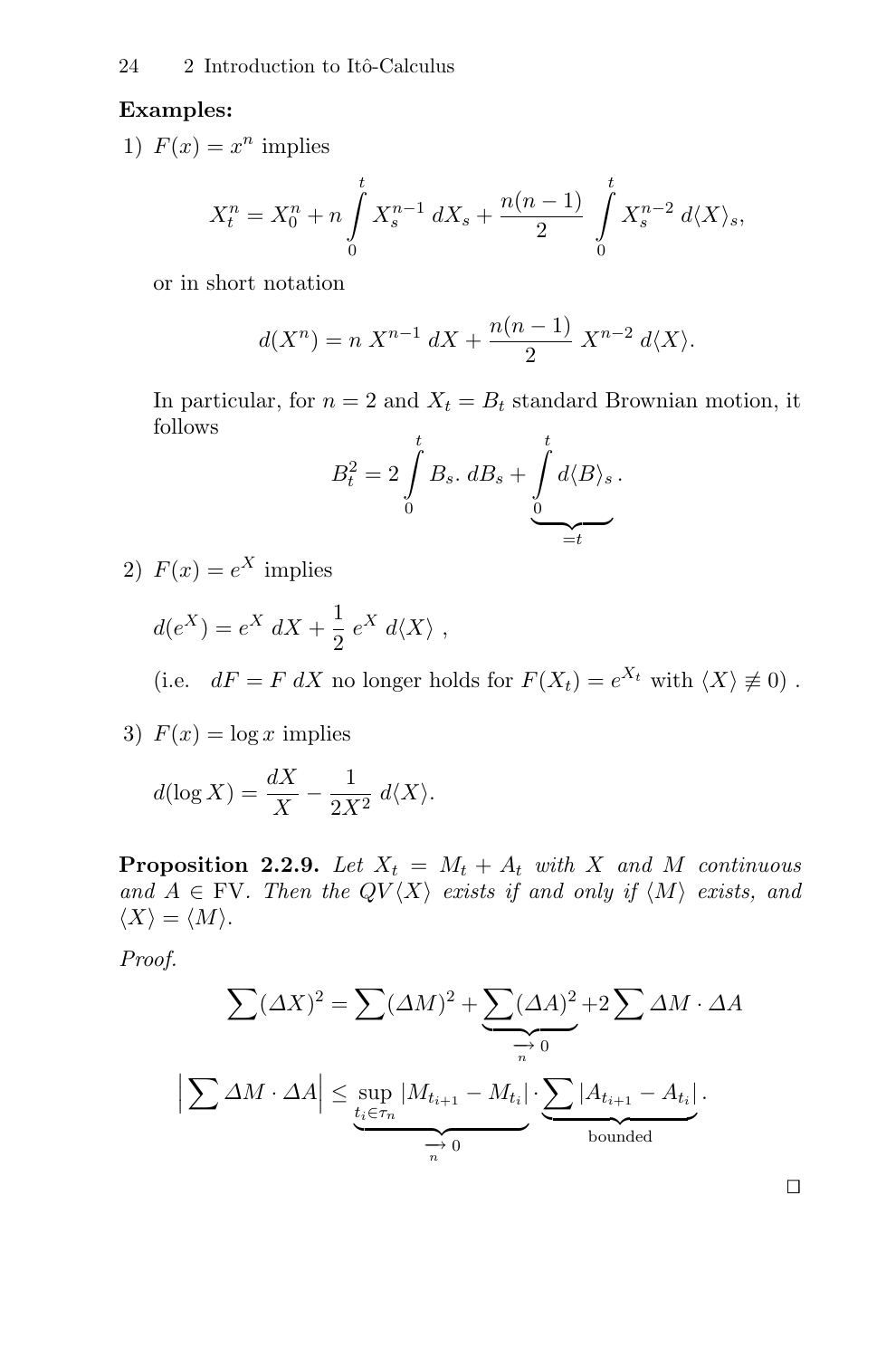**Proposition 2.2.10.** For  $F \in C^1$  the quadratic variation of  $F(X_t)$  is given by

$$
\langle F(X) \rangle_t = \int\limits_0^t F'(X_s)^2 \ d\langle X \rangle_s
$$

*Proof.* Consider  $t > 0$ ,  $t_i \in \tau_n$ ,  $t_i \leq t$ . By Taylor's theorem one has, for some  $\widetilde{t}_i \in (t_i, t_{i+1}),$ 

$$
|F(X_{t_{i+1}}) - F(X_{t_i})|^2 = F(X_{t_i})^2 (\Delta X_{t_i})^2
$$
  
+ 
$$
\frac{1}{2} (F'(X_{\tilde{t}_i}) - F'(X_{t_i}))^2 (\Delta X_{t_i})^2.
$$

Since  $F'$  is uniformly continuous on  $X[t, 0]$ , it follows (see proof of Theorem 2.2.7)

$$
\sum_{t \ge t_i \in \tau_n} (F(X_{t_{i+1}}) - F(X_{t_i}))^2 = \underbrace{\sum F'(X_{t_i})^2 (\Delta X_{t_i})^2}_{\text{Lemma 2.2.3}} + \underbrace{\epsilon_n \sum (\Delta X_{t_i})^2}_{0} \xrightarrow{\tau_n \infty} 0
$$

**Corollary 2.2.11.** For  $f \in C^1$  the Itô integral

$$
M_t = \int\limits_0^t f(X_s) \, dX_s
$$

has the quadratic variation

$$
\langle M\rangle_t=\int\limits_0^t f^2(X_s)\; d\langle X\rangle_s.
$$

*Proof.* (for the case that there exists a primitive function F with  $F' =$ f) In this case the Itô formula for  $F(X_t)$  is

$$
F(X_t) = F(X_0) + M_t + \frac{1}{2} \int_0^t f'(X_s) d\langle X \rangle_s.
$$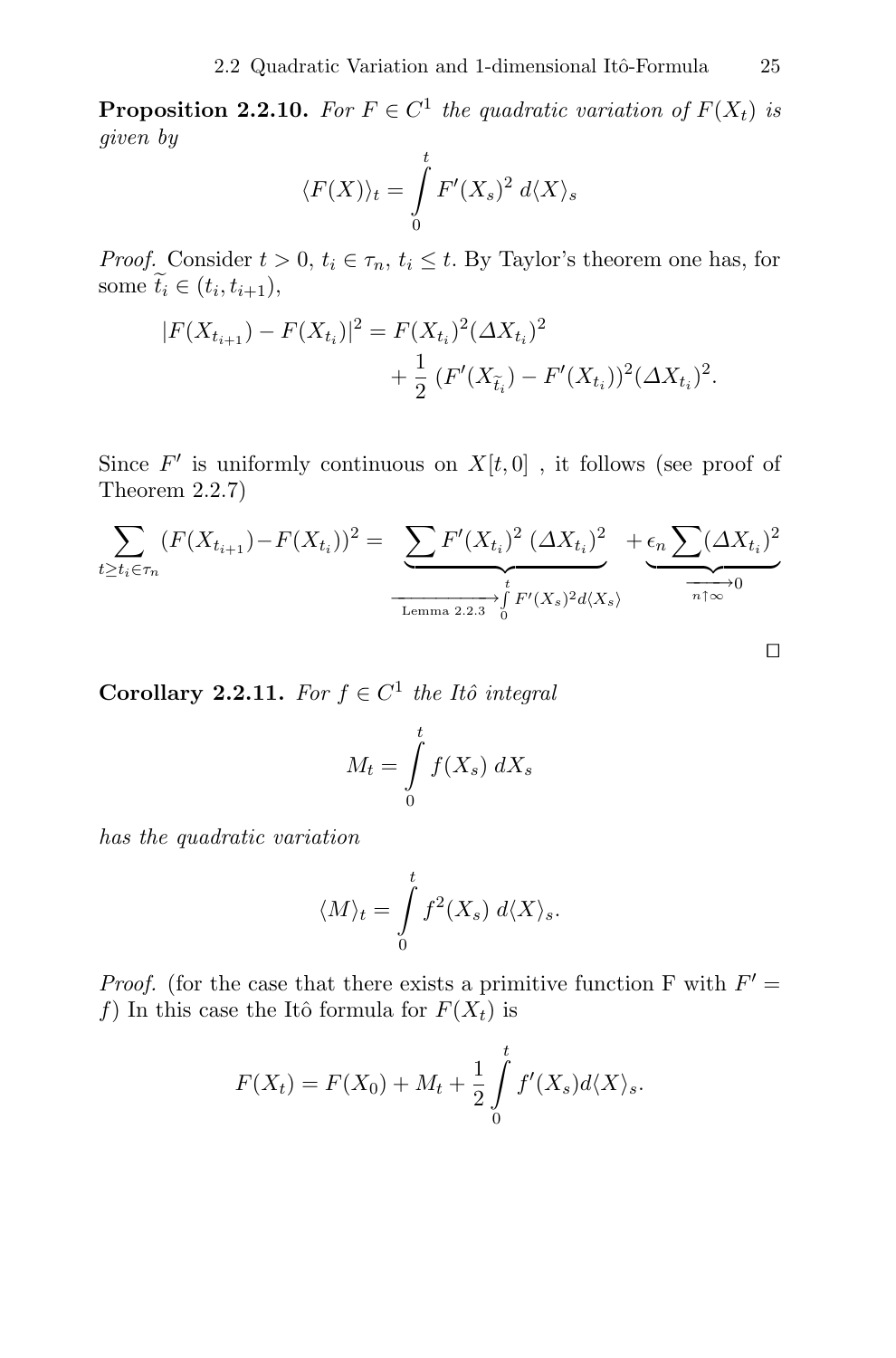Thus, from Propositions 2.2.9 and 2.2.10, it follows

$$
\Longrightarrow \langle M \rangle_t = \langle F(X) \rangle_t = \int_0^t (F')^2 \left( X_s \right) d \langle X \rangle_s.
$$

 $\Box$ 

 $\textbf{Example:} \ \ M_t \ =$  $\int$  $\mathbf{0}$  $B_s$  d $B_s$  has, according to Corollary 2.2.11, the quadratic variation

$$
\langle M\rangle_t=\int\limits_0^t B_s^2\;d\langle B\rangle_s=\int\limits_0^t B_s^2\;ds\Longrightarrow d\langle M\rangle_t=B_t^2\;dt.
$$

#### **2.3 Covariation and Multidimensional Itˆo-Formula**

Consider two functions  $X, Y \in C^{0}[0,\infty)$  with continuous quadratic variations  $\langle X \rangle$  and  $\langle Y \rangle$  w.r.t. to the (fixed) partition sequence  $(\tau_n)$ . We shall see later that all concepts developed w.r.t. to  $(\tau_n)$  are independent of the choice of this particular sequence.

**Definition 2.3.1.** If for any  $t > 0$ 

$$
\langle X, Y \rangle_t = \lim_{n \uparrow \infty} \sum_{\substack{t_i \in \tau_n \\ t_i \le t}} (X_{t_{i+1}} - X_{t_i})(Y_{t_{i+1}} - Y_{t_i})
$$

exists, then the map  $t \to \langle X, Y \rangle_t$  is called the covariation of X and Y.

**Proposition 2.3.2.**  $\langle X, Y \rangle$  exists if, and only if,  $\langle X + Y \rangle$  exists, and one has

$$
\langle X, Y \rangle = \frac{1}{2} \left( \langle X + Y \rangle - \langle X \rangle - \langle Y \rangle \right) \qquad \text{(Polarization formula)}.
$$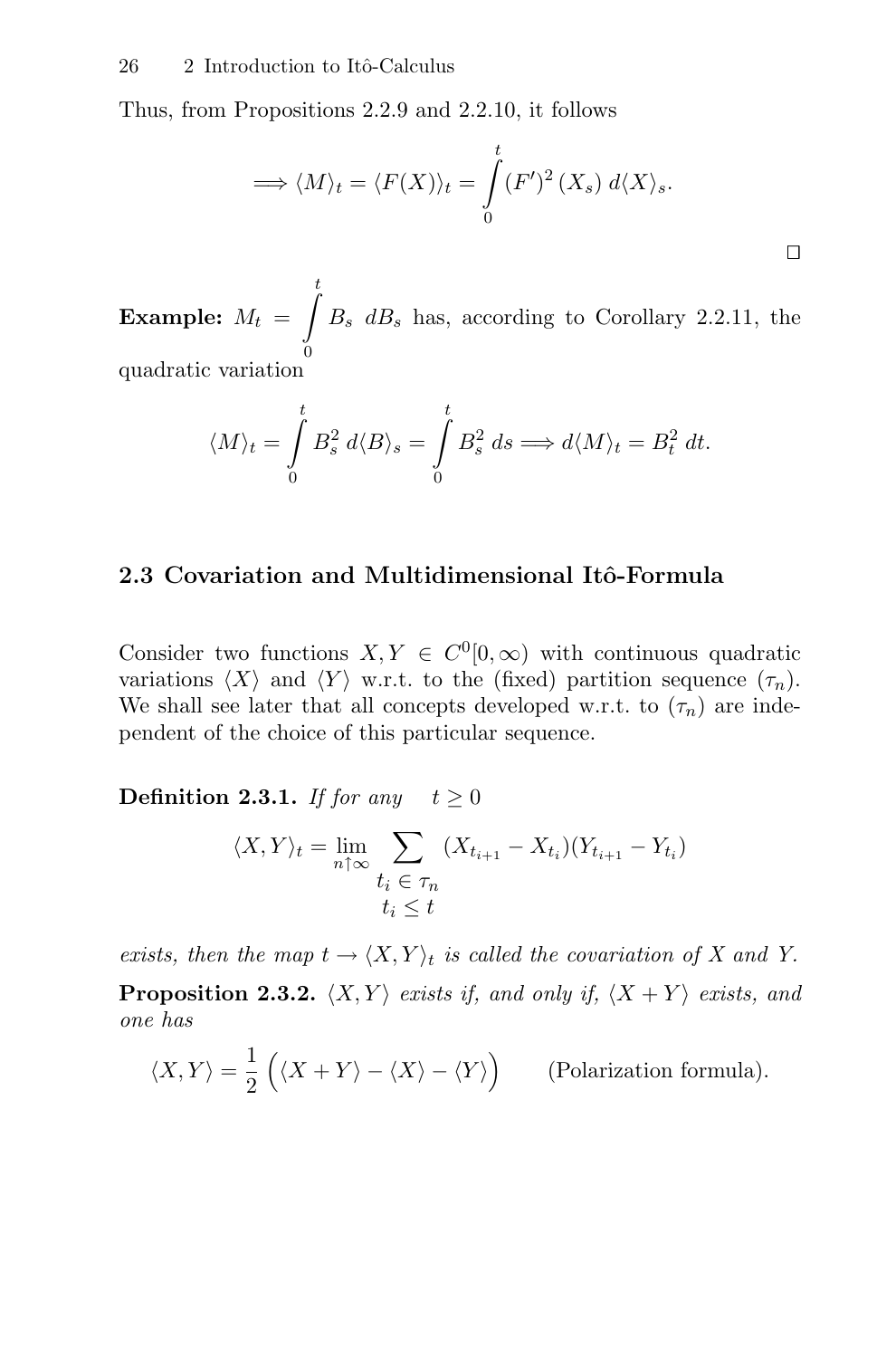Proof. Follows immediately from

$$
\langle X + Y \rangle_t = \lim \sum (\Delta X + \Delta Y)^2
$$
  
= 
$$
\lim (\sum \Delta X^2 + \sum \Delta Y^2 + 2 \sum \Delta X \Delta Y)
$$

**Remark 2.6.** The polarization formula is obviously equivalent to

$$
\langle X + Y \rangle = \langle X \rangle + \langle Y \rangle + 2 \langle X, Y \rangle \tag{8}
$$

(compare the variance of the sum of two random variables).

**Example** Let  $X_t(w)$ ,  $Y_t(w)$  be two independent Brownian motions on  $(\Omega, \mathcal{F}, P)$ . Then one has

$$
\langle X, Y \rangle_t(w) = 0 \quad P\text{-a.s.} \quad \forall \ t \ge 0.
$$

This follows from the fact that  $\frac{X_t + Y_t}{\sqrt{2}}$  is again the Brownian motion Hence  $\langle X + Y \rangle_t = 2t$  which by (8) implies  $\langle X, Y \rangle \equiv 0$ .

**Remark 2.7.** The covariation  $\langle X, Y \rangle$  is the distribution function of a signed measure  $\mu = \mu^+ - \mu^-$  on  $[0, \infty)$  (see Sect. 1.3).

**Proposition 2.3.3.** Consider  $f, g \in C^1$  and their Itô integrals

$$
Y_t = \int\limits_0^t f(X_s) \, dX_s
$$

$$
Z_t = \int\limits_0^t g(X_s) \, dX_s
$$

w.r.t. to  $X_t$ . Then their covariation is  $\langle Y, Z \rangle_t =$  $\frac{t}{\sqrt{t}}$ 0  $f(X_s)$   $g(X_s)$   $d\langle X \rangle_s$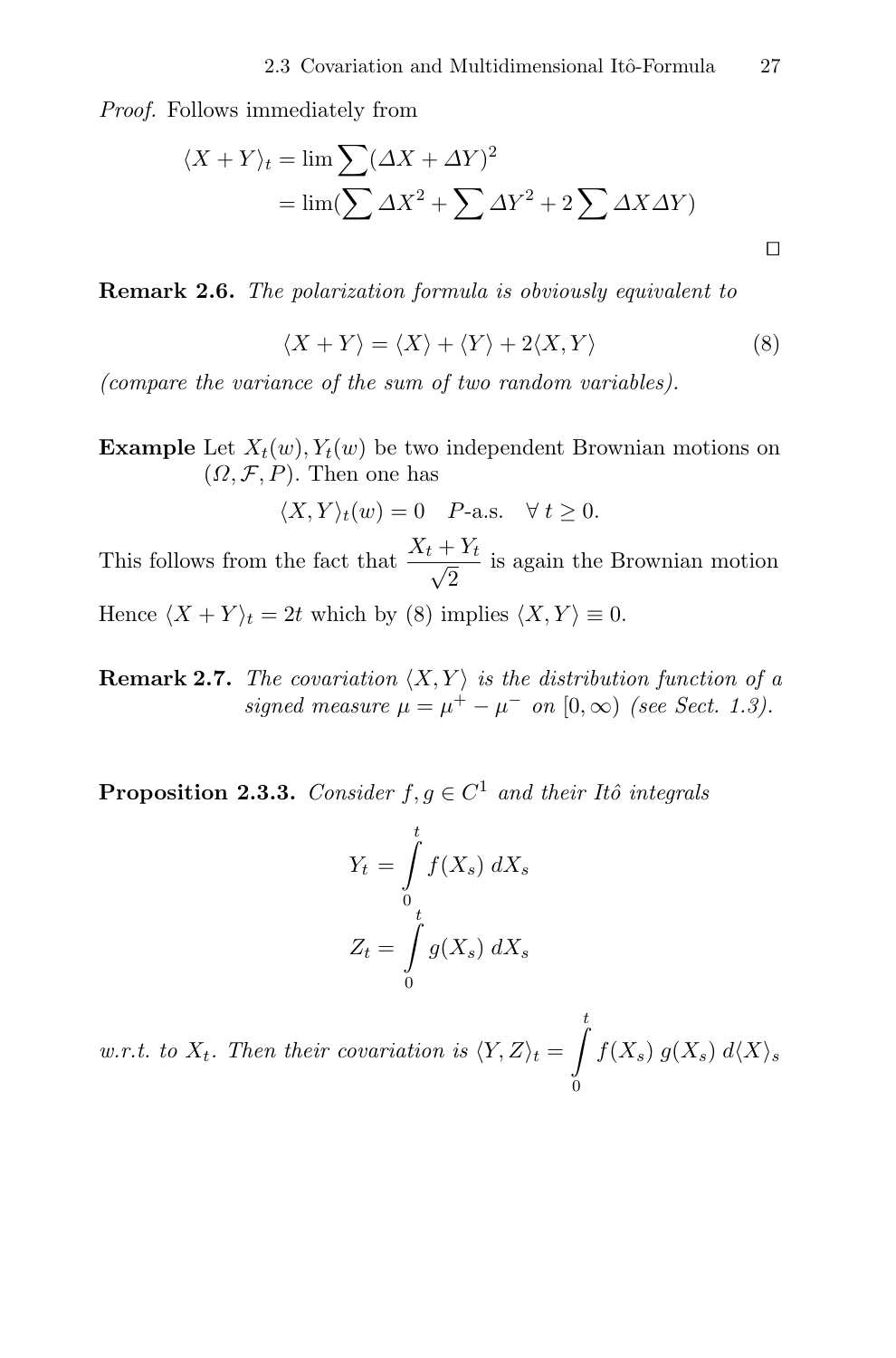Proof. From Corollary 2.2.11 it follows

$$
\langle Y + Z \rangle_t = \Big\langle \int_0^t (f + g)(X_s) \, dX_s \Big\rangle_t
$$
  
= 
$$
\int_0^t (f + g)^2 (X_s) \, d\langle X \rangle_s
$$
  
= 
$$
\langle Y \rangle_t + \langle Z \rangle_t + 2 \int_0^t (f \cdot g) \, (X_s) \, d\langle X \rangle_s.
$$

The proposition thus follows from the polarization formula resp. formula  $(8)$ .

Let now  $X = (X^1, \ldots, X^d) : [0, \infty) \longrightarrow \mathbb{R}^d$  be continuous (i.e  $X \in C^{0}[0,\infty)^{d}$  with continuous covariation

$$
\langle X^k, X^l \rangle_t = \begin{cases} \langle X^k \rangle_t & k = l \\ \frac{1}{2} \Big( \langle X^k + X^l \rangle_t - \langle X^k \rangle_t - \langle X^l \rangle_t \Big) & k \neq l \end{cases}
$$

**Example:** Brownian motion on  $\mathbb{R}^d$  realized on  $\Omega = C[0,\infty)^d$ , i.e.

$$
B_t = (B_t^1, \dots, B_t^d) \quad P = \prod_{i=1}^d P_i \qquad P_i = \text{Wiener measure}
$$
\n
$$
\implies \langle B^k, B^l \rangle_t = t \, \delta_{kl} \, P\text{-a.s.}, \qquad \text{where } \delta_{kl} = \begin{cases} 1 & k = l \\ 0 & k \neq l \end{cases}
$$

(For existence of  $B_t$  and the construction of the Wiener measure on the path space  $C^0[0,\infty)^d$  see e.g. Bauer (1996))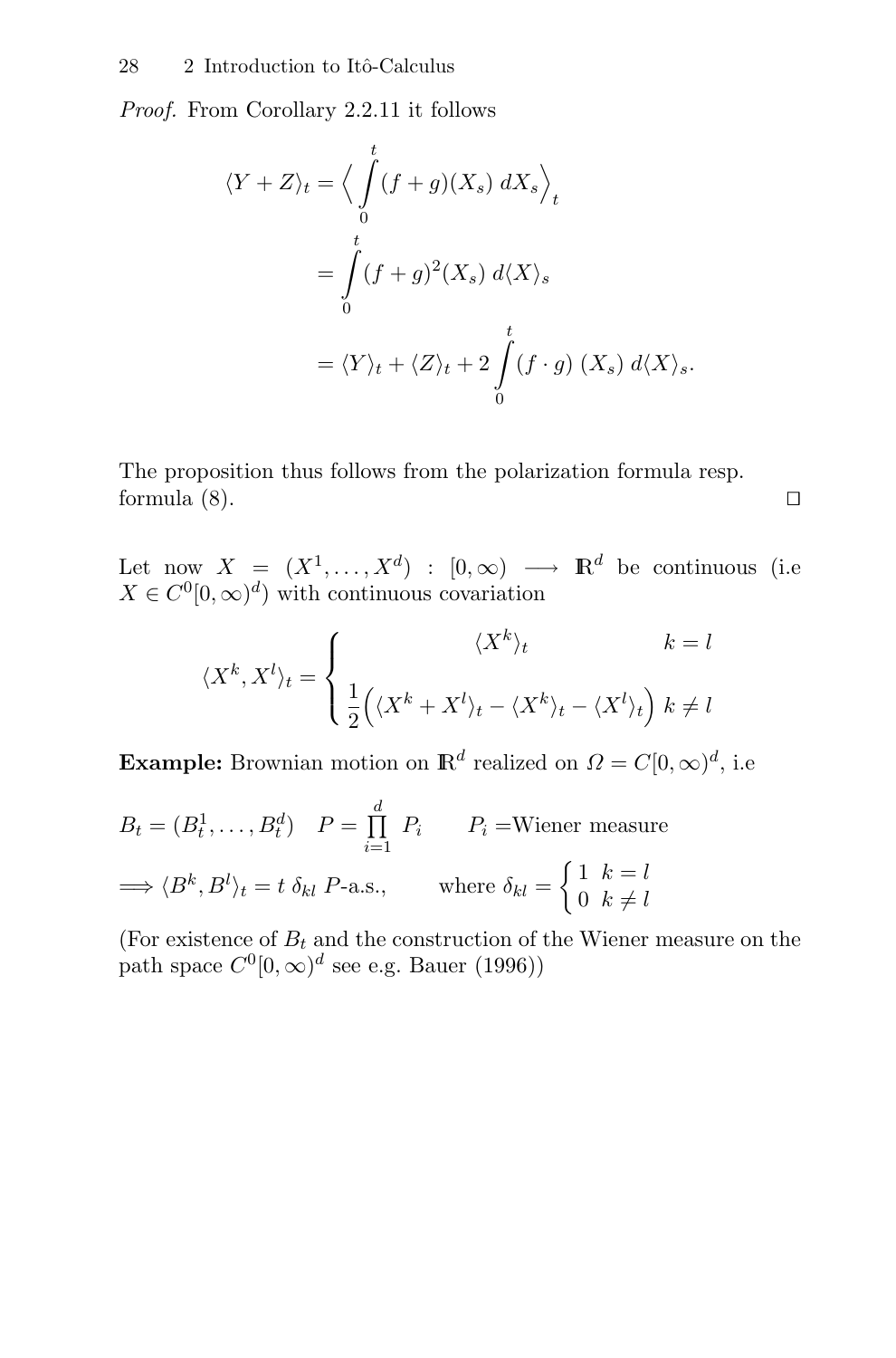Given  $F \in C^2(\mathbb{R}^d)$ , we use the following notations:

$$
\nabla F(x) = \left(\frac{\partial F}{\partial x_1}, \dots, \frac{\partial F}{\partial x_d}\right)(x) = \left(F_{x_1}(x), \dots, F_{x_d}(x)\right) = \text{gradient of } F
$$

$$
\Delta F(x) = \sum_{i=1}^{d} F_{x_i, x_i}(x) = \text{ Laplace-operator, i.e. } \Delta = \sum_{i=1}^{d} \frac{\partial^2}{\partial x_i^2}
$$

 $dF(x) = (\underbrace{\nabla F(x), dx}_{\text{scalar product}}) = \sum_i$ i  $F_{x_i}(x)$   $dx_i$  $x_i$  dt classical differential.

**Theorem 2.3.4.** (d-dimensional Itô-formula): For  $F \in C^2(\mathbb{R}^d)$  one has

$$
F(X_t) = F(X_0) + \underbrace{\int_{0}^{t} \nabla F(X_s) \ dX_s}_{\text{Ito integral}} + \frac{1}{2} \sum_{k,l=1}^{d} \int_{0}^{t} F_{x_k, x_l}(X_s) \ d\langle X^k, X^l \rangle_s,
$$

and the limit 
$$
\lim_{n} \sum_{t_i \in \tau_n} \left( \nabla F(X_{t_i}), (X_{t_{i+1}} - X_{t_i}) \right) =: \int_{0} \nabla F(X_s) dX_s
$$
  
 $t_i \leq t$ 

exists.

Proof. The proof is analogous to that of Prop. 2.2.7 by applying the d-dimensional Taylor-formula to the discrete increments of F.

In differential form the Itô-formula can be written as

$$
dF(X_t) = \left(\nabla F(X_t), dX_t\right) + \frac{1}{2} \sum_{k,l} \frac{\partial^2 F}{\partial x_k \partial x_l} (X_t) d\langle X^k, X^l \rangle_t
$$

which is the chain rule for stochastic differentials.

**Example:** For the d-dimensional Brownian motion  $B_t = (B_t^1, \ldots, B_t^d)$ ,  $\langle B^k, B^l \rangle_t = t \, \delta_{kl}$  implies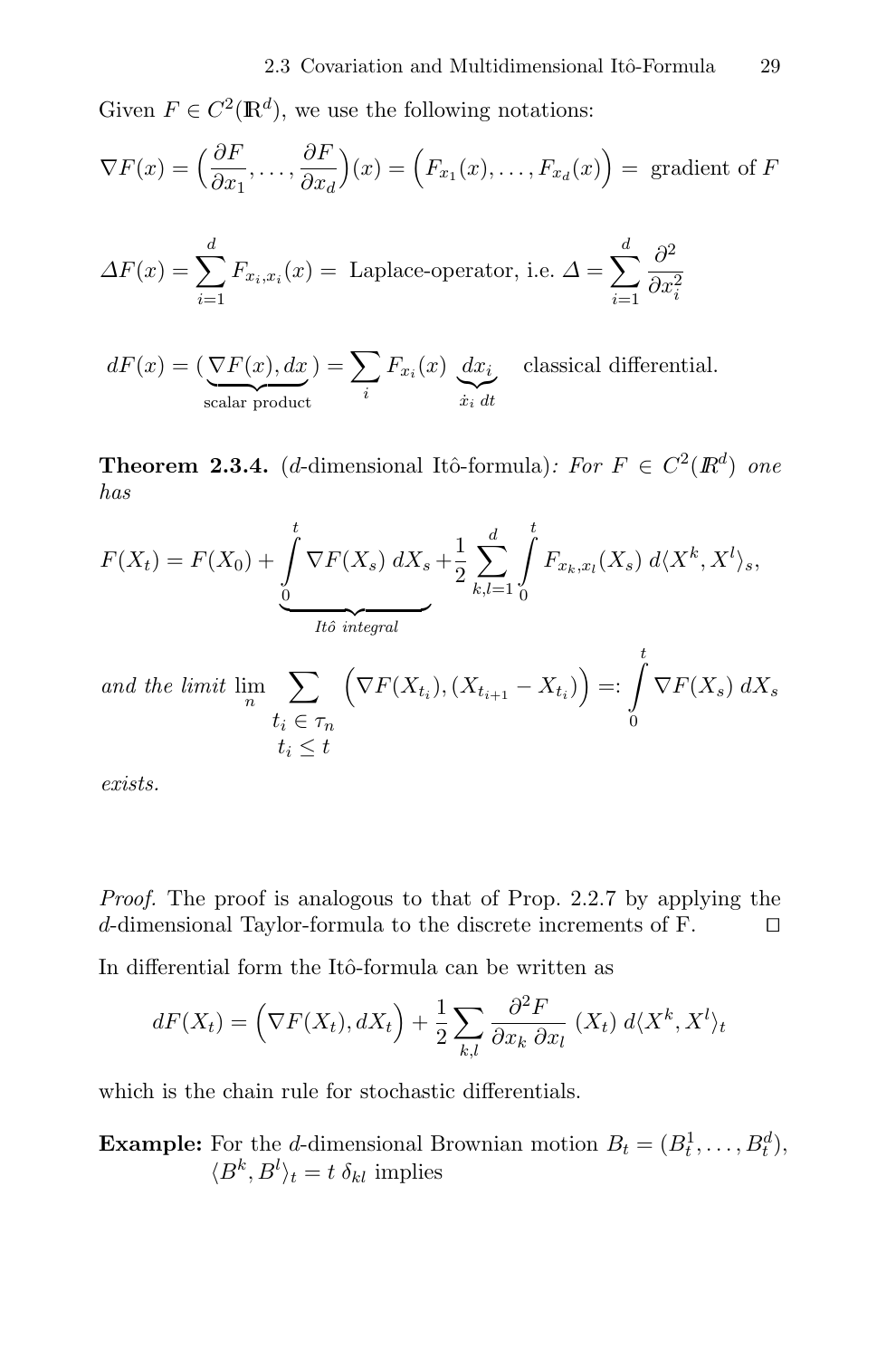$$
dF(B_t) = \left(\nabla F(B_t), dB_t\right) + \frac{1}{2} \Delta F(B_t) dt.
$$

**Corollary 2.3.5.** (Product rule for Itô calculus): For X, Y with continuous  $\langle X \rangle, \langle Y \rangle, \langle X, Y \rangle$  it follows

$$
d(X \cdot Y) = X \, dY + Y \, dX + d\langle X, Y \rangle
$$

i.e.

$$
X_t Y_t = X_0 Y_0 + \int_0^t X_s dY_s + \int_0^t Y_s dX_s + \langle X, Y \rangle_t. \tag{9}
$$

*Proof.* Apply Itô's formula for  $d = 2$  to the function  $F(X, Y) = X \cdot Y \in C^2(\mathbb{R}^2)$  $C^2(\mathbb{R}^2)$ 

**Remark 2.8.** For  $Y \in \text{FV}$  it follows that  $\langle X + Y \rangle = \langle X \rangle$ , and hence  $\langle Y \rangle = 0$ . Thus (9) takes the form

$$
\int_{0}^{t} Y_s \, dX_s = X_t \, Y_t - X_0 \, Y_0 - \int_{0}^{t} X_s \, dY_s \tag{10}
$$

which is the classical partial integration formula. Observe that  $X_t$  may be of infinite variation, since the integral on the right-hand side is welldefined as Stieltjes integral, for  $Y_t \in FV$ . By this observation Wiener first obtained a "stochastic" integral for the integrator  $X_t = B_t$  and  $Y_t = h(t)$  a deterministic function, the so-called Wiener integral.

**Corollary 2.3.6.** (Itô's formula for a time-dependent function) For  $F \in C^{2,1}(\mathbb{R}^2_+)$  and  $X : \mathbb{R}_+ \longrightarrow \mathbb{R}$  continuous with continuous  $\langle X \rangle$ one has

1) 
$$
F(X,t) = F(X_0, 0) + \int_0^t F_x(X_s, s) dX_s + \int_0^t F_t(X_s, s) ds
$$
  
  $+ \frac{1}{2} \int_0^t F_{xx}(X_s, s) d\langle X \rangle_s$   
2)  $F(X, \langle X \rangle_t) = F(X_0, 0) + \int_0^t F_x(X_s, \langle X \rangle_s) dX_s$   
 $+ \int_0^t (\frac{1}{2} F_{xx} + F_t) (X_s, \langle X_s \rangle) d\langle X \rangle_s.$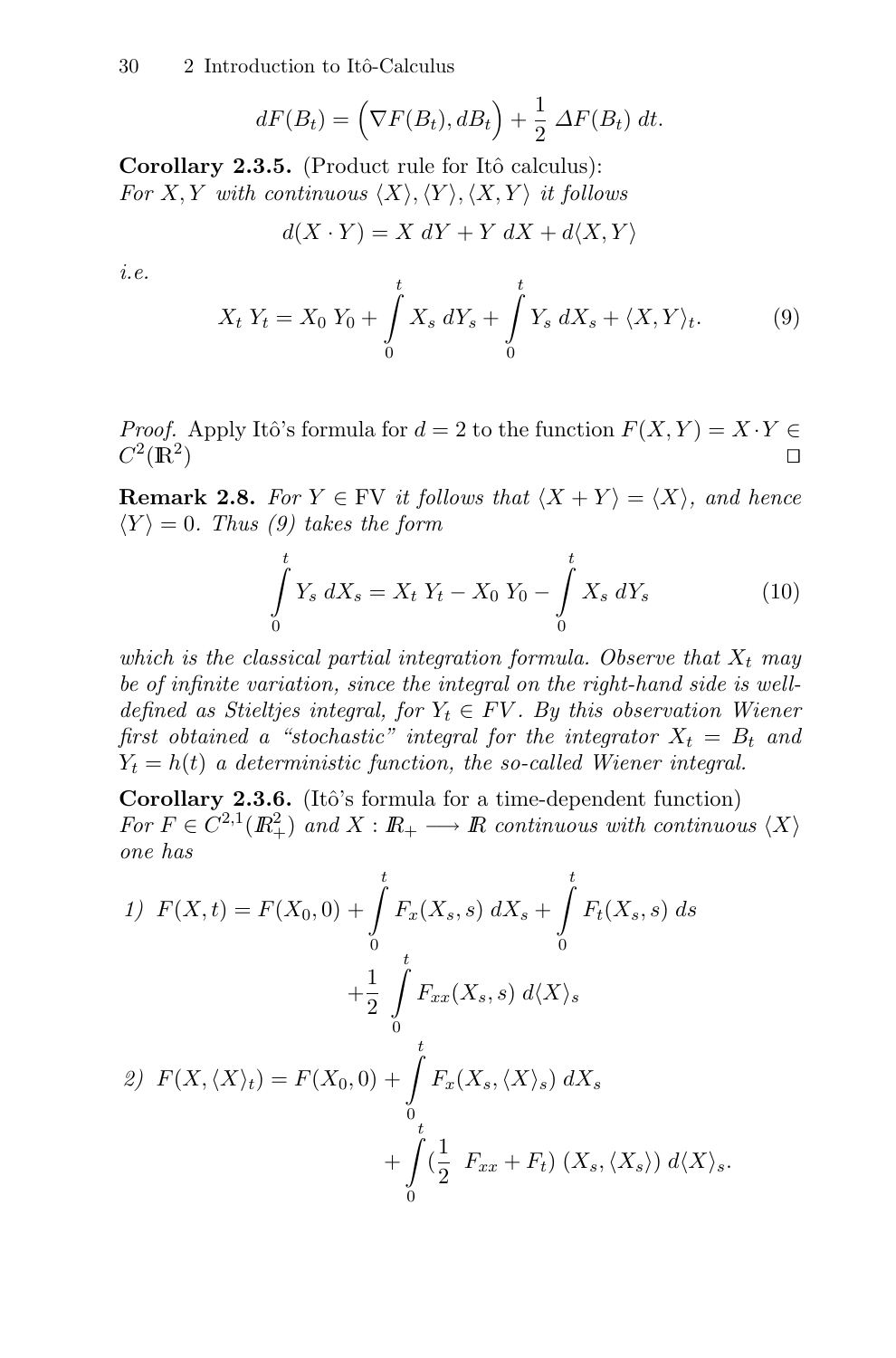*Proof.* Apply Itô's formula for  $d = 2$ , to  $F(X, Y)$  and choose  $Y_t = t$ resp.  $Y_t = \langle X \rangle_t$ .

**Remark 2.9.** The transformation  $t \rightarrow \langle X \rangle_t$  is called time change according to the "interior clock" of the process  $X_t$ . In particular, if  $F(X, t)$  satisfies the differential equation (dual heat equation)

$$
\frac{1}{2} F_{xx} + F_t = 0 \tag{11}
$$

it follows

$$
F(X, \langle X \rangle_t) = F(X_0, 0) + \int_0^t F_x(X_s, \langle X \rangle_s) dX_s.
$$
 (12)

### **2.4 Examples**

1)  $dG = \alpha G dX$   $(X_0 = 0)$ 

We show that the above stochastic differential equation (short: SDE) has the solution

$$
G_t = G_0 + \int\limits_0^t \alpha \, G_s \, dX_s = G_0 \, \mathcal{E}(\alpha \, X_t)
$$

where  $\mathcal{E}(X_t) := \exp\{X_t - \frac{1}{2} \langle X \rangle_t\}$  is the so called *stochastic expo*nential or the Doléans-Dade exponential of  $Y_t$ 

*Proof.*  $F(x,t) = G_0 \exp \left\{ \alpha x - \frac{1}{2} \alpha^2 t \right\}$  satisfies the dual heat equation  $(11)$ . Hence by  $(12)$ , it follows

$$
G_t = F(X_t, \langle X \rangle_t) = G_0 \mathcal{E}(\alpha X_t)
$$

$$
\implies G_t - G_0 = F(X_t, \langle X \rangle_t) - F(X_0, 0)
$$
  
= 
$$
\int_{(12)}^t F_x(X_s, \langle X \rangle_s) dX_s = \int_0^t \alpha G_s dX_s.
$$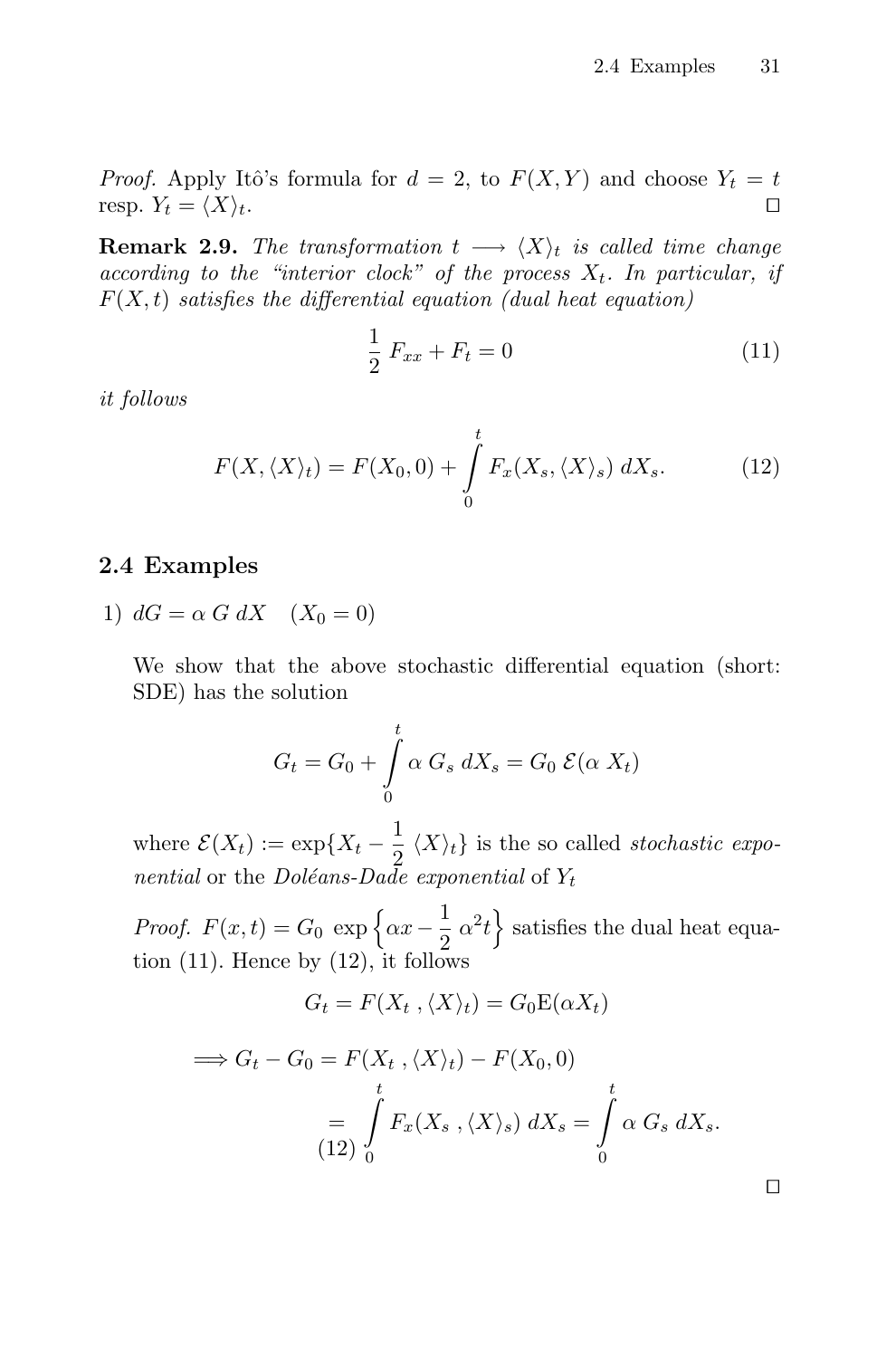**Remark 2.10.** Clearly, for  $\langle X \rangle_t \equiv 0$  one obtains the classical solution  $G_t = G_0 \cdot e^{\alpha X_t}$ .

2)  $dG = \mu G dt + \sigma G dX$ 

Here a drift term  $\mu$  is added. Using the previous result, it is easy to check that

$$
G_t = G_0 \mathcal{E}(\sigma X_t) e^{\mu t} = G_0 \exp \left\{ \mu t + \sigma X_t - \frac{1}{2} \sigma^2 \langle X \rangle_t \right\}
$$

is a solution of the above SDE.

$$
3) \frac{dS_t}{S_t} = \mu(t) dt + \sigma(t) dB_t
$$

The above SDE defines a *diffusion* or *Itô process*. It is the standard model used in finance for the returns of a security price process  $S_t$ with infinitesimal drift  $\mu(t)dt$  and stochastic noise  $\sigma(t)dB_t$ , where  $\sigma(t)$  is called the *volatility* of  $S_t$ .

We show that the SDE has the solution

$$
S_t = S_0 \exp\left\{ \int_0^t \left( \mu(s) - \frac{1}{2} \sigma^2(s) \right) ds + \int_0^t \sigma(s) dB_s \right\}.
$$
 (13)

*Proof.* We give a proof using Itô's product formula. The process (13) can be written as

$$
S_t = S_0 \exp\left\{\int_0^t \mu(s) \, ds\right\} \cdot \mathcal{E}(M_t) = Y_t \cdot Z_t
$$
  
with  $M_t = \int_0^t \sigma(s) \, dB_s$  and  $\langle M \rangle_t = \int_0^t \sigma^2(s) \, ds$ .

Since  $Y_t$  is of finite variation, the product rule implies

$$
dS_t = Y_t dZ_t + Z_t dY_t + d\langle Y_t, Z_t \rangle
$$
  
=  $Y_t Z_t dM_t + Z_t Y_t \mu(t) dt + 0$   
=  $S_t \sigma(t) dB_t + S_t \mu(t) dt$ .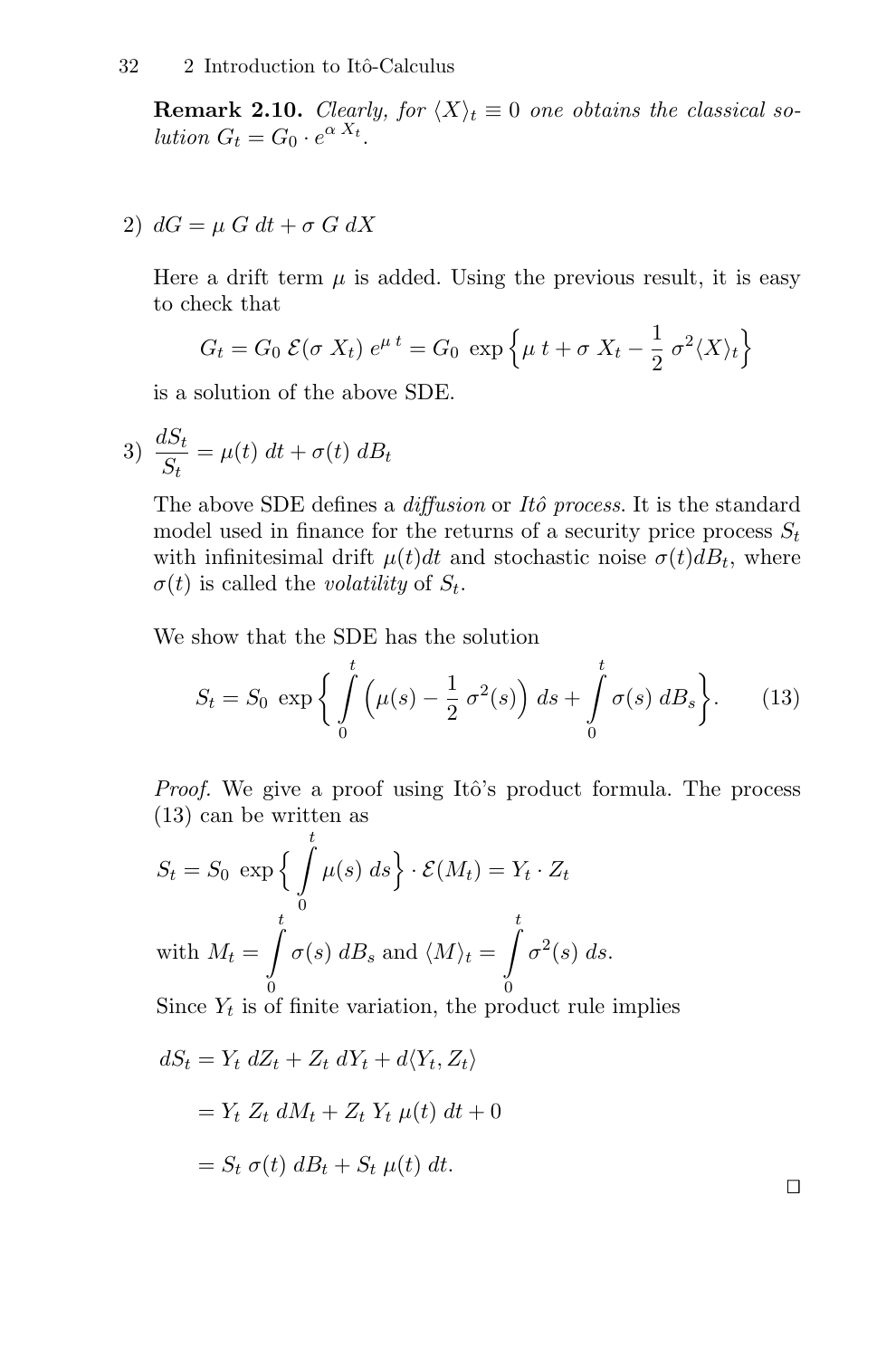### **2.5 First Application to Financial Markets**

We consider a financial market with only one security without interest and divided payments. This market is modelled as follows:

 $(\Omega,(\mathcal{F}_t)_{t>0}, P)$  is a filtered probability space, i.e.,  $(\mathcal{F}_t)$  is a family of σ-algebras with  $\mathcal{F}_s \subset \mathcal{F}_t$  for  $s < t$ , representing the information available at time t.

 $X_t = X_t(\omega)$  is the price process of the security adapted to the filtration  $(\mathcal{F}_t)$ , i.e.  $X_t$  is  $\mathcal{F}_t$ -measurable, for all  $t \geq 0$ .

 $\phi_t = \phi_t(\omega)$  is another stochastic process adapted to  $\mathcal{F}_t$ , called a portfolio strategy.

 $\phi_t = \phi_t(\omega)$  denotes the number of shares of the security held by an investor at time t in state  $\omega$ . Adaptation to  $(\mathcal{F}_t)$  means that the investment decision can only be based on the information available at time t.

Given the portfolio strategy  $\phi_t$ , the value of the portfolio at time t is of the form

$$
V_t = \phi_t X_t + \eta_t = V(X_t, t) \tag{14}
$$

where  $\eta_t$  is a money account, yielding no interest.

A portfolio strategy ( short p.s.) is called self-financing if, after an initial investment  $V_0 = \eta_0$ , all changes in the value of the portfolio  $V_t$ are only due to the accumulated gains (or losses) resulting from price changes of  $X_t$ . Formally this means

**Definition 2.5.1.** The p.s.  $\phi_t$  is self-financing  $\longleftrightarrow V_t = V_0 + \int_0^t V_t$  $\mathbf{0}$  $\phi_s dX_s$ 

$$
\longleftrightarrow dV = \phi \, dX.
$$

Recall that the Itô integral in  $(2.5.1)$  is defined as

$$
\int_{0}^{t} \phi_{s} dX_{s} := \lim_{n} \sum_{t \geq t_{i} \in \tau_{n}} \phi(t_{i}) (X_{t_{i+1}} - X_{t_{i}}),
$$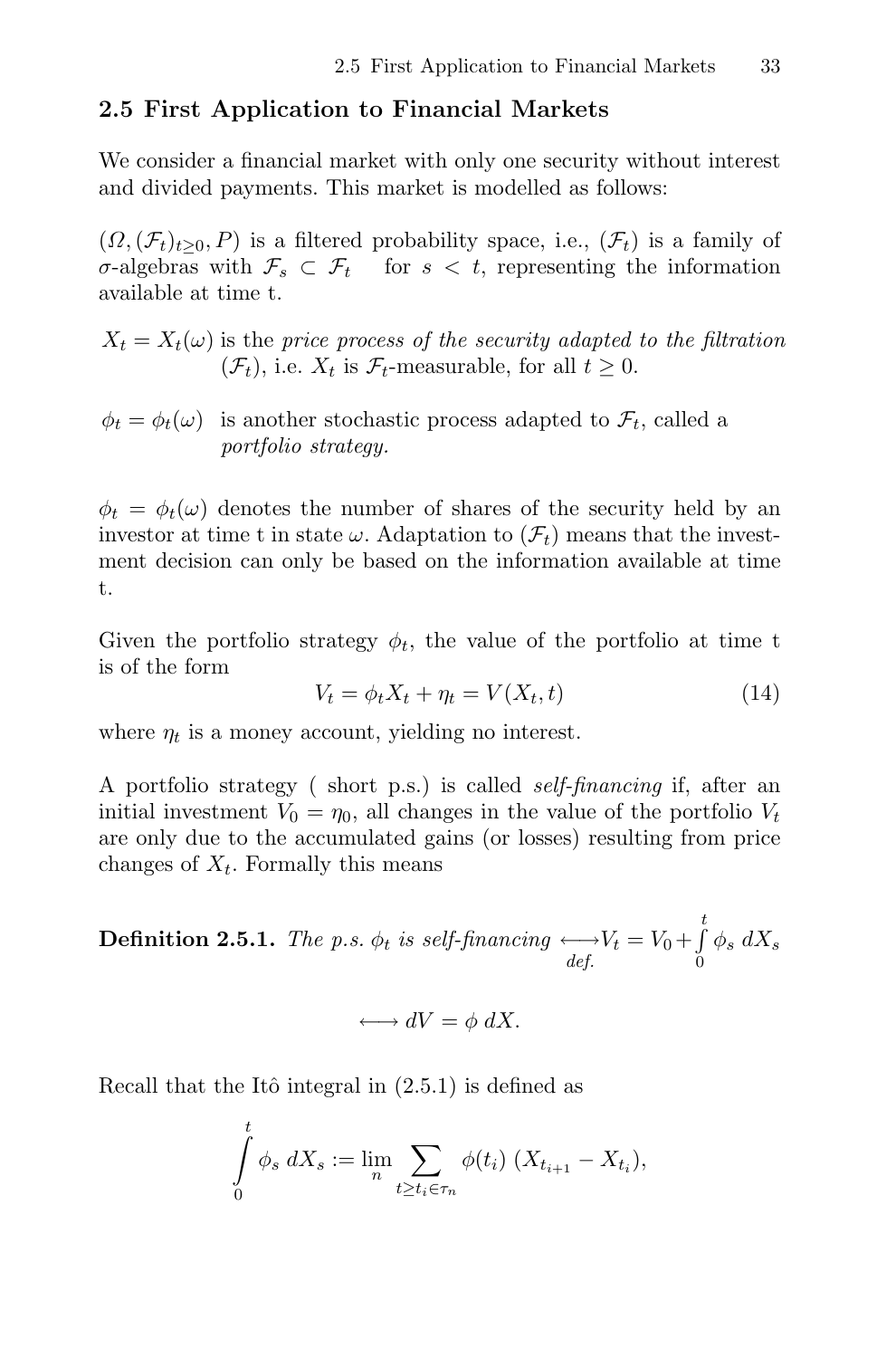which means that  $\phi(t_i)$  has to be fixed at the beginning of each investment interval. In other words: the Itô integral is non-anticipating, and hence the appropriate concept for finance (in contrast to other stochastic integrals like e.g. the Stratonovich integral).

Applying Itô's formula to the value process  $V$  yields

$$
dV = V_x \, dX + \dot{V} \, dt + \frac{1}{2} \, V_{xx} \, d\langle X \rangle
$$

$$
= \phi \, dX + \dot{V} \, dt + \frac{1}{2} \, V_{xx} \, d\langle X \rangle
$$

Hence  $\phi$  is self-financing if, and only if, V satisfies the differential equation

$$
\dot{V} dt + \frac{1}{2} V_{xx} d\langle X \rangle = 0 \tag{15}
$$

for all  $t > 0$ , where  $\dot{V} = \frac{\partial}{\partial t} V(x, t)$ .

**Consequence:** Let  $H = F(X_T)$  be a contingent claim (e.g. a "call" option  $H = (X_T - K)^+$ ). If there exists a self-financing p.s.  $\phi_t$  with  $V_T = H$  then the arbitrage price  $V_t = V(X_t, t)$  of H at the time t satisfies the partial differential equation (PDE) (15) with boundary condition

$$
V(X_T, T) = H
$$

and for any  $0 \le t \le T$ 

$$
V(X_t, t) = V(X_0, 0) + \int_{0}^{t} V_x(X_s, s) \, dX_s
$$

**Remark 2.11.** For  $X_t = S_t$  as defined in example 2.4.3 (Black-Scholes model), one has  $d\langle X \rangle_t = \sigma_t^2 X_t^2 dt$  and (15) is equivalent to the (PDE)

$$
\dot{V} + \frac{1}{2} \sigma^2 X^2 V_{xx} = 0
$$

This is the classical approach to option pricing, as pioneered by Black-Scholes (1973) and Merton (1973), which leads to the solution of PDE's under boundary conditions.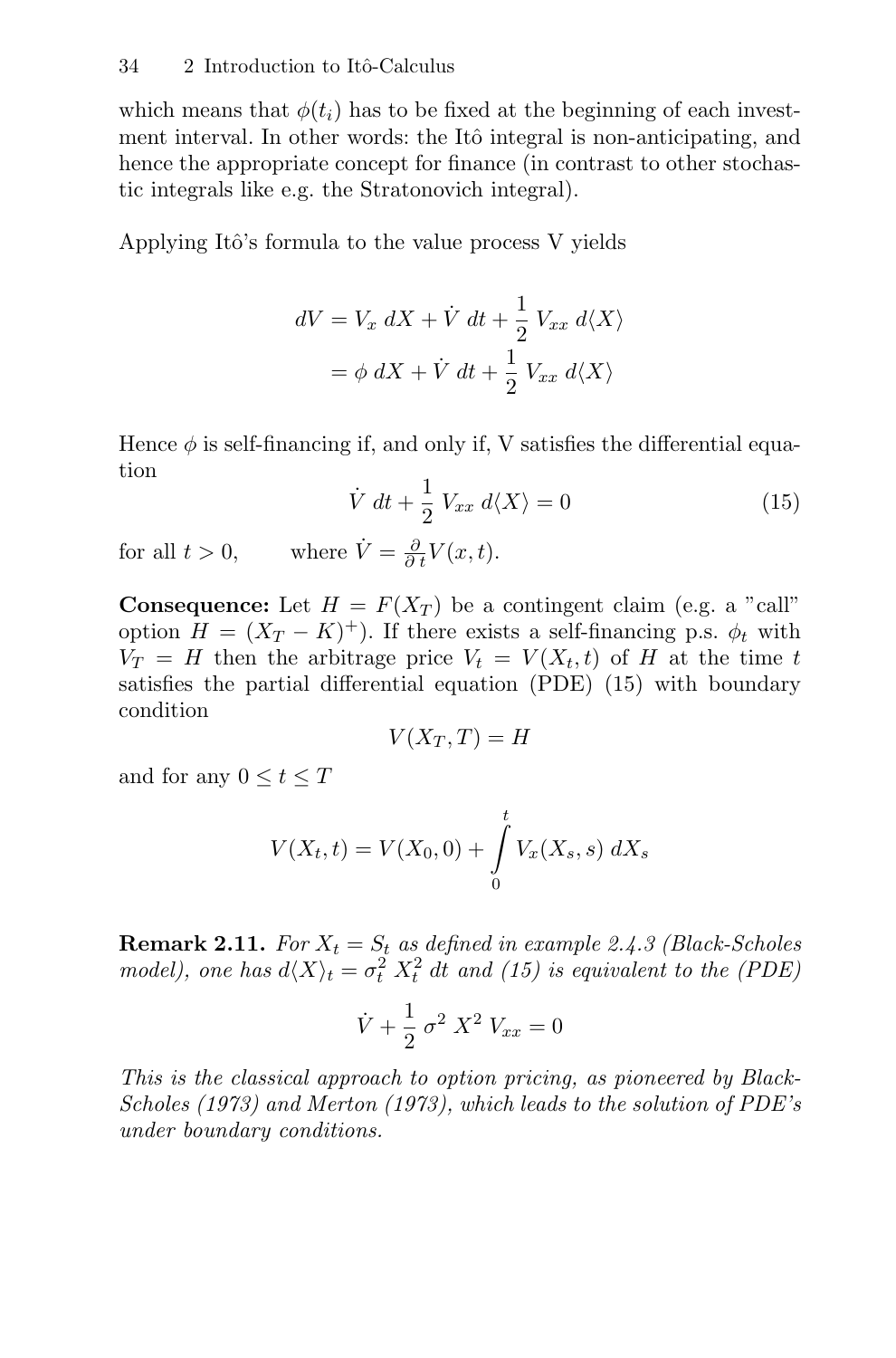Assume now that there exists an additional security  $Y_t = e^{rt}$ , i.e a bond with fixed compounded interest rate  $r > 0$ . Consider the following portfolio strategy:

- buy one contingent claim  $H$  at price  $V$ ,
- sell  $\phi = V_x$  shares of security X.

The value of this portfolio is

$$
\Pi = V - V_x X.
$$

According to Itô's formula it follows

$$
d\Pi = dV - V_x \, dX = \dot{V} \, dt + \frac{1}{2} \, V_{xx} \, \sigma^2 X^2 \, dt. \tag{16}
$$

But, whereas the return  $dX_t(\omega)$  depends on  $\omega$ , the right-hand side of (16) does not, since  $X_t^2(\omega)$  is fixed at t. Hence the portfolio  $\Pi$  is riskless and by the no-arbitrage principle its return must equal the riskless interest rate, i.e.

$$
d \Pi = r \Pi \, dt. \tag{17}
$$

Combining (16) and (17) gives the PDE

$$
\dot{V} + r X V_x + \frac{1}{2} \sigma^2 X^2 V_{xx} = r \cdot V \quad \text{(Black-Scholes PDE)}.
$$
 (18)

This PDE holds for any derivative of the form  $F(X_T)$ . A simple example is a forward contract on  $X_T$  fixed at time  $t = 0$  at price K. It is easy to check that

$$
F(t) = X_t - K e^{-r(T-t)} = V(X_t, t)
$$

is the (unique) solution of (18) under the boundary constraint

$$
F(T) = V(X_T, T) = X_T - K.
$$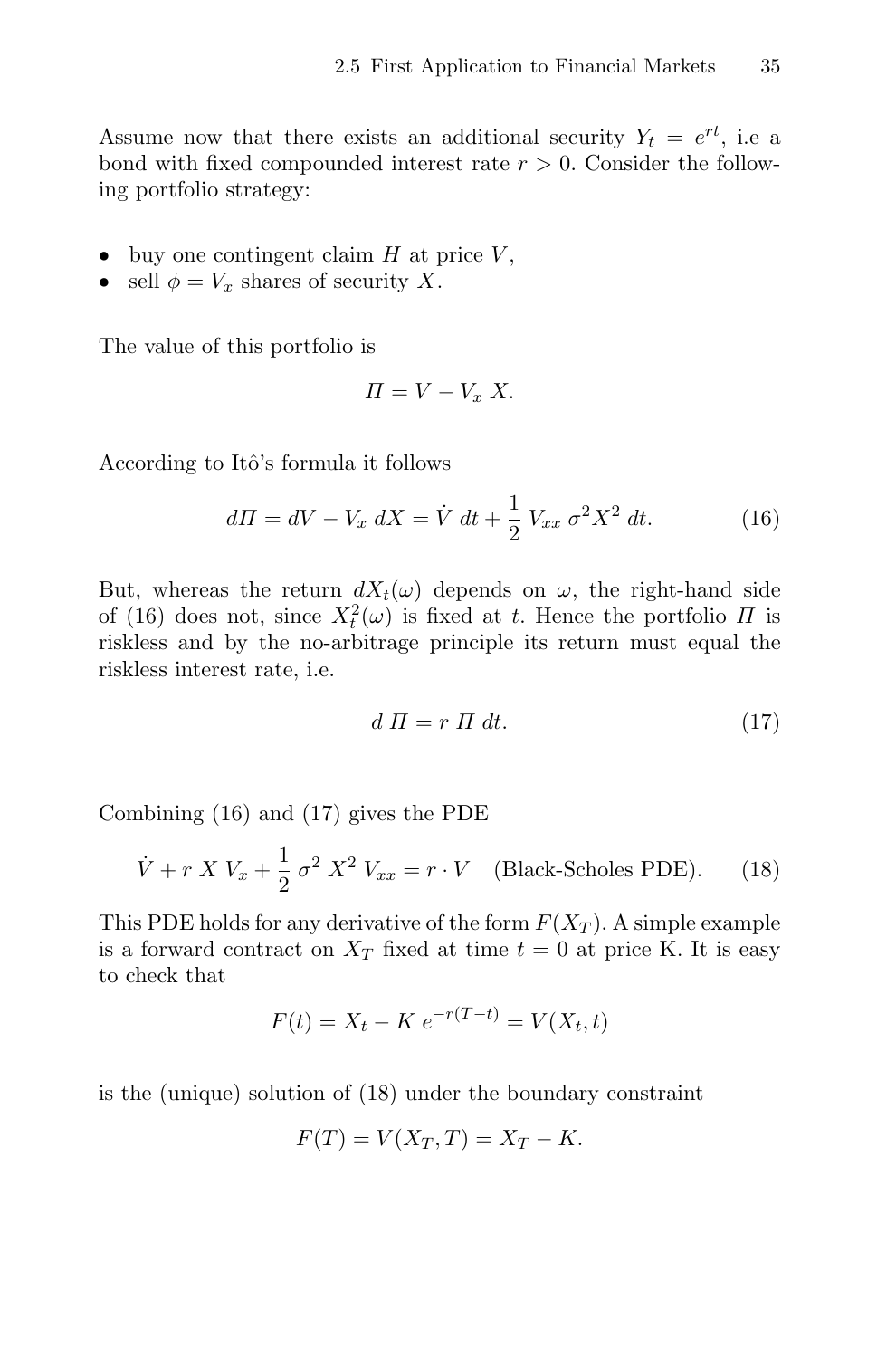# **2.6 Stopping Times and Local Martingales**

In the previous sections we have concentrated on real-valued functions and shown how Itô's calculus comes into play for functions of unbounded variations. The concepts of integration and differentiation of such functions are quite independent of any probability concept and should indeed be considered as part of the calculus of real-valued functions<sup>4</sup>. But such functions were considered as rather exotic and uninteresting for practical applications and thus neglected in the 'classical' calculus<sup>5</sup>. Only the study of stochastic processes brought up the need for such an extension of the classical calculus. As will be shown in the following sections, the paths of non-trivial stochastic processes are of unbounded variation.

We now consider stochastic processes  $X$  defined on a probability space  $(\Omega, \mathcal{F}, P)$  with real-valued continuous paths  $X_t(\omega)$ . Of course all concepts developed for real-valued functions in the previous sections apply to the paths of such processes.

In the following  $(\Omega,(\mathcal{F}_t)_{t>0}, P)$  always denotes a probability space with right-continuous filtration satisfying the usual conditions:

(i)  $\mathcal{F}_t$  is a  $\sigma$ -algebra for all  $t \geq 0$ (ii)  $\mathcal{F}_s \subset \mathcal{F}_t$  for  $s < t$ (iii)  $\mathcal{F}_s = \bigcap_{s < t} \mathcal{F}_t$  for all  $s \geq 0$ .

A stochastic process  $X = (X_t)_{t>0}$  on  $(\Omega, (\mathcal{F}_t))$  is called *adapted* if, for any t,  $X_t$  is  $\mathcal{F}_t$ -measurable, i.e.

$$
\{X_t \le \alpha\} \in \mathcal{F}_t \quad \forall \ \alpha \in \mathbb{R}.
$$

or, shortly,  $X_t \in \mathcal{F}_t$ .

<sup>4</sup> This was first observed by Foellmer (1981) in his fundamental article 'Calcul de Itô sans probabilité' (see the Appendix for an English translation of this article).

 $^5$  The first example of a function of unbounded variation is due to the 19th-century mathematician Weierstraß, who constructed a continuous real-valued function which is nowhere differentiable.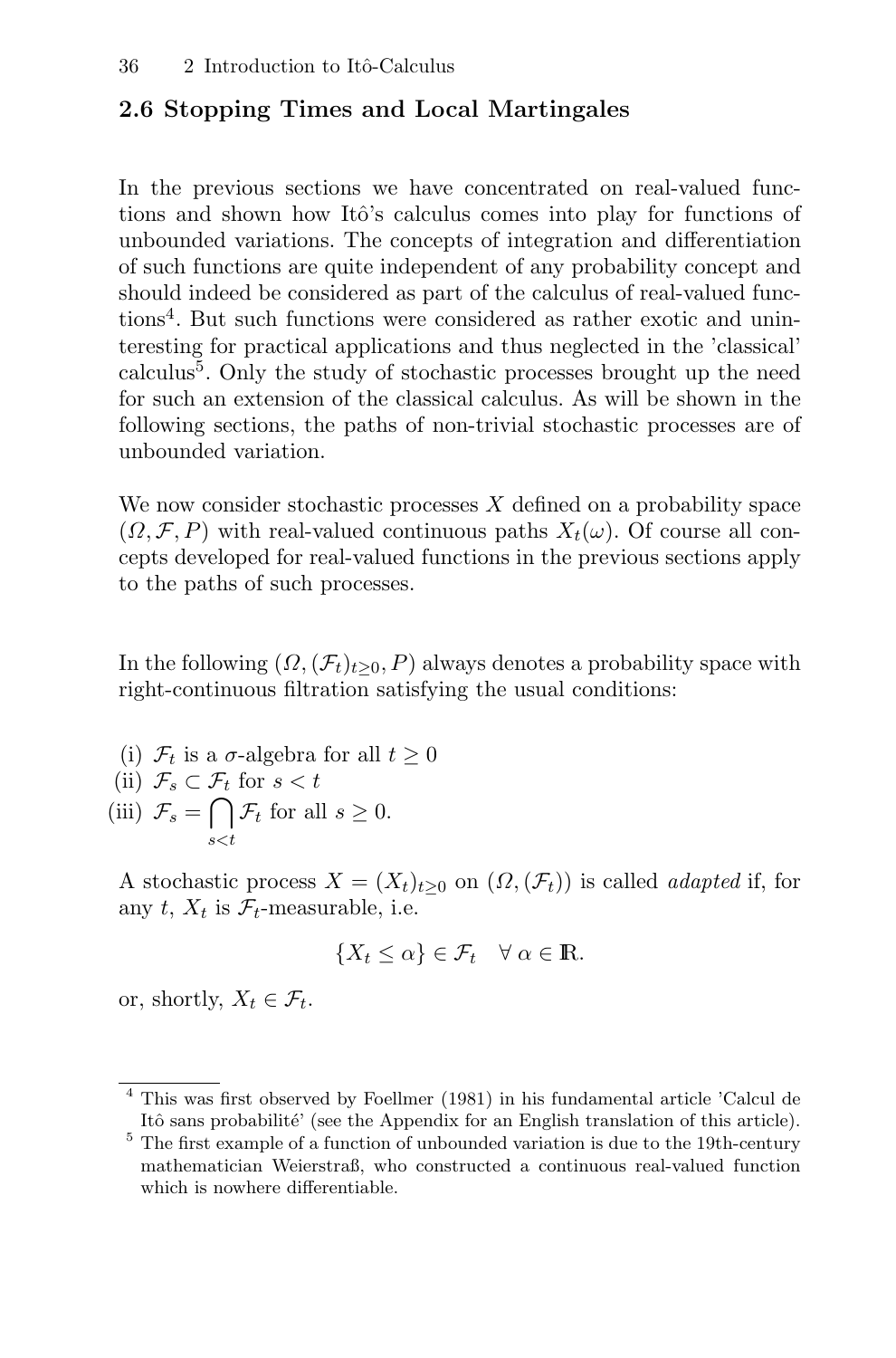**Definition 2.6.1.** A stochastic process M on  $(\Omega, (\mathcal{F}_t), P)$  is called a martingale, if

(i)  $(M_t)$  is adapted and integrable (i.e.  $M_t \in L^1(\Omega, \mathcal{F}_t, P) \quad \forall t \geq 0$ ,) (ii)  $E[M_t|\mathcal{F}_s] = M_s \ P$ -a.s., for all  $0 \leq s \leq t$ .

**Remark 2.12.** For a stochastic process X on a probability space  $(\Omega, \mathcal{F}, P)$  consider the following filtration:

$$
\mathcal{F}_t^0 := \sigma(X_s : s \le t) \sigma
$$
-algebra generated by the sets  

$$
\{X_s \le \alpha : s \le t, \ \alpha \in \mathbb{R}\}
$$

$$
\mathcal{F}_t := \bigcap_{t < u} \mathcal{F}_u^0 \qquad \text{right-continuous modification.}
$$

 $(\mathcal{F}_t)$  is called the natural filtration generated by  $(X_t)$ . Clearly, if X has right-continuous paths,  $\mathcal{F}_t = \mathcal{F}_t^0$ .

**Lemma 2.6.2.**  $(M_t)$  martingale  $\implies$   $E[(M_t - M_0)^2] = E[M_t^2] - E[M_0^2]$ .

Proof. 
$$
(M_t - M_0)^2 = M_t^2 - M_0^2 - 2 M_0 (M_t - M_0)
$$
  
\n $\implies E[(M_t - M_0)^2] = E[M_t^2 - M_0^2] - 2E[M_0 \underbrace{E[M_t - M_0 | \mathcal{F}_0]}_{=0}]$ 

### **Examples of martingales:**

Let  $B = (B_t)_{t>0}$  be a Brownian motion on  $(\Omega, \mathcal{F}, P)$  with natural filtration  $(\mathcal{F}_t)_{t\geq0}$ .

(e.g.  $\Omega = C[0,\infty) =$  all continuous paths  $(\mathcal{F}_t)$  filtration generated by  $(B_t)$  $\mathcal{F} = \mathcal{F}_{\infty} = \sigma(B_t : t \geq 0)$  $P =$ Wiener measure)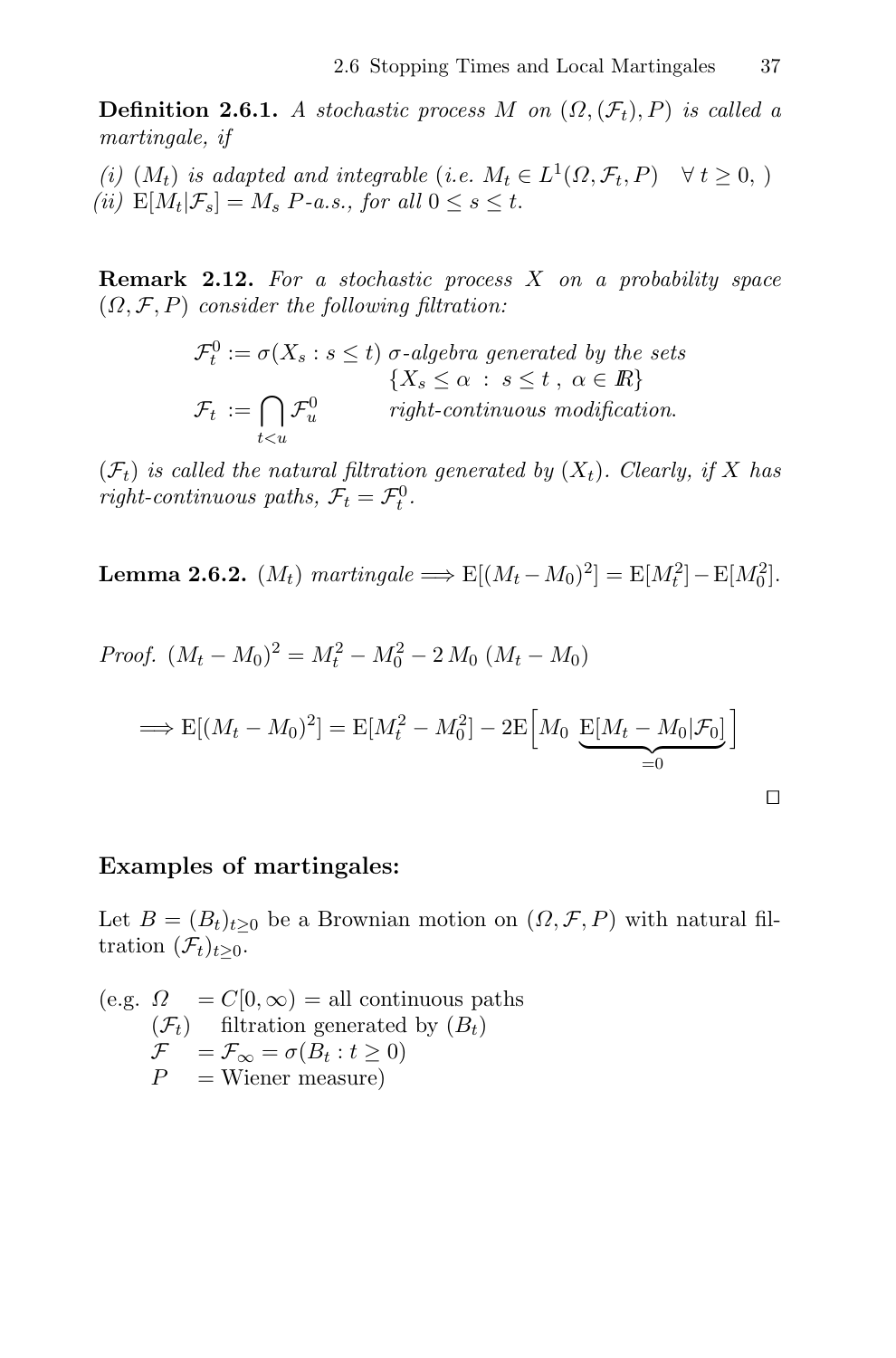**Proposition 2.6.3.** The following processes are martingales with respect to the filtration  $(\mathcal{F}_t)$ :

(1) 
$$
B_t
$$
  
(2)  $B_t^2 - t$   
(3)  $S_t = S_0 \exp \left\{ \sigma B_t - \frac{1}{2} \sigma^2 t \right\} = S_0 \mathcal{E}(\sigma B_t).$ 

Proof. (i) The processes are clearly adapted. Integrability follows from (1)  $E[B_t^2] = t < \infty \Longrightarrow B_t \in L^2 \subset L^1$ ,

(2) 
$$
E[|S_t|] = E[S_t] = S_0 \exp\left\{-\frac{1}{2}\sigma^2 t\right\} \cdot \underbrace{E[e^{\sigma B_t}]}_{=\exp\{(1/2)\sigma^2 t\}} = S_0 \in L^1.
$$

**Remark 2.13.**  $X \sim N(\mu, \sigma^2) \Longrightarrow E[e^X] = \exp{\mu + \frac{1}{2} \sigma^2}.$ (ii) (1)  $B_{t+h} - B_t$  independent of  $B_t$ 

$$
\Rightarrow E\Big[B_{t+h} - B_t \Big|\mathcal{F}_t\Big] = E[B_{t+h} - B_t] = 0
$$
  

$$
\Rightarrow E[B_s|\mathcal{F}_t] = B_t + E[B_s - B_t|\mathcal{F}_t] \quad s \ge t.
$$
  
(2) 
$$
E[B_{t+h}^2 - B_t^2 | \mathcal{F}_t] = E\Big[(B_{t+h} - B_t)^2 + 2(B_{t+h} - B_t) B_t | \mathcal{F}_t\Big]
$$

$$
= h + 2 B_t E[B_{t+h} - B_t | \mathcal{F}_t] = h.
$$
  
(3) 
$$
E[S_{t+h}|\mathcal{F}_t] = E\Big[\underbrace{S_0 \mathcal{E}(\sigma B_t)}_{S_t} \mathcal{E}\Big(\sigma(B_{t+h} - B_t)\Big) \Big|\mathcal{F}_t\Big]
$$

$$
= S_t E\Big[\exp\Big\{\sigma(B_{t+h} - B_t) - \frac{1}{2}\sigma^2 h\Big\}\Big].
$$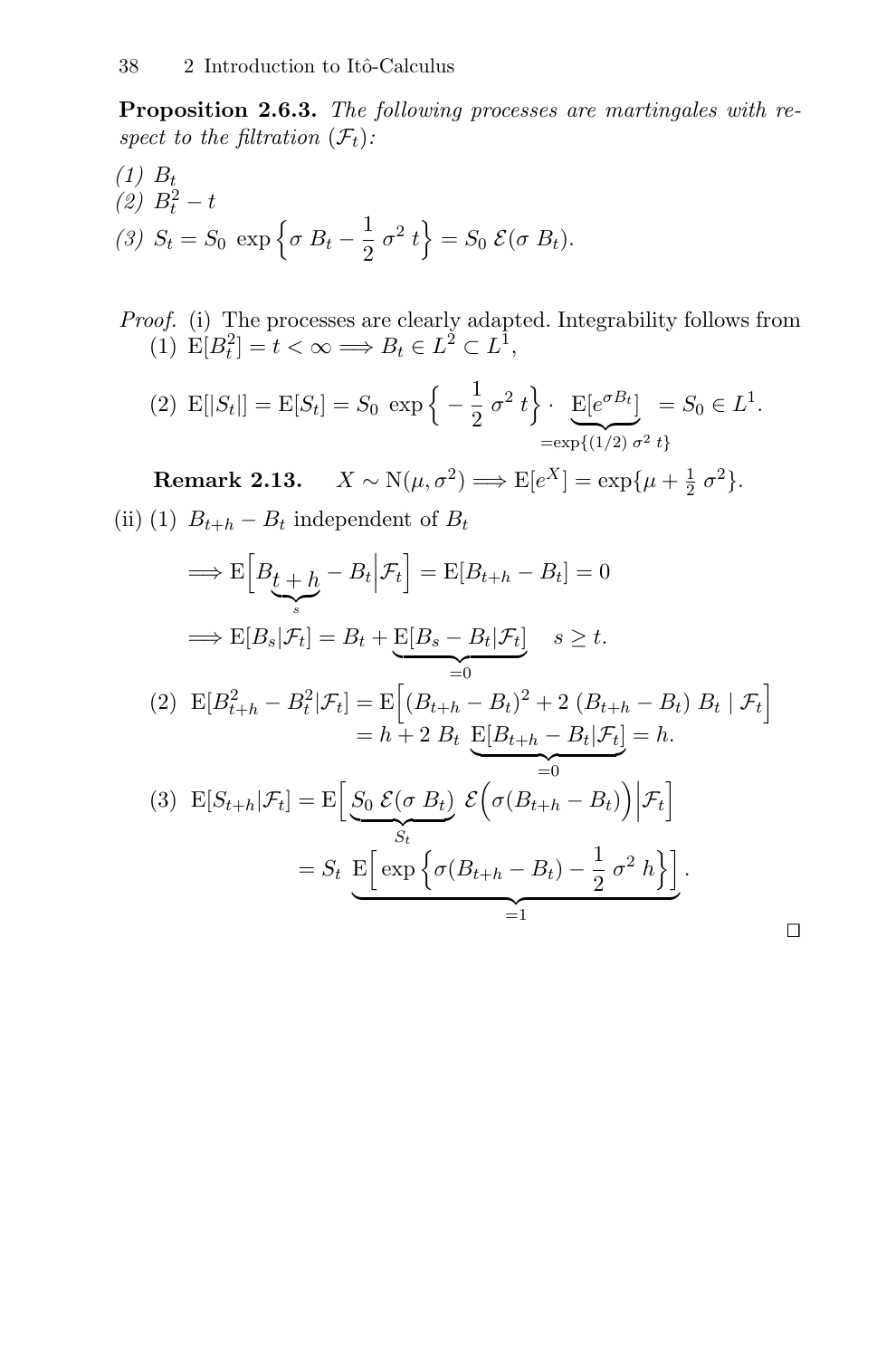# **Stopping Times**

**Definition 2.6.4.** The random variable  $T : \Omega \longrightarrow [0, \infty]$  is called a stopping time if

$$
[T \le t] \in \mathcal{F}_t \quad (t \ge 0). \tag{19}
$$

**Lemma 2.6.5.** For a right-continuous filtration the condition (19) is equivalent to  $[T < t] \in \mathcal{F}_t \quad (t \geq 0).$ 

Proof. 
$$
(\Longrightarrow) [T < t] = \bigcup_{n} \underbrace{[T \leq t - \frac{1}{n}]}_{\in \mathcal{F}_{t-1/n}} \in \mathcal{F}_t
$$

$$
(\Longleftarrow) [T \le t] = \bigcap_{\epsilon > 0} \underbrace{[T < t + \epsilon]}_{\in \mathcal{F}_{t+\epsilon}} \xrightarrow{\text{right-continuous}} [T \le t] \in \mathcal{F}_t
$$

**Lemma 2.6.6.** Every stopping time is a decreasing limit of discrete stopping times.

Proof. Consider the sequence

$$
D_n = \left\{ K \ 2^{-n} \middle| K = 0, 1, 2, \dots \right\}_{n=1, 2, \dots}
$$

of dyadic partitions of the interval  $[0, \infty)$ . Define, for any n,

$$
T_n(\omega) = \begin{cases} K 2^{-n} & \text{if } T(\omega) \in [(K-1) 2^{-n}, K 2^{-n}) \\ +\infty & \text{if } T(\omega) = \infty \end{cases}
$$

Clearly,

$$
[T_n \le d] = [T_n < d] \in \mathcal{F}_d \quad \text{for } d = K \ 2^{-n} \in D_n
$$

and

$$
[T_n \le t] = \bigcup_{t \ge d \in D_n} [T_n = d] \in \mathcal{F}_t.
$$

Hence  $(T_n)$  are stopping times and  $T_n(\omega) \downarrow T(\omega) \quad \forall \omega \in \Omega$ .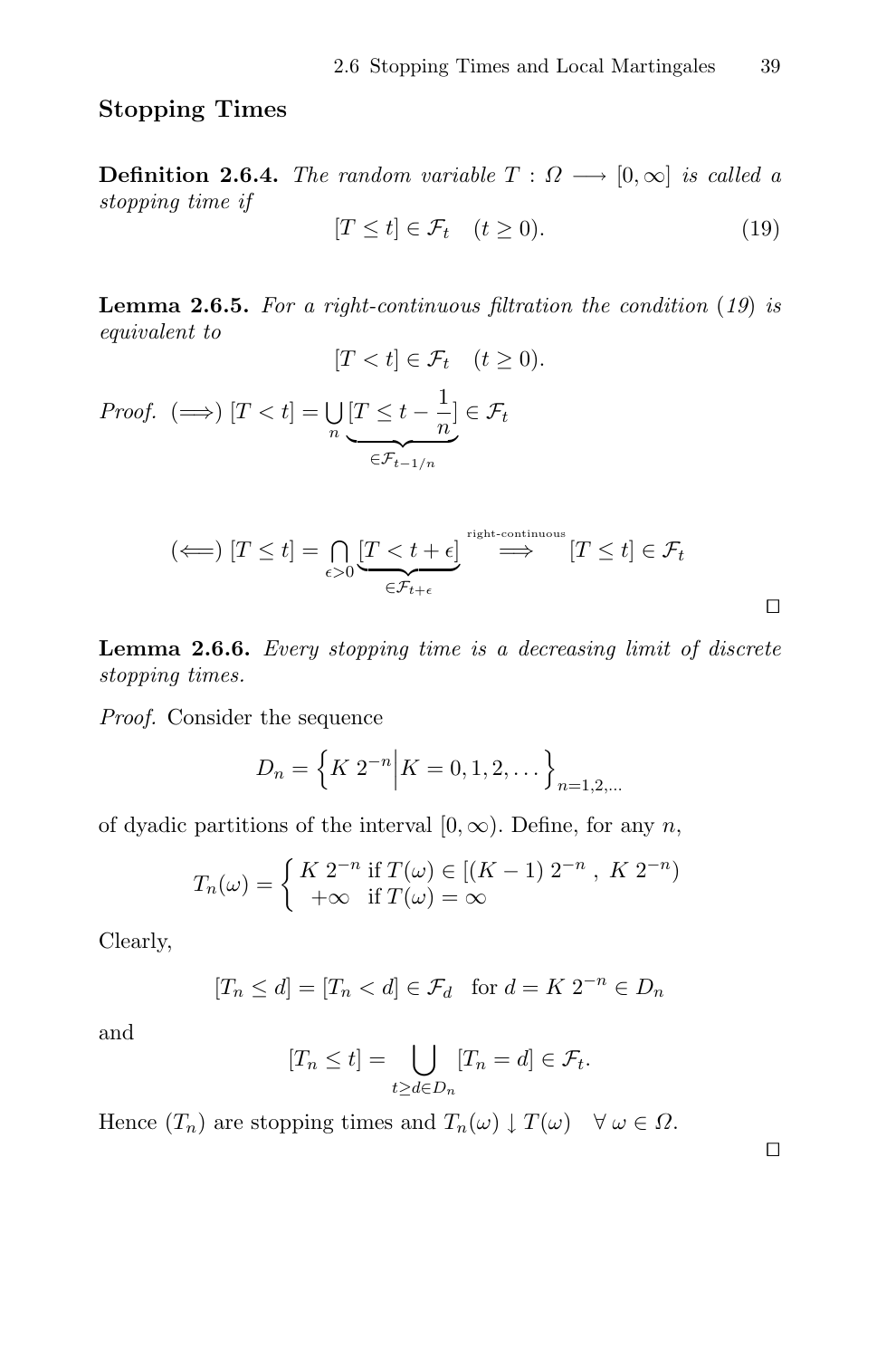**Definition 2.6.7.** Let T be a stopping time.

$$
\mathcal{F}_T := \left\{ A \in \mathcal{F}_{\infty} : A \cap \{ T \le t \} \in \mathcal{F}_t \quad \forall \ t \ge 0 \right\}
$$

is called the  $\sigma$ -algebra of T-observable events.

Clearly, for discrete  $T_n$ ,  $\mathcal{F}_{T_n}$  is a  $\sigma$ -algebra. Hence, by Lemma 2.6.6,

$$
\mathcal{F}_T = \bigcap_n \mathcal{F}_{T_n}
$$
 is a  $\sigma$ -algebra.

 $\mathcal{F}_T$  contains all events which are observable up to the stopping time  $T$ .

This is illustrated in the following Fig. 2.1, where  $\Omega = {\omega_1, \ldots, \omega_8}$ is the set of all paths from  $t = 0$  to  $t = 3$  and  $\mathcal{F}_T = \sigma\{A_1, A_2, A_3\}.$ 



**Fig. 2.1.** Tree of  $\mathcal{F}_T$ -observable events

**Remark 2.14.** One has

 $\mathcal{F}_T = \sigma\{X_T : X \text{ all adapted c\`adl\`ag processes }\}$ 

(Protter (1990), p.6)

**Lemma 2.6.8.** For an adapted, right-continuous process X the map

$$
X_T: \Omega \longrightarrow (I\!\!R^d, \mathcal{B}^d)
$$

$$
\omega \longmapsto X_T(\omega) := X_{T(\omega)}(\omega)
$$

is  $\mathcal{F}_T$ -measurable.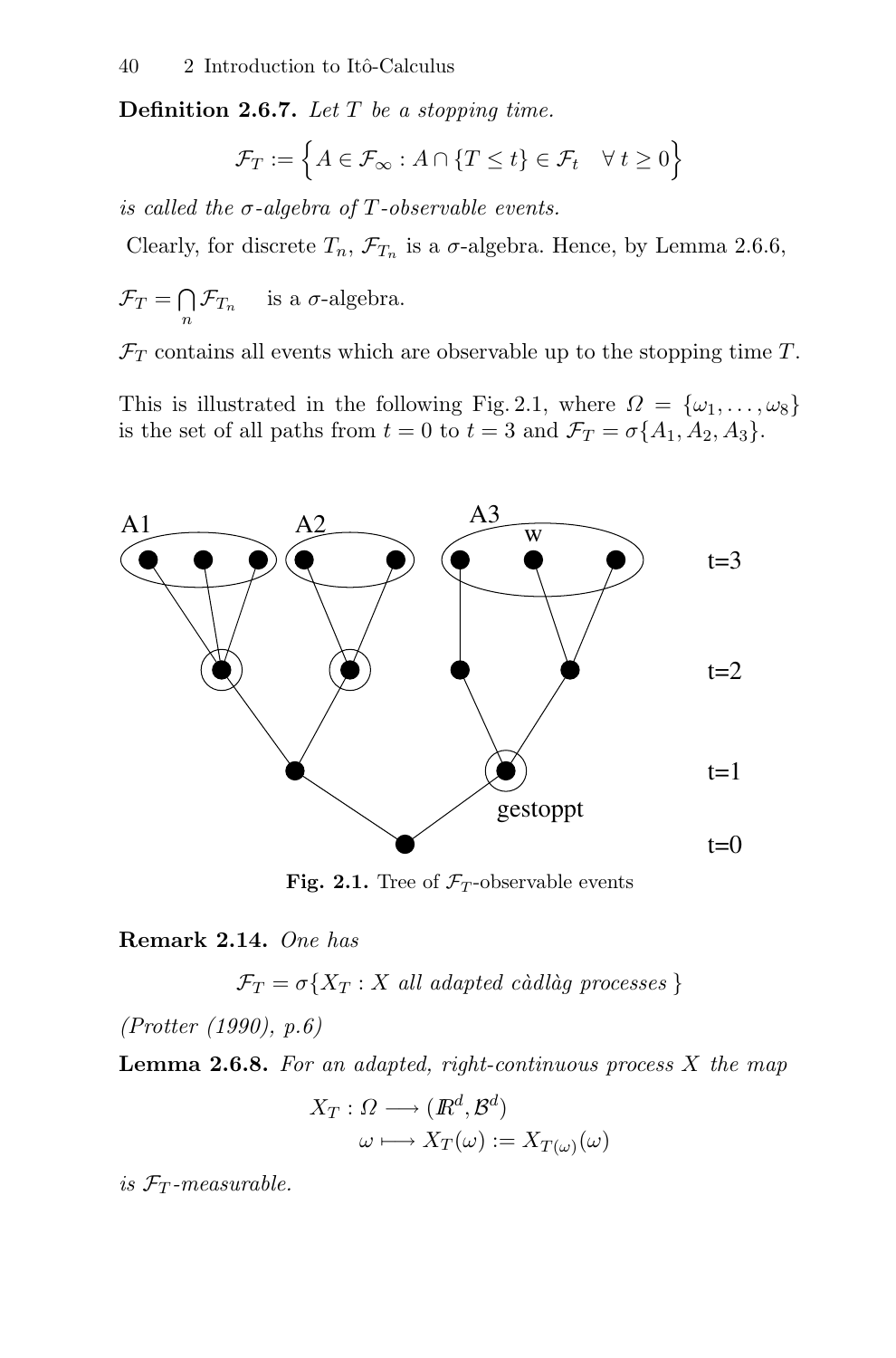*Proof.* From Lemma 2.6.6 take  $T_n \downarrow T$  and  $d \in D_n$ .

1) For  $X_{T_n} \in \mathcal{F}_{T_n}$  and  $B \in \mathcal{B}^d$ ,  $t \geq 0$  it follows

$$
\{X_{T_n} \in B\} \cap \{T_n \le t\} = \bigcup_{t \ge d \in D_n} \{X_{T_n} \in B\} \cap \{T_n = d\}
$$

$$
= \bigcup_{t \ge d \in D_n} \underbrace{\{X_d \in B\}}_{\in \mathcal{F}_d}.
$$
  
right-continuous  $\implies X_T = \lim_{t \to \infty} X_{T_n} \quad \forall \omega \in \Omega$ 

2)  $(X_t)$  right-continuous  $\implies X_T = \lim_n X_{T_n} \quad \forall \omega \in \Omega$  $\implies X_T \mathcal{F}_T$ -measurable with  $\bigcap_n \mathcal{F}_{T_n} = \mathcal{F}_T$ .

For any stopping time  $T$ , one has



One of the most useful theorems of probability theory is the following so-called 'Optional Stopping Theorem'.

**Theorem 2.6.9.** Let  $(X_t)_{t\geq0}$  be a real-valued process which is adapted,  $integable$  and  $c\grave{a}dl\grave{a}g$ .

The following statements are equivalent:

- (i)  $(X_t)_{t\geq0}$  is a martingale,
- (ii)  $E[X_T] = E[X_0]$  for any bounded stopping time T  $(i.e. T(\omega) \leq c \quad \forall \omega \in \Omega)$ ,
- (iii)  $E[X_T | \mathcal{F}_S] = X_S$  for any bounded stopping times  $S \leq T$ .

Proof. We use the following notation:

$$
\int\limits_A X_s \, dP =: \mathbf{E}[X_s \, \mathbf{1}_A] =: \mathbf{E}[X_s; A].
$$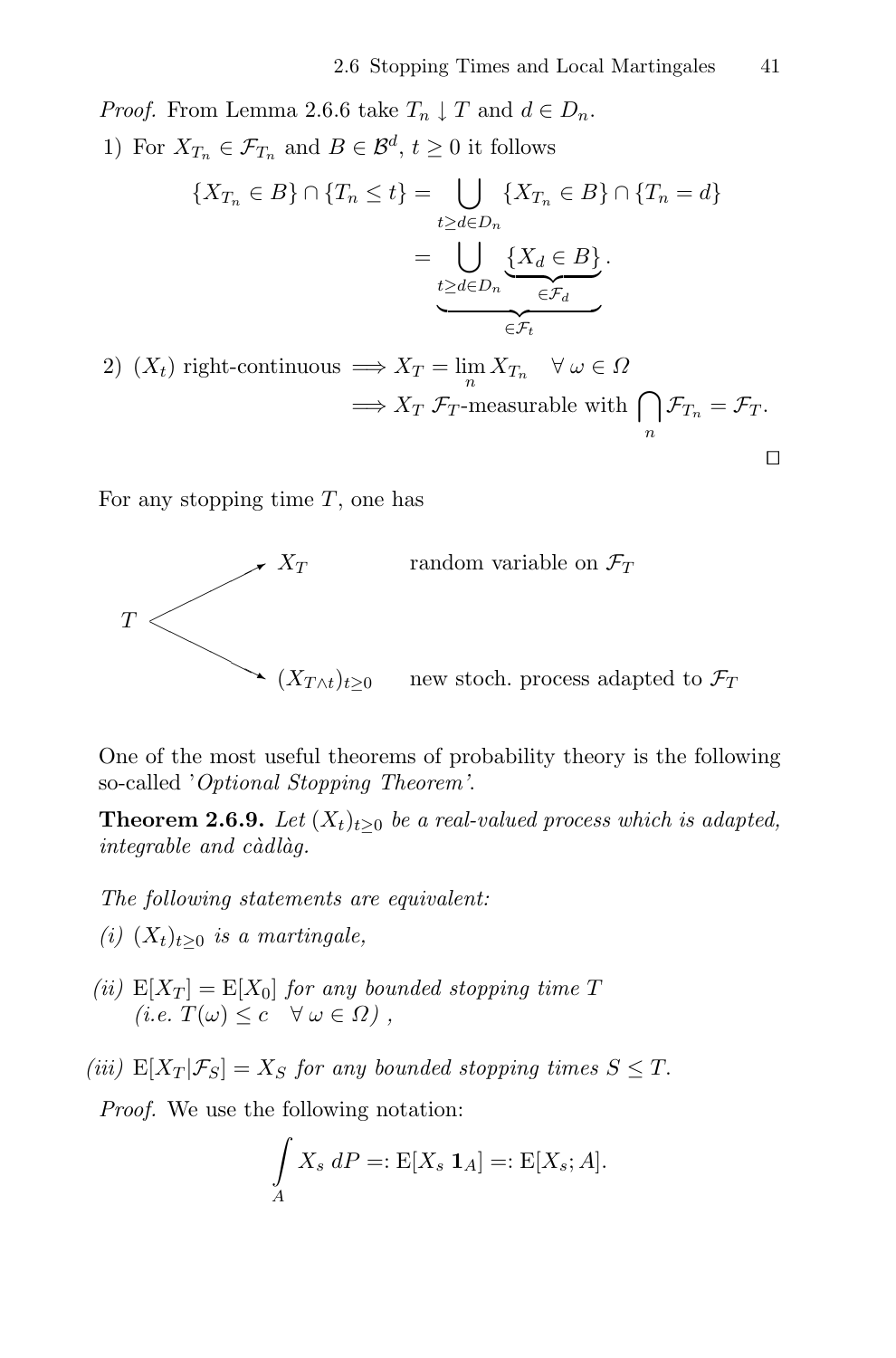For  $X_t \in L^1 \in (\Omega, \mathcal{F}_t, P)$  it then follows

$$
(X_t)
$$
 martingale  $\iff$   $E[X_s; A] = E[X_t; A] \quad \forall s \le t \quad \forall A \in \mathcal{F}_s.$ 

 $(i) \implies (ii)$ :

Let  $T \leq c$ , and let  $T_n \downarrow T$  be a discretization with partition  $D_n$  (compare Lemma 2.6.6), and  $A \in \mathcal{F}_{T_n}$ . Then it follows

$$
E[X_{T_n}; A] = \sum_{d \in D_n} E[X_d; A \cap \underbrace{\{T_n = d\}}_{=\emptyset \text{ for } d > c}]
$$
  
= 
$$
\sum_{d \in D_n} E[X_c; A \cap \{T_n = d\}], \text{ since } X \text{ is a martingale}
$$
  
= 
$$
E[X_c; A].
$$

In particular  $E[X_{T_n}] = E[X_c; \Omega] = E[X_0].$ Since  $X_T = \lim_n X_{T_n}$  P-a.s., Lebesgue's theorem implies  $E[X_T] = E[X_0]$ .

 $(ii) \implies (iii):$ Let  $A \in \mathcal{F}_s$ ,  $S \leq T \leq c$ . Define new stopping time

$$
\hat{S}(\omega) := \begin{cases} S(\omega) & \omega \in A \\ T(\omega) & \omega \in A^c \end{cases}
$$

Since  $\hat{S}$  and T are bounded, (ii) implies

$$
E[X_{\hat{S}}] = E[X_0] = E[X_T] = E[X_T; A] + E[X_T; A^c].
$$

On the other hand

$$
\mathcal{E}[X_{\hat{S}}] = \mathcal{E}[X_S; A] + \mathcal{E}[X_T; A^c],
$$

which together with the above equation implies  $E[X_S; A] = E[X_T; A]$ .

 $(iii) \implies (i):$ Set  $S \equiv s$  and  $T \equiv t$ 

 $\Box$ 

**Remark 2.15.** By Lebesgue's theorem the optional stopping theorem also holds for finite stopping times  $T < \infty$ , P-a.s., for  $(X_{T\wedge n})$  uniformly integrable.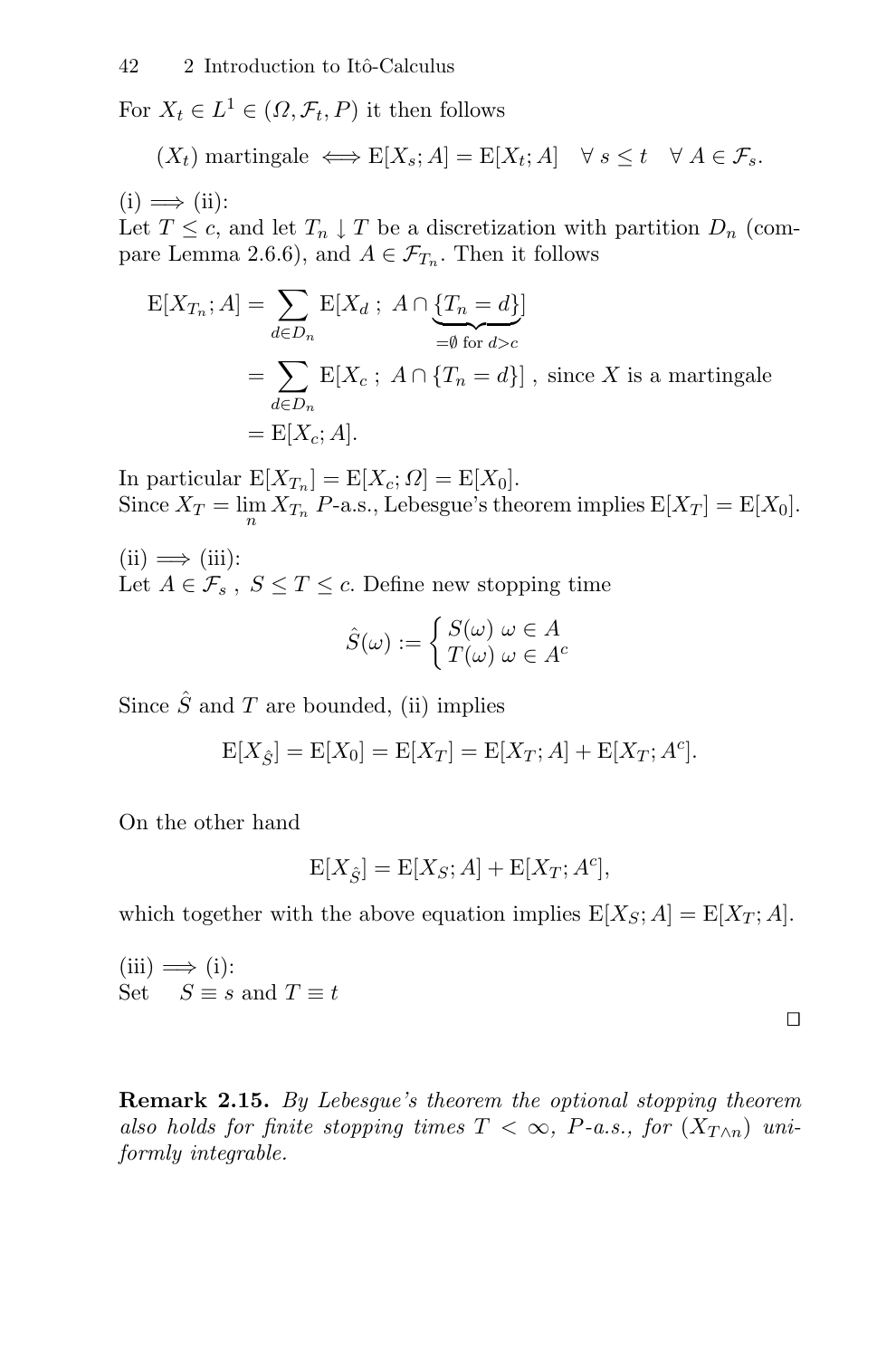As an application of the optional stopping theorem we consider the hitting times of a Brownian motion for an interval  $a \leq 0 < b$  defined by

$$
T_{a,b}(\omega) := \min\{t : B_t(\omega) \notin [a,b]\}.
$$

**Proposition 2.6.10.**  $P[B_{T_{a,b}} = b] = \frac{|a|}{b}$  $b - a$ ,  $P[B_{T_{a,b}} = a] = \frac{b}{b}$  $\frac{b-a}{b-a}$ and  $E[T_{a,b}] = |a| \cdot b.$ 

Proof.

1) 
$$
0 = E[B_0] = E[B_T] = b \cdot P[B_T = b] + a (1 - P[B_T = b])
$$
  
\n $\implies P[B_T = b] = \frac{-a}{b-a}.$ 

2)  $(B_t^2 - t)$  martingale

$$
\implies 0 = E[B_0^2 - 0] = E[B_{T \wedge n}^2 - T \wedge n]
$$

$$
\implies E[B_{T \wedge n}^2] = E[T \wedge n] \uparrow E[T] \text{ (Beppo-Levi)}.
$$

On the other hand 
$$
E[B_{T\wedge n}^2] \xrightarrow[n\uparrow\infty]{} E[B_T^2]
$$
, and it follows  
\n $E[T] = E[B_T^2] = b^2 P[B_T = b] + a^2 P[B_T = a]$   
\n $\implies E[T] = |a| \cdot b$ .

**Corollary 2.6.11.** For the hitting time of  $b > 0$ ,  $T_b(\omega) = \inf\{t : S \subseteq \mathbb{R}^d : S \subseteq \mathbb{R}^d\}$  $B_t(\omega) > b$ , it follows

$$
T_b < \infty \ P-a.s., \ but \ \mathbf{E}[T_b] = +\infty.
$$

Proof.

$$
P[T_b < \infty] = \lim_{a \downarrow -\infty} P[T_{a,b}] = \lim_{b \to -\infty} \frac{|a|}{b + |a|} = 1
$$
\n
$$
E[T_b] \ge E[T_{a,b}] = |a| \cdot b \xrightarrow[a \downarrow -\infty]{} \infty
$$

 $\Box$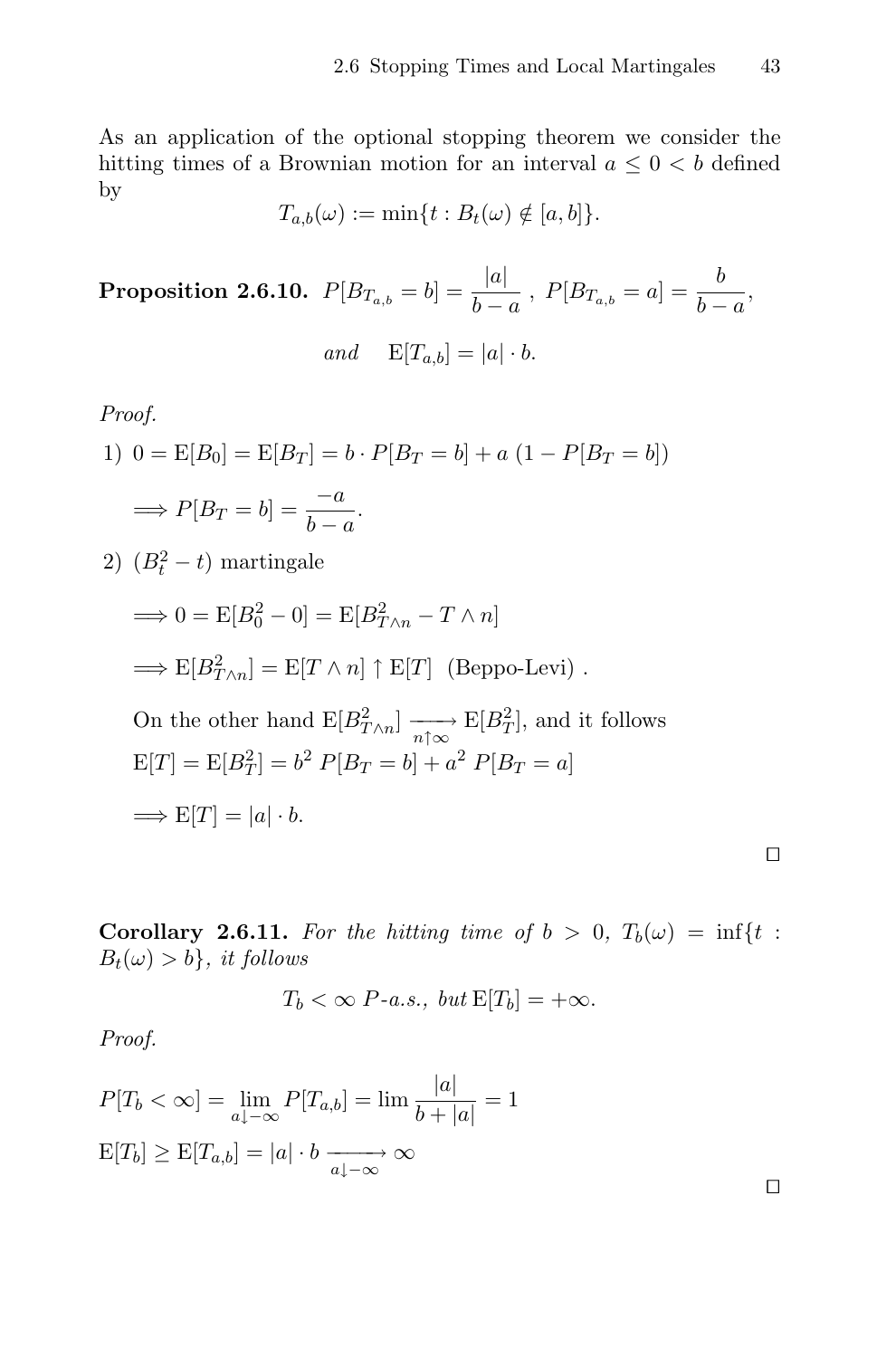**Remark 2.16.** This result is rather discouraging for gamblers who follow the "realize-modest-gains" strategy, i.e. choose some  $b > 0$ , continue with fixed stake till the cumulated gains reach the bound b, then stop. If the game is "fair", then, for any  $b > 0$ , the gains will surpass b in finite time with probability one. But even for arbitrary small  $b > 0$ , the average waiting for this to happen is infinite. In the meantime the cumulated losses can become arbitrarily large.

# **2.7 Local Martingales and Semimartingales**

An important result of stochastic calculus is that Itô integrals with respect to a martingale are again martingales. This is, however, not quite correct: it is true for the class of *local martingales*, and more generally for semimartingales.

**Definition 2.7.1.** An adapted càdlàg process  $(M_t)_{t\geq0}$  is called a local martingale, if there exist stopping times  $T_1 \leq T_2 \leq \ldots$  such that

- (*i*)  $\sup_n T_n = \infty$  a.s.
- (ii)  $(M_{T_n\wedge t})$  is a martingale for all n.

**Remark 2.17.** By defining new stopping times  $T'_n = T_n \wedge n$  the localizing sequence in the above definition can always be assumed to be bounded (which implies that the martingales  $(M_{T'_n \wedge t})$  are uniformly integrable, as required in some standard textbooks). Furthermore, if M is continuous, by setting  $S_n = \inf\{t : |X_t| > n\}$  and  $T'_n = T_n \wedge S_n$  one may assume the martingales to be bounded (see Revuz-Yor (1991),p.117).

The following definition extends the Itô integral of stochastic integrands with respect to local martingales in a straightforward way.

**Definition 2.7.2.** Let  $(H_t)_{t\geq 0}$  be an adapted càdlàg process and  $(X_t)_{t\geq 0}$ a continuous local martingale. If the following limit exists for all  $t \geq 0$  $P-a.s.$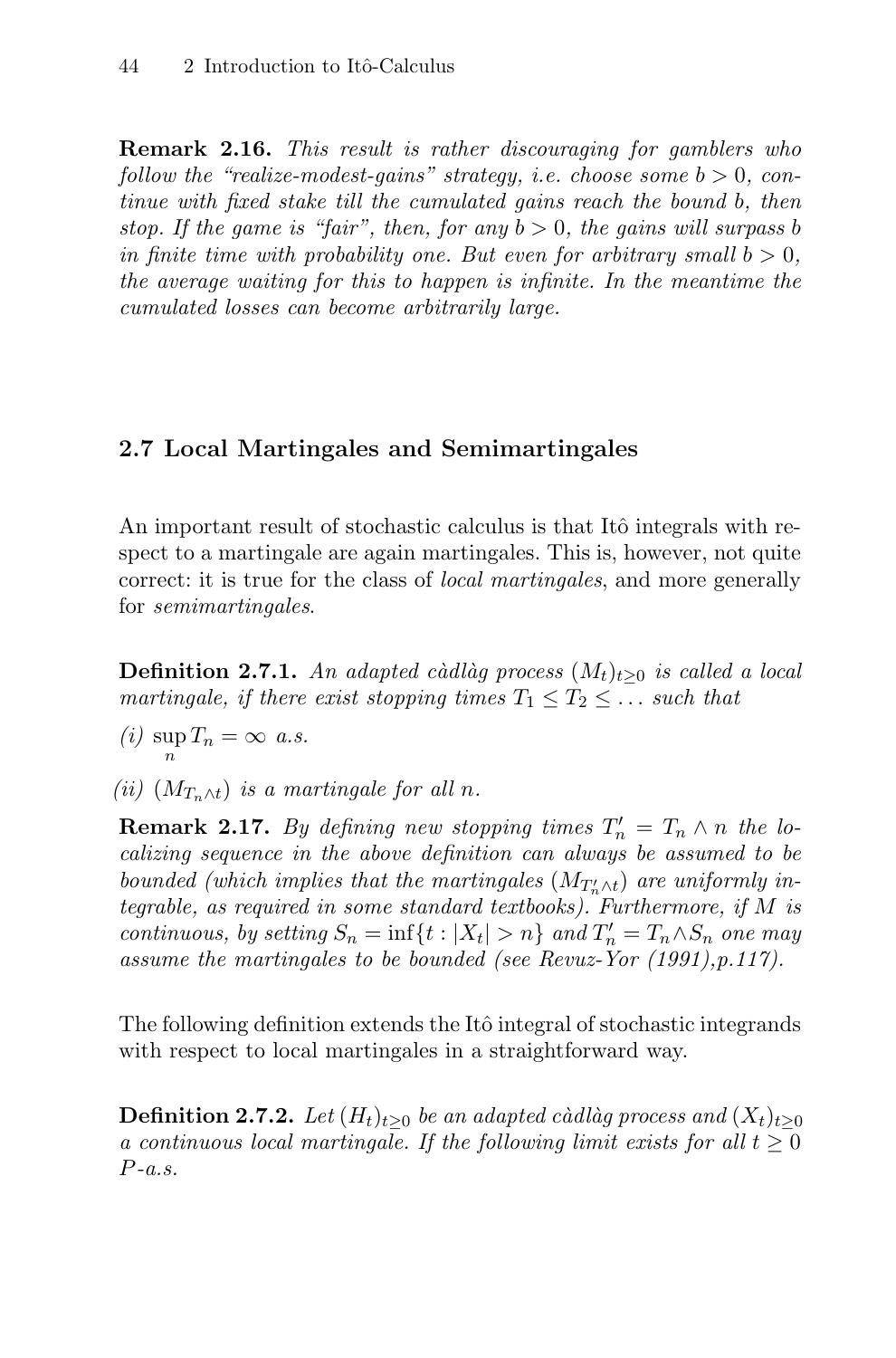$$
M_t(\omega) = \lim_{n} \sum_{t \ge t_i \in \tau_n} H_{t_i}(\omega) \left( X_{t_{i+1}}(\omega) - X_{t_i}(\omega) \right)
$$

then  $M_t =$  $\int_0^t$  $\hat{0}$  $H_s$  d $X_s$  is called the stochastic integral of  $(H_t)$  with respect to  $(X_t)$ .

**Remark 2.18.** We will see soon that this definition also does not depend on the specific partition sequence  $(\tau_n)$ .

**Theorem 2.7.3.**

$$
M_t = \int\limits_0^t H_s \, dX_s \tag{20}
$$

is a local martingale.

*Proof.* 1) First assume  $(X_t)$  and  $(H_t)$  are bounded, i.e.

 $|X_t(\omega)| \leq k$  and  $|H_t(\omega)| \leq l \quad \forall \ t, \omega$ .

We show  $(M_t)_{t>0}$  is a  $L^2$ -martingale. Define

$$
M_t^n := \sum_{t \ge t_i \in \tau_n} H_{t_i} (X_{t_{i+1}} - X_{t_i}).
$$
  
\na) 
$$
E[(M_t^n)^2] = \sum_{t \ge t_i \in \tau_n} E\Big[H_{t_i}^2 (X_{t_{i+1}} - X_{t_i})^2\Big] \le l^2 \sum_{t \ge t_i \in \tau_n} E\Big[X_{t_{i+1}}^2 - X_{t_i}^2 - 2 X_{t_i} (X_{t_{i+1}} - X_{t_i})\Big] = l^2 E\Big[X_{t_j}^2 - X_{t_0}^2\Big] \le l^2 c_0 < \infty
$$

where  $t_j = \inf\{t_i \in \tau_n : t_i > t\}$ , since  $E[X_{t_{i+1}} - X_{t_i}] = 0$ and the remaining term is an alternating sum.

 $\implies M_t^n \in L^2$  and bounded.

b)  $M_t^n$  is a martingale, for any  $t = t_i \in \tau_n$ 

$$
\mathbb{E}\Big[M^n_{t_{i+1}} - M^n_{t_i} | \mathcal{F}_{t_i}\Big] = H_{t_i} \mathbb{E}\Big[(X_{t_{i+1}} - X_{t_i}) | \mathcal{F}_{t_i}\Big] = 0
$$

since  $X$  is a martingale.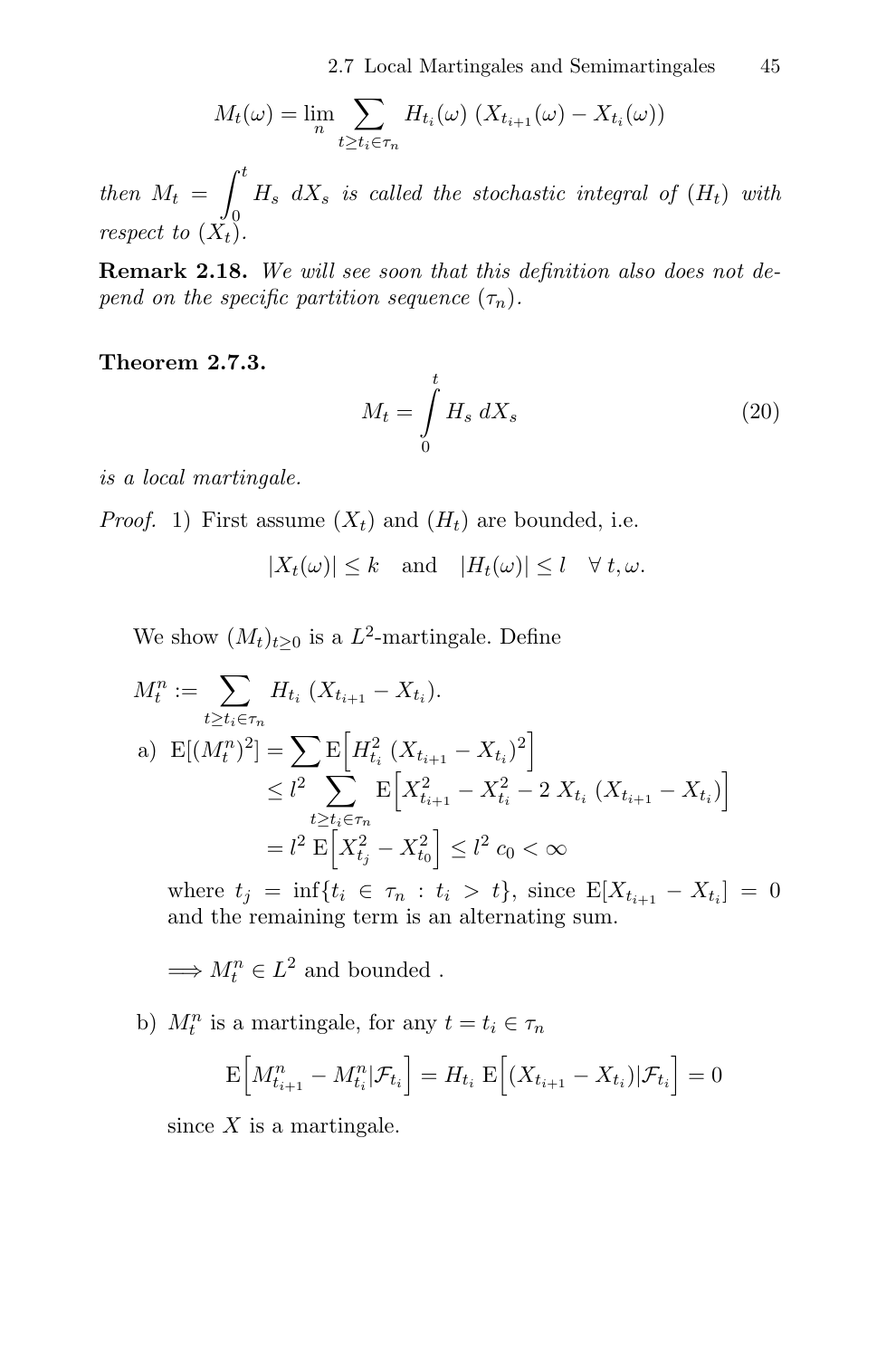#### 46 2 Introduction to Itô-Calculus

c) Let  $s < t$ ,  $A_s \in \mathcal{F}_s$ . To show:

$$
E[M_s; A_s] = E[M_t; A_s]. \tag{21}
$$

Choose  $s_n, t_n \in \tau_n$  with  $s < s_n < t < t_n$  and  $s_n \downarrow s$ ,  $t_n \downarrow t$ .

$$
s < s_n \longrightarrow A_s \in \mathcal{F}_{s_n} \longrightarrow \mathbb{E}[M_{s_n}^n; A_s] = \mathbb{E}[M_{t_n}^n; A_s].
$$

$$
M_{s_n}^n(\omega) \longrightarrow M_s(\omega) \ P\text{-f.s.}
$$
  

$$
M_{t_n}^n(\omega) \longrightarrow M_t(\omega) \ P\text{-f.s.}
$$

2) The general case can be reduced to 1) by defining the following stopping times

$$
S_n(\omega) = \inf\{t : |X_t(\omega)| > n\}
$$
  

$$
U_n(\omega) = \inf\{t : |H_t(\omega)| > n\}.
$$

Consider the stopping time  $V_n = S_n \wedge U_n \wedge T_n$  where  $T_n$  is a localizing sequence of bounded stopping times for  $(X_t)$ . By assumption  $(X_{T_n\wedge t})$  is a martingale. Since  $V_n \leq T_n$ , the stopping theorem implies that  $(X_{V_n \wedge t})$  is a martingale, and hence by 1) also  $(M_{V_n \wedge t})$ . Clearly  $V_n \uparrow \infty$ . Hence  $(M_t)$  is a local martingale.

**Corollary 2.7.4.** If  $(X_t)$  is a local martingale, then

 $X_t^2 - \langle X \rangle_t$   $(t \ge 0)$  is a local martingale.

*Proof.*  $dX^2 = 2 X dX + d\langle X \rangle$ , i.e.

$$
X_t^2 - \langle X \rangle_t = X_0^2 + 2 \int_0^t X_s \, dX_s \; .
$$

local martingale

 $\Box$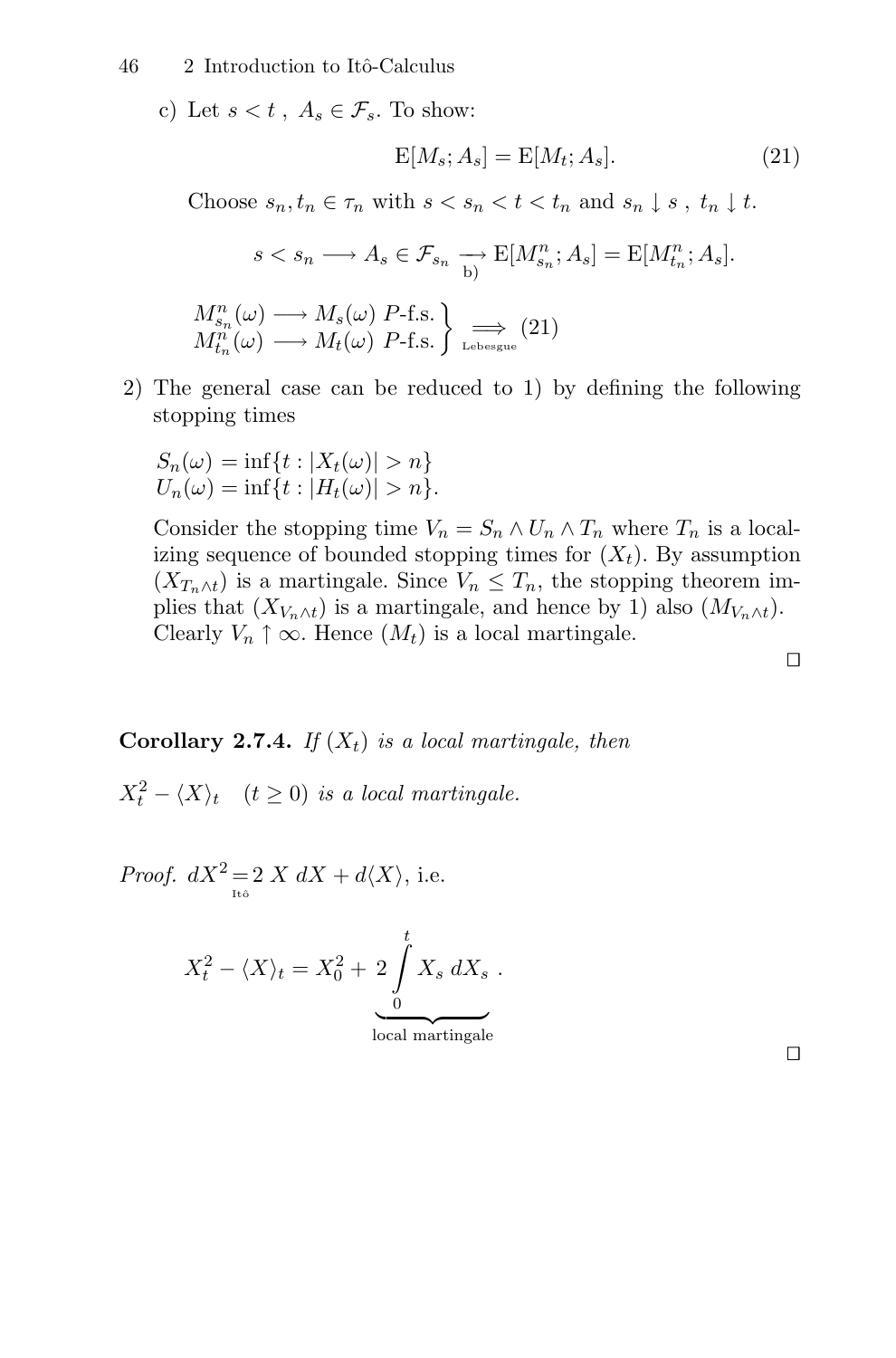**Corollary 2.7.5.** Let X be a continuous local martingale with  $\langle X \rangle \equiv 0$ P-a.s. Then

$$
X_t(\omega) \equiv X_0(\omega) \quad P-a.s.,
$$

i.e., continuous local martingales with paths of finite variation are trivial stochastic processes.

*Proof.*  $M_t = X_t^2 - \langle X \rangle_t = X_t^2$  is a local martingale.

Let  $T_n = T'_n \wedge T''_n$  be a joint localizing sequence for  $X_t$  and  $X_t^2$ .

 $\Longrightarrow (X_{T_n \wedge t})$ ,  $(X_{T_n \wedge t}^2)$  are martingales. Hence if follows:

$$
0 \leq E[(X_t - X_0)^2] = E\left[\lim_{(X_t \text{ cont.})} (X_{T_n \wedge t} - X_0)^2\right]
$$

$$
\leq \lim_{(F_{\text{atom}})} \lim_{n} E\left[(X_{T_n \wedge t} - X_0)^2\right]
$$

$$
= \lim_{(X_{T_n \wedge t} \text{ mart.})} \inf E\left[X_{T_n \wedge t}^2 - X_0^2\right]
$$

$$
= 0
$$

$$
\lim_{(X_{T_n \wedge t} \text{ mart.})} \to P[X_t = X_0 \quad \forall \ t \in \mathbb{Q}] = 1
$$

$$
\implies P[X_t = X_0 \quad \forall \ t] = 1
$$

Now we are able to prove the

# **Independence of the calculus from**  $(\tau_n)$ **:**

Let  $X$  be a continuous local martingale. Then

$$
X_t^2 = X_0^2 + 2 \int_0^t X_s \, dX_s + \langle X \rangle_t.
$$

 $\Box$ 

Assume there exist two partition sequences  $(\tau_n^{(1)})$  and  $(\tau_n^{(2)})$  with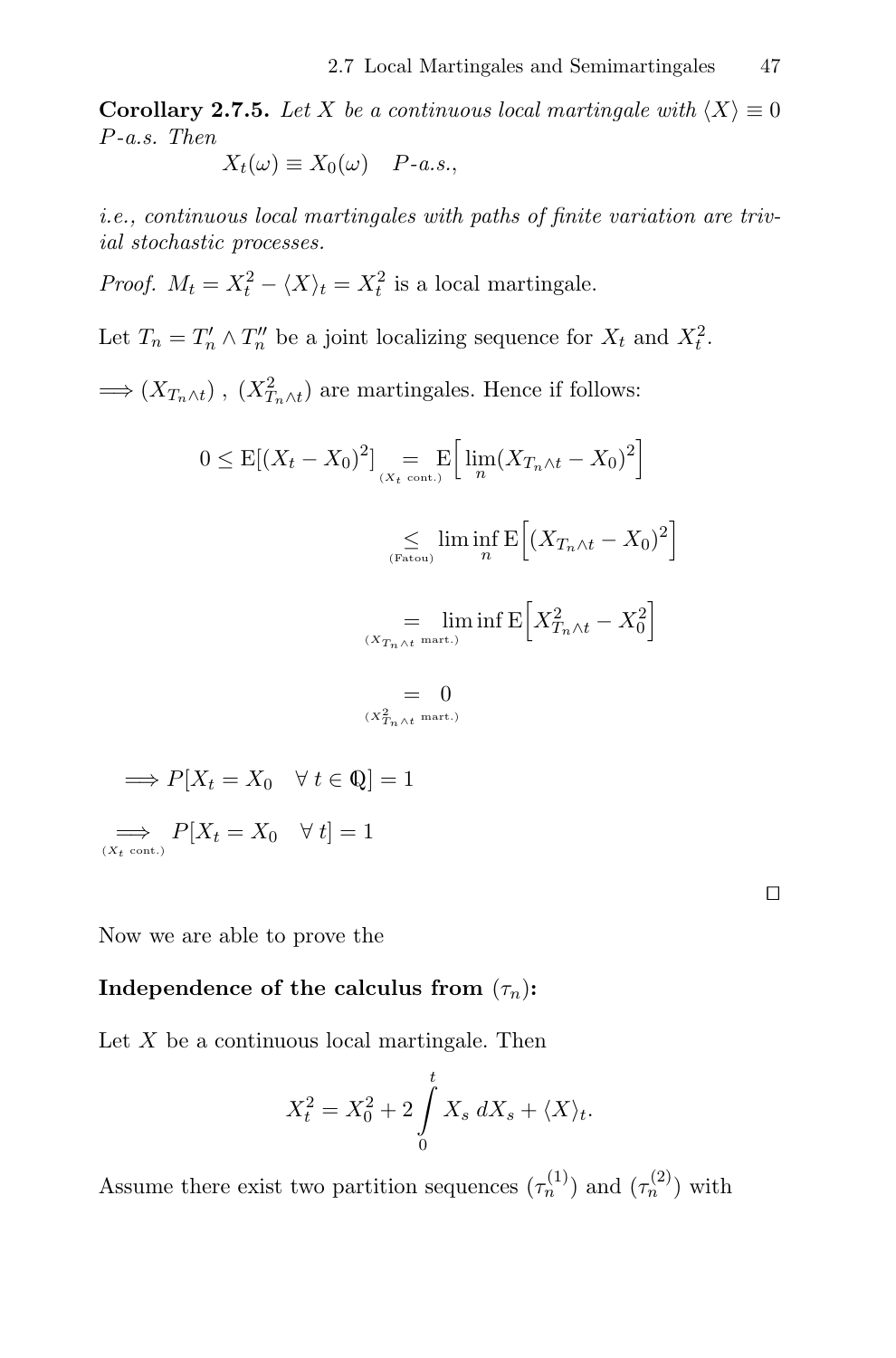$$
X_t^2 - X_0^2 = \begin{cases} \text{Itô integral}^{(1)} + \langle X \rangle_t^{(1)} \\ \text{Itô integral}^{(2)} + \langle X \rangle_t^{(2)} \end{cases}
$$

Then  $M_t = \langle X \rangle_t^{(1)} - \langle X \rangle_t^{(2)}$ , as the difference of two Itô integrals, is a local martingale with paths of finite variation. Hence by corollary 2.7.5

$$
M_t(\omega) = M_0 = 0 \quad P - \text{a.s.}
$$

But this implies

$$
\langle X \rangle_t^{(1)} - \langle X \rangle_t^{(2)} \equiv 0 \quad P-\text{a.s.}
$$

and

Itô integral<sup>(1)</sup> 
$$
\equiv
$$
 Itô integral<sup>(2)</sup>  $P - a.s.$ 

The same argument applies to the stochastic integral  $M_t =$  $\int_0^t$  $\mathbf 0$  $H_s dX_s$ since  $M_t$  is a continuous local martingale.

We end this section with several sufficient conditions for a local martingale to be actually a martingale.

**Proposition 2.7.6.** Let M be a local martingale. The following conditions are sufficient for M to be a martingale (see Protter (1990) Theorem47 (p.35) and Theorem27, Corollary 3 (p.66)):

- 1) E[sup  $|M_s|$ ]  $< \infty \quad \forall t \geq 0 \Longrightarrow M$  is a martingale.
- 2)  $\mathbb{E}[\sup_t |M_t|] < \infty \Longrightarrow M$  uniformly integrable martingale (in particular M bounded) .
- 3)  $E[\langle M \rangle_t] < \infty \quad \forall t \geq 0 \Longrightarrow M$  is a  $L^2$ -martingale and  $M^2 \langle M \rangle$ is a

 $L^1$ -martingale.

Condition 3) is clearly satisfied by the Brownian motion  $(B_t)_{t>0}$ , since  $E[\langle B \rangle_t] = t < \infty$ . Hence B is a L<sup>2</sup>-martingale and  $B^2 - \langle B \rangle L^1$ martingale.

Condition 3) has an interesting interpretation. Let  $M$  be a local martingale satisfying 3). Then it follows, for any  $t > 0$ ,

$$
M_t^2 - \langle M \rangle_t \quad \text{martingale} \implies E\Big[\underbrace{E[M_t^2 - \langle M \rangle_t | \mathcal{F}_0]}_{M_0^2 - 0}\Big] = E[M_0^2].
$$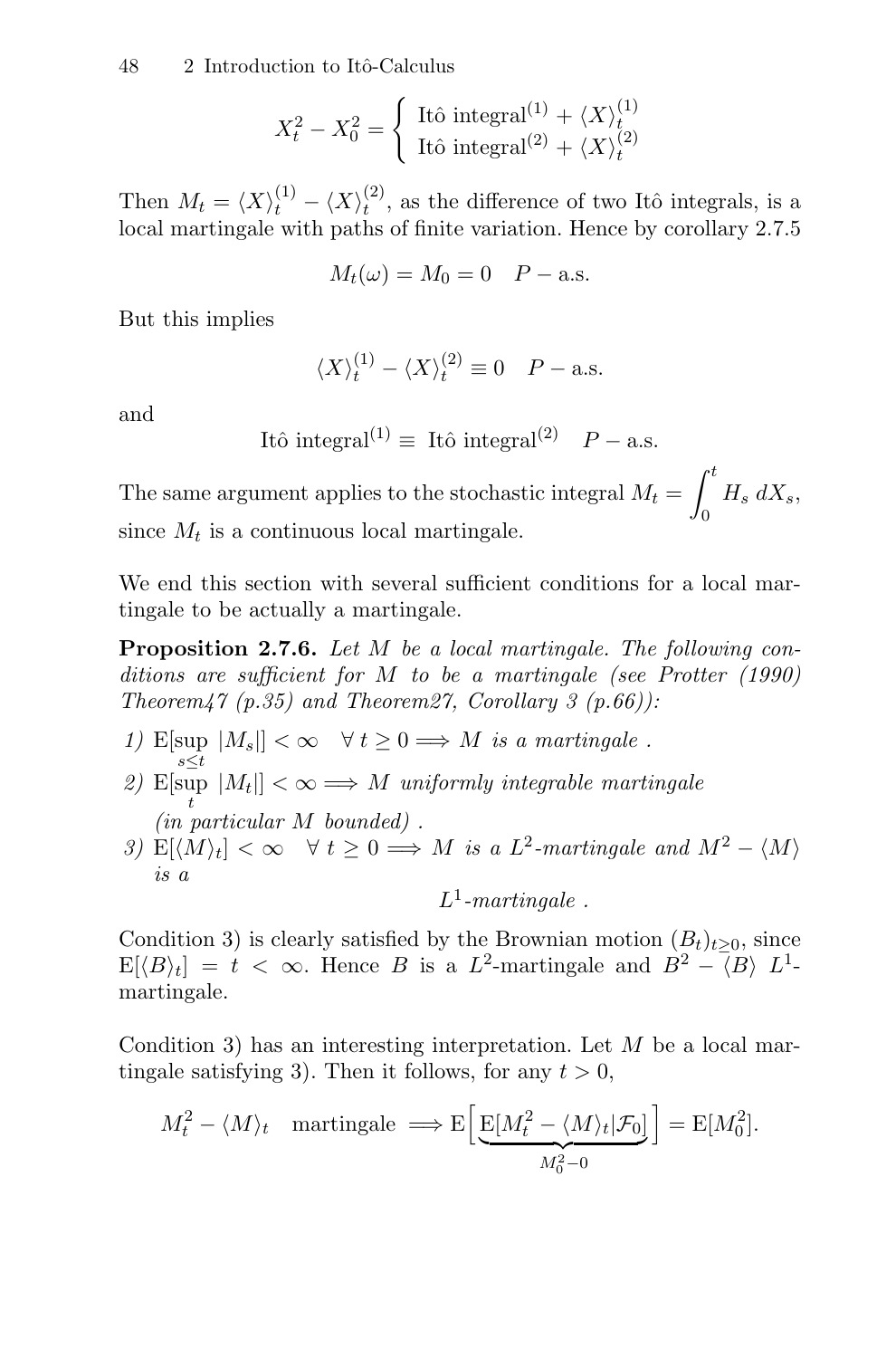Thus  $E[M_t^2] = E[M_0^2] + E[\langle M \rangle_t]$ , which implies

$$
\underbrace{\text{Var}[M_t]}_{\text{local in } t} = \text{E}[M_t^2] - \underbrace{(\text{E}[M_t])^2}_{\text{E}[M_0]} = \underbrace{\text{E}[\langle M \rangle_t]}_{\text{global on }[0,t]}.
$$

I.e. the variance of  $M$  at time  $t$  equals the average quadratic variation of all paths of M on the interval  $[0, t]$ .

According to Theorem2.7.3 the class of local martingales is closed with respect to stochastic integration. This property extends to the larger class of semimartingales.

**Definition 2.7.7.** A continuous stochastic process X is called a semimartingale, if there exists a decomposition

$$
X_t = X_0 + M_t + A_t
$$

with  $M_0 = A_0 = 0$ , M a local martingale and A a process of finite variation.

If H is another semimartingale, for which  $\int H dX$  exists, it follows

$$
\int H \ dX = \underbrace{\int H \ dM}_{\text{local mart.}} + \underbrace{\int H \ dA}_{\in \text{FV}}.
$$

Hence  $\int H dX$  is again a semimartingale.

### **2.8 Itˆo's Representation Theorem**

Let  $B$  be a Brownian motion and  $H$  an adapted process. A sufficient condition for the stochastic integral  $M_t = \int_0^t H_s \, dB_s$  to be a martingale (see Prop. 2.7.6 (3)) is

$$
\mathrm{E}[\langle M \rangle_t] = \mathrm{E}\Big[\int\limits_0^t H_s^2\ ds\Big] < \infty \quad \forall\ t
$$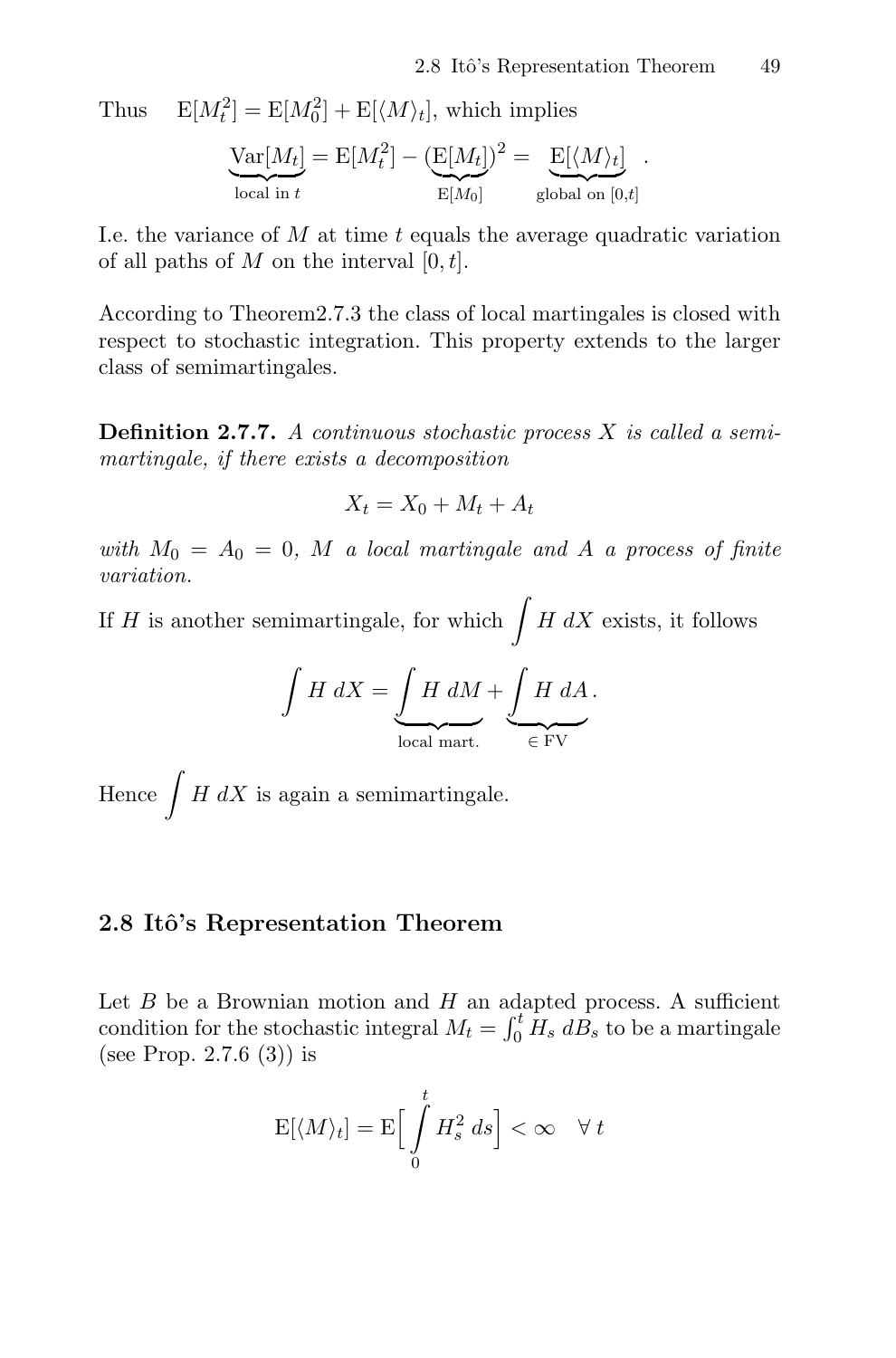which implies that M is a  $L^2$ -martingale and  $M^2 - \langle M \rangle$  a  $L^1$ -martingale.

The following theorem (see e.g. Revuz-Yor (1991) p.187) shows that the converse also holds.

**Theorem 2.8.1.** (*Itô's representation theorem*)

Let B a Brownian motion on  $(\Omega, (\mathcal{F}_t), P)$  with "natural" filtration (generated by  $(B_t)$  and all P-null sets) and M a  $L^2$ -martingale on  $(\mathcal{F}_t, P)$ . Then there exists an adapted process H with

$$
\mathbf{E}\Big[\int\limits_0^t H_s^2\ ds\Big]<\infty\quad t\geq 0
$$

such that

$$
M_t = M_0 + \int\limits_0^t H_s \, dB_s \quad \forall \ t \ge 0.
$$

# **2.9 Application to Option Pricing**

Let B denote again a Brownian motion on  $(\Omega,(\mathcal{F}_t), P)$  with natural filtration.

Let  $(S_t)_{t\geq0}$  be a price process adapted to  $(\mathcal{F}_t)$  and C an option depending on the paths of  $(S_t)_{0 \leq t \leq T}$ , for some fixed T.

Examples: 
$$
C(\omega) = [S_T(\omega) - K]^+
$$
 call option  
\n
$$
C(\omega) = \max_{0 \le t \le T} S_t(\omega)
$$
 lookback option  
\n
$$
C(\omega) = [S_T(\omega) - K]^+ \cdot \mathbf{1}_{\{S_t(\omega) > L \forall t \le T\}} \text{ knock-out call}
$$
\n
$$
(L < \inf\{S_0, K\})
$$

Then C is a  $\mathcal{F}_T$ -measurable so-called contingent claim. Assume there exists a self-financing trading strategy  $(\phi_t)_{0 \leq t \leq T}$  which generates C, i.e. there exists a value process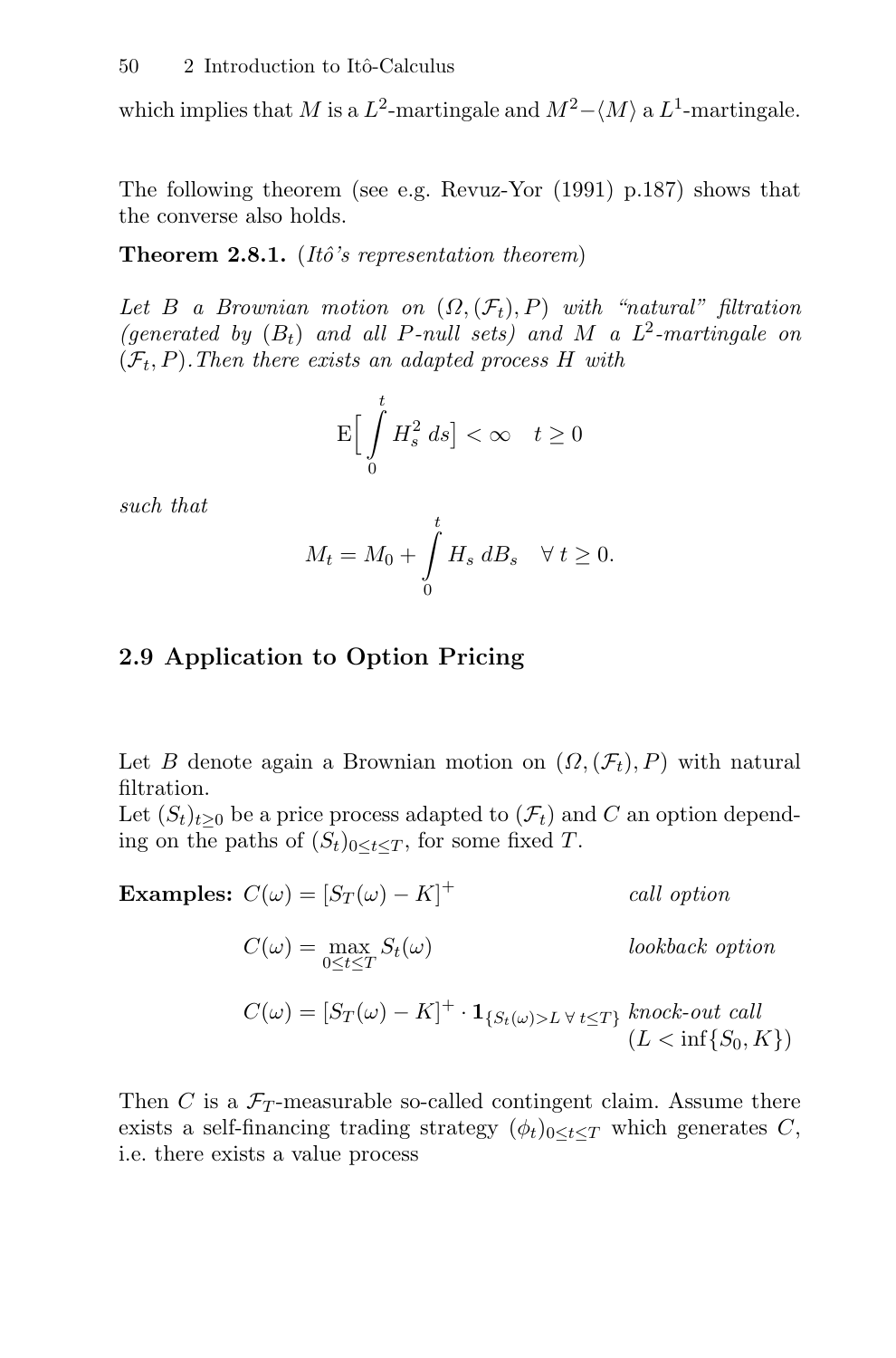$$
V_t = V_0 + \int\limits_0^t \phi_s \, dS_s \quad 0 \le t \le T
$$

with  $V_T = C$ .

If  $S_t$  is a martingale, according to Theorem 2.7.3  $V_t$  is a local martingale, and, under suitable conditions on  $C$  (see Prop. 2.7.6), a martingale. Hence

$$
V_t = \mathbb{E}[V_T|\mathcal{F}_t] = \mathbb{E}[C|\mathcal{F}_t]
$$

is the arbitrage price of  $C$  at time  $t$ .

In particular  $V_0 = E[C]$ .

# Existence of  $(\phi_t)$ :

If C is square-integrable, i.e.  $C \in L^2(\mathcal{F}_T, P)$ , by Itô's representation Theorem (see Theorem 2.8.1) there exists an adapted process  $(H_t)_{0 \leq t \leq T}$ with

$$
\mathbf{E}\Big[\int\limits_{0}^{T}H_{s}^{2}\ ds\Big]<\infty,
$$

and

$$
C = \mathbf{E}[C] + \int\limits_0^T H_s \, dB_s \; .
$$

Assume  $S_t = S_0 \exp \left\{ \sigma B_t - \frac{1}{2} \sigma^2 t \right\} = S_0 \cdot \mathcal{E}(\sigma B_t)$ .

 $\implies S_t$  is  $(\mathcal{F}_t)$ -martingale with  $dS_t = \sigma S_t dB_t$ 

$$
\implies C = \mathcal{E}[C] + \int_{0}^{T} H_s \, dB_s = \underbrace{\mathcal{E}[C]}_{\text{premium}} + \int_{0}^{T} \underbrace{\frac{H_s}{\sigma \, S_s}}_{\phi_s} \, dS_s \; .
$$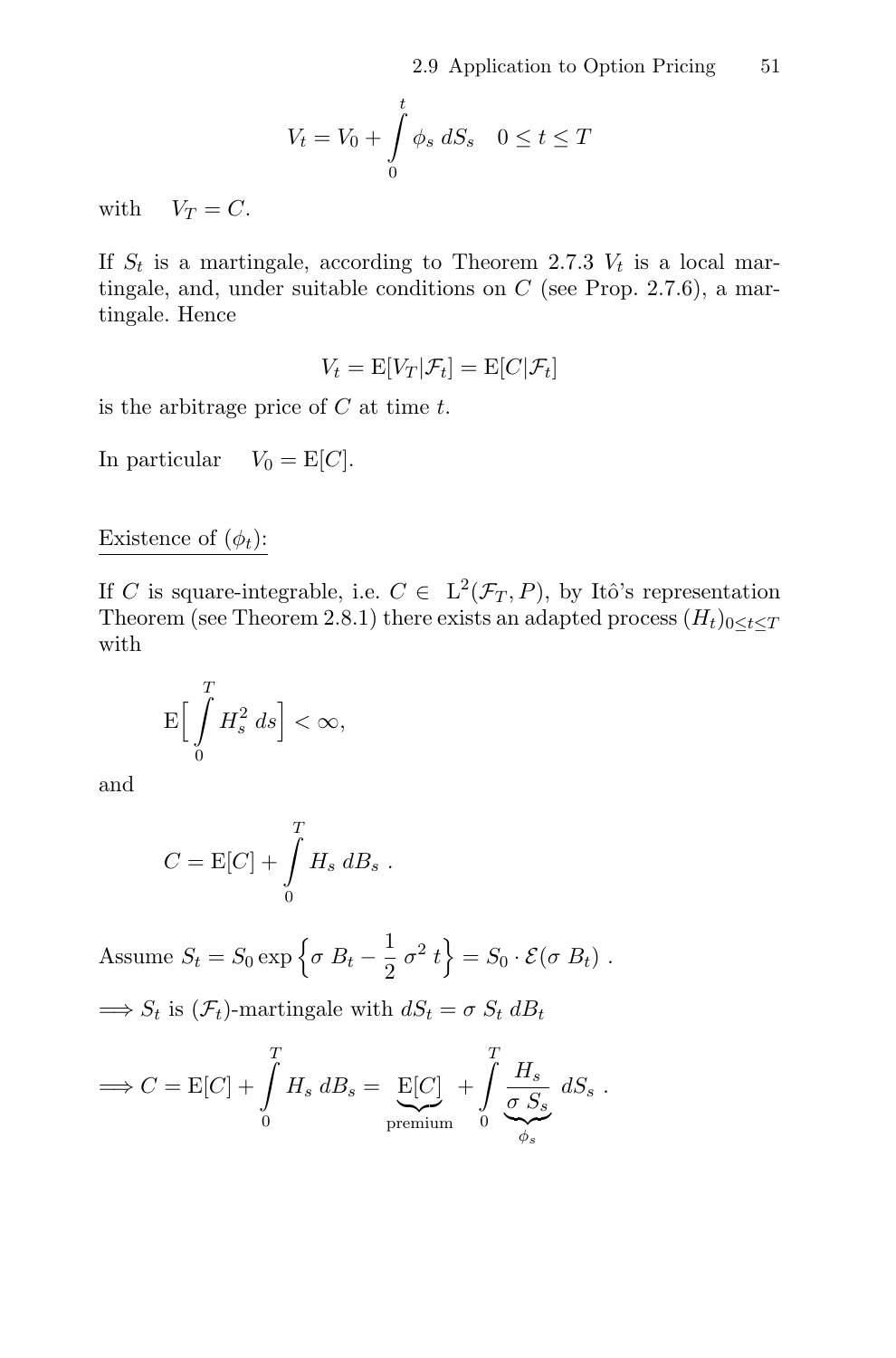For the call option  $C = [S_T - K]^+$  it follows

$$
E[C] = \int_{\Omega} [S_T(\omega) - K]^+ P(d\omega) = \int_{[S_T > K]} S_T dP - K \cdot P[S_T > K]
$$

$$
= S_0 \Phi(g(K)) - K \cdot \Phi(h(K))
$$
(22)

with

$$
g(K) = \frac{\ln(S_0/K)}{\sigma\sqrt{T}} + \frac{1}{2}\sigma\sqrt{T}
$$
  

$$
h(K) = g(K) - \sigma\sqrt{T}
$$
  

$$
\Phi(x) = \frac{1}{\sqrt{2\pi}} \int_{-\infty}^{x} e^{-\frac{1}{2}z^2} dz \quad \text{(standard normal distribution)}
$$

which is the Black-Scholes formula for  $r = 0$ .

This is the martingale approach to option pricing. Proof. (of equation  $(22)$ )

$$
F(x) = P[S_T \le x]
$$
 distribution function of  $S_T$   
=  $P[\ln S_T \le \ln x] = P\left[\ln S_0 + \sigma B_T - \frac{1}{2}\sigma^2 T \le \ln x\right]$   
=  $P\left[\sigma B_T \le \ln x - \ln S_0 + \frac{1}{2}\sigma^2 T\right]$   
=  $P\left[\frac{B_T}{\sqrt{T}} \le \frac{\ln(x/S_0)}{\sigma\sqrt{T}} + \frac{1}{2}\sigma\sqrt{T}\right] = \Phi(-h(x)).$ 

Hence  $K \cdot P[S_T > K] = K(1 - \Phi(-h(K))) = K \cdot \Phi(h(K))$ 

$$
f(x) = F'(x) = \Phi'(-h(x))\frac{d}{dx}(-h(x))
$$

$$
= \varphi(h(x))\frac{1}{x \sigma\sqrt{T}} = \text{ density of } F(x)
$$

with  $\varphi(h) = \frac{1}{\sqrt{2}}$  $\sqrt{2\pi}$  $e^{-\frac{h^2}{2}}$  density of N(0,1).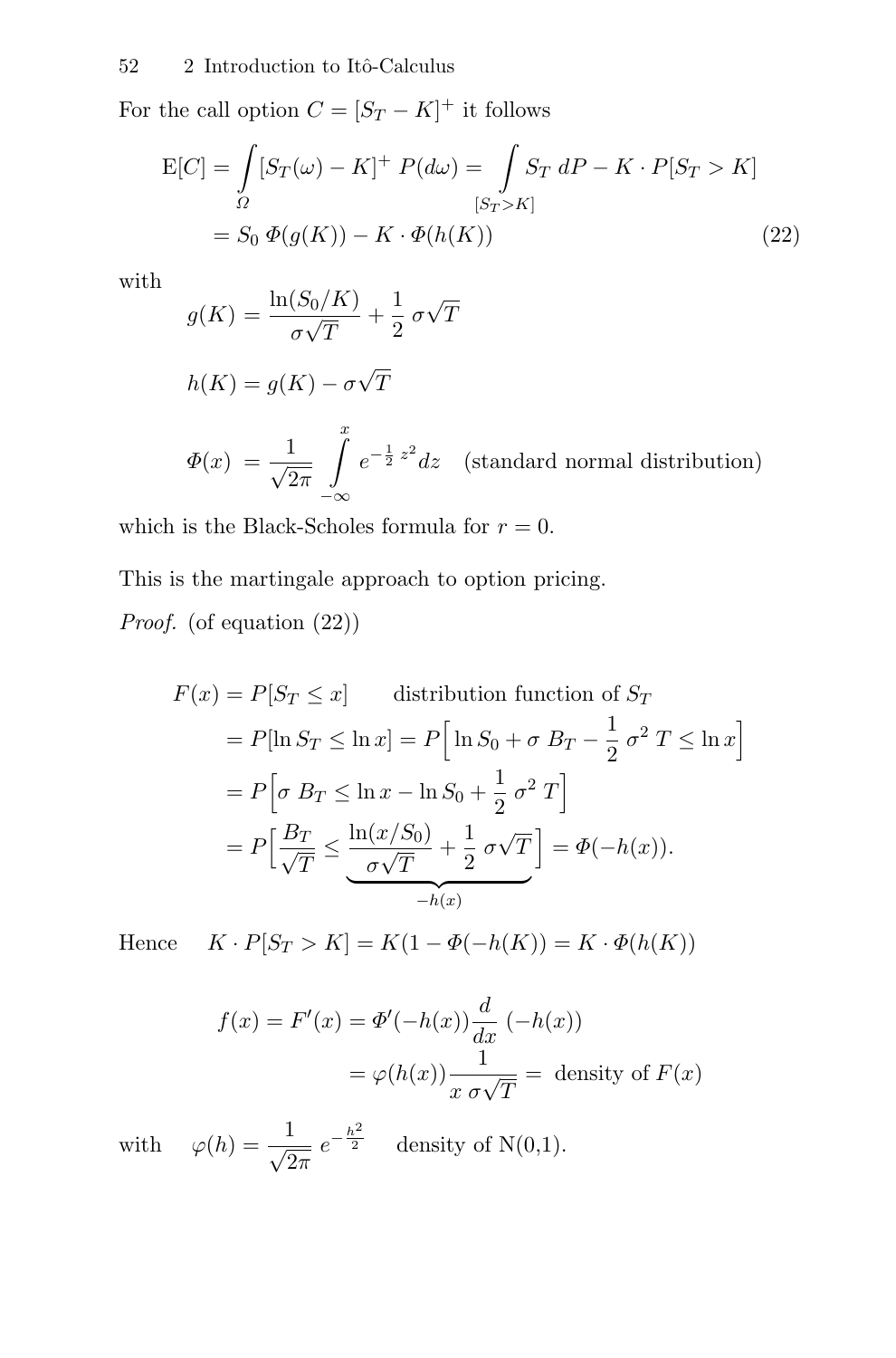**Lemma 2.9.1.**  $g = h + \sigma \sqrt{T} \Longrightarrow \varphi(g(x)) = \varphi(h(x)) \frac{x}{S_0}$ 

(The proof is left for exercise).

It follows

$$
\int_{[S_T \ge K]} S_T dP = \int_K^{\infty} x f(x) dx = \int_K^{\infty} \frac{\varphi(h(x))}{\sigma \sqrt{T}} dx = S_0 \int_K^{\infty} \frac{\varphi(g(x))}{x \sigma \sqrt{T}} dx
$$

$$
= S_0 \Big[ -\Phi(g(x)) \Big]_K^{\infty} = S_0 \Phi(g(K)).
$$

**Remark 2.19.** The above example illustrates the martingale approach to option pricing. It was pioneered by Harrison-Kreps (1979) and Harrison-Pliska (1981) and has proved as a powerful tool in finance. Whereas the original Black-Scholes approach leads to solving PDE's under boundary constraints, the martingale technique leads to option prices as expectations under the "martingale measure". This technique will be developed in detail in Chap. 4. The Feynman-Kac Theorem establishes a relation between these two apparently so different approaches (see Sect. 4.3).

In the above example we have assumed that the security price process  $S_t$  is already a martingale. But in general  $S_t$  will only be a semimartingale under the given probability measure  $P$ . The technique of how to transform P into an "equivalent martingale measure" is developed in Chap. 3.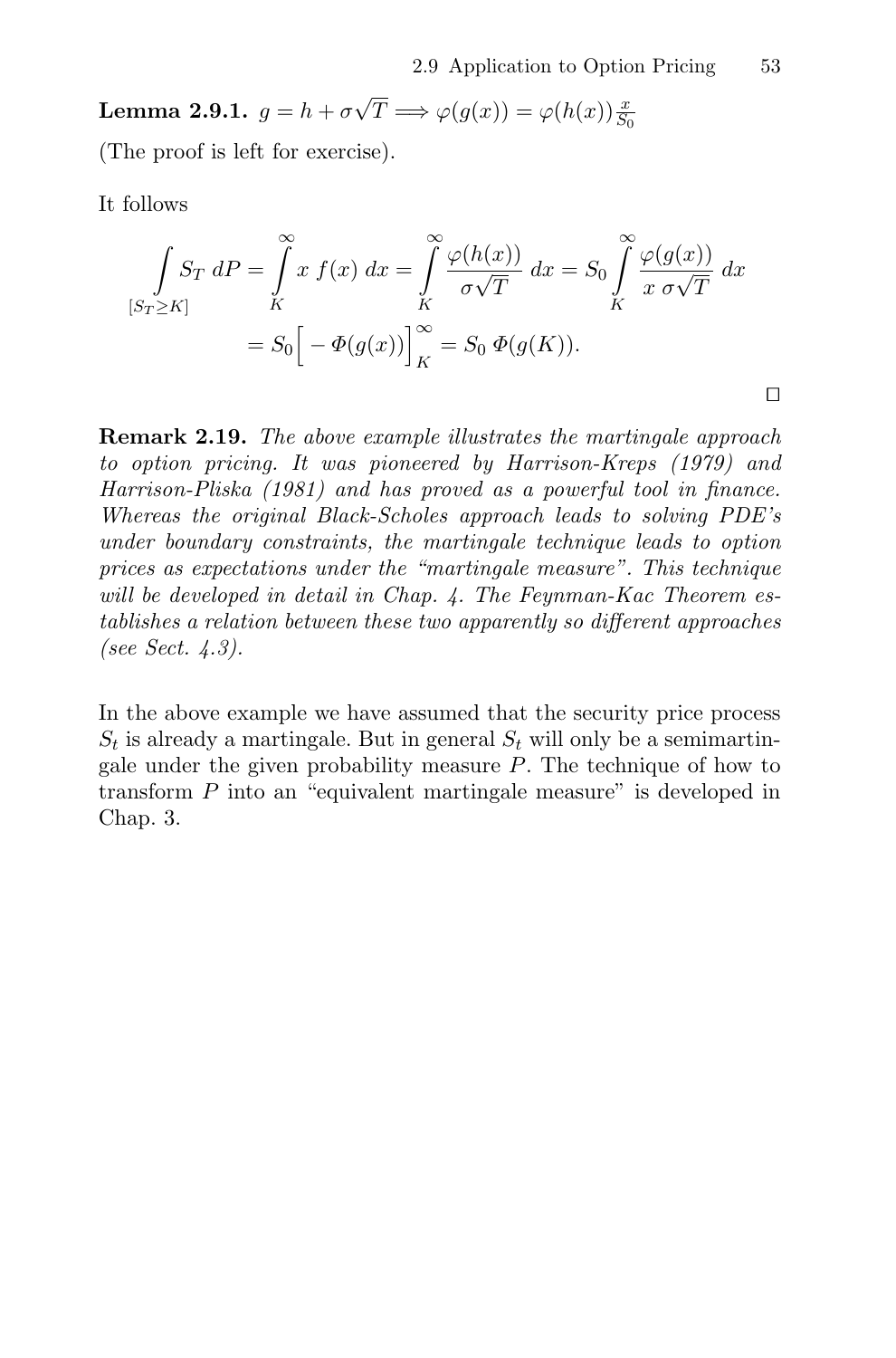# **The Girsanov Transformation**

The Girsanov transformation is an important tool in mathematical finance. We first give a heuristic introduction taken from Foellmer (1991) (see also Karatzas-Shreve (1988), Sect.3.5). Using only elementary facts of independent normally distributed random variables, it leads to the Doléans-Dade exponential as new density under a change of measure for the Brownian motion.

Sect. 3.2 deals with the Girsanov transformation in general form, as can be found in Revuz-Yor (1991). The proofs are straightforward applications of tools developed in Chap. 2. This section, which at first sight looks rather abstract, is basic for the applications to finance in Chapters 4 and 5, where the general Girsanov transformation is repeatedly used.

Sect. 3.3 treats the special case of the Brownian motion.

# **3.1 Heuristic Introduction**

Following Foellmer (1991) we first give a heuristic derivation of the Girsanov transformation for the 1-dimensional Brownian motion based on elementary probability concepts. This heuristic will help to understand what happens under the Girsanov transformation.

Let X be a random variable (r.v.) on  $(\Omega, \mathcal{F}, P)$  which is standardnormal, in short  $X \sim N(0, 1)$ .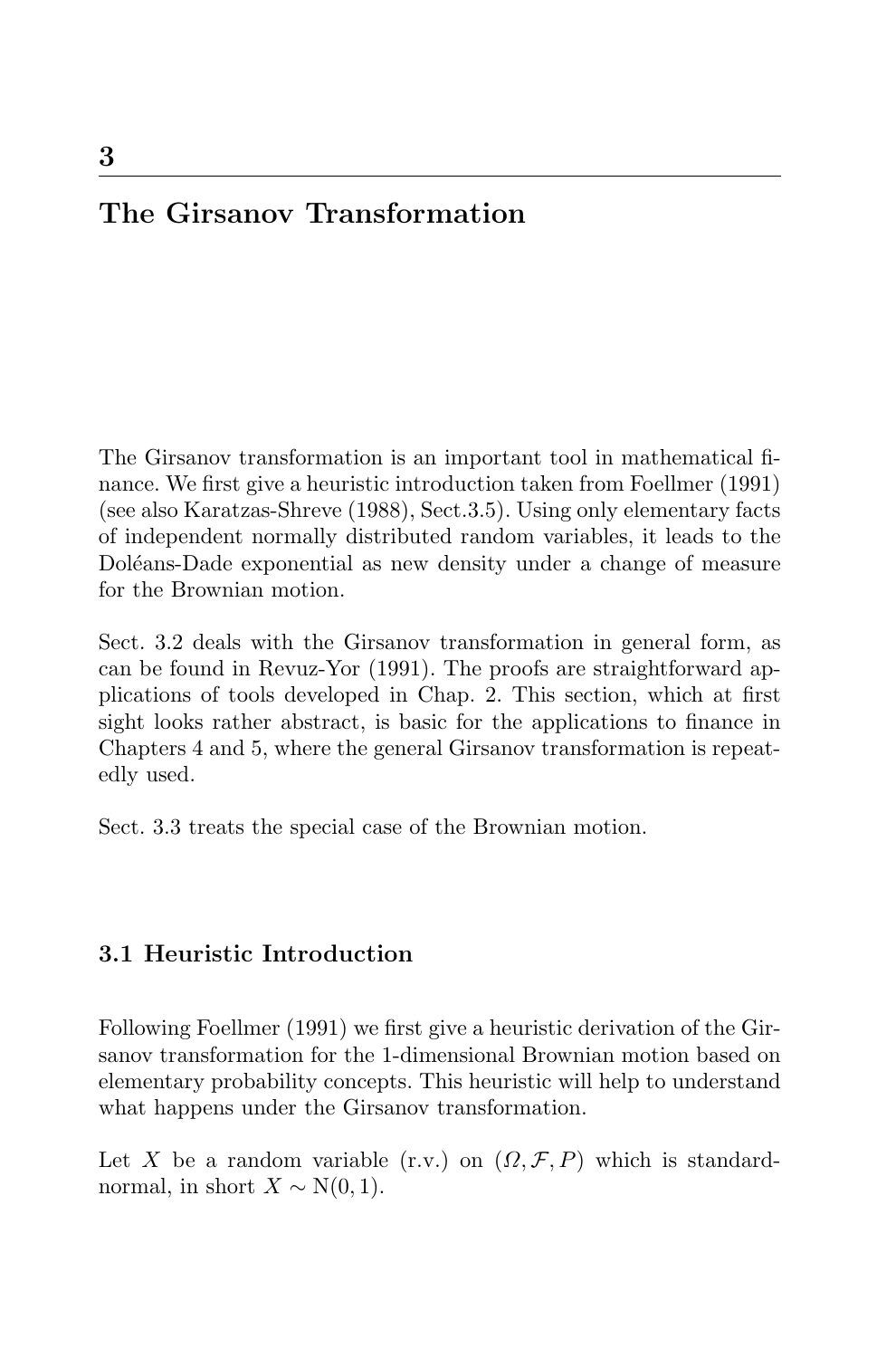$$
\implies P[X \le a] = \frac{1}{\sqrt{2\pi}} \int_{-\infty}^{a} e^{-\frac{1}{2}x^2} dx = \int_{-\infty}^{a} \underbrace{f(x)}_{n_{0,1}(x)} dx
$$

**Consider now another density function:**

$$
\hat{f}(x) = e^{(\mu x - \frac{1}{2}\mu^2)} f(x).
$$
\n
$$
\implies \hat{P}[X \le a] = \frac{1}{\sqrt{2\pi}} \int_{-\infty}^{a} e^{-\frac{1}{2}(x-\mu)^2} dx = \int_{-\infty}^{a} n_{\mu,1}(x) dx
$$
\n
$$
\implies X \sim N(\mu, 1) \text{ under } \hat{P}
$$

Observe that the r.v.  $X$  has not been changed, but its distribution has changed under the new measure  $\widehat{P}$ .

**Remark 3.1.** Clearly  $\widehat{P}_X \sim P_X$  and the Radon-Nikodym derivative is

$$
\frac{d\widehat{P}_X}{dP_X}(x) = e^{(\mu x - \frac{1}{2}\mu^2)}.
$$

Under  $\widehat{P}$  the r.v.  $\widehat{X} = X - \mu$  has now the distribution N(0, 1), i.e.

| $P_X$                                                    | $P_{\hat{Y}}$       |
|----------------------------------------------------------|---------------------|
| distribution of X distribution of $\hat{X}$<br>under $P$ | under $\widehat{P}$ |

For  $X \sim N(0, \sigma^2)$  under  $P$  $X \sim N(\mu, \sigma^2)$  under  $\widehat{P}$  (↔  $\widehat{X} = X - \mu \sim N(0, \sigma^2)$  under  $\widehat{P}$ )

it follows

$$
\frac{d\tilde{P}_X}{dP_X}(x) = \frac{n_{\mu,\sigma^2}(x)}{n_{0,\sigma^2}(x)} = e^{\frac{1}{\sigma^2}(\mu x - \frac{1}{2}\mu^2)}.
$$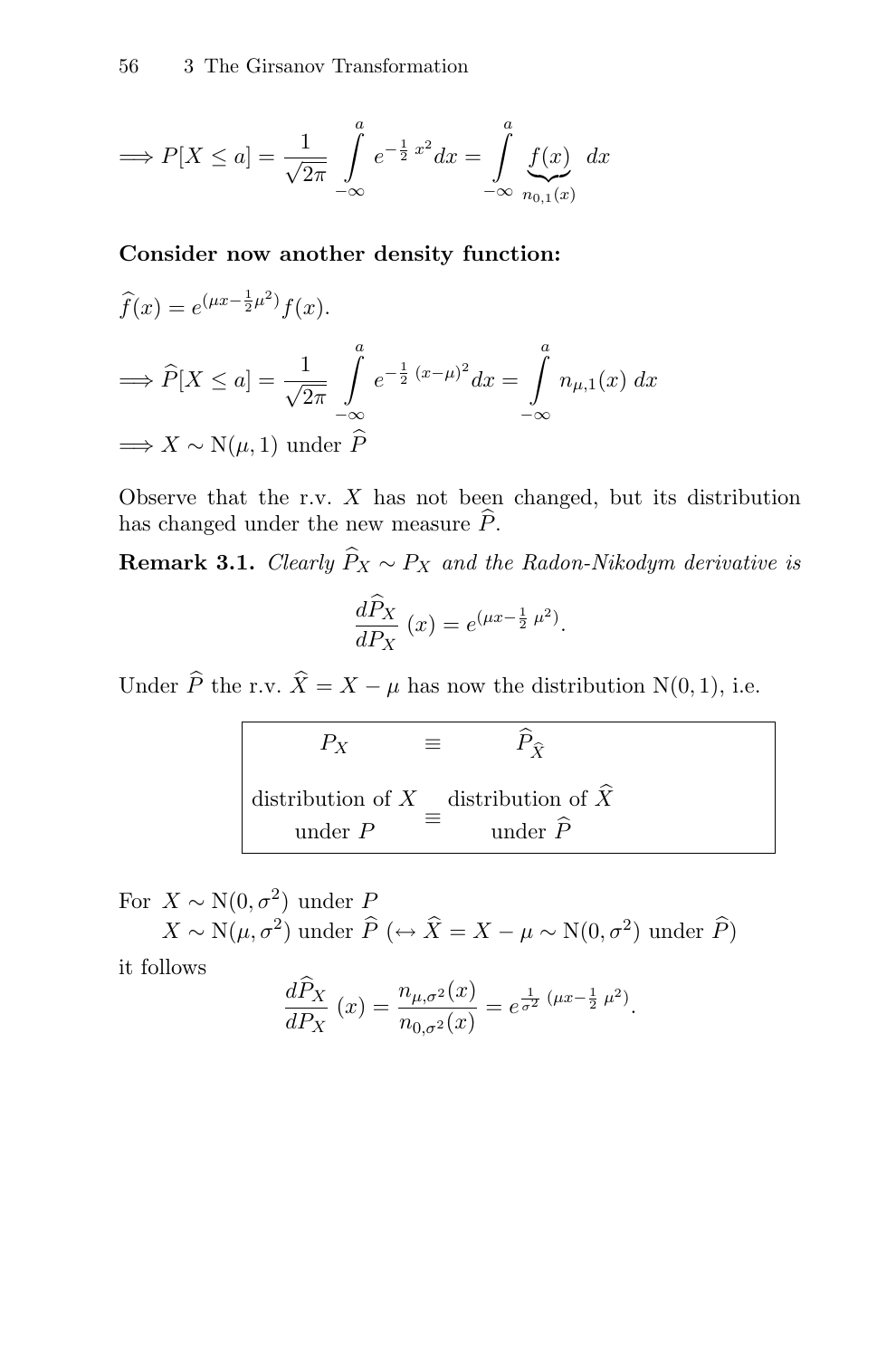# **Application to Brownian Motion**

Let  $(B_t)_{0 \leq t \leq 1}$  be a BM on  $(\Omega, (\mathcal{F})_t, P)$ .  $\Rightarrow B_t \sim N(0, t)$  under P and  $\Delta B_t = B_{t+\Delta t} - B_t \sim N(0, \Delta t)$ , independent of  $B_t$ 

Consider now a BM with drift

$$
\widehat{B}_t = B_t - \int\limits_0^t H_s \, ds
$$

for some stochastic process  $(H_s)_{0 \leq s \leq 1}$ .

**Question:** Under which measure  $\widehat{P}$  is  $(\widehat{B}_t)$  again a BM (without drift) ?

We discretize the unit interval [0, 1] by  $t_i = \frac{i}{n}$   $(i = 0...n)$ . It follows

$$
B_{\frac{j}{n}} = \sum_{i=1}^{j} \underbrace{B_{\frac{i}{n}} - B_{\frac{i-1}{n}}}_{:=X_i \sim N(0, \Delta t) \text{ under } P}
$$
\n
$$
\prod_{i=1}^{n} N(0, \Delta t) \text{ joint distribution of } X_1, \dots, X_n \text{ (under } P)
$$
\n
$$
\widehat{X}_i = X_i - \underbrace{H_{\frac{i-1}{n}} \cdot \Delta t}_{\mu_i}
$$
\n
$$
\implies \widehat{X}_i \sim N(0, \Delta t) \text{ under } \widehat{P}
$$

with Radon-Nikodym-derivative  $e^{\frac{1}{\Delta t}(\mu_i x_i - \frac{1}{2} \mu_i^2)}$  w.r.t. P.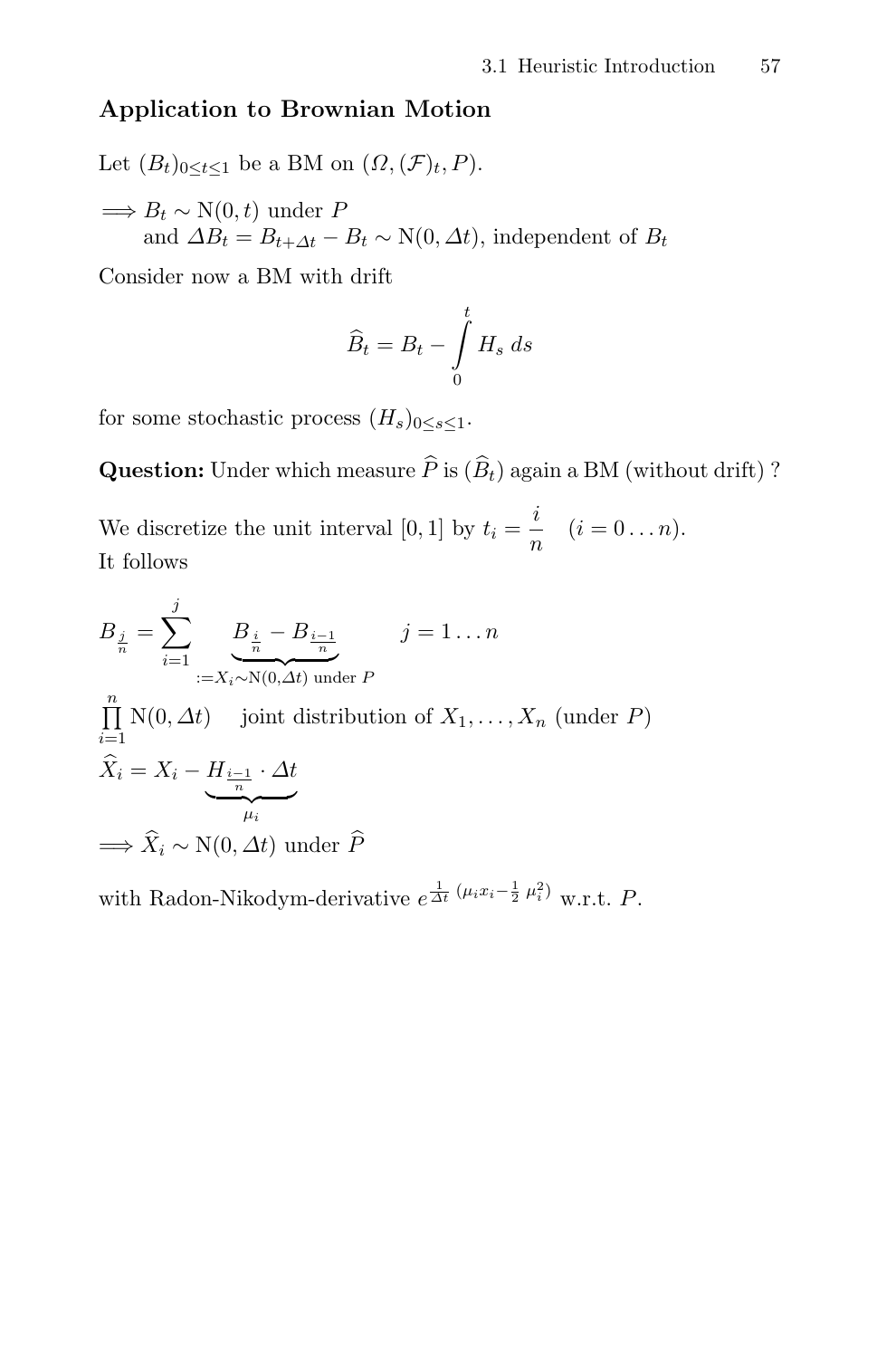Joint distribution of  $\widehat{X}_i$  under  $\widehat{P}$ 

$$
d\widehat{P}^{(n)} = \prod_{i=1}^{n} \exp\left\{\frac{1}{\Delta t} \left(H_{\frac{i-1}{n}} \Delta t \cdot X_i - \frac{1}{2} H_{\frac{i-1}{n}}^2 \Delta t^2\right)\right\} dP^{(n)}
$$
  

$$
= \exp\left\{\sum_{i=1}^{n} H_{\frac{i-1}{n}} (B_{\frac{i}{n}} - B_{\frac{i-1}{n}}) - \frac{1}{2} \sum_{i=1}^{n} H_{\frac{i-1}{n}}^2 \Delta t\right\} dP^{(n)}
$$
  

$$
"\xrightarrow[n \to \infty]{}" \exp\left\{\int_{0}^{1} H_s \, dB_s - \frac{1}{2} \int_{0}^{1} H_s^2 \, ds\right\} dP
$$
 (1)

$$
\Rightarrow \begin{cases} \hat{P} = \mathcal{E}(L_1) \, P & \text{with } L_1 = \int_0^1 H_s \, dB_s \\ = \exp\{L_1 - \frac{1}{2} \, \langle L_1 \rangle\} \cdot P \end{cases}
$$

**Remark 3.2.**  $\mathcal{E}(L_1) = \exp\{L_1 - \frac{1}{2} \langle L_1 \rangle\}$  is called the "stochastic exponential" or the "Doléans-Dade" exponential.

The limit process (1) is of course only a heuristic argument. A mathematically rigorous derivation follows in Sect. 3.2 and 3.3.

# **3.2 The General Girsanov Transformation**

Let  $(\Omega, (\mathcal{F}_t)_{0 \leq t}, P)$  satisfy the usual conditions, i.e. the filtration is right continuous, complete and  $\mathcal{F}_{\infty} = \sigma(\bigcup_{\alpha} \mathcal{F}_{\alpha \alpha})$  $\bigcup_t \mathcal{F}_t$ ).

 $\mathcal{M}_{\mathrm{loc}}^{(c)}(P):=$  all (continuous) local martingales w.r.t. P

**Definition 3.2.1.** X is called P-semimartingale  $\underset{\text{Def.}}{\Longleftrightarrow} X = M + A$ 

with  $M \in \mathcal{M}_{loc}(P)$  and  $A \in FV$ .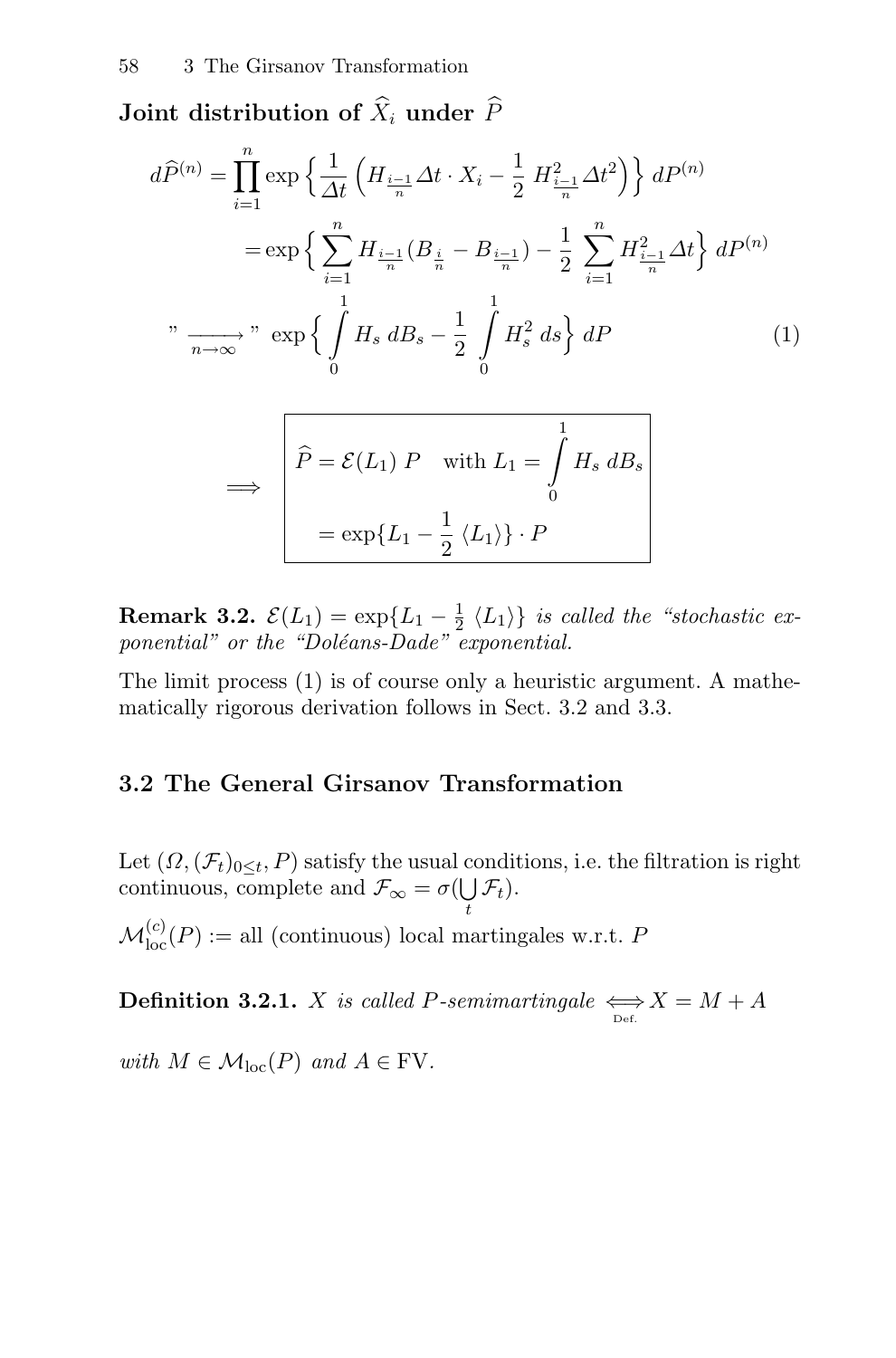Let Q be another probability measure on  $(\Omega, \mathcal{F}_{\infty})$ .

# **Definition 3.2.2.**

$$
(i) \ Q << P \underset{\mathrm{Def.}}{\Longleftrightarrow} P[A] = 0 \Longrightarrow Q[A] = 0 \quad \forall A \in \mathcal{F}_{\infty}
$$

(ii)  $Q \sim P \Longleftrightarrow Q << P$  and  $P << Q$ 

(i.e. Q and P have identical null sets)

**Proposition 3.2.3.** (Radon-Nikodym) Let  $Q \ll P$ . Then there exists  $Z \in L^1(\Omega, \mathcal{F}_{\infty})$  with  $Q = Z P$ , i.e.

$$
Q[A] = \int\limits_A Z(\omega) \ P(d\omega) \quad \forall A \in \mathcal{F}_{\infty}
$$

Notation:  $Z = \frac{dQ}{dP}$  $\implies Z_t = \mathrm{E}_P[Z|\mathcal{F}_t] = \mathrm{E}_P\Big[\frac{dQ}{dP}\Big]$  $\frac{dQ}{dP}$   $|\mathcal{F}_t\Big]$ 

is a right continuous martingale,  $E_P[Z_t] \equiv 1$ . Furthermore

(i) 
$$
Z_t(\omega) > 0
$$
 Q-a.s.  
(ii)  $Z_t = \frac{dQ_t}{dP_t}$  on  $\mathcal{F}_t$ 

**Lemma 3.2.4.** Let  $Q \sim P$ . Then one has

$$
X \in \mathcal{M}_{\text{loc}}^c(Q) \longleftrightarrow X \ Z \in \mathcal{M}_{\text{loc}}^c(P).
$$

*Proof.* Let  $s < t$ ,  $A \in \mathcal{F}_s$ . Is X a martingale, then obviously

$$
E_Q[X_s; A] = E_Q[X_t; A] \Longleftrightarrow E_P[X_s Z_s; A] = E_P[X_t Z_t; A]. \tag{2}
$$

Let  $T_n \uparrow \infty$  be a localizing stopping time for X. It follows

$$
Q = Z_{T_n} P \text{ on } \mathcal{F}_{T_n} \Longrightarrow (2) \text{ for } X_{T_n}, X_{T_n} \ Z_{T_n}
$$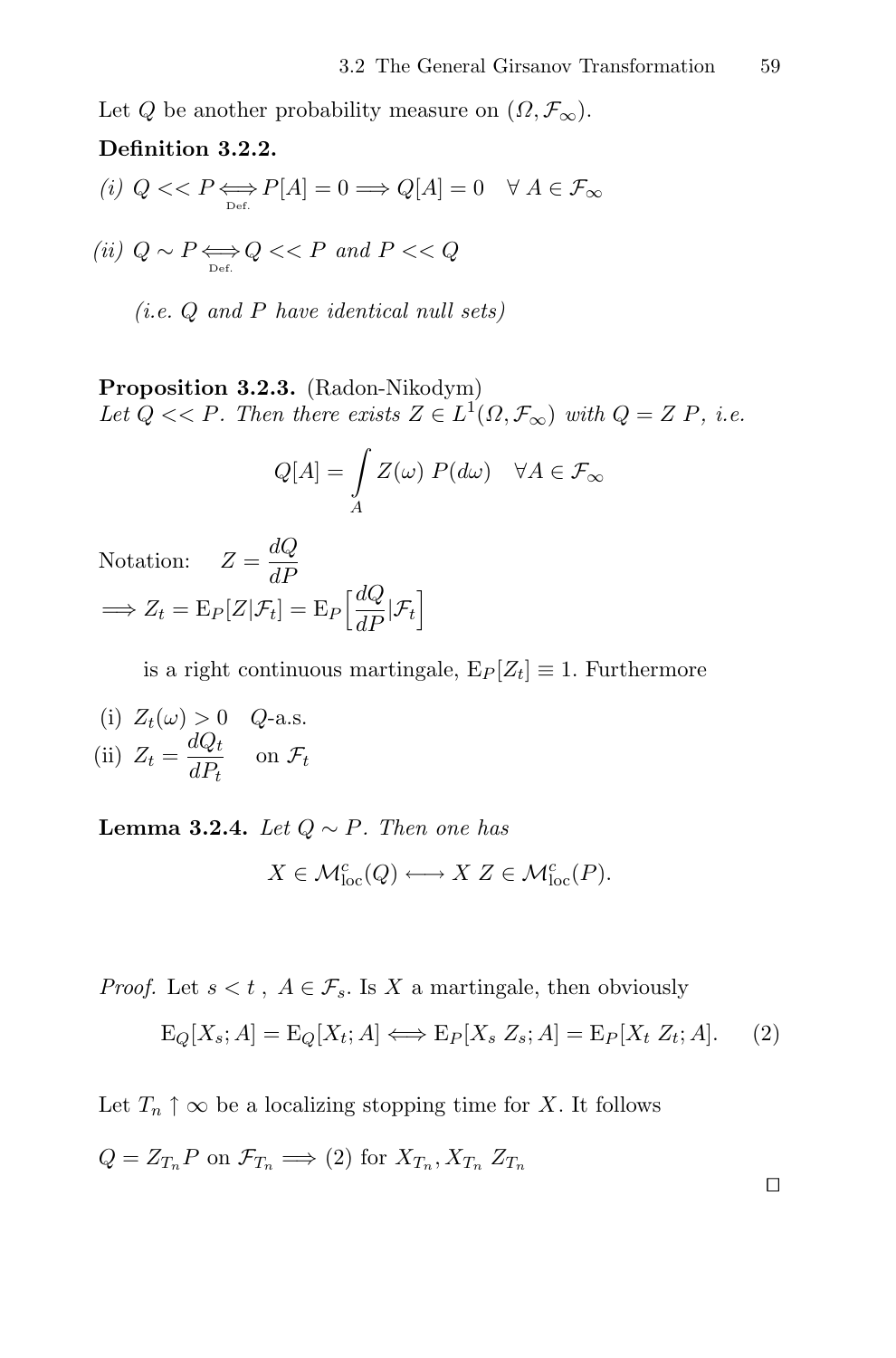**Notation**: Following Protter (1990) we use the following short notation for stochastic integrals:  $H \bullet X = \int H dX$ . Evaluating these processes at t, we have

$$
H \bullet X_t = \int\limits_0^t H_s dX_s = H_0 X_0 + \int\limits_{(0,t]} H_s dX_s
$$

**Theorem 3.2.5.** (Girsanov) Let  $Q \ll P$  with  $Z = \frac{dQ}{dP}$  continuous. It follows

 $\overline{a}$ 

$$
M \in \mathcal{M}_{\text{loc}}^c(P) \Longrightarrow \widetilde{M} = M - Z^{-1} \bullet \langle M, Z \rangle \in \mathcal{M}_{\text{loc}}^c(Q)
$$
  
(i.e.  $\widetilde{M}_t = M_t - \int_0^t \frac{1}{Z_s} d\langle M, Z \rangle_s).$ 

*Proof.* According to Lemma 3.2.4 one has to show:  $\widetilde{M} Z \in \mathcal{M}_{loc}^c(P)$ 

$$
\widetilde{M}_t Z_t = \widetilde{M}_0 Z_0 + \int_0^t \widetilde{M}_s dZ_s + \int_0^t Z_s d\widetilde{M}_s + \langle \widetilde{M}, Z \rangle_t
$$
  
=  $\widetilde{M}_0 Z_0 + \int_0^t \widetilde{M}_s dZ_s + \int_0^t Z_s dM_s \underbrace{-\langle M, Z \rangle_t + \langle \widetilde{M}, Z \rangle_t}_{\in \mathcal{M}_{\text{loc}}(P)} \underbrace{\bigcirc}_{=0 \text{ since } \widetilde{M} - M \in \text{FV}} \square$ 

Let now  $Q \sim P$ .

$$
Q \ll P \longrightarrow Z = \frac{dQ}{dP} > 0 \quad Q\text{-a.s.}
$$

 $P \ll Q \longrightarrow Z$  also P-a.s. strictly positive

**Lemma 3.2.6.** Any strictly positive process  $(Z_t)$  can be represented as

$$
Z_t = \exp\left\{L_t - \frac{1}{2} \langle L \rangle_t\right\} = \mathcal{E}(L)_t
$$

with

$$
L_t = \log Z_0 + \int\limits_0^t Z_s^{-1} \ dZ_s.
$$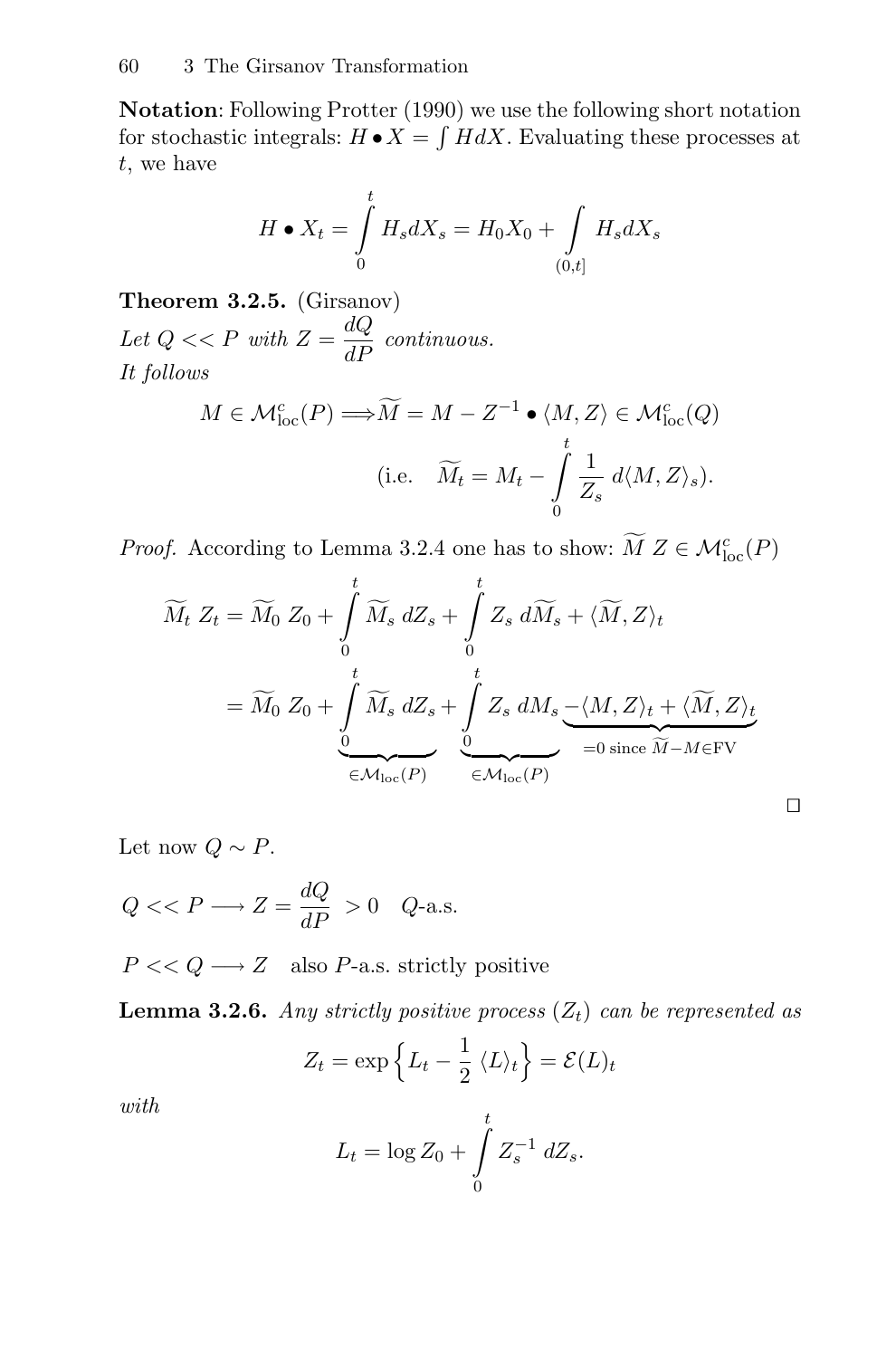Proof.

Itô 
$$
\implies
$$
 log  $Z_t = \log Z_0 + \int_0^t Z_s^{-1} dZ_s - \frac{1}{2} \int_0^t Z_s^{-2} d\langle Z \rangle_s$ ,

since by Corollary 2.2.11

$$
M_t = \int_0^t f(X_s) \, dX_s \Longrightarrow \langle M \rangle_t = \int_0^t f^2(X_s) \, d\langle X \rangle_s.
$$

**Proposition 3.2.7.** (Girsanov for  $Q \sim P$ ): Let  $Q = \mathcal{E}(L) \cdot P$ . Then one has

$$
M \in \mathcal{M}^c_{\text{loc}}(P) \Longleftrightarrow \widetilde{M} = M - \langle M, L \rangle \in \mathcal{M}^c_{\text{loc}}(Q)
$$
  
=  $\mathcal{E}(\widetilde{L}) \cdot Q$ 

and  $P = \mathcal{E}(-\widetilde{L}) \cdot Q$ .

*Proof.*  $\widetilde{M} = M - Z^{-1} \bullet \langle M, Z \rangle \in \mathcal{M}_{loc}^c(Q)$  (Girsanov), and  $L_t = \log Z_0 +$  $\int$  $\mathbf{0}$ 1  $\frac{1}{Z_s}$  d $Z_s$ , i.e.  $L = Z^{-1} \bullet Z$ . Thus  $\langle M, L \rangle_t = \langle M, Z^{-1} \bullet Z \rangle_t = \int_0^t$ 0  $Z_s^{-1} d\langle M,Z\rangle_s = (Z^{-1} \bullet \langle M,Z\rangle)_t$ ↑

computational rule for  $\langle X, Y \rangle$ .

 $L \in \mathcal{M}_{\text{loc}}^c(P) \longrightarrow -\widetilde{L} = -L + \underbrace{\langle L, L \rangle}_{=\langle L \rangle} \in \mathcal{M}_{\text{loc}}^c(Q)$ 

$$
P = \mathcal{E}(L)^{-1} \cdot Q
$$
  

$$
\mathcal{E}(L)^{-1} = \exp\left\{-L_t + \frac{1}{2} \langle L \rangle_t\right\} = \exp\left\{-\widetilde{L}_t - \frac{1}{2} \underbrace{\langle L \rangle_t}_{= \langle \widetilde{L} \rangle_t}\right\} = \mathcal{E}(-\widetilde{L})_t.
$$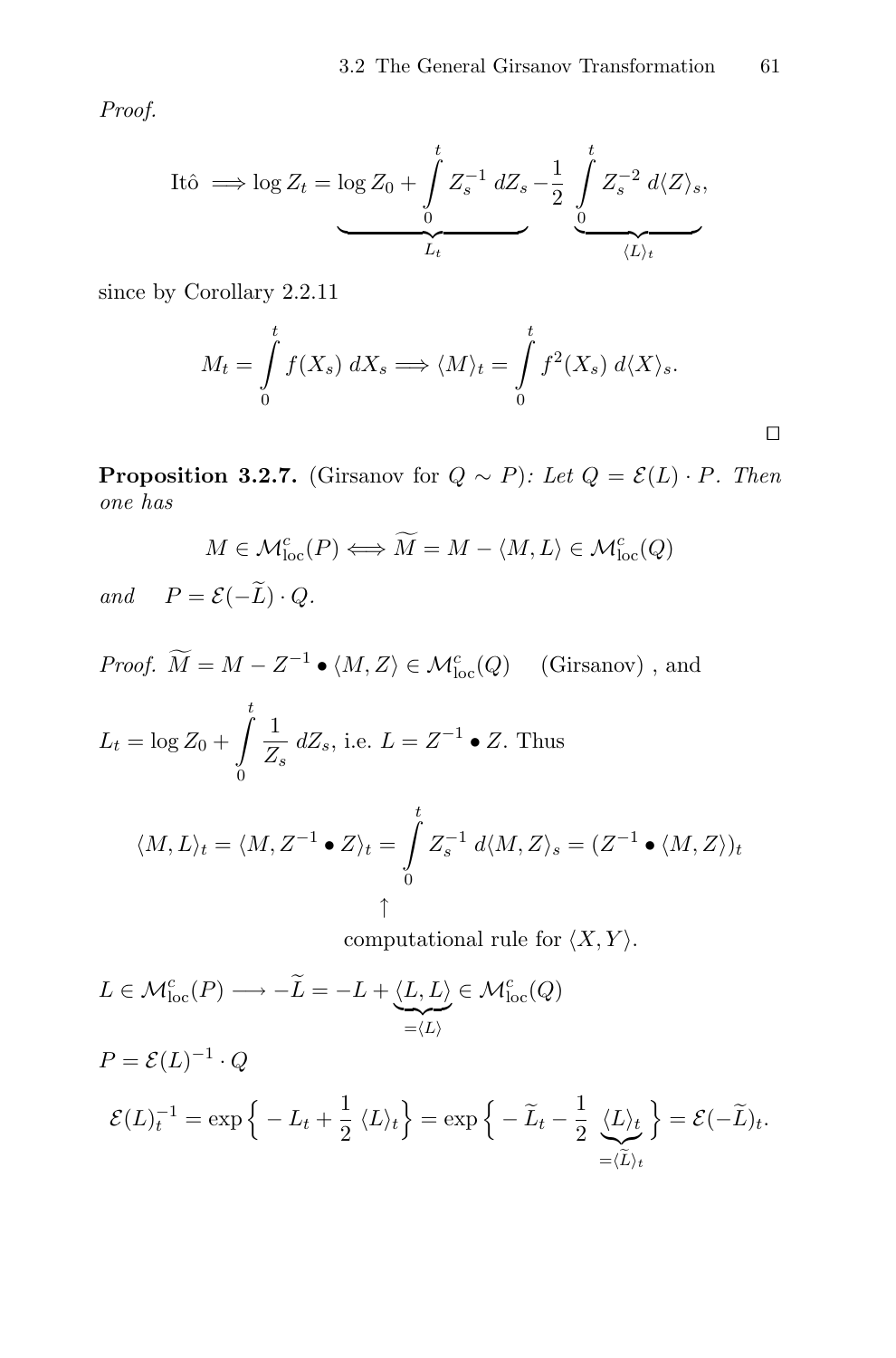Conversely one has

$$
\widetilde{M} \in \mathcal{M}_{\text{loc}}^c(Q) \longrightarrow \widetilde{\widetilde{M}} = \widetilde{M} - \langle \widetilde{M}, -\widetilde{L} \rangle \in \mathcal{M}_{\text{loc}}^c(P) \n= \widetilde{M} + \langle \widetilde{M}, \widetilde{L} \rangle = M.
$$

 $\Box$ 

**Computational rule for covariation of stochastic integrals**: (see Protter (1990) , Theorem29, p.68)

Proposition 3.2.8. X, Y continuous semimartingales,  $H, K$  admissible integrands (w.r.t.  $X, Y$ )

Then one has

$$
\langle H \bullet X, K \bullet Y \rangle_t = \int\limits_0^t H_s \, K_s \, d\langle X, Y \rangle_s.
$$

**Remark 3.3.**  $X = M + A$   $Y = N + B$   $M, N \in \mathcal{M}_{loc}^{(c)}$ 

 $\Longrightarrow \langle X, Y \rangle = \langle M, N \rangle$ 

In particular, it follows:

$$
\langle H \bullet M, N \rangle_t = \int\limits_0^t H_s \; d\langle M, N \rangle_s
$$

and

$$
\langle M \rangle = \left\langle \int_{0}^{t} f(X) \, dX_{s} \right\rangle = \langle f(X) \bullet X, f(X) \bullet X \rangle_{t} = \int_{0}^{t} f^{2}(X_{s}) \, d\langle X \rangle_{s}.
$$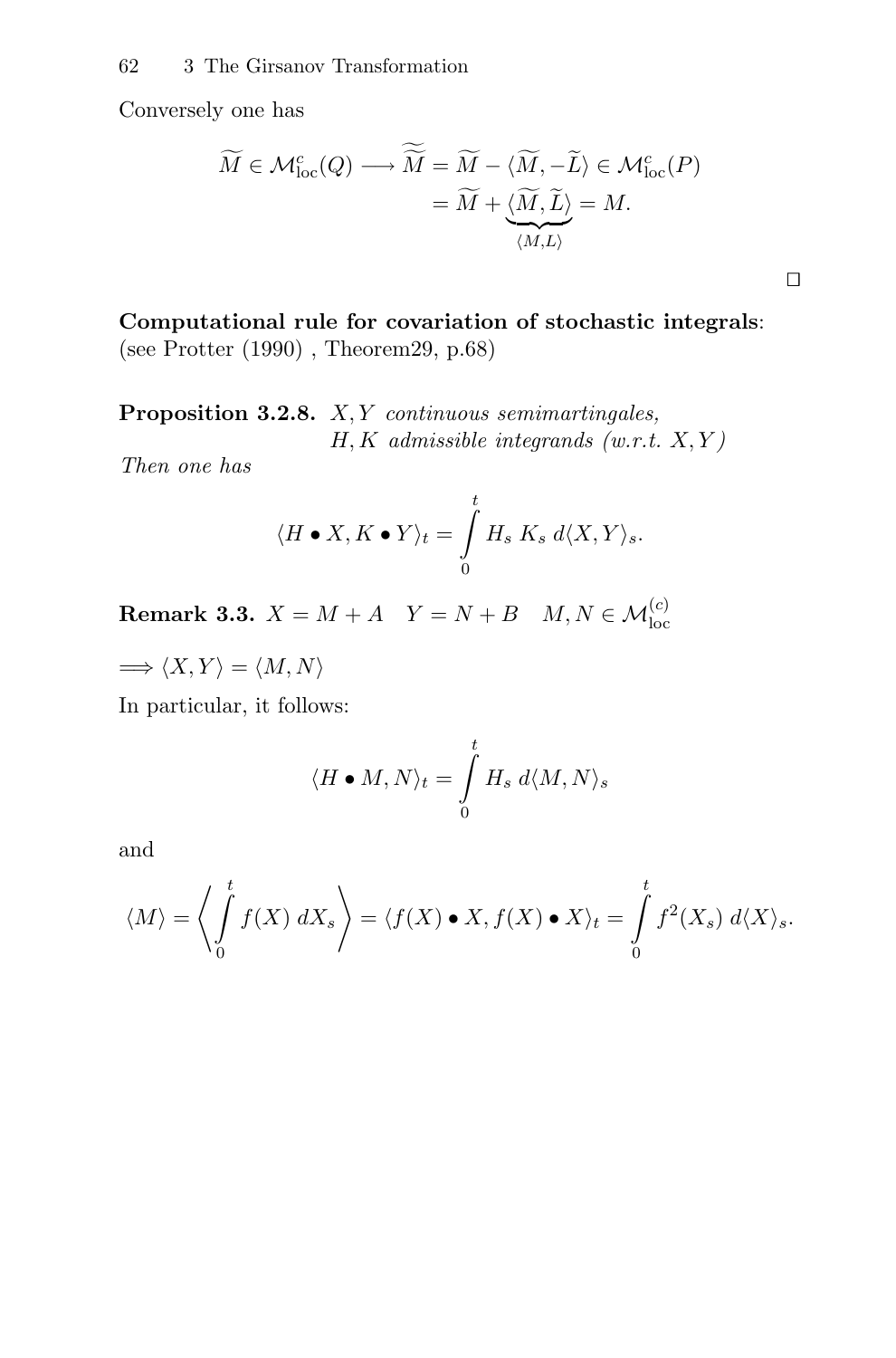# **3.3 Application to Brownian Motion**

#### **Girsanov solves the following problem:**

Given :  $X \in \mathcal{M}_{loc}(P)$  $Q \sim F$  $\mathcal{L}$  $\implies X \in \mathcal{M}_{\mathrm{loc}}(Q)$ 

### **We now consider the inverse problem:**

Given a semimartigale  $X = M + A$  w.r.t. P, i.e.  $M \in \mathcal{M}_{loc}(P), A \in \text{FV}$ 

$$
\exists Q \sim P: \quad X \in \mathcal{M}_{\text{loc}}(Q) \text{ ??}
$$

I.e., we are looking for a P-equivalent measure  $Q$  under which  $X$  is a martingale (so-called equivalent martingale measure).

**Approach:**  $Q = \mathcal{E}(L) \cdot P$ Girsanov  $\Longrightarrow M = M - \langle M, L \rangle \in \mathcal{M}_{loc}(Q)$  $M = X \Longleftrightarrow A = -\langle M, L \rangle.$ 

#### **However, there are two problems:**

1) Determination of L

2) Under what conditions is  $Q = \mathcal{E}(L) \cdot P$  a probability measure ??

#### **ad 2:**

$$
Q \text{ prob. measure } \longleftrightarrow E_P[\mathcal{E}(L)_t] \equiv 1 \tag{3}
$$

$$
\longleftrightarrow \mathcal{E}(L)_t \text{ is a martingale (since } L_0 = 0).
$$

A sufficient condition for  $\mathcal{E}(L)_t$  to be a martingale is the so-called Novikov condition (see e.g. Revuz-Yor (1991), p.308):

$$
\mathcal{E}\left[\exp\{\frac{1}{2}\langle L\rangle_t\}\right] < \infty \qquad \forall \ t \,. \tag{4}
$$

**ad 1:** Solution for semimartingales of Brownian motion

Let 
$$
X_t = B_t + \int_{0}^{t} H_s ds
$$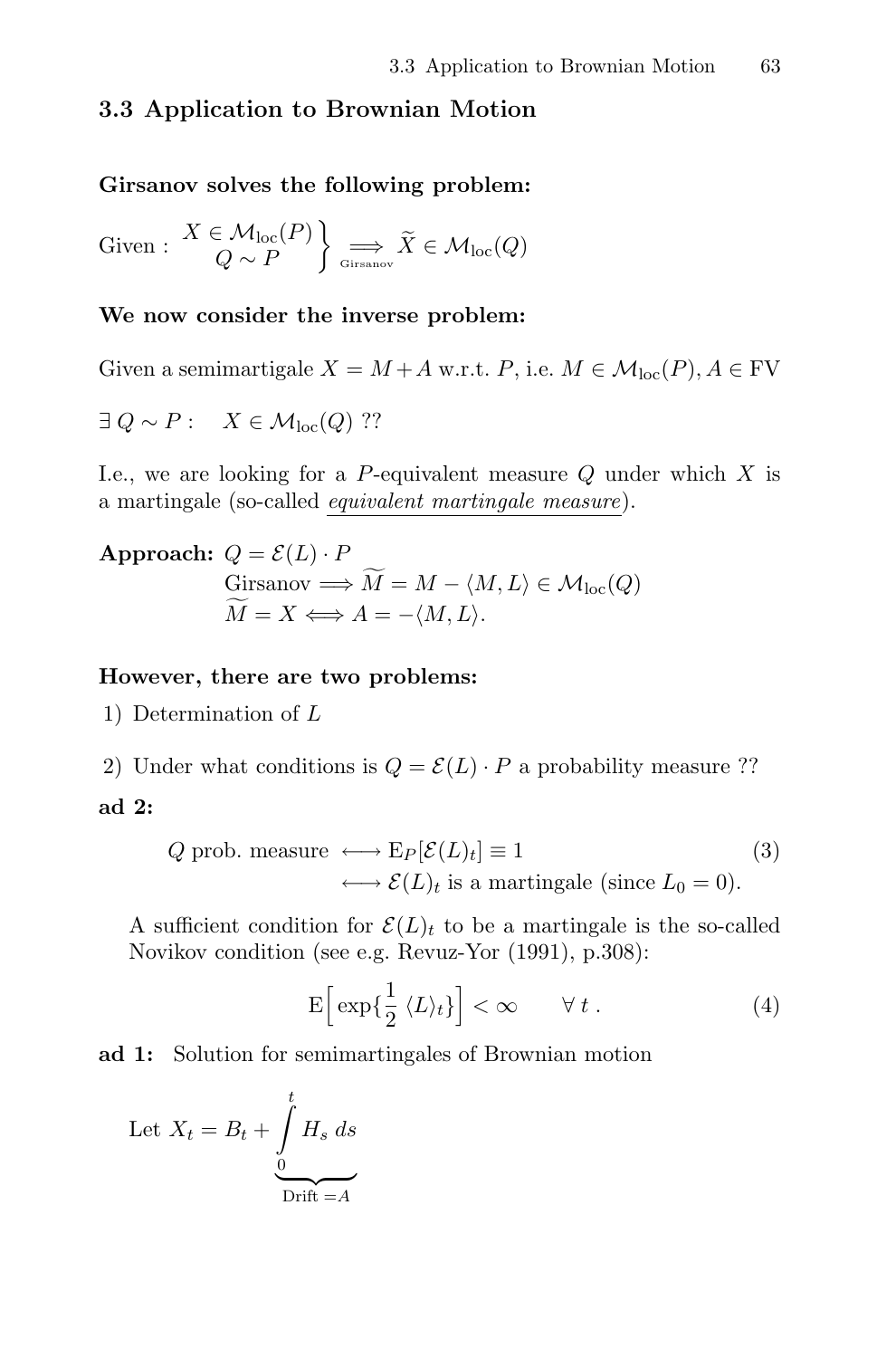with  $(B_t)_{0 \leq t \leq T}$  Brownian motion w.r.t. P and  $H_t(\omega)$  adapted, càdlàg (e.g.  $H_t = f(B_s; s \le t)$ ). **Claim:**  $L_t = \frac{t}{\sqrt{t}}$  $\boldsymbol{0}$  $H_s$  d $B_s$  solves the problem.

Proof.

$$
-\langle B, L \rangle_t = \langle B, H \bullet B \rangle_t = \int_0^t H_s \, d\langle B \rangle_s = \int_0^t H_s \, ds = A
$$

 $\Rightarrow X_t \in \mathcal{M}_{loc}(Q)$  for  $Q = \mathcal{E}(L) \cdot P$ .

Furthermore it follows

$$
\langle X \rangle_t = \langle B \rangle_t = t < \infty \Longrightarrow (X_t) \quad L^2
$$
-martingale.

It even follows:  $(X_t)$  is a Brownian motion w.r.t. Q ! This follows from Lévy's theorem:

$$
(X_t) \in \mathcal{M}_{loc}^c(P)
$$
,  $\langle X \rangle_t = t \,\forall \, t \geq 0$  P-a.s.  $\Longrightarrow (X_t)$  is B.M. w.r.t. P.

#### **Example of a non-continuous local martingale with**  $\langle X \rangle_t = t$ **:**

 $X_t$  Poisson-Process (with parameter  $\lambda$ ); i.e.

$$
P[X_t = K] = e^{-\lambda t} \frac{(\lambda t)^K}{K!} \quad , \quad E[X_t] = \lambda t = \text{Var}(X_t)
$$
  
\n
$$
\implies M_t = X_t - \lambda t \text{ martingale and } M_t^2 - \lambda t \text{ martingale}
$$
  
\n
$$
\implies \langle M \rangle_t = \lambda t
$$

Thus for  $\lambda = 1$ ,  $M_t$  is a martingale with  $\langle M \rangle_t = t$ , but not continuous.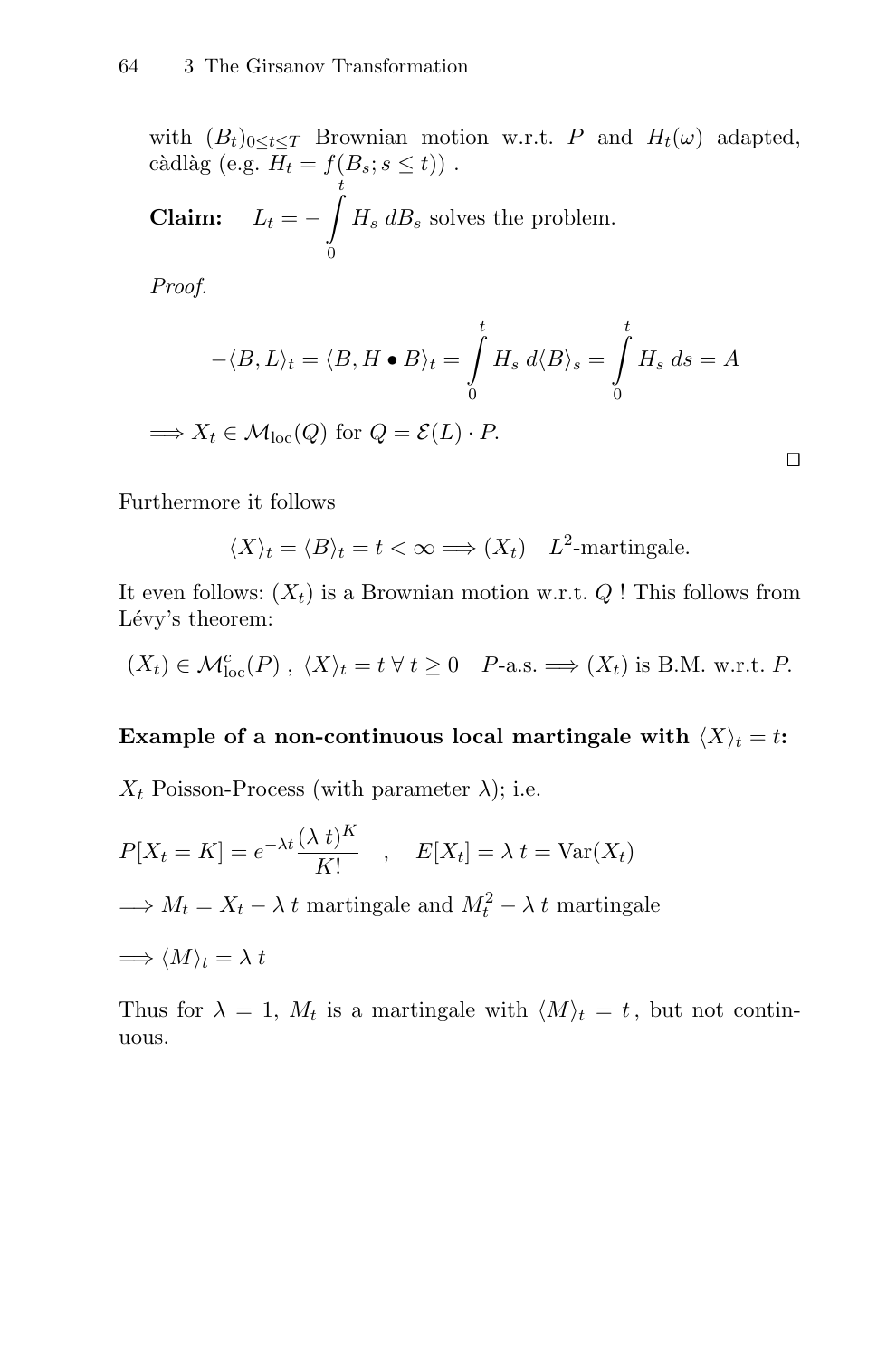$\Box$ 

### **Same procedure for** d**-dimensional Brownian motion:**

Let  $B_t = (B_t^1, \ldots, B_t^d)$  be d-dimensional Brownian motion, i.e.  $(B_t^i)$  $(i = 1, \ldots, d)$  are independent one-dimensional Brownian motions.

**Proposition 3.3.1.** (Lévy) For an  $(\mathcal{F}_t)$ -adapted continuous d-dimensional process  $X_t = (X_t^1, \ldots, X_t^d)$  with  $X_0 = 0$  the following statements are equivalent:

(i) X is a Brownian motion w.r.t.  $(\mathcal{F}_t)$ (ii) X is a continuous local martingale mit  $\langle X^i, X^j \rangle_t = \delta_{ij} \cdot t$  $\forall i, j = 1 \dots d$ .

*Proof.* see Revuz-Yor  $(1991)$ , p.141.

**Proposition 3.3.2.** (Girsanov for d-dimensional Brownian motion) t

Let  $X_t = B_t +$ -  $\boldsymbol{0}$  $H_s$  ds be a d-dimensional process with E  $\left[\exp\left\{\frac{1}{2}\right. \right.$  $\frac{1}{\sqrt{2}}$  $\left(\int_{0}^{1} ||H_s||^2 ds\right)$  <  $\infty$  (Novikov condition). (5)

Define Q as  $\frac{dQ}{dP} = \mathcal{E}$ −  $\frac{1}{\sqrt{2}}$  $H_s$   $dB_s$ ).

Then under  $Q(X_t)$  is a d-dimensional Brownian motion for  $0 \le t \le T$ .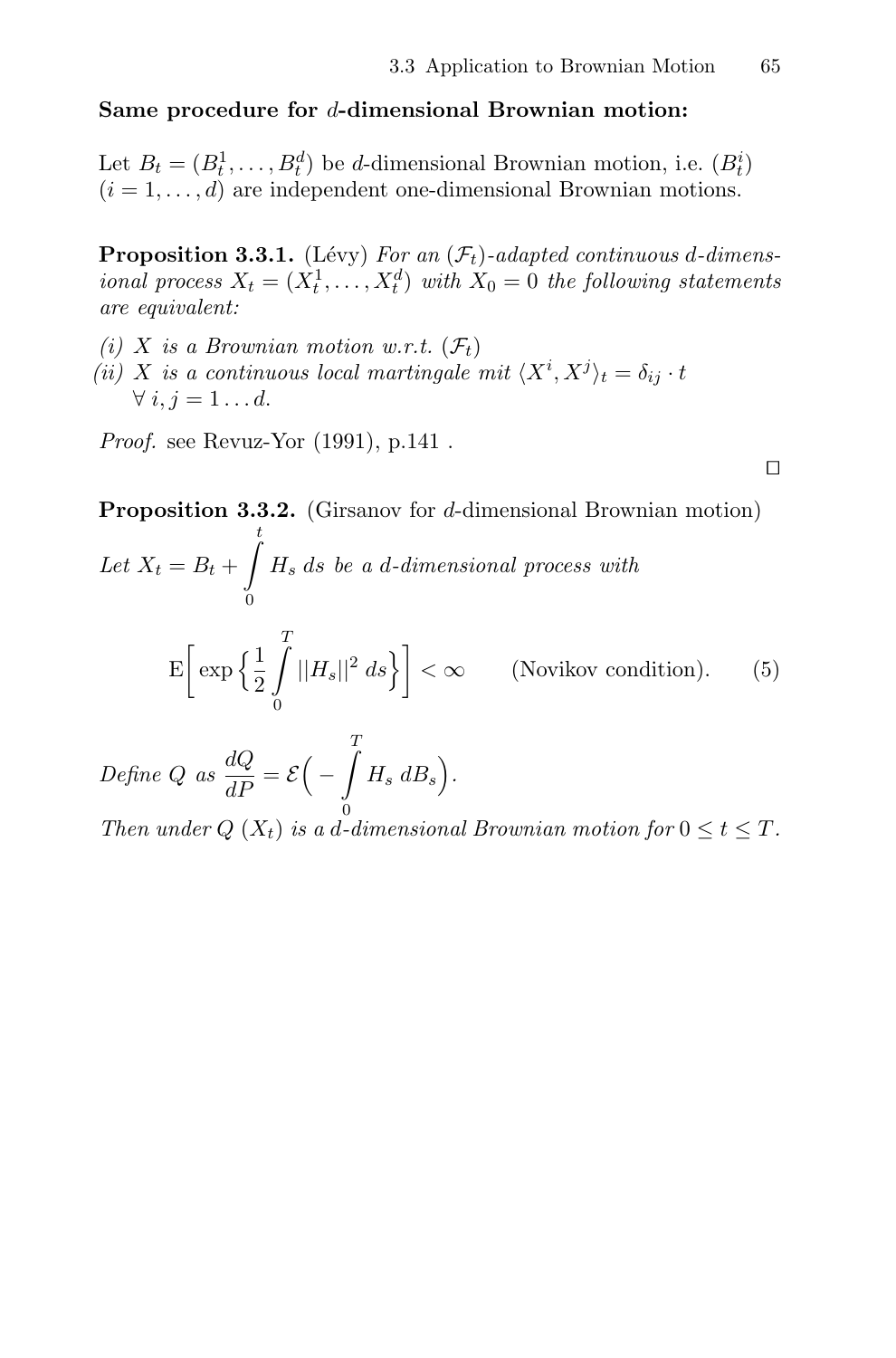# **Application to Financial Economics**

In this chapter the methods developed in Chapter 2 and 3 are applied to derive the fundamentals of "financial economics" in continuous time, such as the market price of risk, the no-arbitrage principle, the fundamental pricing rule and its invariance under numeraire changes, and the forward measure, a useful tool to deal with stochastic interest rates. Special emphasis is laid on the economic interpretation of the so-called "risk-neutral" arbitrage measure and its relation to the "real world" measure considered in general equilibrium theory, a topic sometimes leading to confusion between economists and financial engineers.

Using the general Girsanov transformation, as developed in Sect. 3.2, the rather intricate problem of the change of numeraire can be treated in a rigorous manner, and the so-called "two-country" or "Siegel" paradox serves as an illustration. The section on Feynman-Kac relates the martingale approach used explicitly in these notes to the more classical approach based on partial differential equations.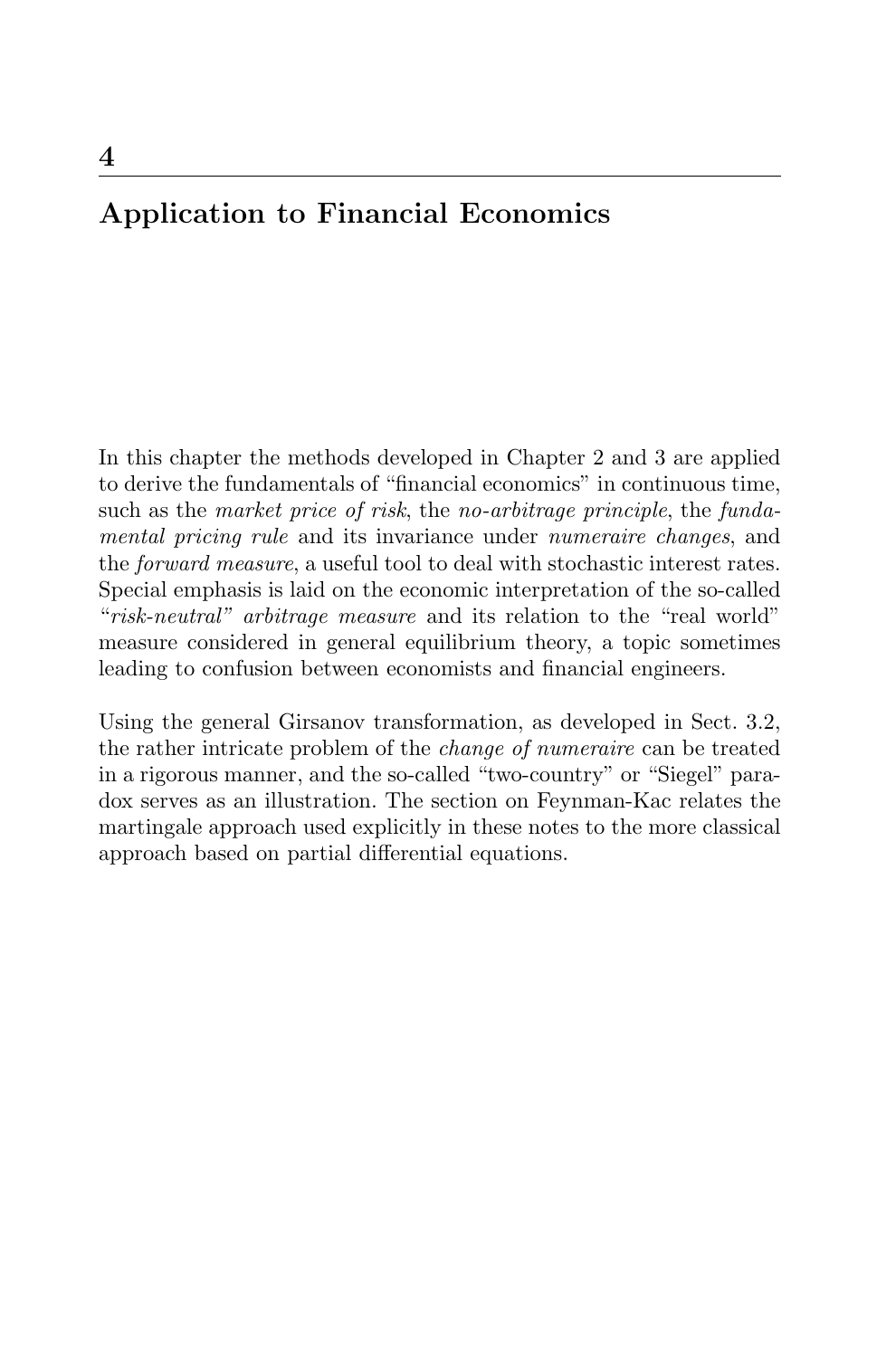## **4.1 The Market Price of Risk and Risk-neutral Valuation**

We consider an economy depending on d independent stochastic factors modelled by a *d*-dimensional Brownian motion  $B_t = (B_t^1, \ldots, B_t^d)$  on the filtered probability space  $(\Omega, (\mathcal{F}_t)_{0 \leq t \leq T}, P)$ .

Let  $X$  be a security with returns

$$
\frac{dX_t}{X_t} = \mu_X(t) \, dt + \underbrace{\sigma_X(t) \circ dB_t}_{\text{scalar product in } \mathbb{R}^d} \quad 0 \le t \le T \tag{1}
$$

where  $\mu_X(t), \sigma_X(t) = (\sigma_X^1, ..., \sigma_X^d)$  are adapted processes on  $(\Omega, (\mathcal{F}_t), P)$ 

We assume that there exists a Lebesgue-integrable real function  $\phi_X(t)$ on  $[0, T]$ , such that  $|\mu_X(t, \omega)| \leq \phi_X(t)$  and  $||\sigma_X(t, \omega)||^2 \leq \phi_X(t)$  P-a.s.

**Remark 4.1.** A process of the form  $(1)$  is a (positive) Itô-process. Every strictly positive diffusion process  $X_t$  can be written as an Itôprocess by taking its logarithm (compare Lemma 3.2.6).

Furthermore we consider the following processes:

 $r(t) = r(t, \omega)$  an adapted and bounded process of the "spot" interest rate,

$$
\beta(t) = \beta(t,\omega) = \exp \int_{0}^{t} r(s,\omega) \ ds
$$
 the accumulation process.

 $\beta(t)$  is the "savings" account by rolling over one monetary unit at the prevailing spot rate. Clearly,  $\beta(t)$  is an adapted continuous process of finite variation.

**Definition 4.1.1.** Let  $\lambda(t) = (\lambda^1, \ldots, \lambda^d)_t$  be an adapted process with

$$
\mu_X(t) = r(t) + \lambda(t) \circ \sigma_X(t)
$$
\n
$$
= r(t) + \sum_{i=1}^d \lambda^i(t) \sigma_X^i(t).
$$
\n(2)

Then  $\lambda(t)$  is called the process of the "market price of risk" and  $\lambda^{i}(t)$ the price of the i-th risk-factor .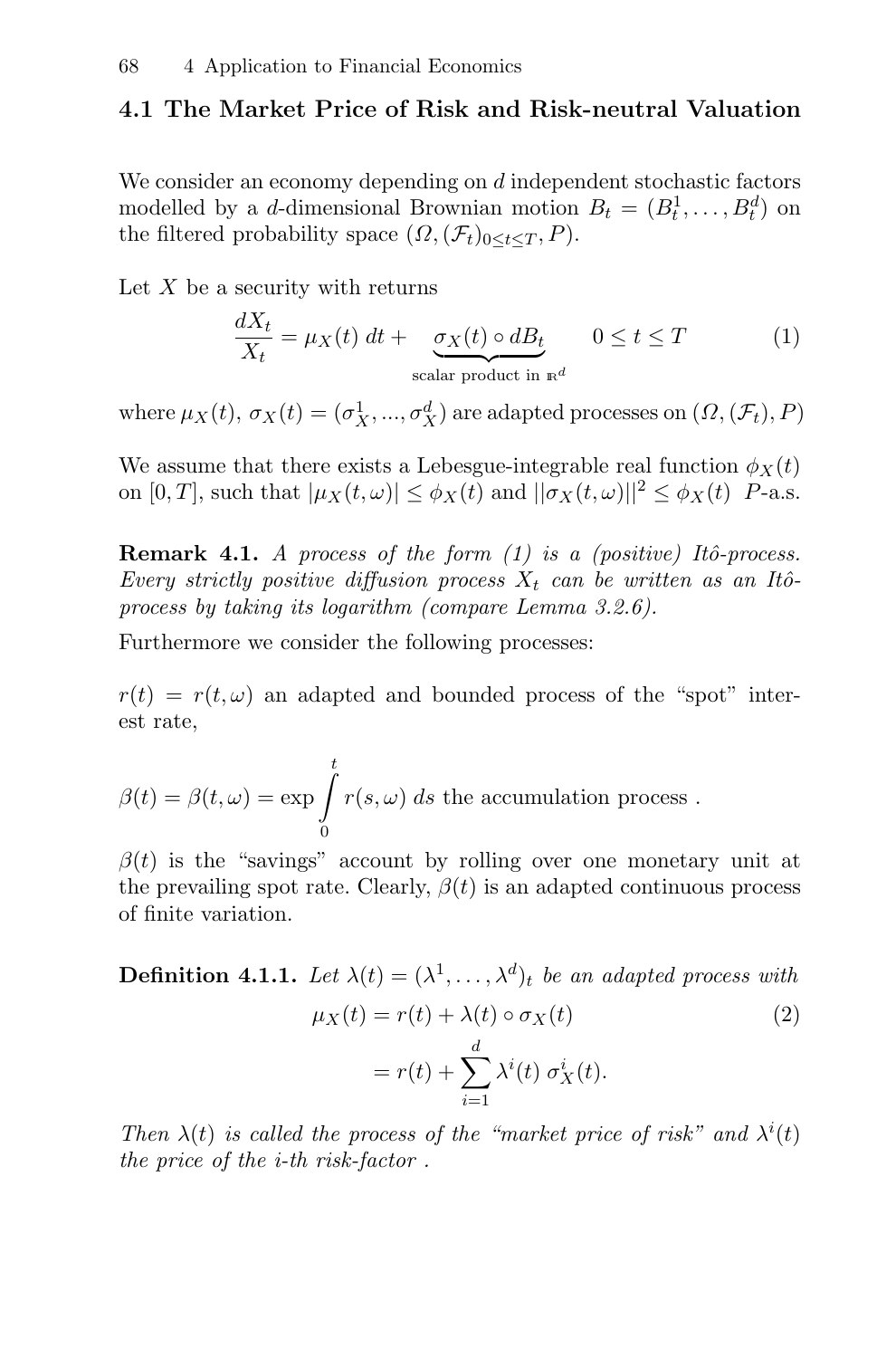**Remark 4.2.** For  $d = 1$  the relation (2) can be written as

$$
\frac{\mathrm{E}\left[\frac{dX_t}{X_t}|\mathcal{F}_t\right] - r(t) dt}{\sqrt{\mathrm{Var}\left(\frac{dX_t}{X_t}|\mathcal{F}_t\right)}} = \lambda(t) dt
$$

which can be interpreted as the (expected) excess return per risk unit.

Let now  $Y$  be another security with

$$
\frac{dY_t}{Y_t} = \mu_Y(t) \, dt + \sigma_Y(t) \circ dB_t.
$$

Let  $\lambda_X(t)$  and  $\lambda_Y(t)$  be the corresponding risk price processes of X and  $Y_{\cdot}$ 

We assume that the underlying economy is in an equilibrium state, i.e. all price processes  $X(t)$ ,  $Y(t)$ ,  $r(t)$  etc. are determined by supply and demand of the agents in this economy. In order to determine such an equilibrium one would have to know the consumption and investment behavior of each agent depending on his initial endowment, preferences over consumption streams, expectations and attitude towards risk, a formidable task. The power of financial economics consists in working with a much weaker condition, which certainly is necessary for an economy to be in equilibrium, namely the condition of "No arbitrage", i.e. the absence of arbitrage profits without taking risks. Such an arbitrage opportunity would exist if, at any time t and any state  $\omega$ , one could form a riskless portfolio which has a higher return than the riskless interest rate  $r(t, \omega)$ . By "No arbitrage" we mean that such an arbitrage opportunity does not exist.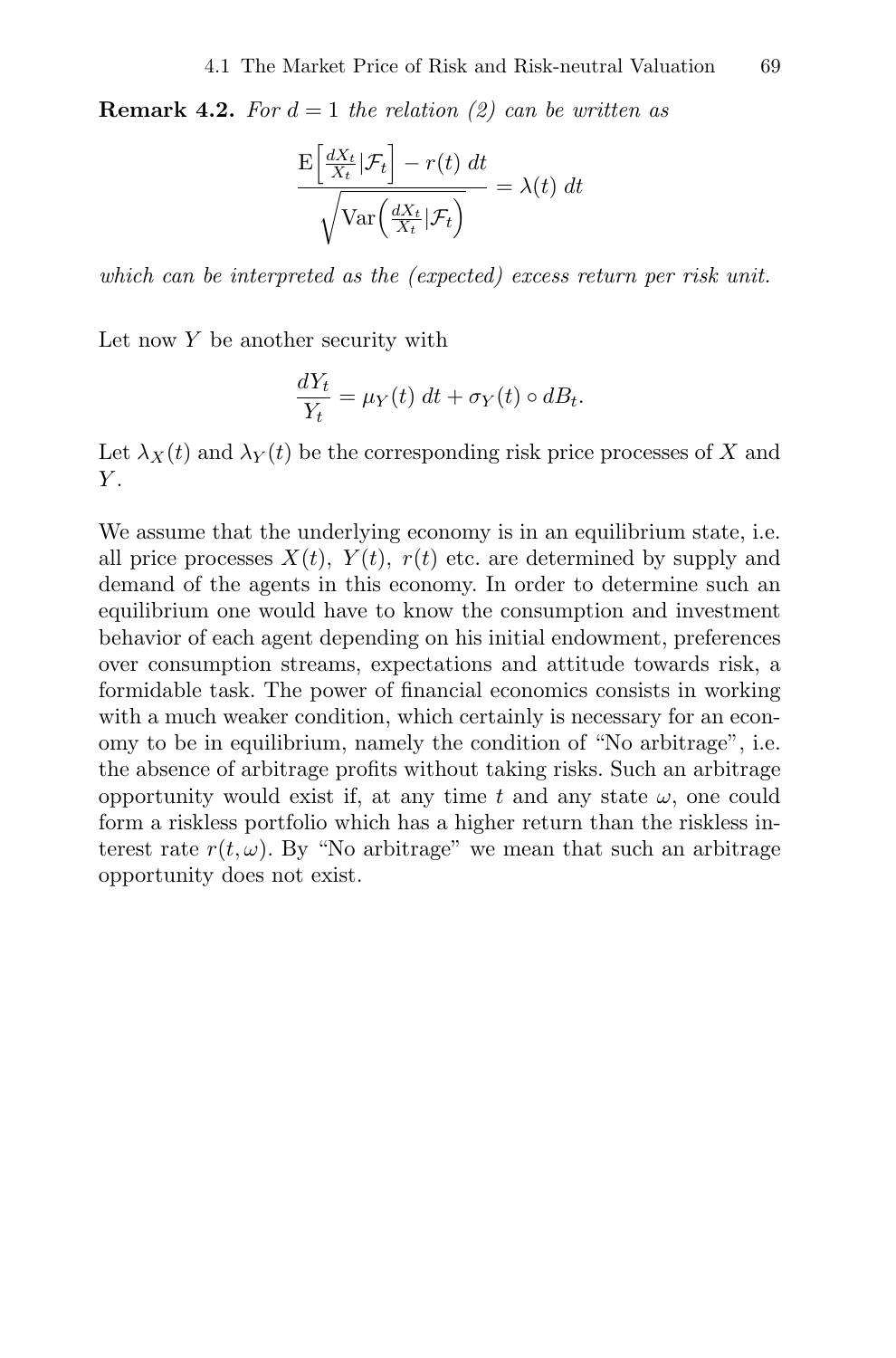The fundamental consequence of the above assumption is the following theorem:

**Theorem 4.1.2.** "No arbitrage" implies

$$
\lambda_X(t,\omega) = \lambda_Y(t,\omega) \quad \text{for all } (t,\omega) \in [0,T) \times \Omega.
$$

*Proof.* We give a proof for  $d = 1$  (for  $d > 1$  see Ingersoll (1987)).

Assume there exists  $(t, \omega)$  with  $\lambda_X(t, \omega) > \lambda_Y(t, \omega)$ . We may assume that  $0 < \sigma_X(t, \omega) < \sigma_Y(t, \omega)$  (otherwise replace  $\phi$  by  $-\phi$  in the following definition of  $\phi$ ).

Choose at time  $t$  the following portfolio of  $X$  and  $Y$ :

$$
\phi_X = \frac{\sigma_Y}{(\sigma_Y - \sigma_X) \cdot X_t} \quad , \quad \phi_Y = -\frac{\sigma_X}{(\sigma_Y - \sigma_X) \cdot Y_t}.
$$

The value of this portfolio is

$$
V_t(\phi) = \phi_X X_t + \phi_Y Y_t = 1
$$

and its return

$$
dV_t = \phi_X \, dX_t + \phi_Y \, dY_t
$$
  
=  $\frac{1}{\underbrace{\sigma_Y - \sigma_X}} \Big[ (\sigma_Y \, \mu_X - \sigma_X \, \mu_Y) \, dt + \underbrace{(\sigma_Y \, \sigma_X - \sigma_X \, \sigma_Y) \, dB_t}_{\equiv 0} \Big]$ 

Hence  $V_t$  has a riskless return

$$
\mu_V = \frac{1}{\sigma_Y - \sigma_X} \left[ \sigma_Y (r_t + \lambda_X \sigma_X) - \sigma_X (r_t + \lambda_Y \sigma_Y) \right]
$$

$$
= r_t + \underbrace{\frac{\sigma_Y \cdot \sigma_X}{\sigma_Y - \sigma_X}}_{>0} \underbrace{(\lambda_X - \lambda_Y)}_{>0} > r_t
$$

which is in contradiction to the "No arbitrage" condition.

 $\Box$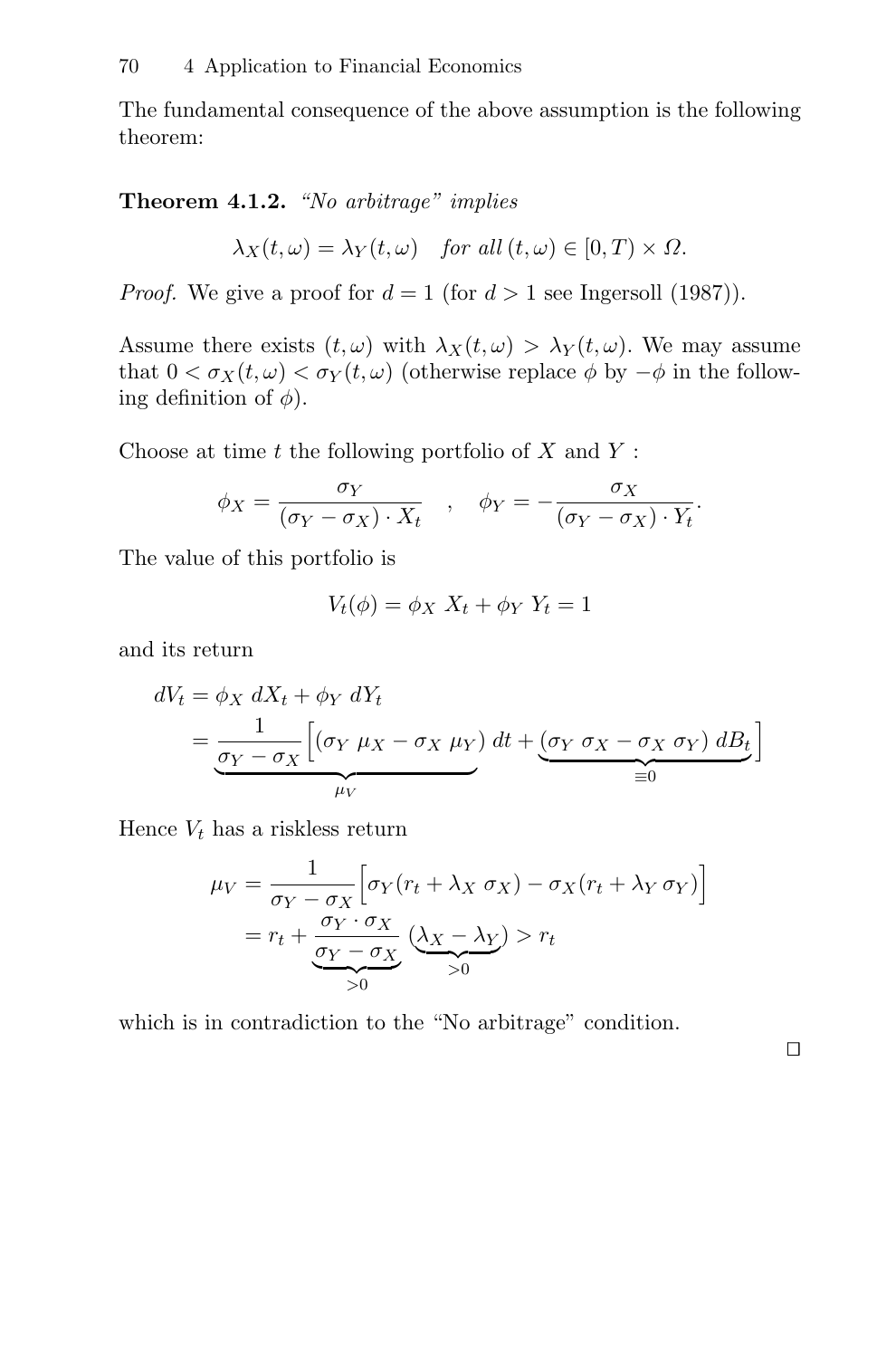**Question:** When is the process  $\lambda(t)$  P-a.s. uniquely determined ? Assume there exist *n* securities  $X^1, \ldots, X^n$  with

$$
\sum(t) = \begin{pmatrix} \sigma_{X_1}(t) \\ \cdot \\ \cdot \\ \sigma_{X_n}(t) \end{pmatrix}
$$
 (*n* × *d*)-matrix of volatilities

and

$$
\mu(t) = \begin{pmatrix} \mu_{X_1}(t) \\ \cdot \\ \cdot \\ \mu_{X_n}(t) \end{pmatrix}, e = \begin{pmatrix} 1 \\ \cdot \\ \cdot \\ 1 \end{pmatrix}.
$$

No arbitrage implies

$$
\mu(t) = r(t) \cdot e + \sum(t) \circ \lambda(t).
$$

Hence  $\lambda(t, \omega)$  is uniquely determined if and only if the stochastic matrix  $\sum(t,\omega)$  has full rank d, for all t, P-a.s.

Clearly a necessary condition is  $n \geq d$ , i.e. there must be at least as many securities as stochastic factors in the economy. A sufficient condition for  $d = 1$  is  $\sigma_X(t, \omega) > 0$  for all  $t, \omega$ .

#### **Elimination of**  $\lambda(t)$  by means of Girsanov:

Assume that the Novikov condition

$$
\mathcal{E}\left[\exp\left\{\frac{1}{2}\int\limits_{0}^{T}||\lambda(s)||^{2} ds\right\}\right] < \infty \tag{3}
$$

is fulfilled. Define

$$
L_t = -\int_0^t \lambda(s) \circ dB_s \quad 0 \le t \le T
$$
  

$$
P^* = \mathcal{E}(L) \cdot P \quad , \ P^* \sim P.
$$

Then the Girsanov theorem implies for each security price process  $X_t$ :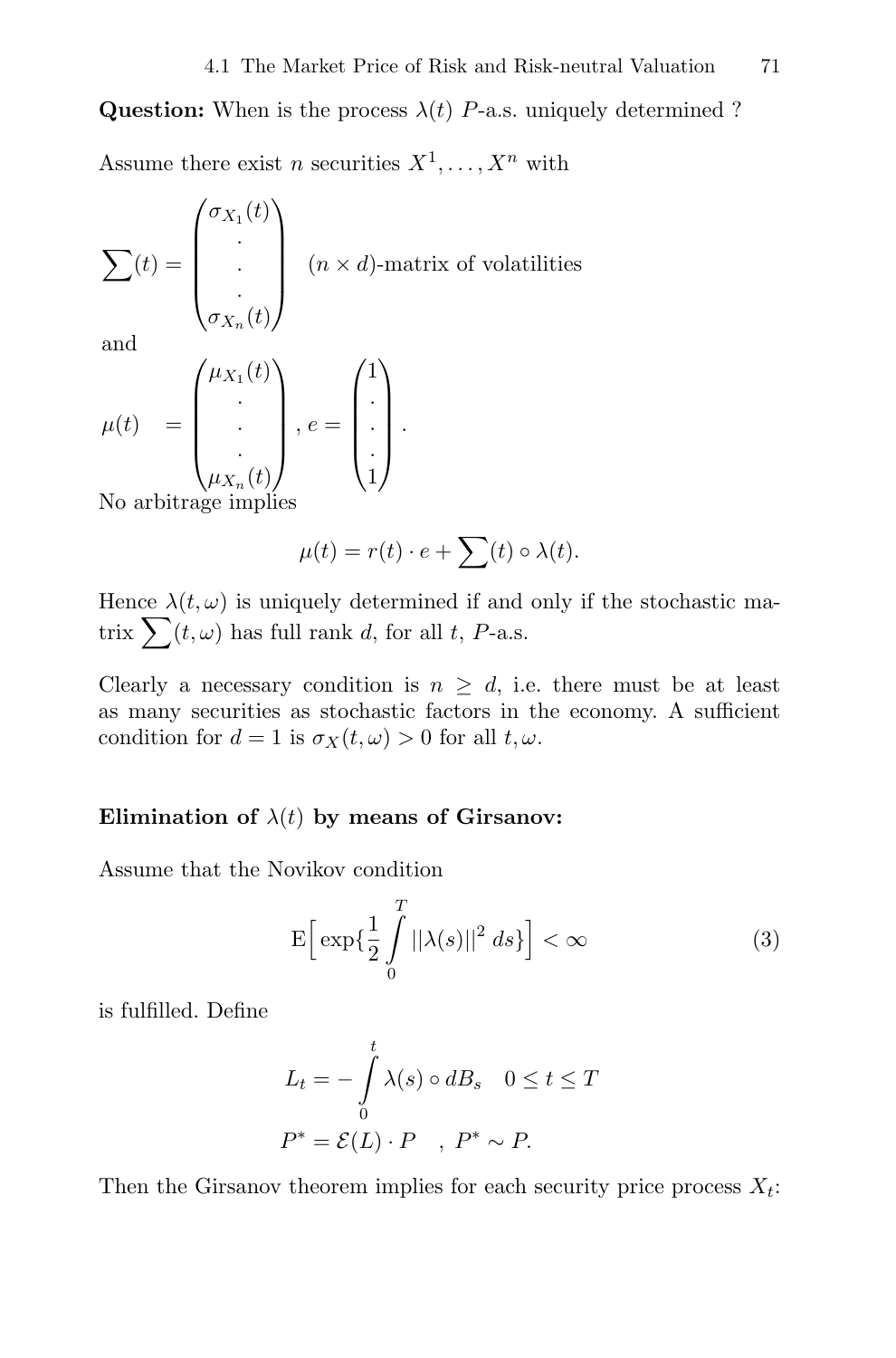72 4 Application to Financial Economics

$$
\frac{dX_t}{X_t} = \mu_X(t) dt + \sigma_X(t) dB_t = r(t) dt + \sigma_X(t) (dB_t + \lambda(t) dt)
$$

$$
= r(t) dt + \sigma_X(t) dB_t^*
$$

and  $B_t^*$  is a d-dimensional Brownian motion under  $P^*$ .

**Remark 4.3.** Clearly  $P^*$  is unique if  $\lambda(t)$  is unique.

## **Interpretation of**  $P$  **and**  $P^*$ **:**

We can interpret the original measure  $P$  as the (objective) "real-world" measure or, in the equilibrium interpretation, as the (subjective) expectation of the "representative investor". For the equilibrium price process  $X_t$  with respect to P one has

$$
E_P\left[\frac{dX}{X}|\mathcal{F}_t\right] = r(t) dt + \lambda(t) \sigma_X(t) dt \quad \text{(under } P\text{)} \tag{4}
$$

with  $\lambda(t) :=$  market price of risk (varies with P!).

The measure  $P^*$  can be interpreted as the expectation of a risk-neutral investor, since

$$
E_{P^*}\left[\frac{dX}{X}|\mathcal{F}_t\right] = r(t) \, dt + \text{ zero-premium (under } P^*). \tag{5}
$$

The relation (5) has been called by Cox-Ingersoll-Ross (1981) the "Local Expectation Hypothesis", a terminology which has led to some confusion. Note that the equilibrium process has **not** been changed, it is the **same** under both measures P and P∗. Girsanov's Theorem allows us to replace the relation (4) through the equivalent simpler relation (5). In particular, no assumption has been made about the existence of risk-neutral investors. In a real economy neither a "representative" nor a "risk-neutral" investor will exist, since both assumptions would prevent the existence of a (stable) equilibrium. The great advantage of the representation (5) under the (martingale) measure  $P^*$  is that we do not have to know anything about the individual expectations P and the investors' attitude towards risk.

In summary:  $X_t$  has not been changed. It is the same equilibrium price process as under P, but in simpler representation under  $P^*$ .  $P^*$  is called the "equivalent risk-neutral measure" or the "P-equivalent martingale measure".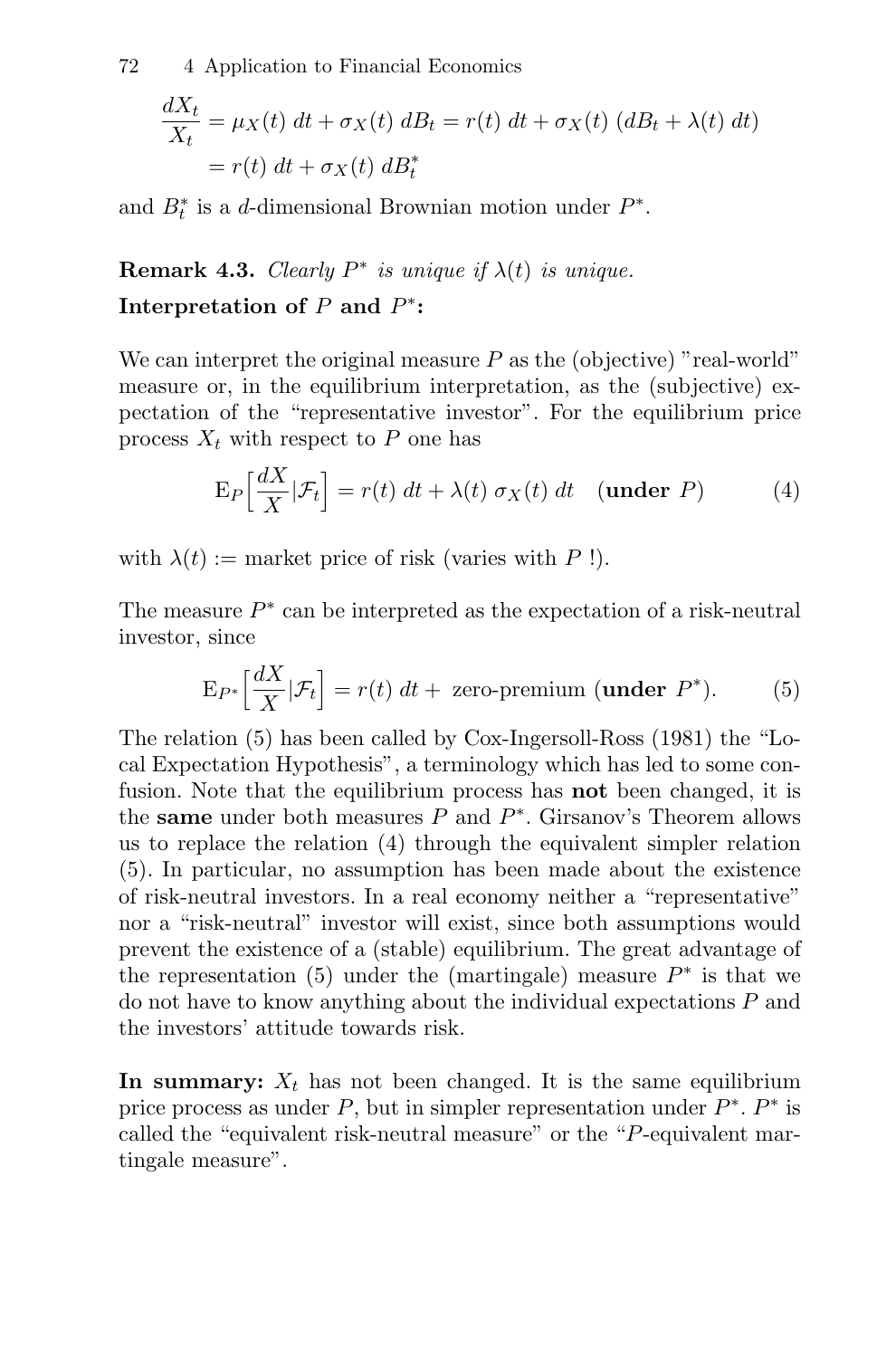## **4.2 The Fundamental Pricing Rule**

Let  $Z_t > 0$  be the price process of an arbitrary security without dividend payments in  $[0, T]$  with dynamics

$$
\frac{dZ_t}{Z_t} = \mu_Z(t) dt + \sigma_Z(t) \circ dB_t \qquad \text{(Itô-process under } P\text{)}.
$$

with  $\mu_Z(t)$ ,  $\sigma_Z(t)$  adapted processes as defined in Sect. 4.1.

**Remark 4.4.** Any strictly positive semimartingale of the Brownian motion can be written as an Itô-process (see Lemma  $3.2.6$ ).

**Theorem 4.2.1.** The discounted process

$$
\widehat{Z}_t = \exp\left\{-\int_0^t r(s) \, ds\right\} Z_t = \frac{Z_t}{\beta_t}
$$

is a martingale under the risk-neutral measure  $P^*$ .

*Proof.* Under  $P^*$  one has  $\frac{dZ_t}{Z_t} = r(t) dt + \sigma_Z(t) dB_t^*$ . By Itô it follows  $dZ_t = Z_t \sigma_Z(t) dZ_t^*$ , hence  $Z_t$  is a local martingale under  $P^*$ , with solution  $\widehat{Z}_t = Z_0 \cdot \mathcal{E}(N_t)$  where  $N_t = \int_s^t$  $\int\limits_{0} ||\sigma_{Z}(s)||^{2} dB_{s}.$ But  $\langle N \rangle_t = \int_a^t$  $\int_{0}^{t} ||\sigma_{Z}(s)||^{2} ds \leq \int_{0}^{t}$  $\int\limits_0^{\infty} \phi_Z(s) ds < \infty$  P<sup>\*</sup>-a.s., which implies:  $E^*\left[\exp\{\frac{1}{2}\right]$  $\frac{1}{2}\langle N \rangle_t \}$   $\leq$   $\exp\{\frac{1}{2}$  $\frac{t}{\sqrt{t}}$  $\phi_Z(s) ds \} < \infty \quad \forall t$ 

$$
\left[\begin{array}{c}\exp\left\{2\sqrt{1+t_1}\right\}\right] - \exp\left\{2\int_0^{t_1} \frac{1}{t_2(t_1)} \cdot \cos^{-1}(t_1)\right\} dt_1\end{array}
$$

and the Novikov condition (see Sect. 3.3 (4)) is satisfied. Hence  $\widehat{Z}_t$  is a martingale under  $P^*$ . martingale under  $P^*$ .

**Theorem 4.2.2.** (Fundamental Pricing Rule)

$$
Z_t = \mathbf{E}^* \left[ \exp \left\{ - \int_t^T r(s) \, ds \right\} \cdot Z_T \, | \, \mathcal{F}_t \right] \quad 0 \le t \le T
$$

$$
= \mathbf{E}^* \left[ \frac{\beta_t}{\beta_T} \, Z_T \, | \, \mathcal{F}_t \right].
$$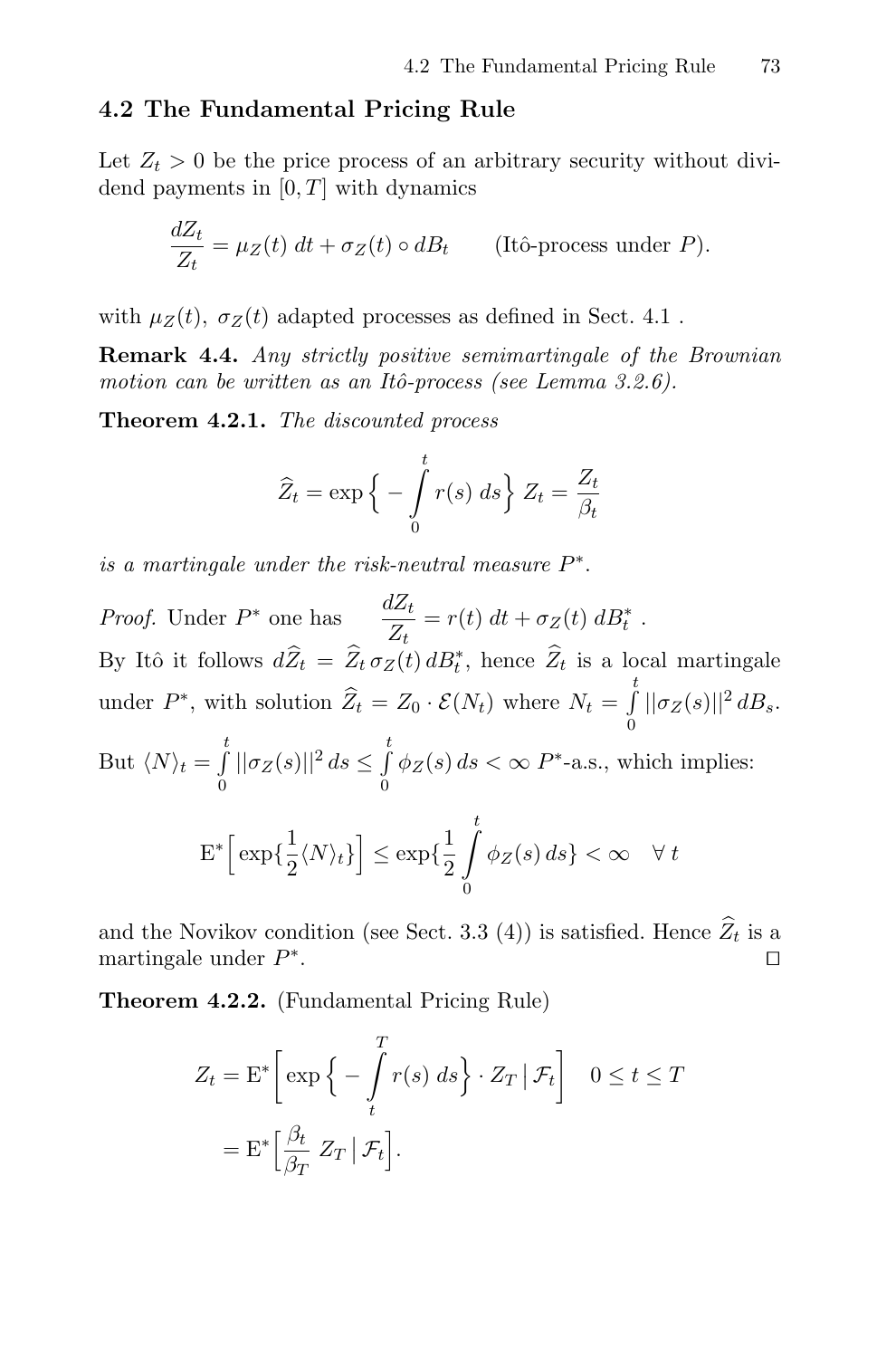*Proof.* Since  $\widehat{Z}_T$  is a  $P^*$  - martingale, it follows:

$$
\widehat{Z}_t = \mathbf{E}^* [\widehat{Z}_T | \mathcal{F}_t] = \mathbf{E}^* \bigg[ \exp \bigg\{ - \int_0^T r(s) \, ds \bigg\} Z_T | \mathcal{F}_t \bigg]
$$

$$
Z_t = \mathbf{E}^* [\beta_t \, \widehat{Z}_T | \mathcal{F}_t] = \mathbf{E}^* \bigg[ \frac{\beta_t}{\beta_T} Z_T | \mathcal{F}_t \bigg].
$$

 $\Box$ 

### **Examples:**

1.  $Z_t = P_t(T)$  zero-bond with maturity T, i.e.  $P_T(T) = 1$ .

$$
\Longrightarrow P_t(T) = \mathcal{E}^* \bigg[ \exp \bigg\{ - \int_t^T r(s) \, ds \bigg\} \, \big| \, \mathcal{F}_t \bigg]
$$

2.  $Z_t = (X_T - K)^+$  call option on security X

$$
\implies Z_t = \mathcal{E}^* \bigg[ \exp \bigg\{ - \int_t^T r(s) \, ds \bigg\} (X_T - K)^+ \big| \mathcal{F}_t \bigg]
$$
\n
$$
\text{special case: } d = 1 \text{ , } r(t, \omega) \equiv r \quad , \sigma_Z(t, \omega) \equiv \sigma
$$
\n
$$
\implies Z_t = X_t \cdot \Phi(d_1) - K \cdot \exp\{ - (\underbrace{T - t}_{s}) \cdot r \} \Phi(d_2)
$$
\n
$$
\text{with } d_{1,2} = \frac{\ln(X_t/K \cdot e^{-rs})}{\sigma \sqrt{s}} \pm \frac{1}{2} \sigma \sqrt{s} \quad (Black-Scholes-formula) .
$$
\n
$$
\text{The proof can be given as exercise (or see Sect. 2.9).}
$$

Hint:  $B^*$  is a Brownian motion under  $P^*$ , i.e.

$$
P^*[B_T^* \le x] = \Phi\left(\frac{x}{\sqrt{T}}\right) \Longleftrightarrow B_T^* \sim \mathcal{N}(0, T) \quad \text{under } P^*
$$

$$
\Longleftrightarrow \frac{B_T^*}{\sqrt{T}} \sim \mathcal{N}(0, 1).
$$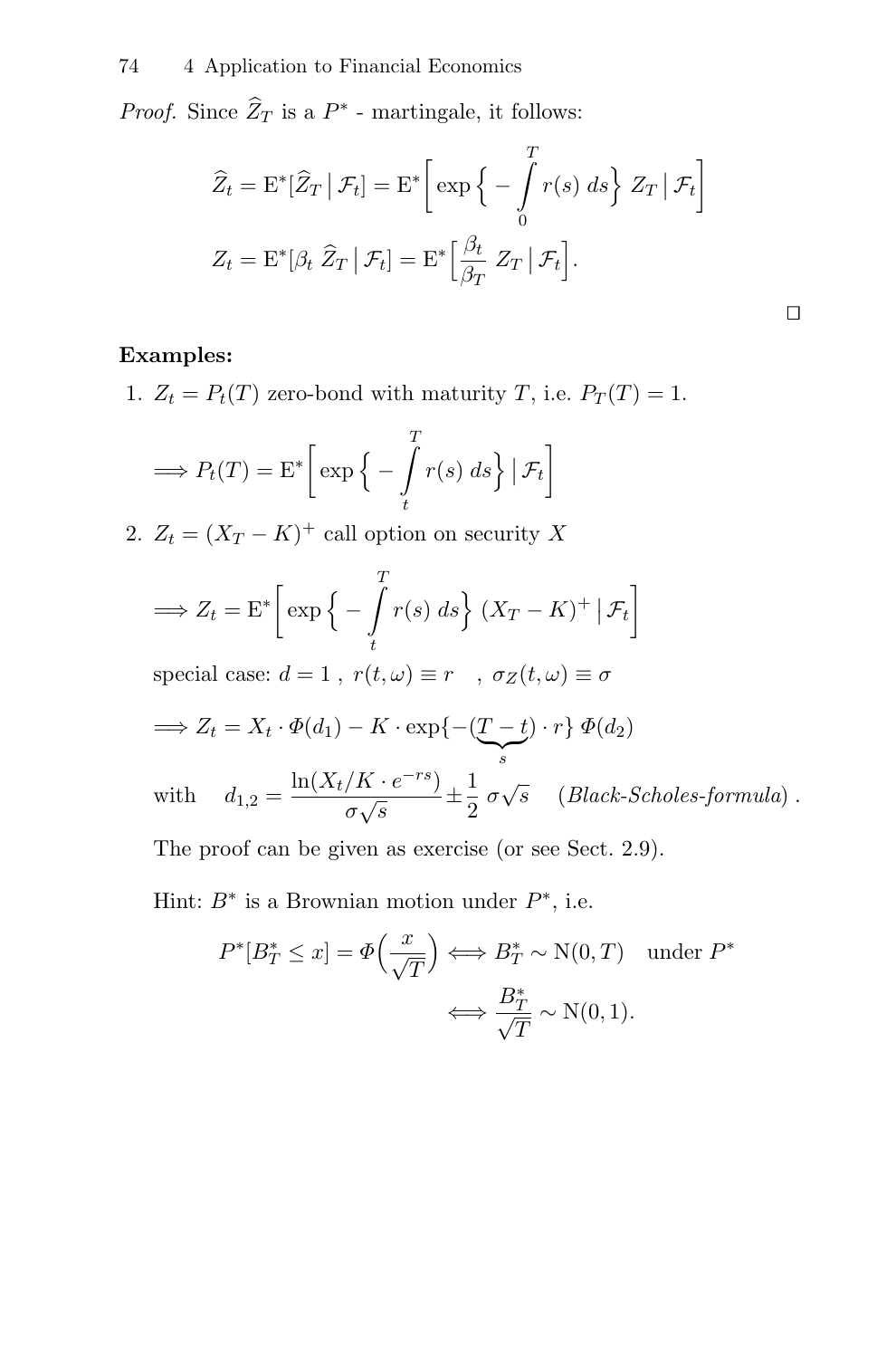#### **Dividend paying securities**

Let  $Z(t)$  be the price process of a security with continuous dividend payments given by the dividend rate  $d_Z(t)$  which is proportional to  $Z(t)$ <sup>1</sup>. Assume that the dynamics of the (ex dividend) process is given by

$$
\frac{dZ_t}{Z_t} = \mu_Z(t) \, dt + \sigma_Z(t) \circ dB_t \quad \text{(ex-dividend process)} \tag{6}
$$

Let  $\widetilde{Z}(t)$  denote the process with accumulated dividends, i.e.

$$
\frac{d\bar{Z}_t}{\widetilde{Z}_t} = \underbrace{(\mu_Z(t) + d_Z(t))}_{\mu_{\widetilde{Z}}(t)} dt + \sigma_Z(t) \circ dB_t \quad \text{(cum-dividend process)} \tag{7}
$$

Denote by  $\xi(t) = exp{\int_{t}^{t}}$  $\mathbf{0}$  $d_Z(s) ds$ } the accumulated dividend process. One easily checks that  $Z_t = \xi(t) \cdot Z(t)$  is a solution of (7). Since  $Z_t$  does not pay dividends, the Fundamental Pricing Rule implies

$$
\widetilde{Z}_t = \mathbf{E}^* \bigg[ \exp \bigg\{ - \int_t^T r(s) \, ds \bigg\} \cdot \widetilde{Z}_T \, \big| \, \mathcal{F}_t \bigg] \quad 0 \le t \le T,
$$

which implies

$$
Z_t = \frac{\widetilde{Z}(t)}{\xi(t)} = \mathbf{E}^* \left[ \exp \left\{ - \int_t^T r(s) \, ds \right\} \frac{\xi(T)}{\xi(t)} Z_T \, | \, \mathcal{F}_t \right]
$$

$$
= \mathbf{E}^* \left[ \exp \left\{ - \int_t^T (r(s) - d_Z(s)) \, ds \right\} Z_T \, | \, \mathcal{F}_t \right].
$$

**Remark 4.5.** Both  $r(t)$  and  $d_Z(t)$  may be stochastic.

<sup>&</sup>lt;sup>1</sup> Although this is an unrealistic assumption for a single stock, which rather pays lump sum dividends, it is a good approximation to reality for stock indices, and fits exactly the case where  $Z(t)$  is a currency or an exchange rate (see the following sections).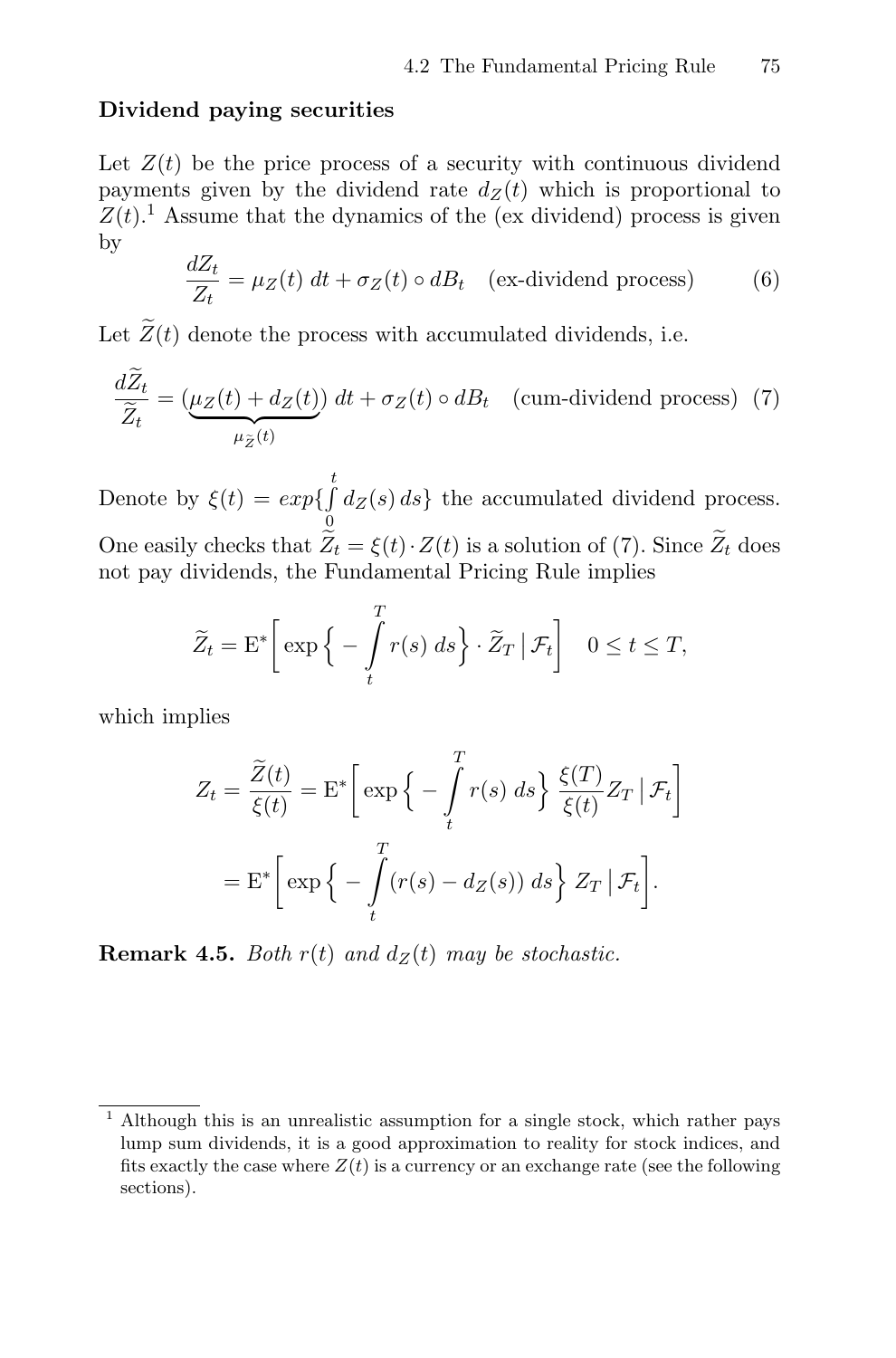## **4.3 Connection with the PDE-Approach (Feynman-Kac Formula)**

In Sect. 4.2 general valuation formulas for securities and derivatives were derived by martingale methods, which lead to the computation of conditional expectations. The classical approach of Black-Scholes-Merton is based on the solution of partial differential equations under boundary conditions. A connection between these two at first sight fundamentally different approaches is provided by the so-called Feynman-Kac formula. If a number of technical conditions is satisfied, the Feynman-Kac formula enables one to switch back and forth between the martingale and the PDE-approach. In other words, the two seemingly so different approaches appear as two different sides of one coin.

An essential condition for Feynman-Kac is, however, that the underlying security processes have to be markovian diffusions, i.e. to be of the form

$$
dX_t = \mu(X_t, t) \, dt + \sigma(X_t, t) \, dB_t \tag{8}
$$

with  $(B_t)$  a Brownian motion under the measure P.

#### **Feynman-Kac considers the following problem:**

Find a solution  $f(x, t) \in C^{2,1}(\mathbb{R} \times [0, T])$  for the PDE

$$
A f(x,t) - r(x,t) f(x,t) = 0 \quad (x,t) \in \mathbb{R} \times [0,T) \tag{9}
$$

under the boundary condition

$$
f(x,T) = g(x) \quad x \in \mathbb{R} \tag{10}
$$

where

$$
A f(x,t) = f_t(x,t) + f_x(x,t) \mu(x,t) + \frac{1}{2} \sigma^2(x,t) f_{xx}(x,t).
$$
 (11)

**Remark 4.6.** A f is the so-called "infinitesimal generator" of  $f(x,t)$ , defined as the expected rate of change of  $f(X_t, t)$ , given  $X_t = x$ , i.e.

$$
A f(x,t) = \lim_{\Delta \to 0} \frac{1}{\Delta} \left( \mathbb{E}[f(X_{t+\Delta}, t+\Delta)|X_t = x] - f(x,t) \right).
$$

From Itô's formula applied to  $df(X_t, t)$  and the local martingale property of the Itô-integral one easily derives  $(11)$ .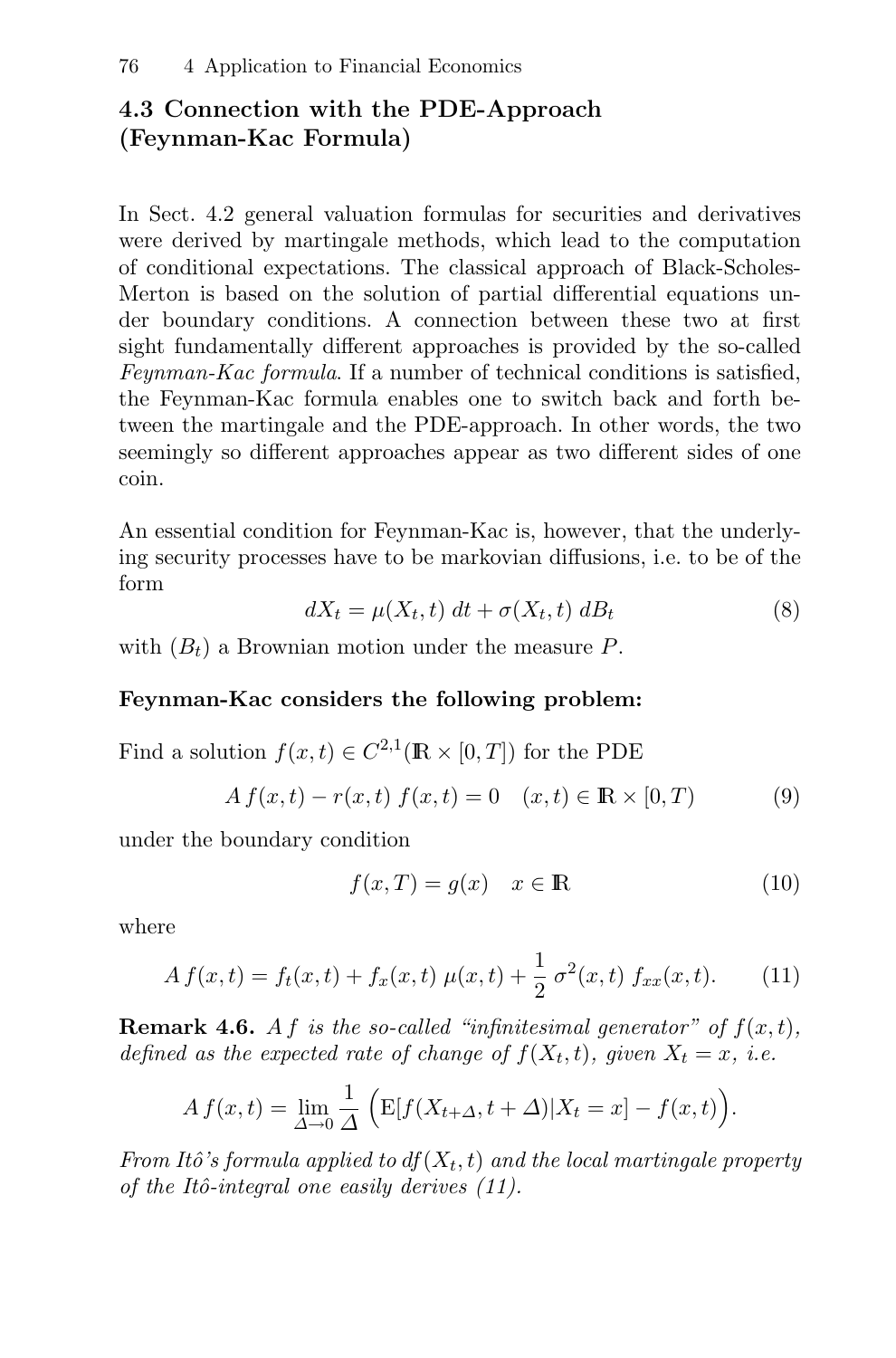The Feynman-Kac solution of (9) till (11), if it exists, is given by the conditional expectation

$$
f(x,t) = \mathcal{E}_P\left[\exp\left\{-\int_t^T r(X_s, s) \, ds\right\} g(X_T) \Big| X_t = x\right] \tag{12}
$$

where X is a solution of (8) with  $X_t = x$ .

For the necessary technical conditions (besides differentiability a number of Lipschitz- and polynomial boundary conditions are required) we refer to Duffie (2001).

Under additional assumptions the solution (12) is unique. In this case the Feynman-Kac formula also allows switching back: the conditional expectation (12) can be computed as the solution of the PDE (9) under the boundary constraint (10).

**Application:** Let  $X_t$  be a security process with return

$$
\frac{dX_t}{X_t} = \mu_X(t) \, dt + \sigma_X(t) \, dB_t,
$$

where  $\mu_X$  and  $\sigma_X$  are deterministic integrable functions of t. Consider a contingent claim  $Z_T = g(X_T)$  with  $g : \mathbb{R} \longrightarrow \mathbb{R}$  continuous. By Girsanov there exists  $P^* \sim P$  with

$$
\frac{dX_t}{X_t} = r(t) \, dt + \sigma_X(t) \, dB_t^* \tag{13}
$$

**Observe**: In contrast to the martingale approach  $r(t)$  and  $\sigma_X(t)$  have to be non-stochastic.

According to the Fundamental Pricing Rule (see Sect. 4.2) one has

$$
Z_t = \mathcal{E}_{P^*} \left[ \exp \left\{ - \int_t^T r(s) \, ds \right\} g(X_T) \Big| X_t = x \right]. \tag{14}
$$

Setting  $Z_t = f(x, t) \in C^{2,1}$  and

$$
\mu(X_t, t) = r(t) \cdot X_t \quad , \quad \sigma(X_t, t) = \sigma_X(t) \cdot X_t,
$$

it follows from Feynman-Kac (when the technical FK-conditions are satisfied):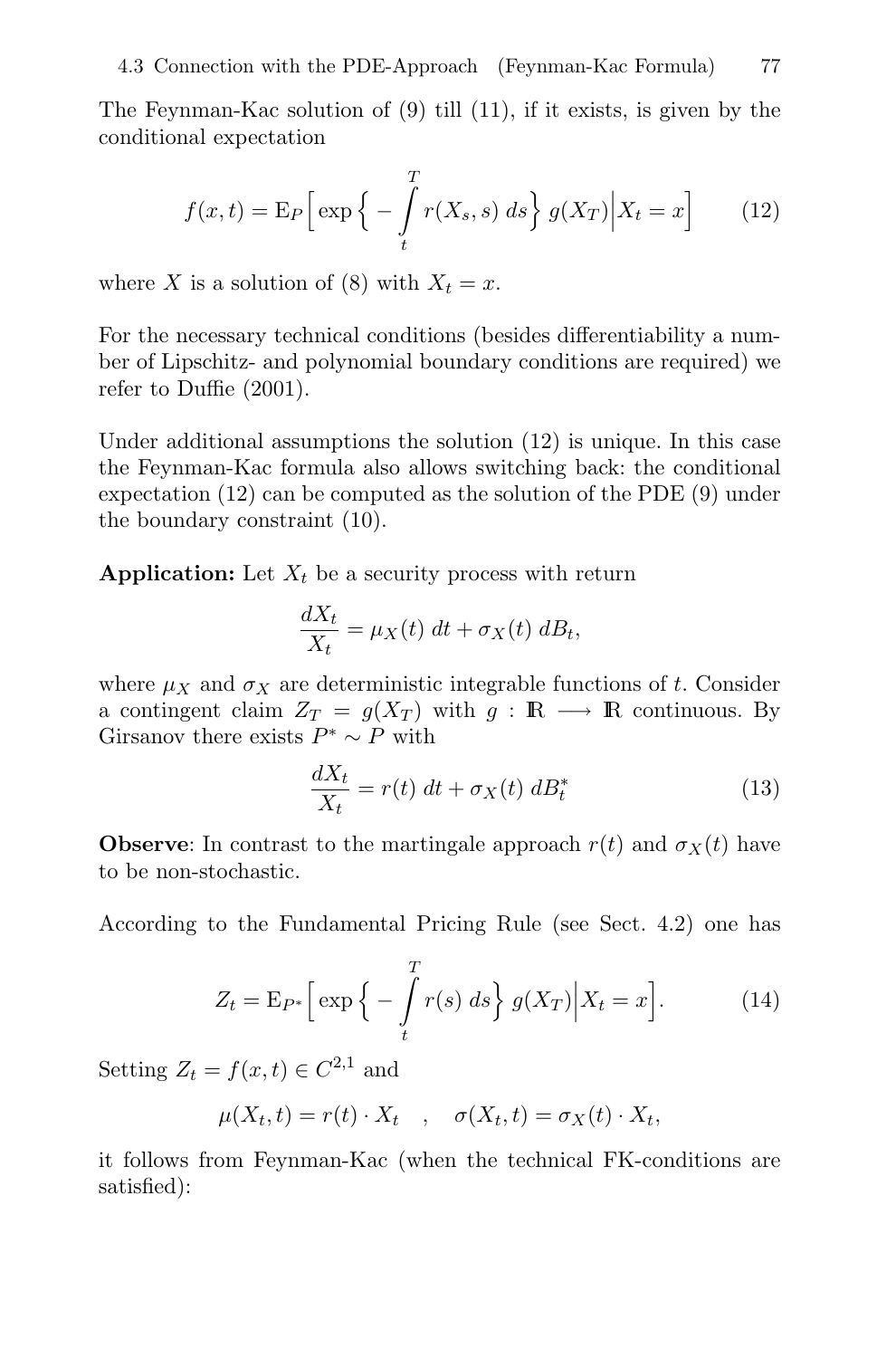$Z_t = f(x, t)$  is solution of the PDE

$$
-r(t) f(x,t) + f_t(x,t) + r(t) x f_x(x,t) + \frac{1}{2} \sigma_X^2(t) x^2 f_{xx}(x,t) = 0
$$
 (15)

under the boundary constraint

$$
f(x,T) = g(x). \tag{16}
$$

Thus the solution of (14) is reduced to the solution of the partial differential equation (15) under the boundary constraint (16).

(Check the equivalence of equation (15) with the Black-Scholes PDE in Sect. 2.5 (18)).

## **4.4 Currency Options and Siegel-Paradox**

In nostalgic remembrance of our dear deceased Deutschmark we consider the exchange rate USD/DM. (It is a good exercise to transfer this and the following sections to the exchange rate EUR/USD).

We use the following notation:

$$
r^{\text{DM}}(t) = \text{DM spot rate at } t \text{ (valid for the period } [t, t + dt])
$$
  

$$
r^{\$}(t) = \$
$$
 spot-rate at  $t$   

$$
X_t = \text{exchange rate } \$ / \text{DM (price of 1 } \$ \text{ in DM at } t)
$$

Note that  $X_t$  is a security with continuous dividend payment  $r^*(t)$ . According to Sect. 4.2 it follows

$$
\frac{dX_t}{X_t} = (r^{\text{DM}}(t) - r^{\$}(t)) dt + \sigma_X(t) dB_t^* \quad \text{under } P^*
$$

where  $P^*$  is the risk-neutral expectation of a German investor.

Consider now the process  $Y_t = X_t^{-1} \cdot 100$  which is (or was!) the exchange as quoted in the US for 1 DM in cents.

 $Y_t$  is a security with continuous dividend  $r^{DM}(t)$ . Note that  $\sigma_Y(t) =$  $-\sigma_X(t)$  since  $\ln Y_t = -\ln X_t + c_0$ .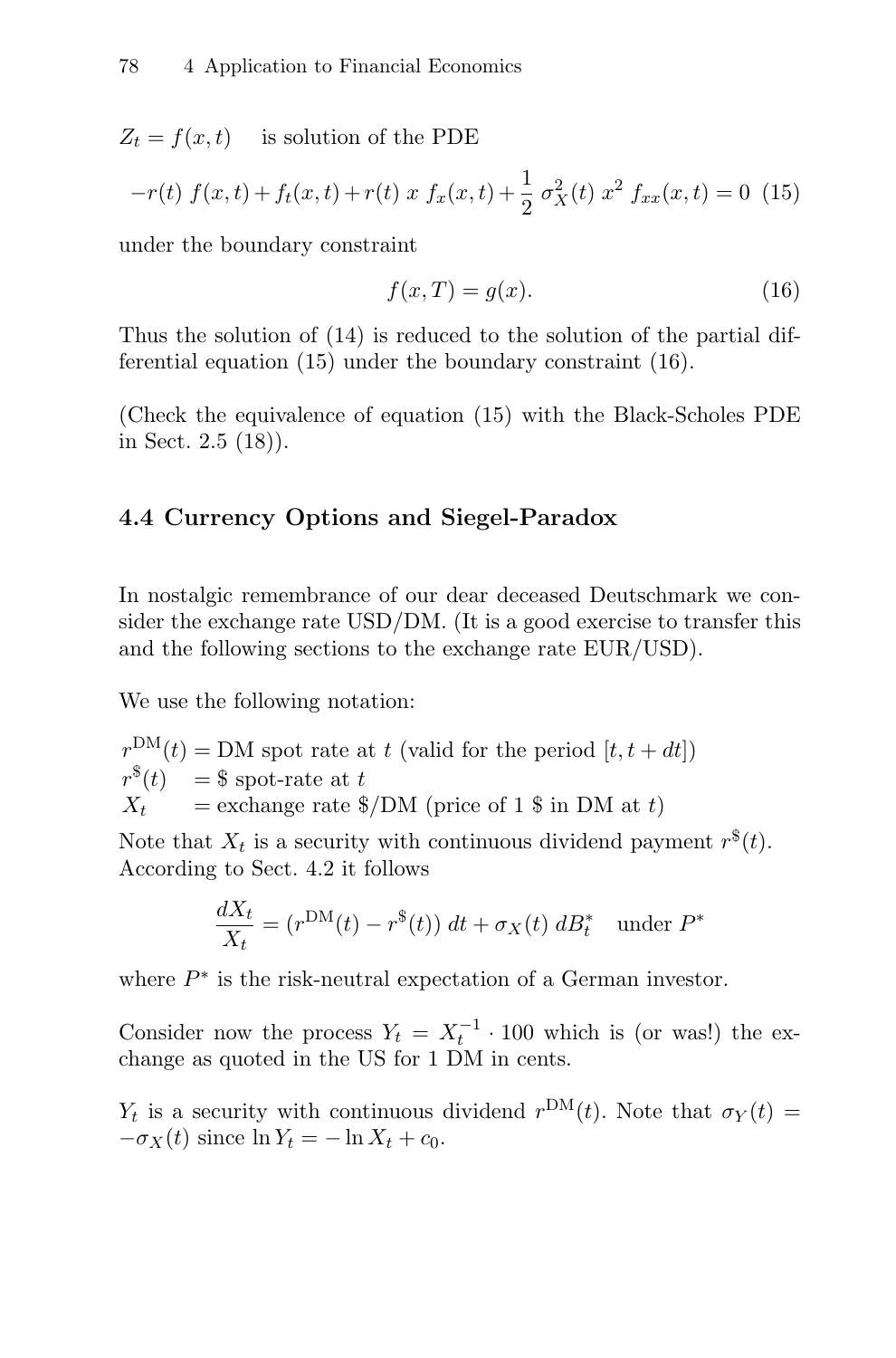**Question:** Does the following relation hold

$$
\frac{dY_t}{Y_t} = (r^*(t) - r^{\text{DM}}(t)) dt + \sigma_Y(t) dB_t^* \quad \text{under } P^*
$$

for a risk-neutral American investor ?

**Answer:** From Itô it follows

$$
\frac{dY_t}{Y_t} = \frac{dX_t^{-1}}{X_t^{-1}} = \left(d\frac{1}{X_t}\right) \cdot X_t
$$

$$
d\frac{1}{X_t} = -\frac{1}{X_t^2} dX_t + \frac{1}{2} \cdot 2 \cdot \frac{1}{X_t^3} d\langle X \rangle_t
$$

with

$$
d\langle X \rangle_t = \sigma_X^2(t) \; X_t^2 \; dt.
$$

From  $\sigma_Y(t) = -\sigma_X(t)$  it then follows

$$
\frac{dY_t}{Y_t} = -\frac{dX_t}{X_t} + \sigma_X^2(t) dt
$$
  
= 
$$
\left(r^*(t) - r^{DM}(t) + \sigma_Y^2(t)\right) dt + \sigma_Y(t) dB_t^*
$$

Thus a "risk-neutral" American investor requires a positive risk premium of  $\sigma_Y^2(t)$ .

This is the so-called "Siegel"- or "Two-Country-Paradox" (see Siegel (1972), McCulloch (1975)). The solution to this Paradox will be given in Sect. 4.6.

#### **4.5 Change of Numeraire**

A fundamental law in economics - the "Walras law" - implies that in equilibrium only relative prices can be determined. In order to obtain absolute prices one has to choose one commodity as "numeraire". Which commodity is chosen as numeraire is a question of convenience. The situation is similar in financial economics. However, here a nontrivial technical complication arises: the risk-neutral measure  $P^*$  depends in a crucial way on the choice of the numeraire.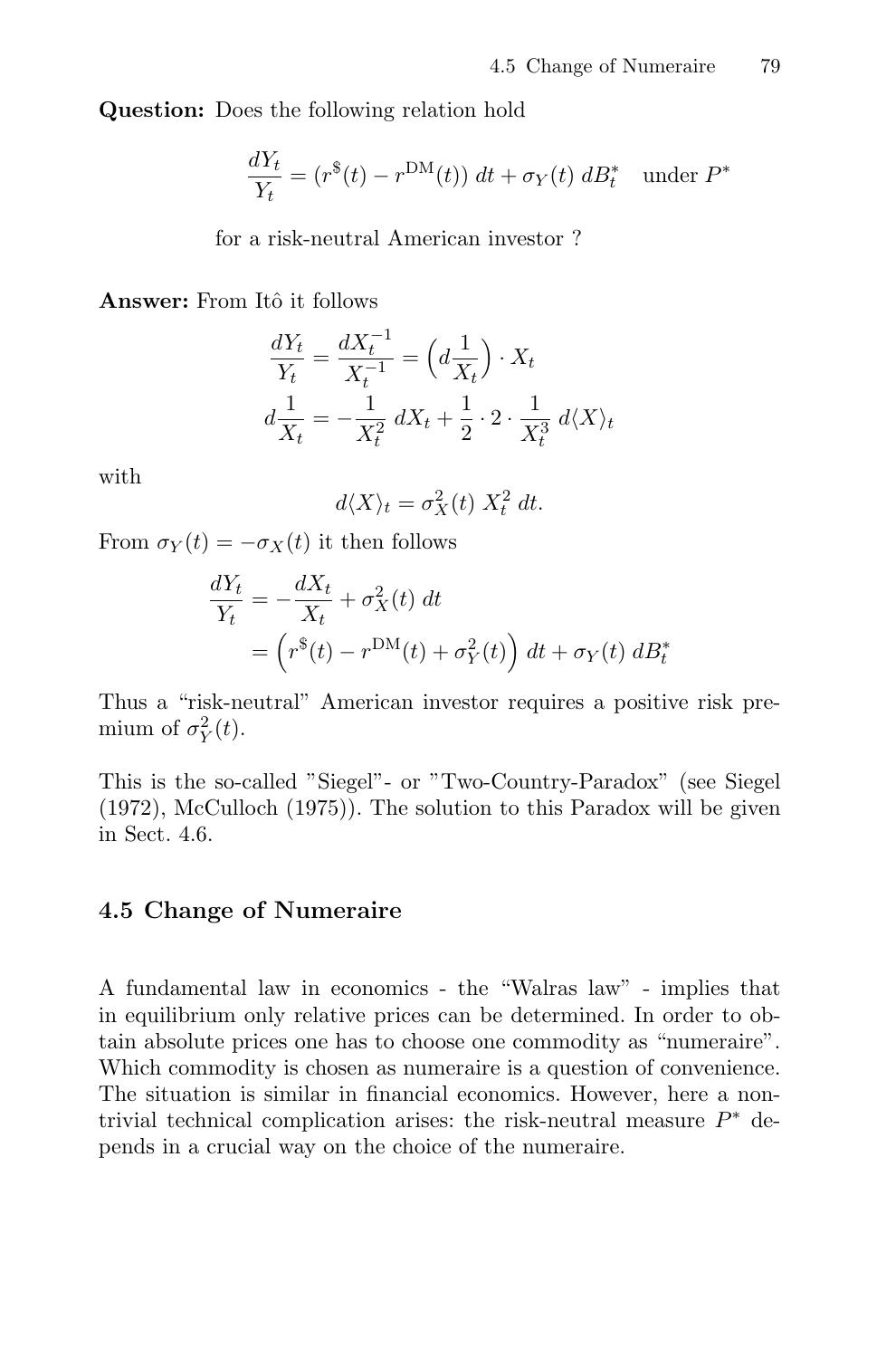Let  $X_t = (X_t^0, \ldots, X_t^n)_{0 \le t \le T}$  be the price process of  $n+1$  securities of the form

$$
\frac{dX_t^i}{X_t^i} = \mu_i(t) \, dt + \sigma_i(t) \, dB_t \quad \text{under } P
$$

with  $\mu_i(t)$ ,  $\sigma_i(t)$   $(i = 0, \ldots, n)$  adapted processes on  $(\Omega, (\mathcal{F}_t), P)$  satisfying the boundary condition as defined in Sect. 4.1 .

Usually  $(X_t^0)$  is chosen as numeraire, e.g.  $dX_t^0 = r(t) X_t^0 dt$  (the accumulation process). Then absolute security prices, measured in units of  $X^0$ , are given by the normed process

$$
\widehat{X}_t = \left(1, \frac{X^1}{X^0}, \dots, \frac{X^n}{X^0}\right)_t.
$$

Consider a portfolio strategy  $(\phi)_t = (\phi^0, \ldots, \phi^n)_t$ . Then  $V_t(\phi) = \phi_t \circ X_t$ is the value process with respect to  $X_t$ . Similarly  $\hat{V}_t(\phi) = \phi_t \circ \hat{X}_t =$  $V_t(\phi) \cdot (X_t^0)^{-1}$  is the value process with respect to  $\hat{X}_t$ .

#### **Recall**:

 $(\phi_t)$  is self-financing w.r.t.  $X_t \iff dV_t(\phi) = \phi_t \circ dX_t$ 

$$
\iff V_t(\phi) = \phi_0 \circ X_0 + \int_0^t \phi_s \circ dX_s
$$

$$
= (\phi \bullet X)_t \quad 0 \le t \le T
$$

**Recall:** (meaning of the different 'dots')

- · scalar multiplication
- scalar product
- stochastic integral

**Proposition 4.5.1.**  $\phi_t$  is self-financing with respect to  $X_t$  if, and only if,  $\phi_t$  is self-financing with respect to  $\hat{X}_t$ .

#### Proof.

 $(\Longrightarrow)$  By assumption one has  $dV_t = \phi_t \circ dX_t$ .

Let  $Y_t = (X_t^0)^{-1}$ . According to the rules for the covariation one has

$$
d\langle V, Y \rangle_t = d\langle \phi \bullet X, Y \rangle_t = \phi_t \circ d\langle X, Y \rangle_t.
$$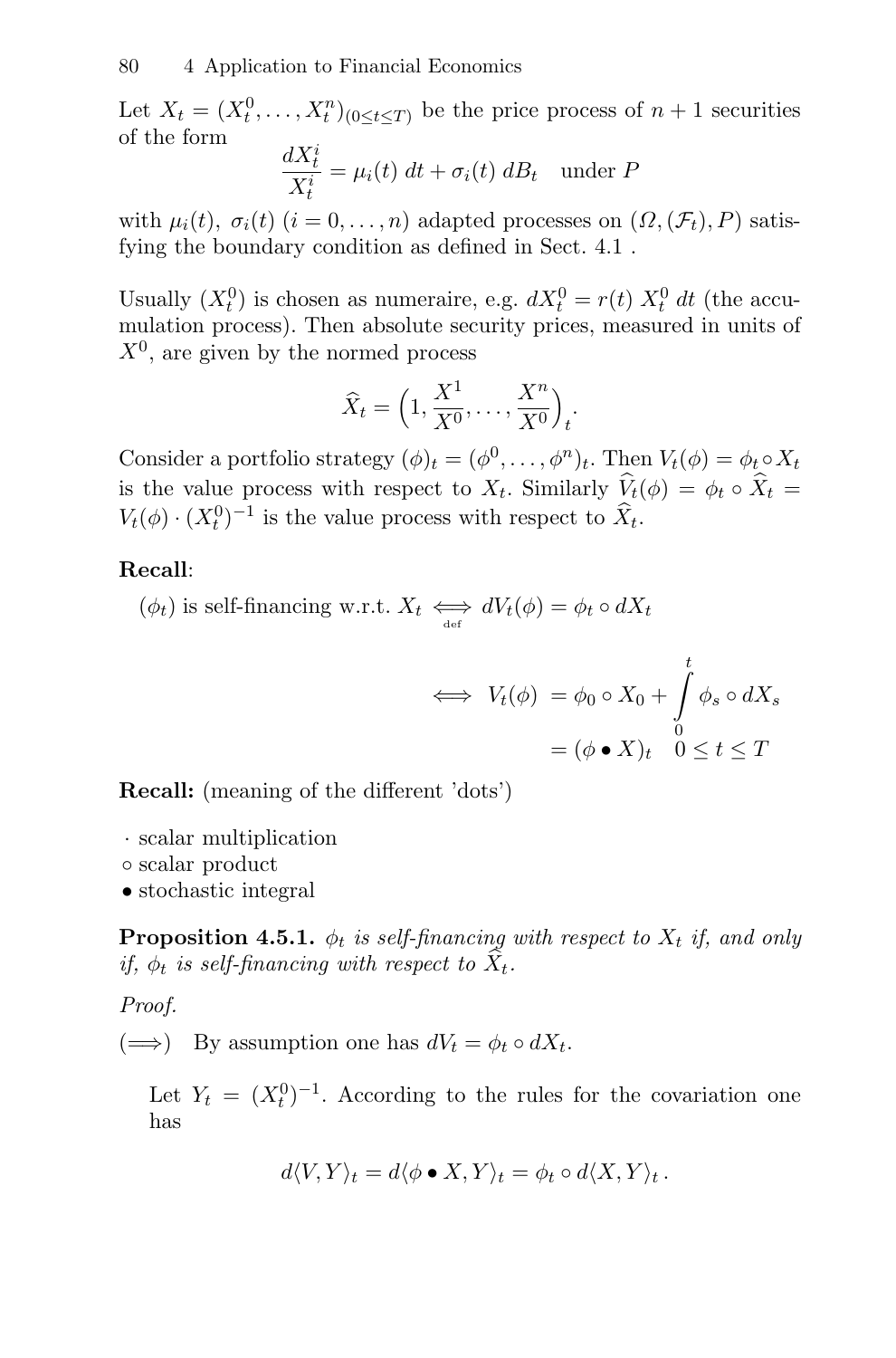Thus according to Itô's product rule

$$
d\tilde{V}_t = d(V_t \cdot Y_t) = V_t dY_t + Y_t dV_t + d\langle V, Y \rangle_t
$$
  
=  $(\phi_t \circ X_t) dY_t + Y_t (\phi_t \circ dX_t) + \phi_t \circ d\langle X, Y \rangle_t$   
=  $\phi \circ (X_t dY_t + Y_t dX_t + d\langle X, Y \rangle_t)$   
=  $\phi \circ d(X_t \cdot Y_t) = \phi \circ d\tilde{X}_t$ 

 $(\Leftarrow)$  The procedure is analogous.

Under the assumptions of Sect. 4.1, "no arbitrage" and the Girsanov theorem applied to the "market price of risk" process  $\lambda(t)$  under the Novikov condition (3) together with Prop. 4.2.1 imply:

$$
\exists P^* \sim P : \hat{X}_t
$$
 martingale under  $P^*$ , and  $B_t^*$  B.M. w.r.t.  $P^*$ .

Let  $C_T \in \mathcal{F}_T$  be a contingent claim with  $C_T = V_T(\phi)$  for some selffinancing portfolio strategy  $\phi$ . Consider  $\hat{C}_T = C_T / X_T^0 = \hat{V}_T(\phi)$ . Since  $d\hat{V} = \phi \, d\hat{X}, \hat{V}$  is a local P<sup>\*</sup>-martingale. If it is a martingale, then it follows:

$$
\widehat{C}_t = \mathcal{E}^*[\widehat{V}_T(\phi) | \mathcal{F}_t] = \mathcal{E}^*[\widehat{C}_T | \mathcal{F}_t]
$$

$$
C_t = \widehat{C}_t \cdot X_t^0 = \mathcal{E}^* \Big[ \frac{X_t^0}{X_T^0} \cdot C_T | \mathcal{F}_t \Big].
$$

**Question:** Does the analysis depend on the choice of the numeraire ? Let now  $X^i$  be the numeraire. Consider

$$
\widetilde{X}_t = \left(\frac{X^0}{X^i}, \dots, 1, \dots, \frac{X^n}{X^i}\right)_t \quad \text{security prices measured in } X^i,
$$
\n
$$
\widetilde{V} = \frac{V}{X^i} \quad , \quad \widetilde{C} = \frac{C}{X^i}.
$$

According to Prop. 4.5.1  $\phi$  is also self-financing with respect to  $\widetilde{X}.$ 

**Proposition 4.5.2.**  $X_t$  is a martingale under  $Q_i^* = \mathcal{E}(N_i) \cdot P^*$  with

$$
N_i(t) = \int\limits_0^t \left( \underbrace{\sigma_i(s) - \sigma_0(s)}_{\sigma_{\hat{X}_i}} \right) dB_s^* \quad (0 \le t \le T)
$$

 $\Box$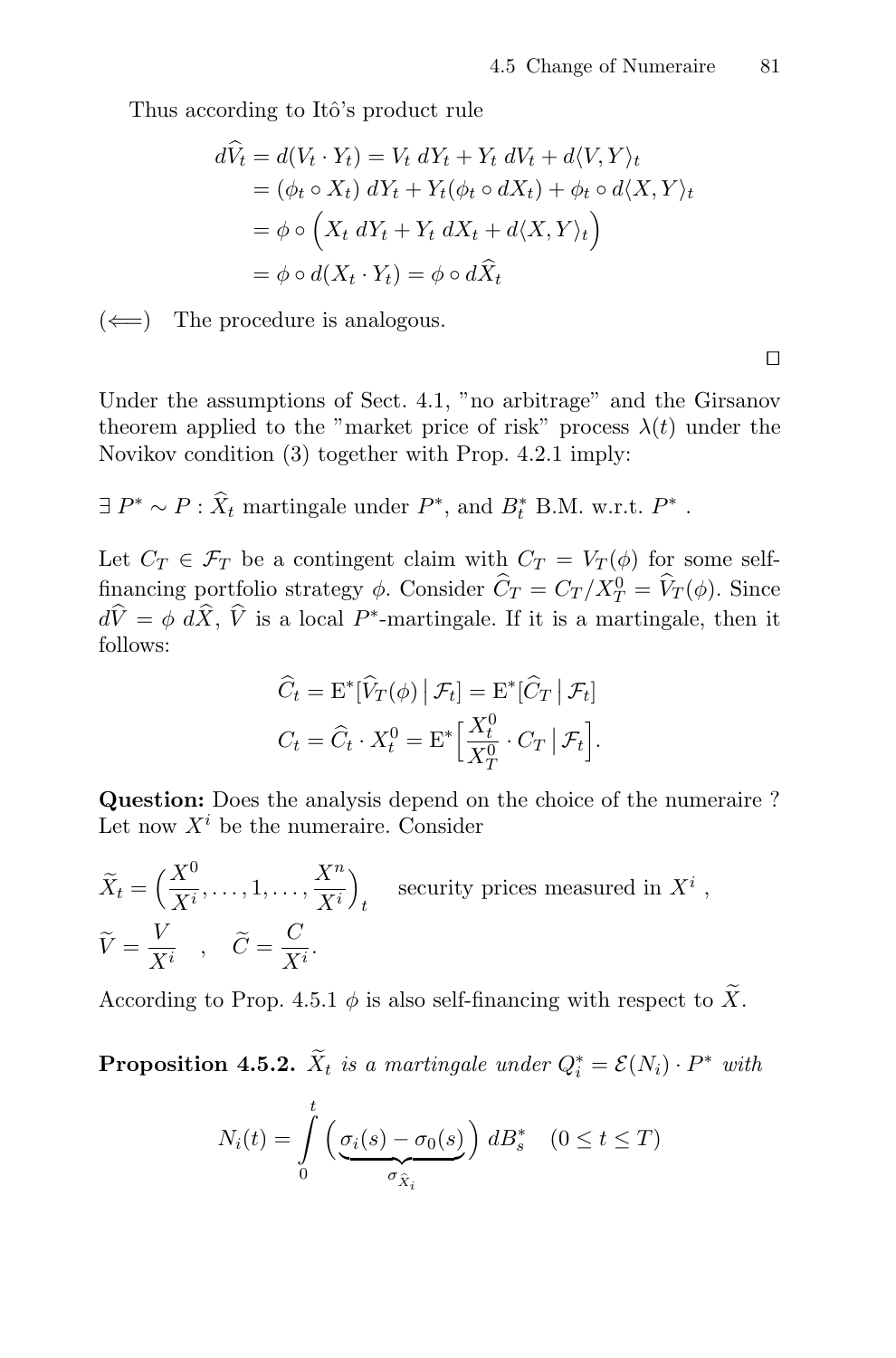**Remark 4.7.** For  $dX^0 = X^0r(t)dt$  one has  $\sigma_0 = 0$ .

*Proof.* By assumption on  $\sigma_i$  and  $\sigma_0$ , there exist Lebesgue-integrable functions such that  $||\sigma_i(s,\omega) - \sigma_0(s,\omega)||^2 \leq \phi_i(s) + \phi_0(s) = \psi(s)$ P-a.s., which implies

$$
\langle N_i \rangle_t = \int\limits_0^t ||\sigma_i - \sigma_0||^2 ds \leq \int\limits_0^t \psi(s) ds < \infty \quad \forall \ t,
$$

and the Novikov condition (see Sect. 3.3 (4)) is fulfilled. Thus  $N_i(t)$  is a martingale  $\implies Z_t = \mathcal{E}(N_i(t))$  is a martingale.  $\Rightarrow Q_i^*$  is a probability measure.

Hence (see Lemma 3.2.4) for any  $j = 0, 1, \ldots, n$ ,

$$
\widetilde{X}^j \in \mathcal{M}_{loc}^c(Q_i^*) \longleftrightarrow \widetilde{X}^j \cdot Z \in \mathcal{M}_{loc}^c(P^*).
$$

We know  $\frac{d\widehat{X}^i}{\widehat{X}^i}$  $\frac{\partial \mathcal{L}}{\hat{X}^i} = \sigma_{\hat{X}^i}(t) d_t^*$  where  $B_t^*$  is a Brownian motion under  $P^*$ 

$$
\Longrightarrow \widehat{X}_t^i = \widehat{X}_0^i \cdot \mathcal{E}(N_i(t)). \tag{17}
$$

□

Thus it follows

$$
\widetilde{X}^j \cdot Z = \frac{X^j}{X^i} \cdot Z = \widehat{X}^j \cdot (\widehat{X}^i)^{-1} \cdot Z
$$
  
=  $\widehat{X}^j \cdot (\widehat{X}_0^i)^{-1} \cdot \mathcal{E}(N_i)^{-1} \cdot \mathcal{E}(N_i) \in \mathcal{M}_{loc}^c(P^*).$ 

Therefore with  $(X<sup>i</sup>)$  as numeraire, we have

$$
\frac{d\widetilde{X}_t^j}{\widetilde{X}_t^j} = \underbrace{\sigma_{\widetilde{X}^j}(t)}_{=\sigma_j - \sigma_i} \, dB_t^i \qquad \text{where } B_t^i \text{ Brownian motion under } Q_t^*.
$$

Again  $\int_0^t$  $\int\limits_0^t$   $||\sigma_{\widetilde{X}^j}(s)||^2 ds \leq \int\limits_0^t$  $\int_{0}^{\tilde{y}} \tilde{\psi}(s)ds < \infty$  implies that  $\tilde{X}^{j}$  is indeed a martingale.

**Conclusion:**  $P^*$  is a martingale measure with respect to  $(X^0)$  as numeraire if, and only if,  $Q_i^*$  is a martingale measure with respect to  $(X^i)$ as numeraire.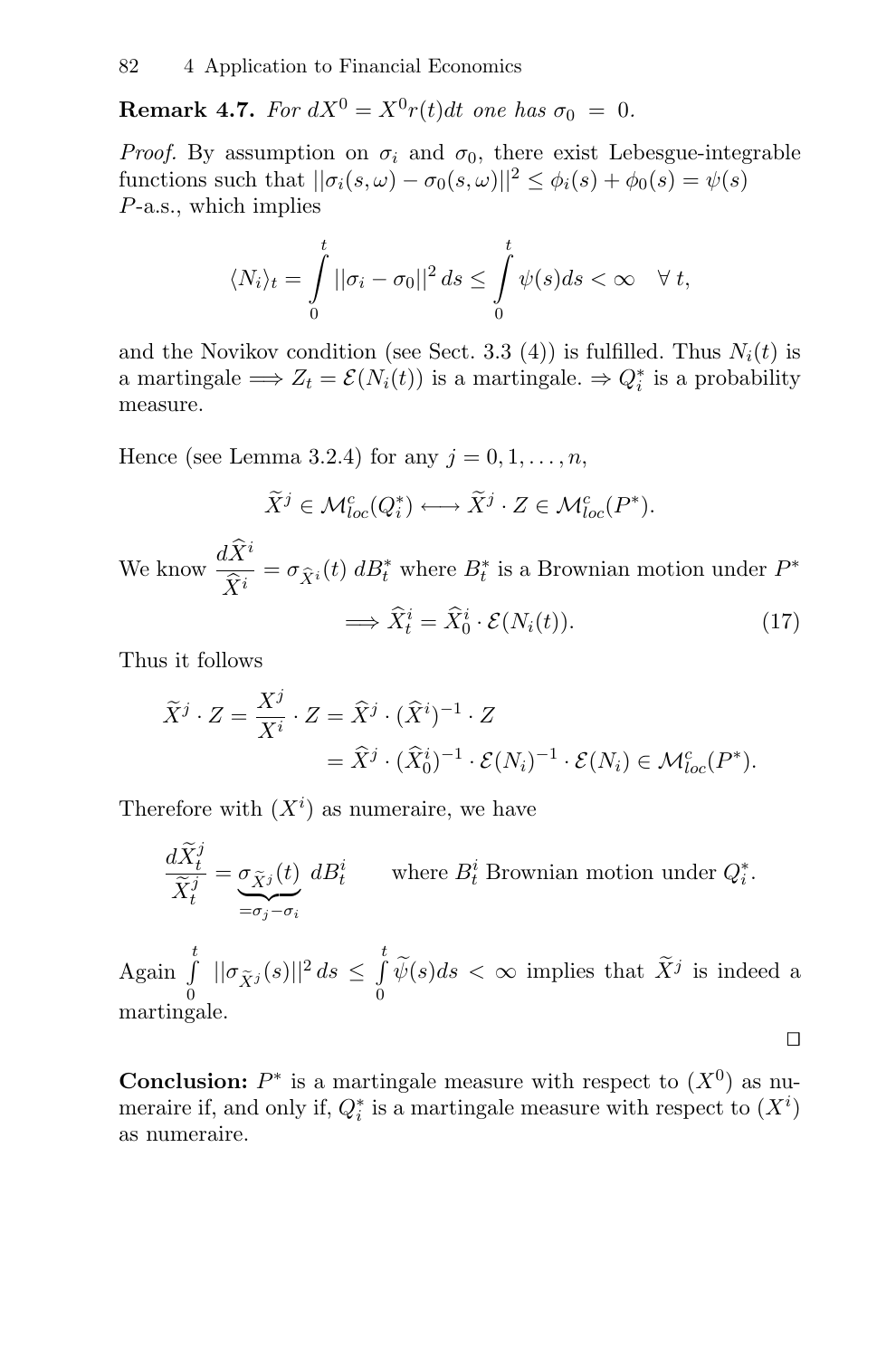**Connection**  $B_t^* \longleftrightarrow B_t^i$ :

$$
B_t^* \in \mathcal{M}^c(P^*) , Q_i^* = \mathcal{E}(N_i) \cdot P^* \underset{\text{Girsanov}}{\Longrightarrow} B_t^i = B_t^* - \langle B^*, N_i \rangle_t \in \mathcal{M}^c(Q_i^*)
$$

$$
\implies B_t^i = B_t^* - \int_0^t \underbrace{\sigma_{\hat{X}_i}(s)}_{\sigma_i - \sigma_0} d\langle B \rangle_s = B_t^* + \int_0^t (\sigma_0 - \sigma_i)(s) ds.
$$

Thus we have  $\widetilde{C}_t = \mathrm{E}_i^* \left[ \frac{C_T}{X_i^i} \right]$  $\overline{X^i_I}$  $\left| \mathcal{F}_t \right|$  with  $X_t^i$  as numeraire.

The decisive result is now given by the following proposition:

Proposition 4.5.3.  $t_i^i \cdot \widetilde{C}_t = X_t^0 \cdot \widehat{C}_t.$ 

(i.e., the valuation of the contingent claim  $C_T$  does not depend on the numeraire.)

**Lemma 4.5.4.** (Bayes rule): Let  $Q = Z_T \cdot P$  on  $\mathcal{F}_T$  and  $Y \in L^1(\Omega, \mathcal{F}_t, Q)$ . Then, for any  $s < t \leq T$ , it follows

$$
\mathrm{E}_{Q}[Y|\mathcal{F}_s] = \frac{1}{Z_s} \mathrm{E}_{P}[Y \cdot Z_t | \mathcal{F}_s].
$$

*Proof.* Let  $A \in \mathcal{F}_s$ . Since  $\frac{dQ_t}{dP_t} = Z_t = \mathrm{E}_P[Z_T | \mathcal{F}_t]$  it follows  $\mathrm{E}_{Q}[\mathbf{1}_{A} Y]=\mathrm{E}_{P}[\mathbf{1}_{A} Y \cdot Z_{t}]=\mathrm{E}_{P}\Big[\mathbf{1}_{A} \mathrm{E}_{P} [Y \cdot Z_{t} | \mathcal{F}_{s}]\Big]$  $= \mathbf{E}_{Q} \Big[\mathbf{1}_{A} \cdot \frac{1}{Z_{s}}\ \mathbf{E}_{P} [Y \cdot Z_{t} \,|\, \mathcal{F}_{s}]\Big].$ 

Proof of Prop. 4.5.3:. According to (17) one has  $Z_t = (\widehat{X}_0^i)^{-1} \cdot \widehat{X}_t^i$ . Thus Lemma 4.5.4 implies

$$
\widetilde{C}_t = \mathbf{E}_i^* [\widetilde{C}_T | \mathcal{F}_t] = \frac{1}{Z_t} \mathbf{E}^* [\widetilde{C}_T | Z_T | \mathcal{F}_t] = \frac{\widehat{X}_0^i}{\widehat{X}_t^i} \mathbf{E}^* \Big[ \frac{C_T}{X_T^i} \cdot \frac{\widehat{X}_T^i}{\widehat{X}_0^i} | \mathcal{F}_t \Big] \n= \frac{1}{\widehat{X}_t^i} \mathbf{E}^* \Big[ \underbrace{\frac{C_T}{X_T^i} \cdot \frac{X_T^i}{X_U^0}}_{\widehat{C}_T} | \mathcal{F}_t \Big] = \frac{X_t^0}{X_t^i} \widehat{C}_t.
$$

 $\Box$ 

 $\Box$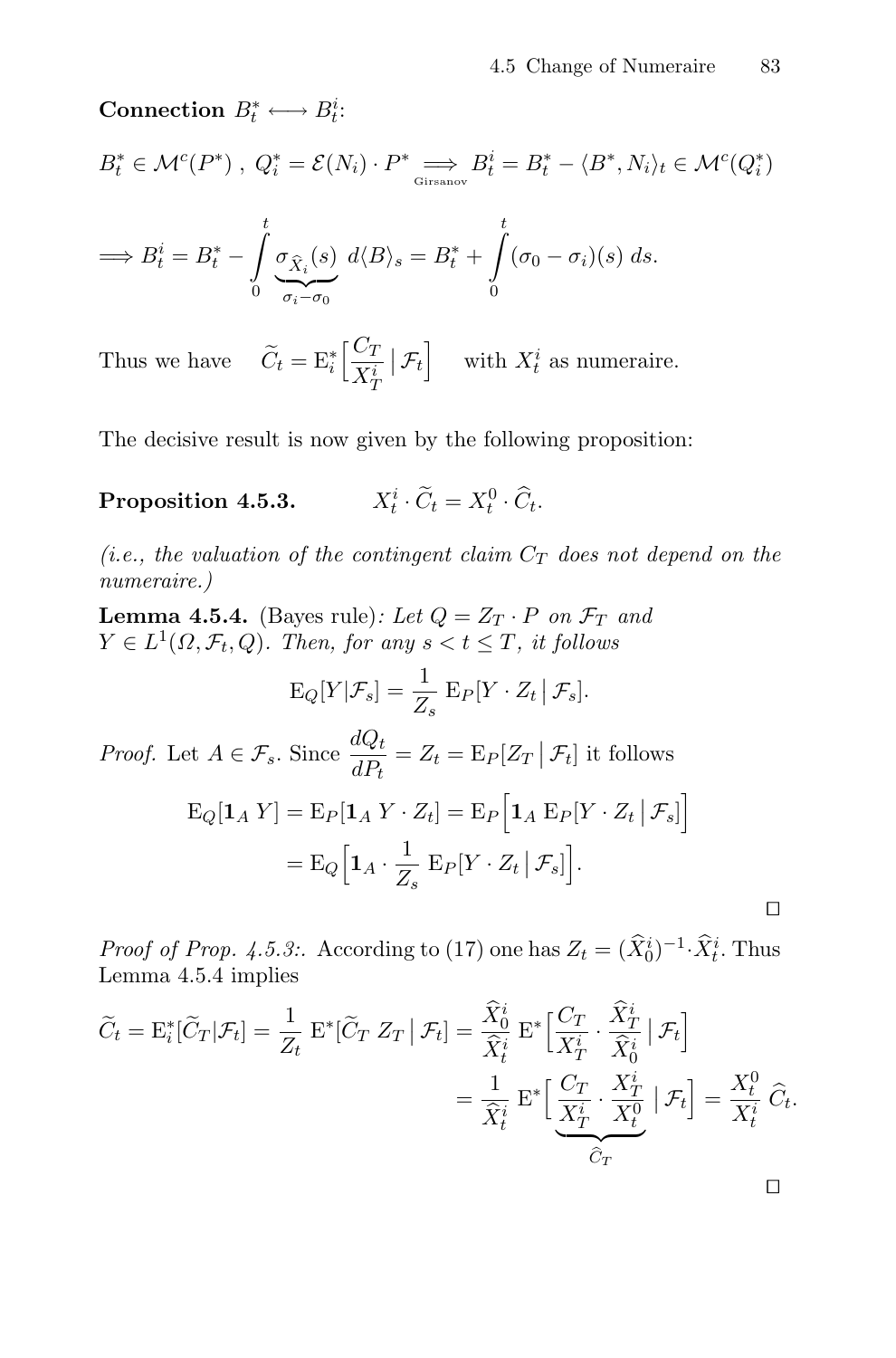## **4.6 Solution of the Siegel-Paradox**

The techniques developed in the previous section solve the Siegel-Paradox. The spot price process for a portfolio in Deutschmark and Dollars is given by

$$
Z_t = (X_t, Y_t) = (\beta_t^{\text{DM}}, e_t \ \beta_t^{\$}) \qquad \text{with}
$$

$$
e_t = \text{exchange rate } \$/\text{DM}
$$

$$
\beta_t^{\text{DM}} = \exp \int_0^t r^{\text{DM}}(s) \, ds
$$

$$
\beta_t^{\$} = \exp \int_0^t r^{\$}(s) \, ds.
$$

From the view point of the German investor  $(X_t)$  is the numeraire. Thus

$$
\widehat{Z}_t = (1, \widehat{Y}_t) \quad \text{with } \widehat{Y}_t = e_t \frac{\beta_t^{\$}}{\beta_t^{\text{DM}}}
$$

and

$$
\frac{d\dot{Y}_t}{\hat{Y}_t} = \sigma_{\hat{Y}}(t) dB_t \quad , \ \sigma_{\hat{Y}} = \sigma_Y - \sigma_X = \sigma_e
$$

under the martingale measure  $P^*$  which is the expectation of the riskneutral German investor.

Applying Itô's product rule it follows:

$$
\implies \frac{de_t}{e_t} = (r_{\text{DM}}(t) - r_{\text{s}}(t)) dt + \sigma_e(t) dB_t \quad \text{under } P^*.
$$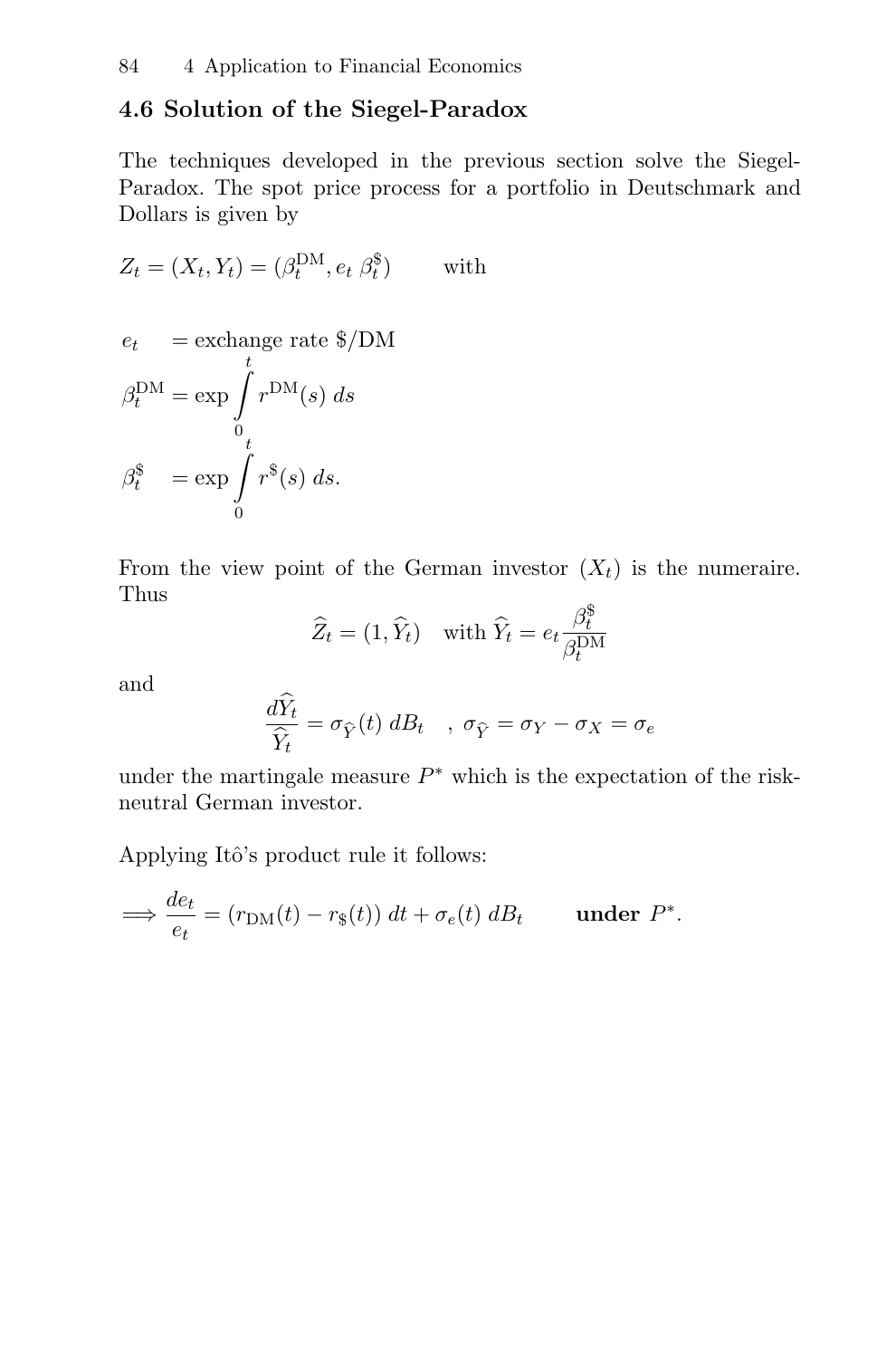However, from the viewpoint of the American investor the numeraire is  $(Y_t)$ .

$$
\implies \widetilde{Z}_t = (\widetilde{X}_t, 1) \quad \text{with } \widetilde{X}_t = f_t \cdot \frac{\beta_t^{DM}}{\beta_t^{\$}}, \ f_t = \frac{1}{e_t} \quad \text{(exch. rate DM/\$)}
$$

New martingale measure :  $Q^* = \mathcal{E}(N) \cdot P^*$   $N_t =$  $\frac{t}{\sqrt{t}}$  $\int\limits_{0}^{\infty} \underbrace{\sigma_{\widehat{Y}}(s)}_{=\sigma_{e}} dB_{s}.$ 

 $\widetilde{X}$  martingale under  $Q^* \Longrightarrow \frac{dX_t}{\widetilde{X}_t}$  $\frac{\partial \mathbf{X}_t}{\partial \widetilde{X}_t} = \sigma_{\widetilde{X}}(t) \; dB_t$ 

with  $\sigma_{\tilde{X}} = \sigma_X - \sigma_Y = -\sigma_e = \sigma_f$  and  $d\tilde{B}_t = dB_t + \sigma_f dt$  is Brownian motion under  $Q^*$ .

$$
\implies \frac{df_t}{f_t} = (r^*(t) - r^{\text{DM}}(t)) dt + \sigma_f(t) d\widetilde{B}_t \qquad \text{under } Q^*
$$
  

$$
= (r^*(t) - r^{\text{DM}}(t) + \sigma_f^2(t)) dt + \sigma_f(t) dB_t \qquad \text{under } P^*
$$

Thus also from the view point of the American investor there is no risk premium under the correct martingale measure  $Q^*$ .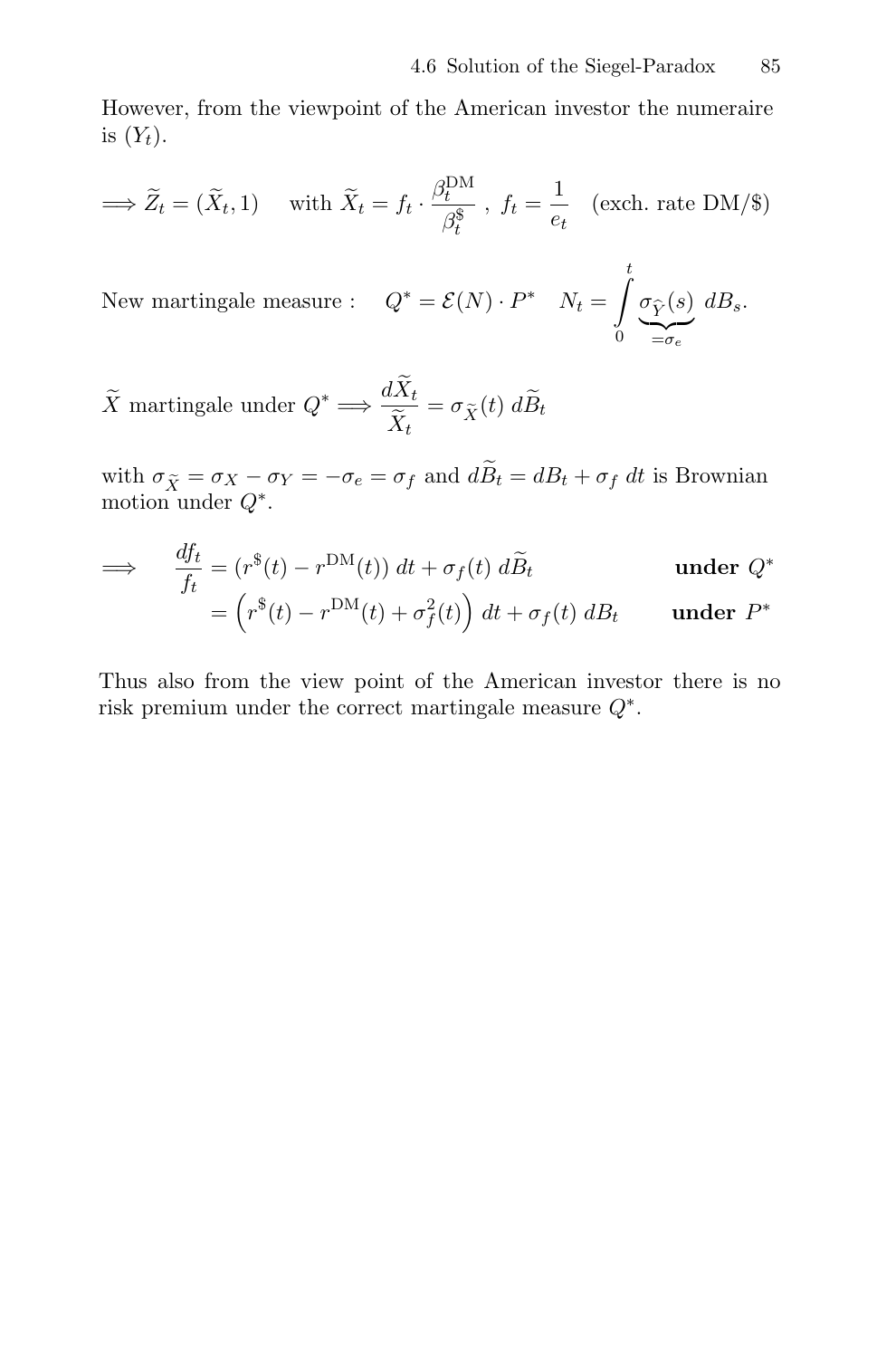## **4.7 Admissible Strategies and Arbitrage-free Pricing**

The "No arbitrage" condition given in section 4.1 rules out arbitrage opportunities in a short (strictly speaking infinitesimal) time interval. As we have shown this condition implies that the "market price of risk" process  $\lambda(t)$  must be identic for all security price processes in the considered market, which under the "Novikov" condition implies the existence of an equivalent martingale measure  $P^*$ . Conversely, if an equivalent martingale measure  $P^*$  exists, then according to the relation (5) infinitesimal arbitrage opportunities cannot exist.

However, the "no arbitrage" condition used so far does not rule out, that there may exist dynamic trading strategies  $\phi$  which over a finite time horizon allow arbitrage profits.

Let  $X_t = (X^0, \ldots, X^n)_{0 \le t \le T}$  be the price process of  $n+1$  securities satisfying the conditions given in section 4.5. Let  $(\phi)_t = (\phi^0, \dots, \phi^n)_t$  be a self-financing portfolio strategy, i.e. an adapted  $(n + 1)$ -dimensional stochastic process with  $V_t(\phi) = \phi_t \circ X_t$  and  $dV_t = \phi_t \circ dX_t$ . As shown in Prop. 4.5.1, the property of  $\phi$  of being self-financing does not depend on the choice of the numeraire.

**Definition 4.7.1.** An arbitrage opportunity is a self-financing portfolio strategy  $\phi$  such that the wealth process  $V_t(\phi)$  satisfies the following conditions:

$$
V_0(\phi) = 0
$$
,  $P[V_T(\phi) \ge 0] = 1$ , and  $P[V_T(\phi) > 0] > 0$ .

Such a portfolio or trading strategy would allow one to start with an initial investment of zero and without adding money in the time interval  $[0, T]$  to receive a positive amount at time T with positive probability. Since even in the simplest case of the standard Black-Scholes model  $(d = 1, \mu \text{ and } \sigma = const., r = 0)$  there exist self-financing strategies which allow arbitrage (see e.g. Harrison-Kreps (1979) or Duffie (2001)) we need some subclass of "admissible" strategies which rule out such arbitrage opportunities.

Consider the case where  $X_t^0 = \beta(t) = \exp \left( \frac{t}{t} \right)$ 0  $r(s)$  ds is chosen as numeraire, and the discounted process is  $\widehat{X} = X/X^0$ .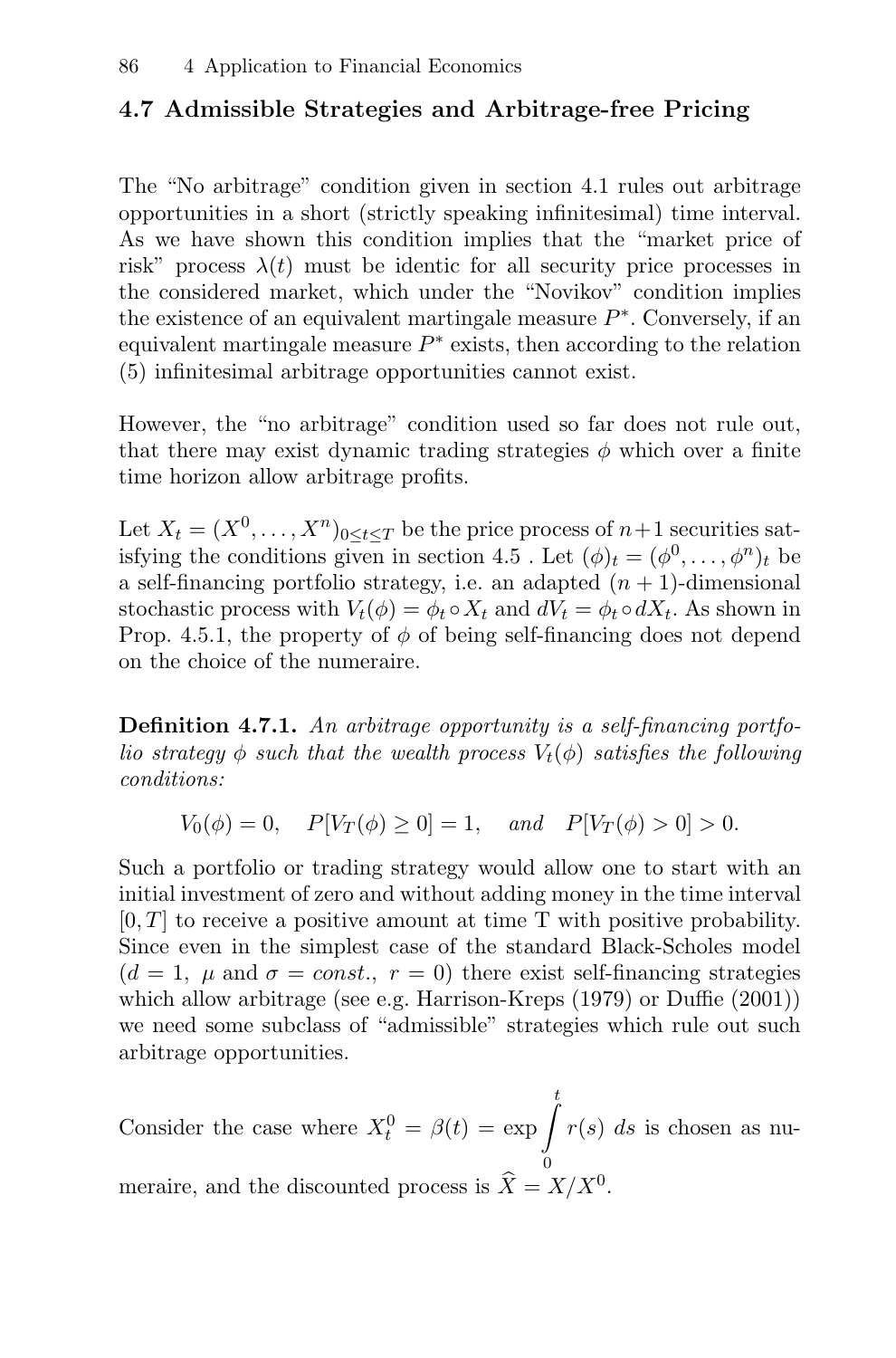Let  $\Phi^0$  be the class of self-financing strategies which are integrable w.r.t.  $\hat{X}$  and for which there exists some constant k with

$$
\widehat{V}_t(\phi) = V_t(\phi)/X_t^0 = \phi_t \circ \widehat{X}_t \ge k \qquad \forall \ t \in [0, T] \tag{18}
$$

The condition (18) can be interpreted as a credit constraint, which means that short sales are allowed, but the wealth process must stay above a lower bound k, which may be negative. The strategies in  $\Phi^0$ are also called "tame" (w.r.t.  $X^0$ ).

**Remark 4.8.** If the short rate process  $r(t)$  is bounded, then obviously the condition (18) is equivalent to:  $V_t(\phi)$  is bounded below.

Let  $\mathcal{M}(\widehat{X})$  denote the set of equivalent martingale measures under which  $\widehat{X}$  is a martingale.

**Theorem 4.7.2.** If  $\mathcal{M}(\widehat{X}) \neq \emptyset$ , then there is no arbitrage in  $\Phi^0$ .

*Proof.* Consider  $\phi \in \Phi^0$  with  $V_0(\phi) = 0$  and  $P[V_T(\phi) \geq 0] = 1$ . Then  $\hat{V}_t(\phi) = \phi_t \circ \hat{X}_t = V_t(\phi) \cdot (X_t^0)^{-1}$  is the value process with respect to  $\widehat{X}_t$ . Since  $X^0$  is strictly positive,  $V_t$  is positive iff  $\widehat{V}_t$  is positive. Since  $V_t$  is self-financing w.r.t. X, it is also self-financing w.r.t.  $\hat{X}$ . Hence  $\hat{V}_t(\phi) = \phi \bullet \hat{X}_t$  is a local martingale for any  $P^* \in \mathcal{M}(\hat{X})$ . Since  $\hat{V}_t$  is by assumption bounded below, Fatou's lemma (see Sect. 1.1) applied to a sequence of localizing stopping times of  $\hat{V}_t$  implies  $E^*[\hat{V}_T] \leq E^*[\hat{V}_0] = 0$ , which together with  $\hat{V}_T \geq 0$  P<sup>\*</sup>-a.s. implies  $P^*[\hat{V}_T > 0] = 0$ . Since  $P^* \sim P$  this is equivalent to  $P[V_T > 0] = 0$ .

$$
\Box
$$

If  $C_T \in L^1(\Omega, \mathcal{F}_T, P^*)$  is a (European) contingent claim, which settles at time T, then the fundamental pricing rule implies that its price  $\Pi_t$ under  $P^* \in \mathcal{M}(\widehat{X})$  at any  $0 \le t \le T$  is given by the process

$$
\Pi_t = X_t^0 E_{P^*} [C_T / X_T^0 \mid \mathcal{F}_t]
$$
\n(19)

If there is a unique  $P^* \in \mathcal{M}(\widehat{X})$  this process is also uniquely determined. However, there may be many different equivalent martingale measures in  $\mathcal{M}(\widehat{X})$ , as is the case when the market is "incomplete". In this case the price process (19) is no longer uniquely determined by the fundamental pricing rule, but depends on the choice of an equivalent martingale measure. In particular this is the case if  $n < d$ , i.e. there are less securities in the market than sources of uncertainty. Thus in incomplete markets the price of an arbitrary contingent claim cannot be determined by "no arbitrage" arguments.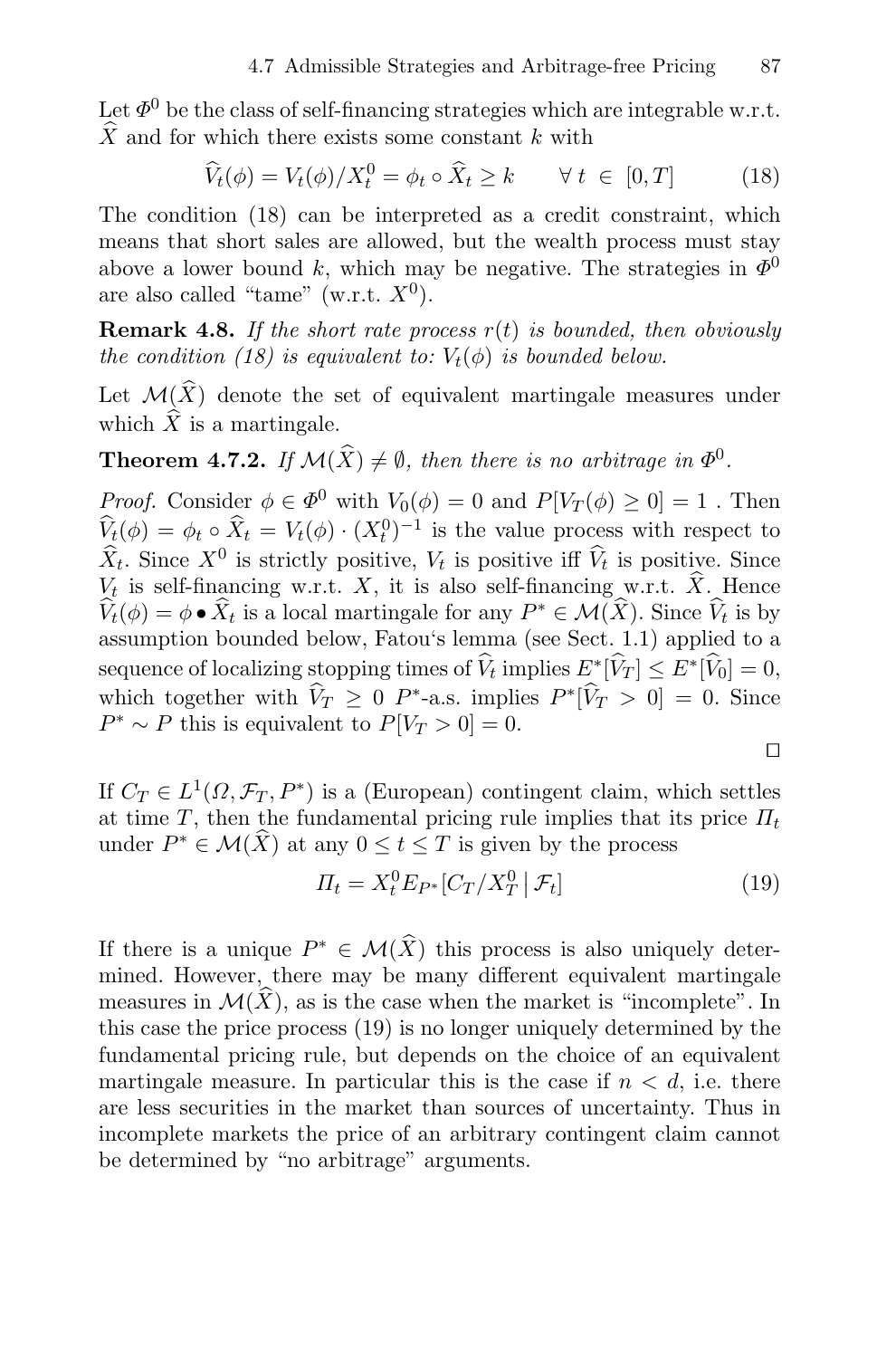**Definition 4.7.3.** A contingent claim  $C_T \in L^1(\Omega, \mathcal{F}_T, P^*)$  is <u>attainable</u> if there exists an admissible strategy  $\phi \in \Phi^0$  with  $C_T = V_T(\phi)$  and  $\hat{V}_t(\phi) = \phi_t \circ X_t/X_t^0$  is a P<sup>\*</sup>-martingale for some  $P^* \in \mathcal{M}(X)$ .

If any integrable contingent claim is attainable, the market is called complete.

**Proposition 4.7.4.** The price  $\Pi_t$  of any attainable contingent claim  $C_T$  is uniquely determined by no-arbitrage and is given by the relation (19), where the expectation is taken for arbitrary  $P^* \in \mathcal{M}(X)$ .

*Proof.* Let  $\phi$  and  $\psi$  be two admissible strategies with  $V_T(\phi) = V_T(\psi)$  $C_T$  and  $P_1^*, P_2^* \in \mathcal{M}(X)$ . Then also  $V_T(\phi) = V_T(\psi) = C_T$ . Consider the two value processes

$$
V_t(\phi) = X_t^0 E_{P_1^*}[\hat{V}_T(\phi) | \mathcal{F}_t]]
$$
\n(20)

$$
V_t(\psi) = X_t^0 E_{P_2^*}[\hat{V}_T(\psi) | \mathcal{F}_t]. \tag{21}
$$

Then  $V_t(\phi) = \phi_t \circ X_t$  is a local  $P_2^*$  - martingale and, since it is bounded from below, by Fatou's lemma, a  $P_2^*$  - sub-martingale, which implies

$$
\widehat{V}_t(\psi) = E_{P_2^*}[\widehat{V}_T(\psi) | \mathcal{F}_t]] = E_{P_2^*}[\widehat{V}_T(\phi) | \mathcal{F}_t]] \le \widehat{V}_t(\phi).
$$
 (22)

By the same argument it also follows  $\hat{V}_t(\phi) \leq \hat{V}_t(\psi)$ . Hence  $\Pi_t = V_t(\phi) = V_t(\psi)$  is the unique arbitrage price of  $C_T$ .

Unfortunately the condition of "tameness" depends on the choice of the numeraire. Thus an admissible strategy in  $\Phi^0$  may not be admissible for the numeraire  $X^i$ , although the property of self-financing is independent of the numeraire, as shown in Proposition 4.5.1. This is unsatisfactory from an economic point of view. For the property of a market to be "arbitrage free" or not should not depend on the choice of the numeraire.

A satisfactory solution of this problem, which requires very advanced technical methods, is beyond the scope of these notes. These problems have been dealt with in a number of papers by Delbaen and Schachermayer, see in particular Delbaen-Schachermayer (1995) and Delbaen-Schachermayer (1997).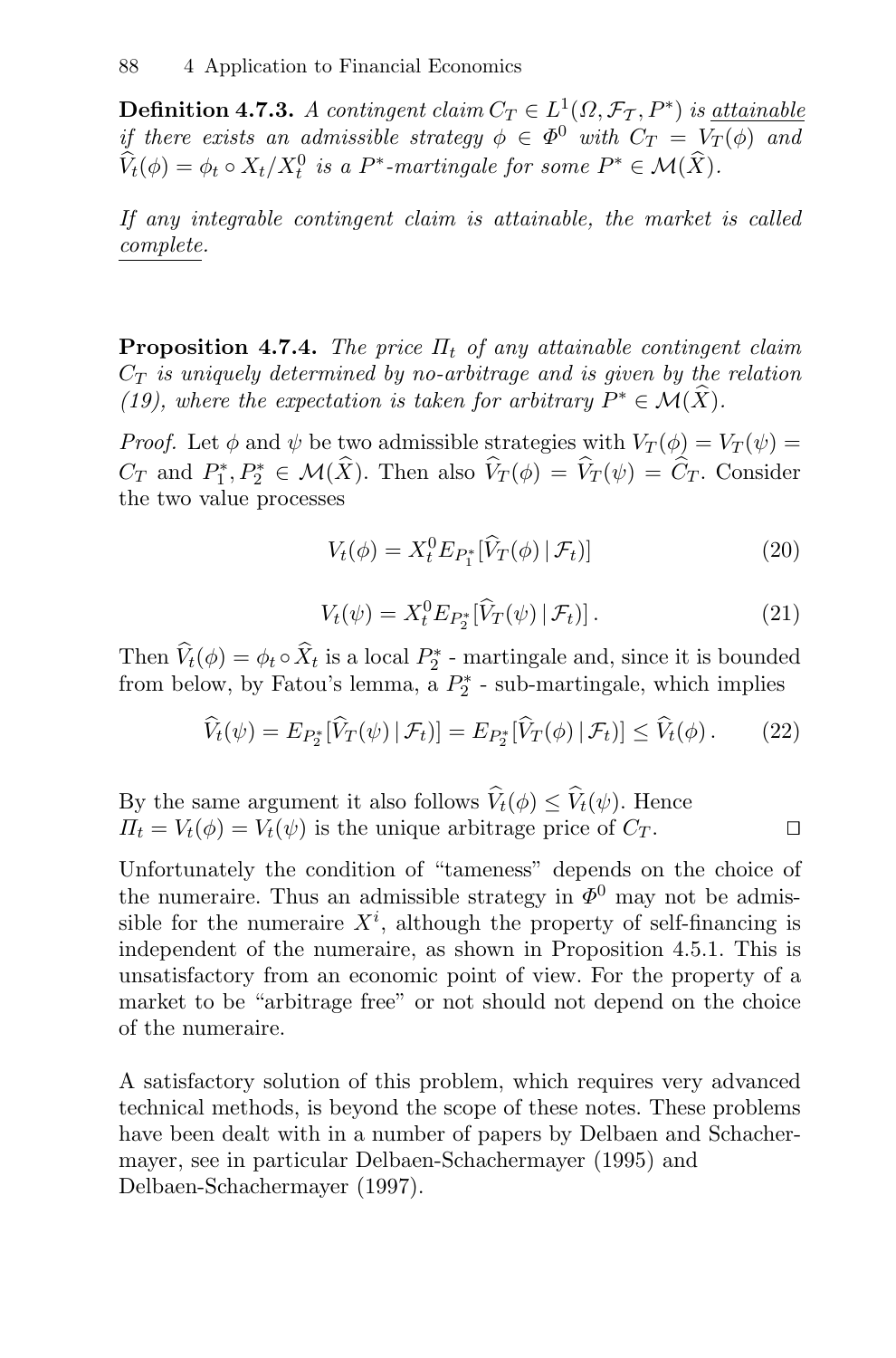## **4.8 The "Forward Measure"**

The "forward measure" is a useful tool when interest rates are stochastic. Then the accumulation factor

$$
\beta_t(\omega) = \exp \int_0^t r(s, \omega) \ ds
$$

is a stochastic process, making the computation of the conditional expectation in the Fundamental Pricing Rule (Theorem 4.2.2) cumbersome.

Consider the following connection between  $\hat{\mathbf{s}}_t$  ( $t =$  "today") and  $\hat{\mathbf{s}}_T$  $(T = "tomorrow")$ :



Let  $X_t = (X^0, X^1, \ldots)_t$  be price processes of securities. Choosing  $X_t^0 =$  $\beta_t$  as numeraire determines the martingale measure  $P^*$ , under which

$$
X_t^i = \mathcal{E}^* \Big[ \frac{\beta_t}{\beta_T} \ X_T^i \, \big| \, \mathcal{F}_t \Big] \quad i = 0, 1, 2 \dots, \ 0 \le t \le T.
$$

**Remark 4.9.** P∗ is also called the "spot martingale measure", since the spot price process is chosen as numeraire.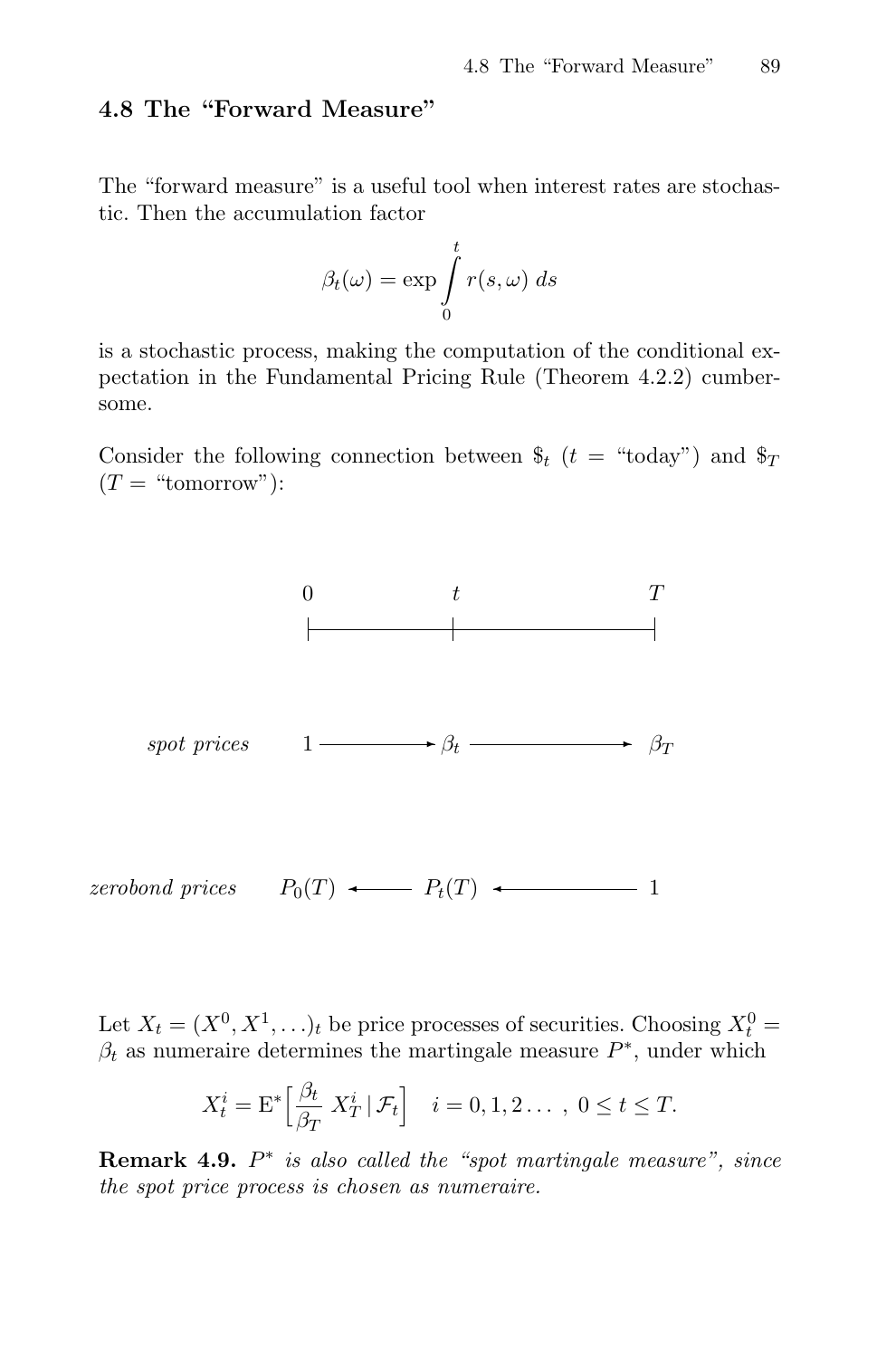In particular one has

$$
P_t(T) = \mathcal{E}^* \left[ \frac{\beta_t}{\beta_T} \, \vert \, \mathcal{F}_t \right] \quad \text{since } P_T(T) \equiv 1.
$$

Thus

$$
\widehat{P}_t(T) = \frac{P_t(T)}{\beta_t} \quad \text{is a} \quad P^* - martingale
$$

and

$$
\frac{dP_t(T)}{P_t(T)} = r(t) dt + \sigma(t,T) \circ dB_t^* \quad \text{under } P^*.
$$

**Remark 4.10.** Observe that  $\sigma(t, t) = 0$  since  $P_t(t) \equiv 1$ .

### Change of numeraire from  $\$_t$  to  $\$_T$

Instead of  $\beta_t$  choose now  $P_t(T)$  as numeraire. According to Sect. 4.5 the corresponding martingale measure  $P_T$  is given by

$$
P_T = \mathcal{E}(L(T)) \cdot P^* \quad \text{with}
$$
  

$$
L_t(T) = \int_0^t \sigma_{\hat{P}_t}(s) \circ dB_s^* = \int_0^t \sigma(s, T) \circ dB_s^*
$$

and one has

$$
B_t^T = B_t^* - \langle B_t^*, L_t \rangle = B_t^* - \int_0^t \sigma(s, T) \, ds.
$$

Let  $H_T \in \mathcal{F}_T$  be a contingent claim. Then under  $P^*$ :

$$
H_t = \mathrm{E}^* \left[ \frac{\beta_t}{\beta_T} \ H_T \, \middle| \, \mathcal{F}_t \right] \text{ (Price in } \$_t.)
$$

Under  $\mathcal{P}_T$  it follows :

$$
\widetilde{H}_T = \frac{H_T}{P_T(T)} = H_T
$$
\n
$$
\widetilde{H}_t = E_T[H_T|\mathcal{F}_t]
$$
\n(Price in  $\$\tau$)$ )

\n
$$
H_t = \widetilde{H}_t \cdot P_t(T)
$$
\n(Price in  $\$\_t$ )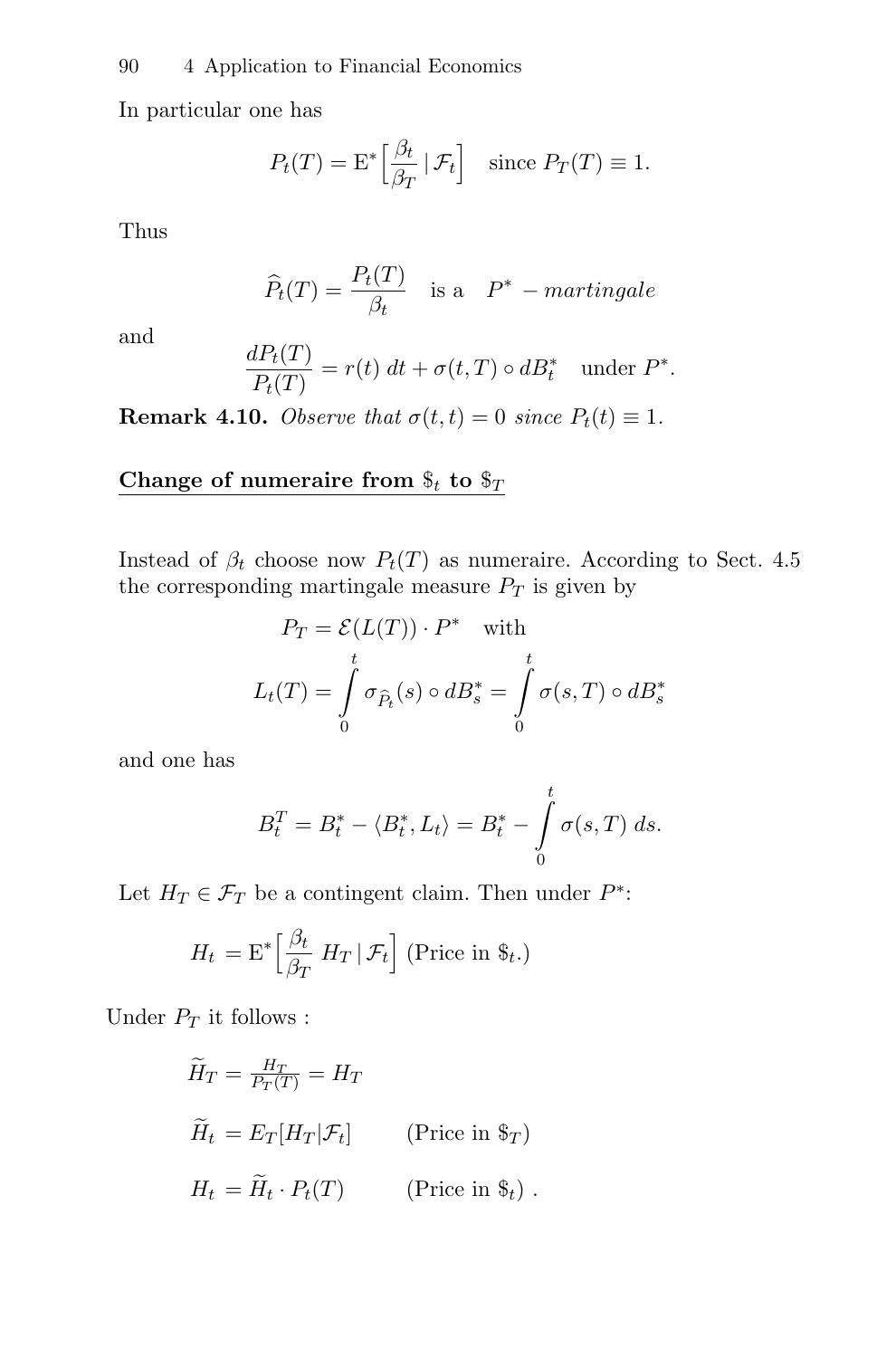Thus we have proved

$$
H_t = \mathrm{E}^* \left[ \frac{\beta_t}{\beta_T} \ H_T \, \vert \, \mathcal{F}_t \right] = P_t(T) \cdot \mathrm{E}_T[H_T \, \vert \, \mathcal{F}_t]
$$

 $P_T$  = "forward measure" (see e.g. Geman-ElKaroui-Rochet (1995))

The connection with the definition of  $P_T$  sometimes given in the literature is established by the following proposition :

**Proposition 4.8.1.**  $P_T[A] = \mathrm{E}^* \left[ (\beta_T \cdot P_0(T))^{-1} | \mathcal{F}_t \right] \cdot P^*[A]$  for any  $A \in$  $\mathcal{F}_t$ .

Proof. 
$$
\widehat{X}_t = \widehat{P}_t(T) = \frac{P_t(T)}{\beta_t}
$$
 is  $P^*$ -martingale with  
\n
$$
\frac{d\widehat{X}_t}{\widehat{X}_t} = \sigma(t,T) \circ dB_t = dL_t(T)
$$
\n
$$
\implies \widehat{X}_t = \underbrace{\widehat{X}_0}_{=P_0(T)} \cdot \mathcal{E}(L_t(T)).
$$

For  $A \in \mathcal{F}_t$  one has

$$
P_T[A] = \mathcal{E}^*[\mathcal{E}(L_T(T)) | \mathcal{F}_t] \cdot P^*[A]
$$
  
=  $\mathcal{E}(L_t(T)) \cdot P^*[A].$  (23)

Since  $\widehat{X}_t$  P<sup>\*</sup>-martingale, it follows

$$
\mathcal{E}^*\left[\frac{1}{\beta_T} \,|\, \mathcal{F}_t\right] = \mathcal{E}^*\left[\widehat{X}_T | \mathcal{F}_t\right] = \widehat{X}_t = P_0(T) \cdot \mathcal{E}(L_t(T))
$$

which together with  $(23)$  completes the proof.  $\square$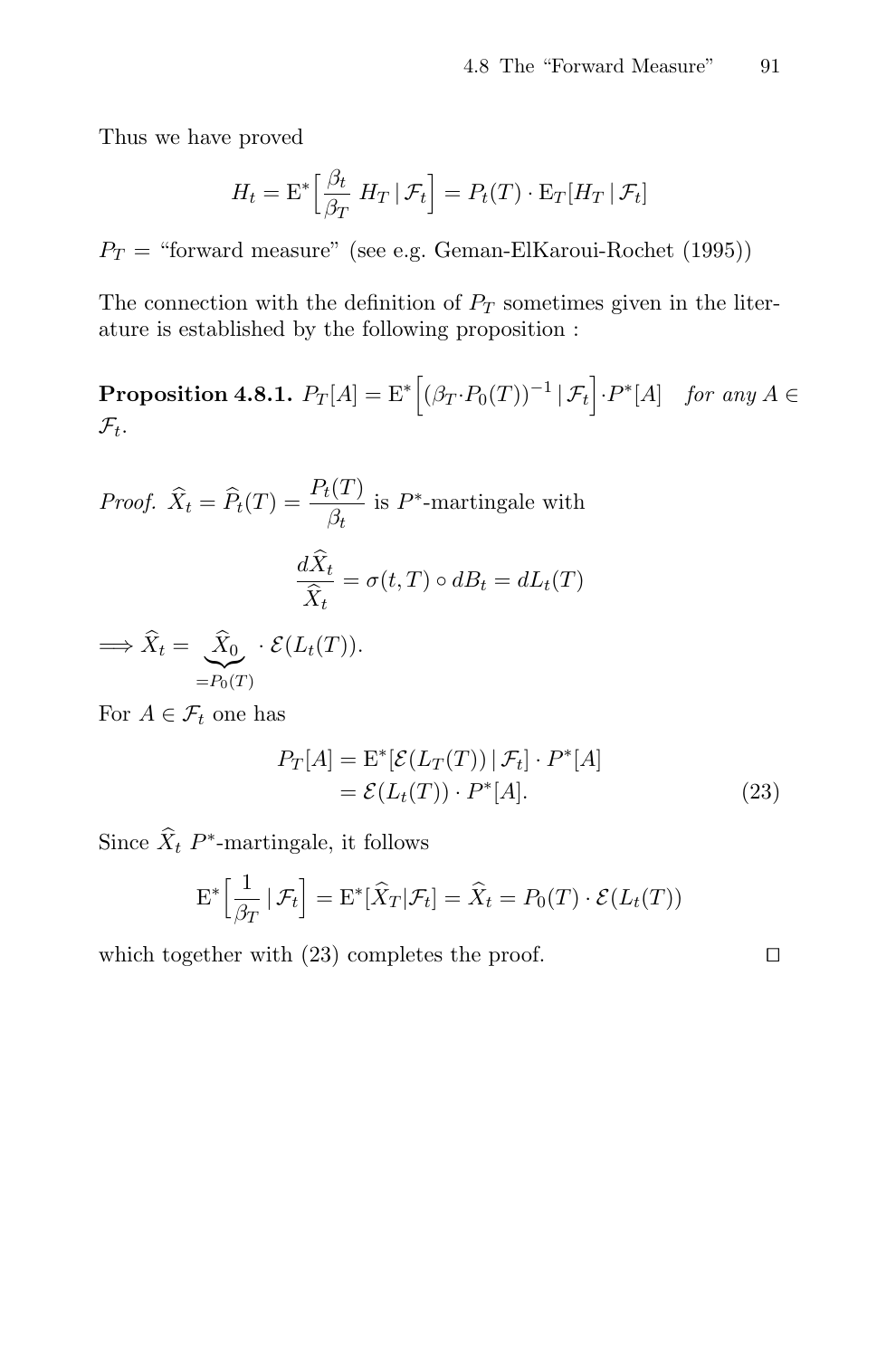## **4.9 Option Pricing Under Stochastic Interest Rates**

As an application of the forward measure we now study currency options when interest rates are stochastic.

Let  $\$_t \ (= e_t)$  be the process of the exchange rate  $\$/DM$ . This gives rise to the following price processes for a portfolio in DM/\$ :

$$
(\beta_t^{\text{DM}}, \$_t \beta_t^{\$}) \qquad \text{``spot'' price processes} \qquad 0 \le t \le T
$$
  
(DM, \$ "today")

 $(P_t^{\text{DM}}(T), \$_t \cdot P_t^{\$}(T))$  "forward" price processes  $0 \le t \le T$ . (DM,\$ "tomorrow")

Now choose  $P_t^{\text{DM}}(T)$  as numeraire, i.e. instead of  $\text{DM}_t$  ("today") calculate in  $\mathrm{DM}_{T}$  ("tomorrow"). This leads to the following discounted processes:

$$
\widehat{Z}_t = (1, \widehat{Y}_t) \quad \text{with } \widehat{Y}_t = \$_t \cdot \frac{P_t^{\$}(T)}{P_t^{\text{DM}}(T)} \quad (T\text{-forward } \$ \text{-price at } t)
$$

By the Interest-rate-parity theorem, which is illustrated in the following diagram,  $\hat{Y}_t$  is, at time t, the forward price  $F_t(T)$  of one dollar delivered at time T.



Diagram: **Interest-Rate-Parity Theorem**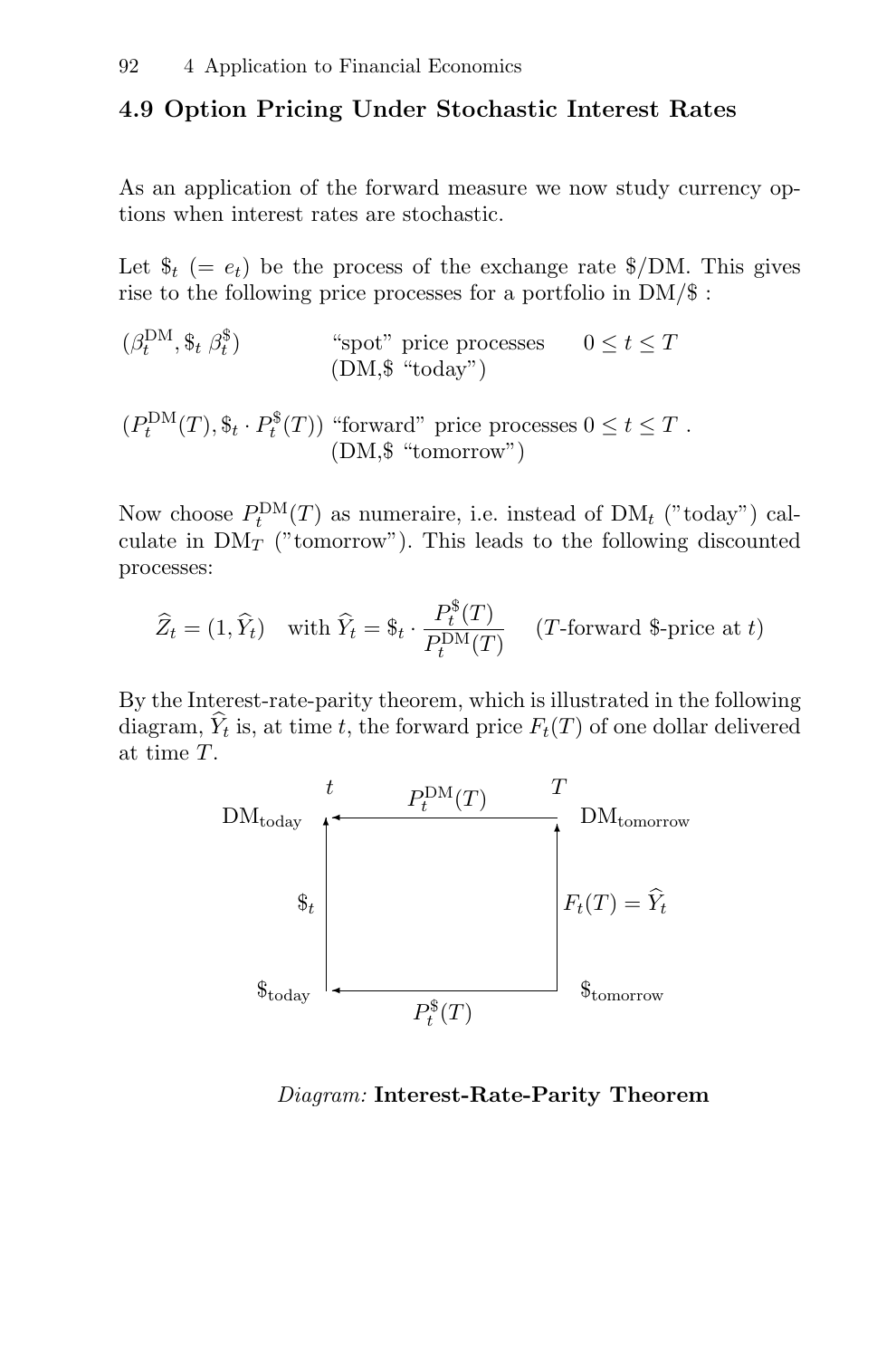Under the forward measure  $P_T$ ,  $\hat{Y}_t$  is a martingale.

Clearly  $\$_T = \hat{Y}_T$ . Thus it follows, that the price  $H_t$  of the call option  $H_T = (\$_{T} - K)^+$  at time t is given by :

$$
H_t = P_t^{\text{DM}}(T) \mathbb{E}_T[(\hat{Y}_T - K)^+ | \mathcal{F}_t] = P_t^{\text{DM}}(T) \left[ \hat{Y}_t \ \Phi(d_t^1) - K \cdot \Phi(d_t^2) \right]
$$
  
=  $\$_t \cdot P_t^{\$}(T) \cdot \Phi(d_t^1) - K \cdot P_t^{\text{DM}}(T) \cdot \Phi(d_t^2)$ 

where  $d_t^{1,2} = \frac{\ln(Y_t/K)}{\eta_t} \pm \frac{1}{\eta_t}$  $\frac{1}{2}$   $\eta_t$  with

$$
\eta_t^2 = \int_t^T ||\sigma_{\hat{Y}}(s)||^2 ds = \int_t^T ||\sigma_{\hat{Y}}(s) + \sigma^{\hat{Y}}(s,T) - \sigma^{\text{DM}}(s,T)||^2 ds
$$

 $(\sigma^{\$}$  resp.  $\sigma^{DM}$  are the volatilities of  $P^{\$}(T)$  resp.  $P^{DM}(T)$ )

Consider the following hedge strategy in T-forward contracts:

• Buy at  $t : \Phi(d_t)$  $\bigcup_{t=1}^{T}$  Dollar at T • Sell at  $t : -K \cdot \Phi(d_t^2)$  DM at T

$$
\implies V_t(\phi) = \Phi(d_t^1) \cdot \hat{Y}_t - K \cdot \Phi(d_t^2) \text{ DM at } T
$$

$$
\implies V_T(\phi) = \begin{cases} \frac{\$T - K \text{ for } \$T = \hat{Y} > K} \\ 0 & \text{for } \$T \le K \end{cases} = H_T
$$

Hence the strategy  $\phi$  duplicates the contingent claim  $H_T$ .

**Exercise:** Show that the strategy  $\phi$  is self-financing.

**Hint:** Consider the function  $F(x,t) = x \cdot \Phi(d^1(x,t)) - K \cdot \Phi(d^2(x,t))$ where  $d^{1,2}(x,t) = \frac{\ln(x/K)}{\eta_t} \pm$  $\frac{1}{2} \eta_t$  with  $\eta_t^2 =$ t  $||\sigma_X(s)||^2 ds.$ 

1) Show  $x \cdot \varphi(d^1) = K \cdot \varphi(d^2)$  where  $\varphi(z) = \frac{1}{\sqrt{2\pi}} e^{-\frac{1}{2}z^2}$  (density of  $\Phi$ )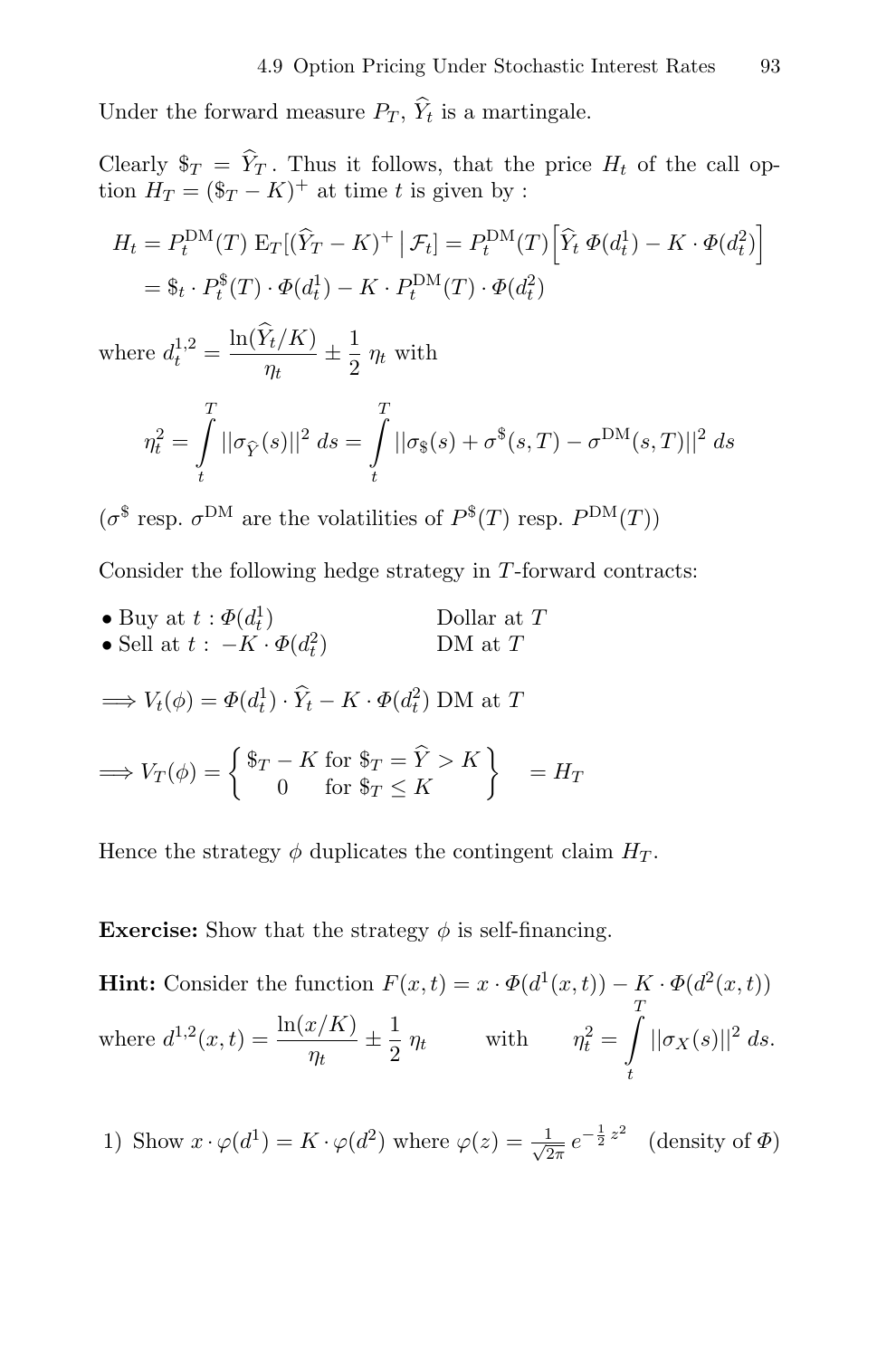94 4 Application to Financial Economics

- 2) Using the relation 1) show  $F_x(x,t) = \Phi(d^1(x,t))$
- 3) Show  $F_t(x,t) = x \cdot \varphi(d^1) \cdot \frac{d}{dt} \eta(t)$
- 4) Show  $\frac{d}{dt} \eta(t) = -\frac{1}{2\eta} \cdot ||\sigma_X(t)||^2$
- 5) Show  $F_t + \frac{1}{2} F_{xx} x^2 ||\sigma_X(t)||^2 = 0$

 $\Longrightarrow V_t(\phi)=F(\widehat{Y}_t,t)$  is self-financing (see Sect. 2.5 (15) and Rem. 2.11)  $\implies dV_t(\phi) = \Phi(d_t^1) d\hat{Y}_t$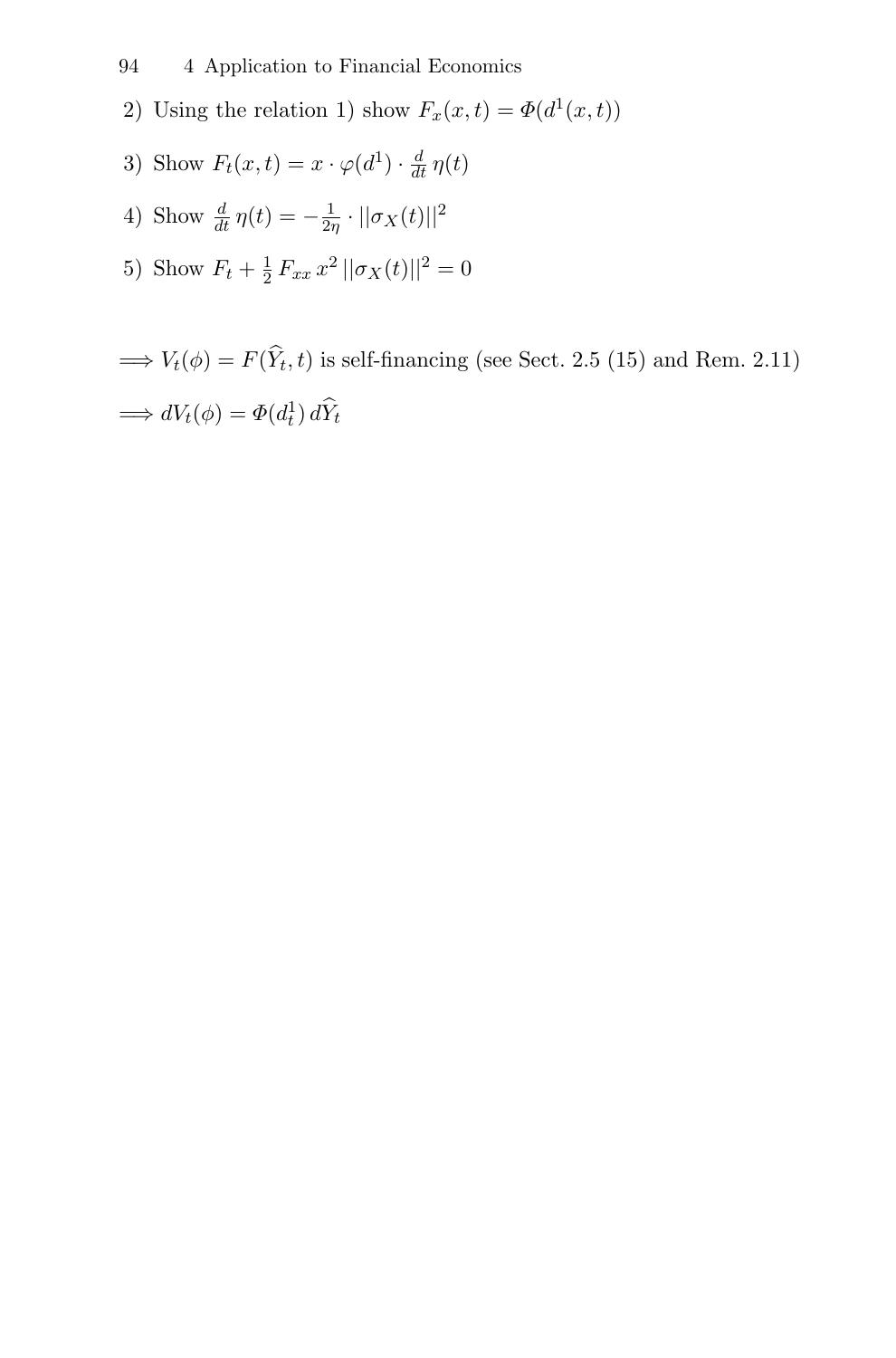## **Term Structure Models**

Term structure models are considered as one of the most complex and mathematically demanding subjects in finance. Contrary to the valuation of options, or more generally of contingent claims, the valuation of interest rate dependent instruments requires the study of many interacting markets, the so-called "term structure" of interest rates.

One of the first term structure models was the short-rate model of Vasicek (1977). By modelling the "short rate" over time, the dynamics of the "forward rate" is also implicitly determined. A drawback of shortrate models is that they cannot be fitted to the total term structure (they only catch the first point of the "yield curve"). This shortcoming was first overcome by the Ho-Lee model (see Ho-Lee (1986)), which starts with the present term structure as given by the zerobond prices. Both models are sketched in Sect. 5.4 as special HJM models.

A fundamental contribution was made by Heath-Jarrow-Morton (1992), who start by modelling the complete term structure as given by the (continuously compounded) forward rates. Most implementations of the HJM model are "Gaussian", meaning that the forward rates are assumed to be normally distributed. But this implies that interest rates may become negative, a rather undesirable property. This problem was overcome by the "log-normal" models. However, assuming that continuously compounded interest rates are log-normally distributed led to new difficulties: the rates explode over time and thus these models (see Black-Derman-Toy (1990) or Black-Karasinski (1991)) are unstable. This problem was solved by the (discrete) log-normal Sandmann-Sondermann model (see Sandmann-Sondermann (1993)). By switching from continuously compounded to "effective", i.e., an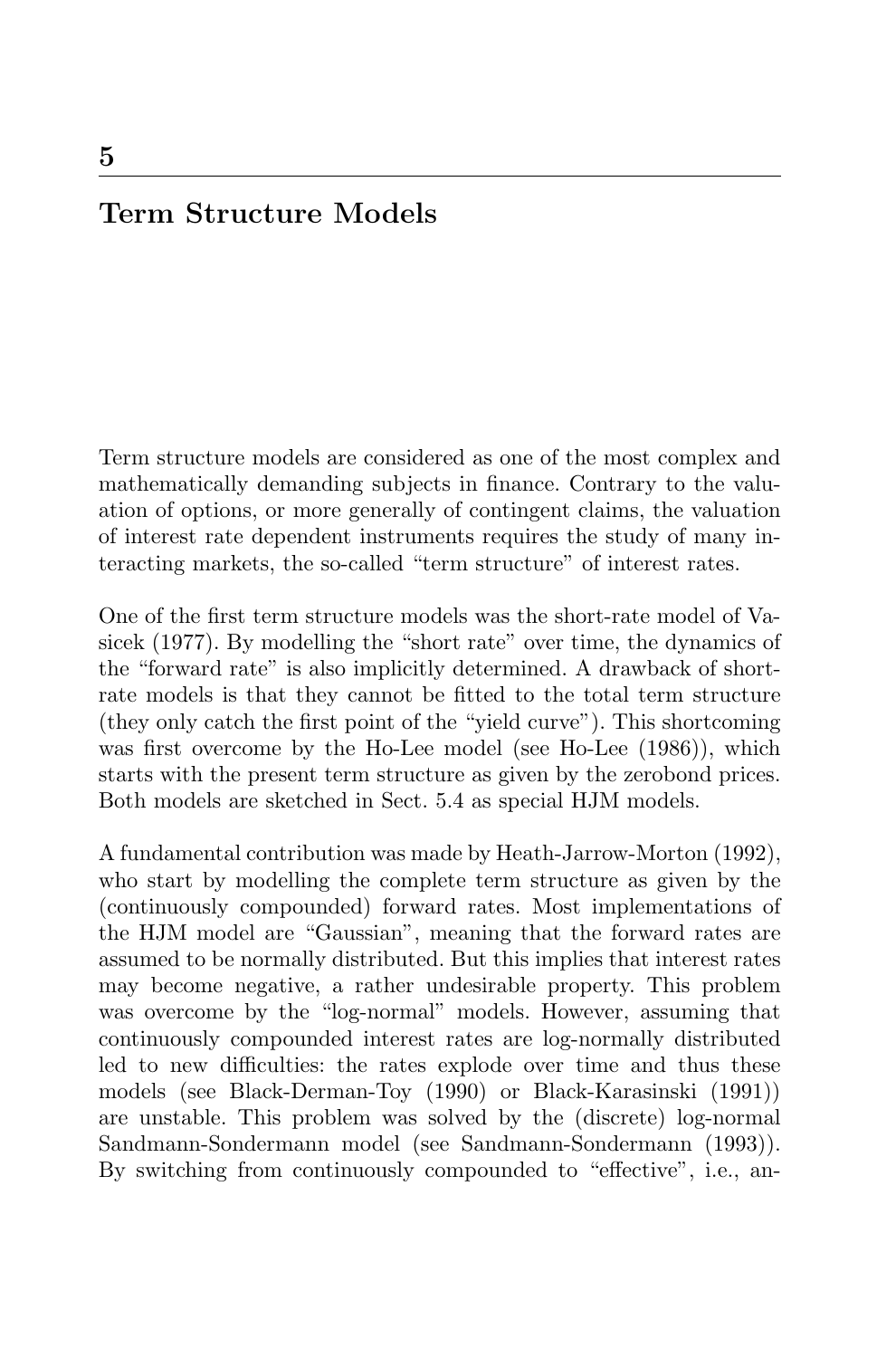nually compounded rates, they showed that such models have stable dynamics, and hence have a stable continuous limit (see Sandmann-Sondermann (1994)). This approach finally led to the so-called "LI-BOR" or "Market" models due to Sandmann-Sondermann-Miltersen (1995) and Miltersen-Sandmann-Sondermann (1997), and further developed by Brace-Gatarek-Musiela (1997). These models have become quite popular in the finance industry, since they are stable and arbitrage-free, produce non-negative interest rates and, most importantly, reflect the market practice of Black's caplet formula (see Sect. 5.5 and 5.6).

For a comprehensive treatment of Fixed Income Markets and term structure models we refer to Musiela-Rutkowski (1997), who also give a detailed overview of the historical development of this complex subject.

By looking at a term structure model in continuous time in the general form of Heath-Jarrow-Morton (1992) as an infinite collection of assets (the zerobonds of different maturities), the methods developed in Chap. 4 can be applied without modification to this situation. Readers who have gone through the original articles of HJM may appreciate the simplicity of this approach, which leads to the basic results of HJM in a straightforward way. The same applies to the Libor Market Model treated in Sect. 5.5 .

## **5.1 Different Descriptions of the Term Structure of Interest Rates**

There are three equivalent descriptions of the term structure, namely by means of

1) Zerobonds

 $P(t,T)$  = price of one Euro, deliverable at T, at time t

2) yields (continuously compounded)

$$
y(t,T) := -\frac{1}{T-t} \log P(t,T)
$$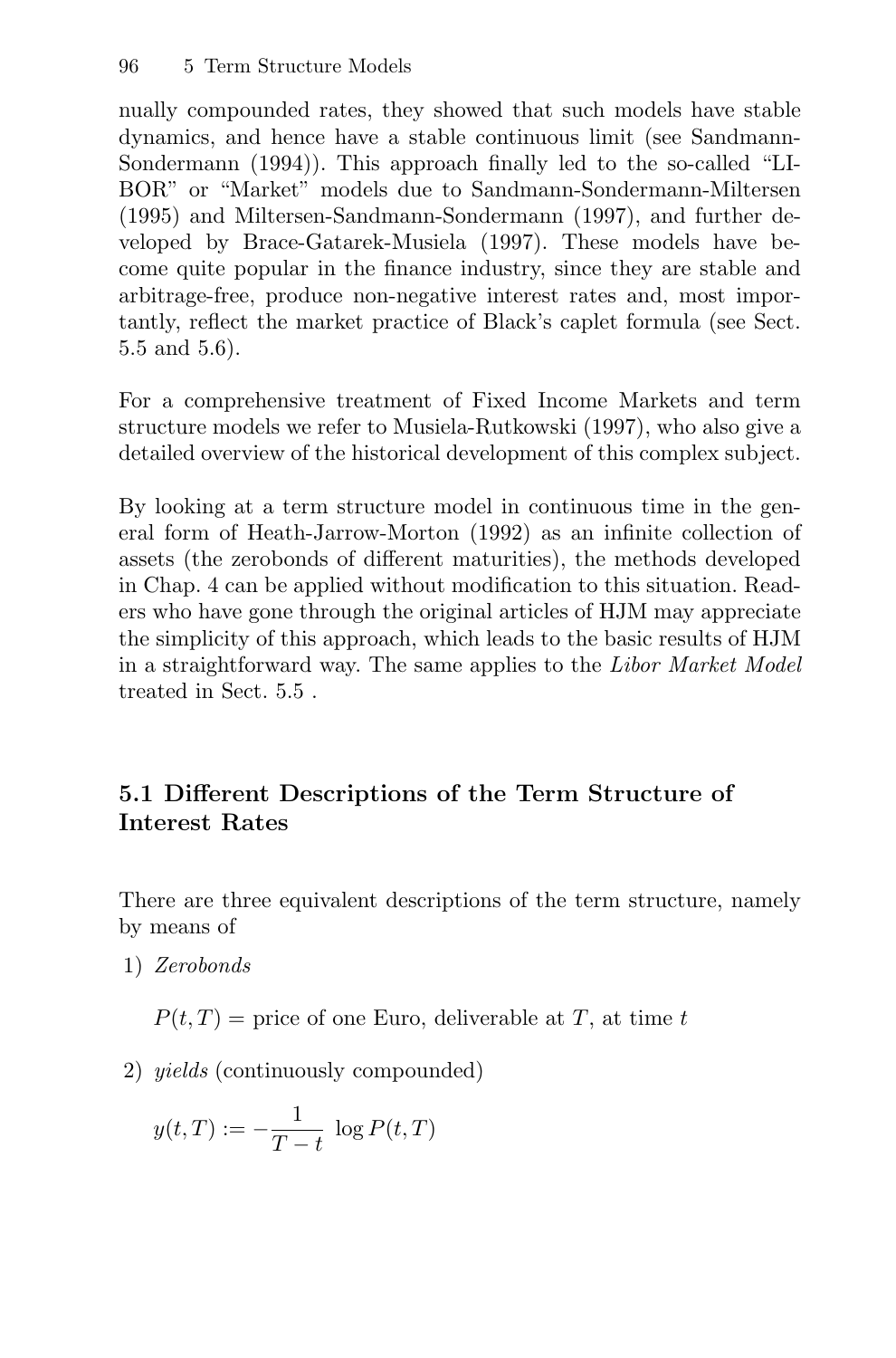3) forward rates (continuously compounded)

$$
f(t,T) := -\frac{\partial}{\partial T} \, \log P(t,T).
$$

**Relations between 1), 2) and 3) :**

1) 
$$
\implies
$$
 2) + 3) by definition  
\n2)  $\implies$   $P(t,T) = \exp{-y(t,T) (T-t)}$   
\n $f(t,T) = y(t,T) + (T-t) \frac{\partial}{\partial T} y(t,T)$   
\n3)  $\implies$   $P(t,T) = \exp\{-\int_{t}^{T} f(t,u) du\}$   
\n $y(t,T) = \frac{1}{T-t} \int_{t}^{T} f(t,u) du.$  (1)

Hence the term structure up to time  $T^*$  is completely described by any of the following families:

(i)  $\{P(t,T) | 0 \le T \le T^* , 0 \le t \le T \}$ (ii)  $\{y(t,T) | 0 \le T \le T^* , 0 \le t \le T\}$ (iii)  $\Big\{ f(t,T) \mid 0 \leq T \leq T^* , 0 \leq t \leq T \Big\}.$ 

 $T - t$ 

t

For fixed t,  $T \longrightarrow P(t,T)$ ,  $t \leq T \leq T^*$  is a (smooth) curve of bond prices at t with different maturities.

For fixed T,  $t \longrightarrow P(t,T)$  is the (stochastic) price process of a bond maturing at T.

This is illustrated in the diagrams of Fig. 5.1 on page 98.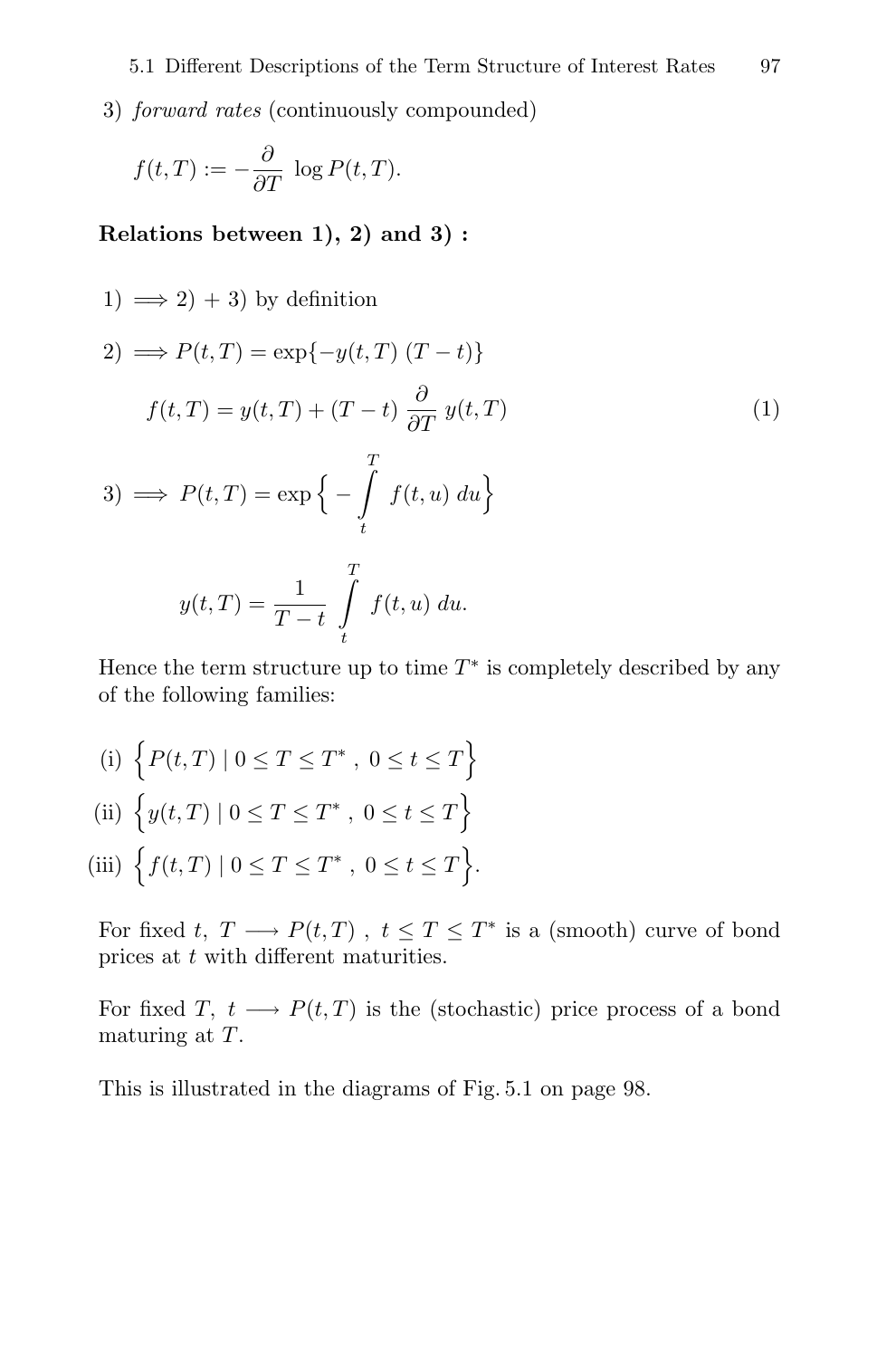

**Fig. 5.1.** Different descriptions of the Term Structure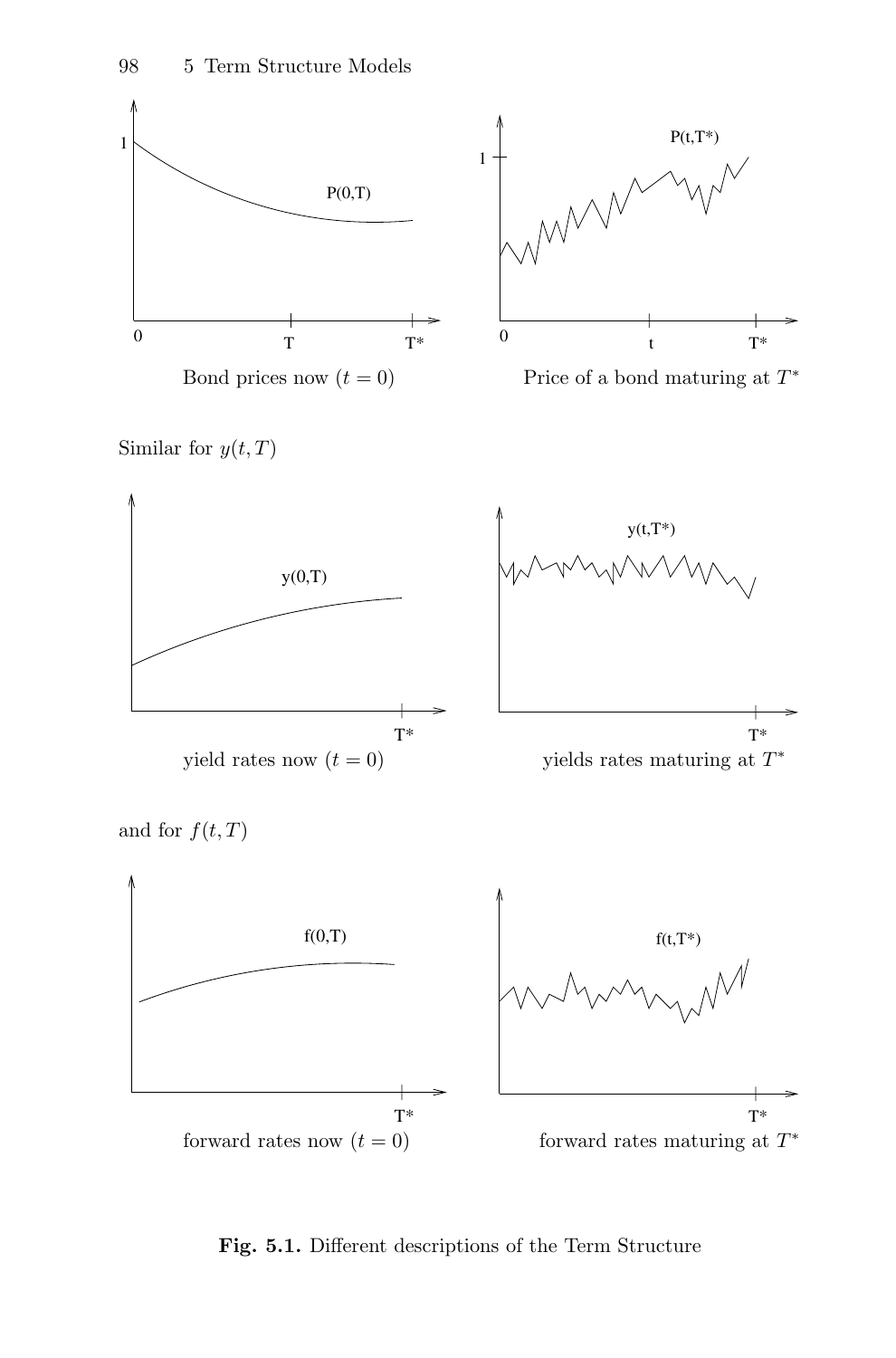From (1) it follows

$$
f(t,T) \begin{pmatrix} > \\ = \\ < \end{pmatrix} y(t,T) \Longleftrightarrow \text{ yield curve is } \begin{pmatrix} \text{rising} \\ \text{flat} \\ \text{falling} \end{pmatrix}
$$

In particular, the relation  $(1)$  implies: the longer the maturity  $T$ , the more sensitive  $f(t, T)$  reacts to twists in the yield curve.

**Definition 5.1.1.** The instantaneous spot rate is defined by

$$
r(t) = f(t, t) = -\frac{\partial}{\partial T} (\log P(t, T))_{T=t}.
$$

## **5.2 Stochastics of the Term Structure**

Again we assume that there are d independent stochastic factors modelled by a d-dimensional Brownian motion.

$$
B_t = (B_t^1, \dots, B_t^d) \quad \text{on } (\Omega, (\mathcal{F}_t)_{0 \le t \le T^*}, P)
$$

satisfying the usual conditions.

For each  $T \leq T^*$ , consider the "asset"  $X_t^T = P(t,T)$ . As before we assume that, for any  $0 \leq T \leq T^*$ ,

$$
\frac{dP(t,T)}{P(t,T)} = \mu(t,T) dt + \underbrace{\sigma(t,T) \circ dB_t}_{\text{scalar product in } \mathbb{R}^d} \quad 0 \le t \le T
$$

with  $\mu(t, T)$ ,  $\sigma(t, T)$  adapted processes, satisfying boundary conditions as defined in Sect. 4.1 .

Thus we have a continuum of "assets", whose dynamics are given by Borel-measurable mappings

$$
\mu: C \times \Omega \longrightarrow \mathbb{R} \quad , \ \sigma: C \times \Omega \longrightarrow \mathbb{R}^d
$$

with

$$
C = \Big\{ (t,T): 0 \le t \le T \le T^* \Big\}.
$$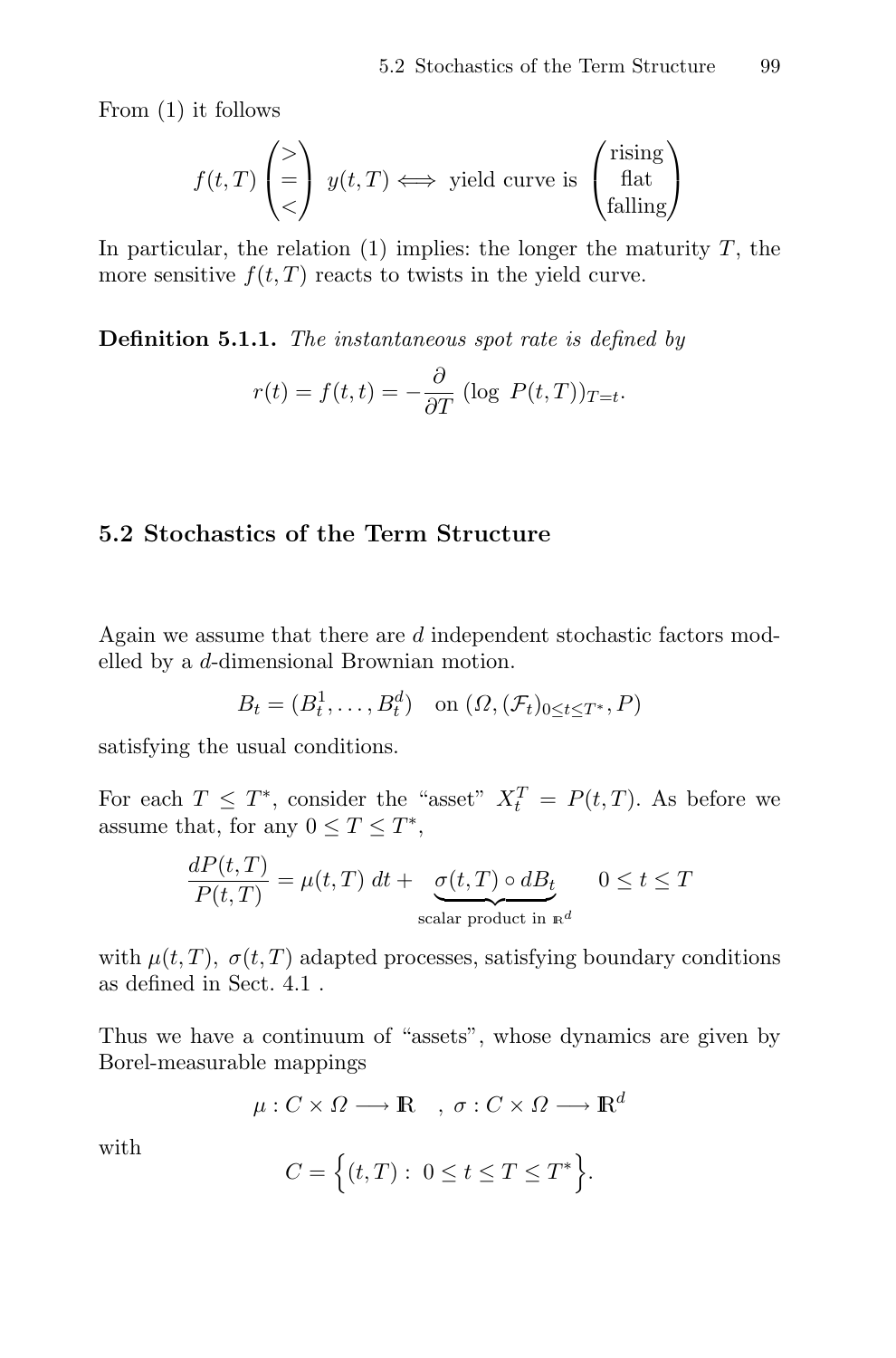**Assumption 5.2.1.** (No-arbitrage) There exists a d-dimensional adapted process  $\lambda(t)_{0 \leq t \leq T^*}$  with

$$
E\Big[\exp\big\{\frac{1}{2}\int\limits_{0}^{T^*}||\lambda(s)||^2\ ds\Big\}\Big]<\infty
$$

such that, for all  $0 \le t \le T \le T^*$ 

$$
\mu(t,T) = r(t) + \lambda(t) \circ \sigma(t,T)
$$

$$
= r(t) + \sum_{i=1}^{d} \lambda_i(t) \sigma_i(t,T).
$$

#### **Remark 5.1.**

- (1) As shown in Sect. 4.1, no arbitrage implies that the risk price process is the same for all "assets", i.e. does not depend on the maturity T.
- (2) Since there is now a continuum of assets, but only d factors, NA imposes restrictions on the drift terms  $\mu(t,T)$  (term structure models with finitely many factors are "over"-complete).
- (3)  $\lambda(t)$  can be interpreted as a risk premium for long term investments, since

$$
E\left[\frac{dP(t,T)}{P(t,T)} | \mathcal{F}_t\right] = r(t) dt + \underbrace{\lambda(t) \circ \sigma(t,T) dt}_{excess return}.
$$

As before Girsanov's theorem allows us to eliminate  $\lambda(t)$  as follows:

$$
L_t := -\int_0^t \lambda(s) \circ dB_s
$$
  
\n
$$
P^* = \mathcal{E}(L_{T^*}) \, P \quad P^* \sim P \text{ on } \mathcal{F}_{T^*}
$$
  
\n
$$
B_t^* = B_t + \int_0^t \lambda(s) \, ds \quad \text{BM under } P^*
$$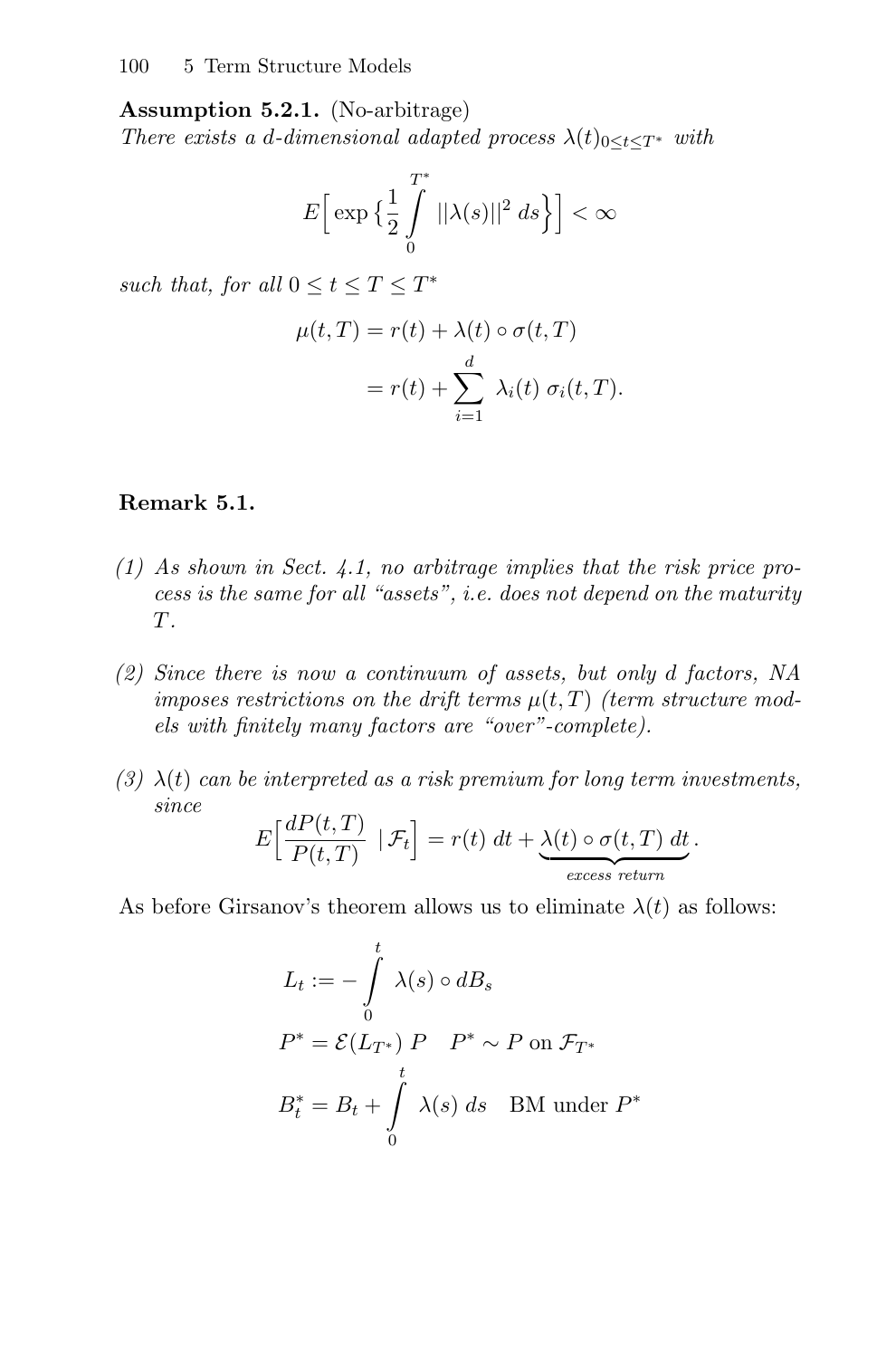$$
\implies \frac{dP(t,T)}{P(t,T)} = r(t) \, dt + \sigma(t,T) \circ dB_t^* \quad 0 \le t \le T \le T^*
$$

$$
\implies E_{P^*}\left[\frac{dP(t,T)}{P(t,T)} \mid \mathcal{F}_t\right] = r(t) dt \quad \text{(Local Expectation Hypothesis)}.
$$

Again let

$$
\beta(t) = \exp\left\{\int\limits_0^t r(s) \, ds\right\}
$$

be the accumulation factor (rolling over at the spot rate) = spot numeraire.

As in Chap. 4 it follows, that the discounted price processes are martingales under  $P^*$ , i.e.

$$
\hat{P}(t,T) = \frac{P(t,T)}{\beta(t)}
$$

has dynamics

$$
\frac{d\hat{P}(t,T)}{\hat{P}(t,T)} = \sigma(t,T) \circ dB_t^* \qquad \forall \ 0 \le t \le T \le T^*.
$$

More generally, for any Itô-Process  $(Z_t)_{0 \leq t \leq T \leq T^*}$  on  $(\Omega, (\mathcal{F}_t), P)$ , which is of the form

$$
\frac{dZ_t}{Z_t} = \mu_Z(t) \, dt + \sigma_Z(t) \circ dB_t
$$

we have for  $\hat{Z}_t = \frac{Z_t}{\beta_t}$ 

$$
\frac{d\hat{Z}_t}{\hat{Z}_t} = \sigma_Z(t) \circ dB_t^* \quad \text{under } P^*
$$

which again implies the Fundamental Pricing Rule:

 $\overline{a}$ 

$$
Z_t = E^* \Big[ \exp \Big\{-\int\limits_t^T r(s) \; ds \Big\} Z_T \Big| \mathcal{F}_t \Big] = \beta_t \; E^* [\hat{Z}_T \, | \, \mathcal{F}_t] \; \forall \; 0 \le t \le T \le T^*
$$

In particular, for any contingent claim  $H_T$  which is  $\mathcal{F}_T$ -measurable (and thus may depend on the whole term structure up to time  $T$ ), we have :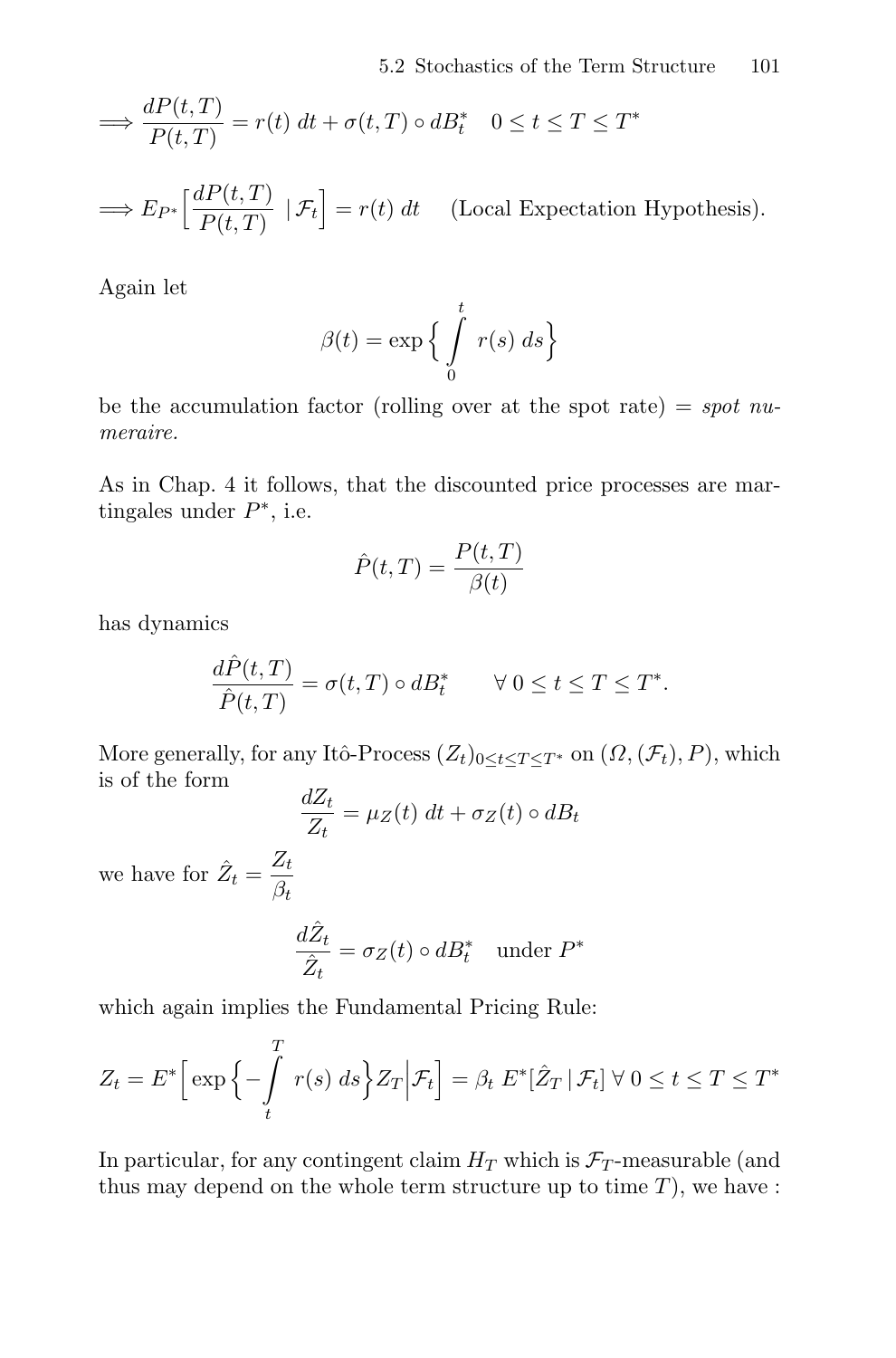102 5 Term Structure Models

$$
H_t = \beta_t \ E^* \Big[ \frac{H_T}{\beta_T} \Big| \mathcal{F}_t \Big] = P(t,T) \ E_T[H_T | \mathcal{F}_t],
$$

where  $E_T$  is the expectation w.r.t. the forward measure

$$
P_T = E^*[(\beta_T P(0,T))^{-1} | \mathcal{F}_t] P^* \quad \text{on } \mathcal{F}_t
$$

i.e.  $P_T$  is the martingale measure with  $P(t,T)$  as numeraire (see Sect. 4.8).

#### **5.3 The HJM-Model**

We have completely described the term structure by taking the zerobonds as building blocks. As we have seen all results, as derived in Chap. 4 for asset prices and their derivatives, carry over to describe the stochastic nature of the term structure. However, the term structure is usually described by interest rates instead of bond prices, e.g. by the movements of the yield curve or the forward rate curve.

Therefore HJM start with modelling the dynamics of the forward rates  $f(t, T)$  and assume that

$$
df(t,T) = \alpha(t,T) \, dt + \underbrace{\tau(t,T) \circ dB_t}_{\text{scalar product in } \mathbb{R}^d} \quad 0 \le t \le T \le T^*
$$

under the same conditions as in Sect. 5.2. Since the dynamics of the term structure is already completely described by the dynamics of  $P(t, T)$ , all what remains to do is to reveal the implied dynamics for the forward rates  $f(t, T)$ .

For the technical conditions on the processes  $\alpha$  and  $\tau$  needed for a mathematical rigorous derivation of the HJM-model (in particular conditions allowing the change of stochastic differentiation and integration) we refer to Heath-Jarrow-Morton (1992).

Again, since there is a continuum of rates but only finitely many factors, the drift terms  $\alpha(t, T)$  must satisfy certain restrictions for the model to be consistent.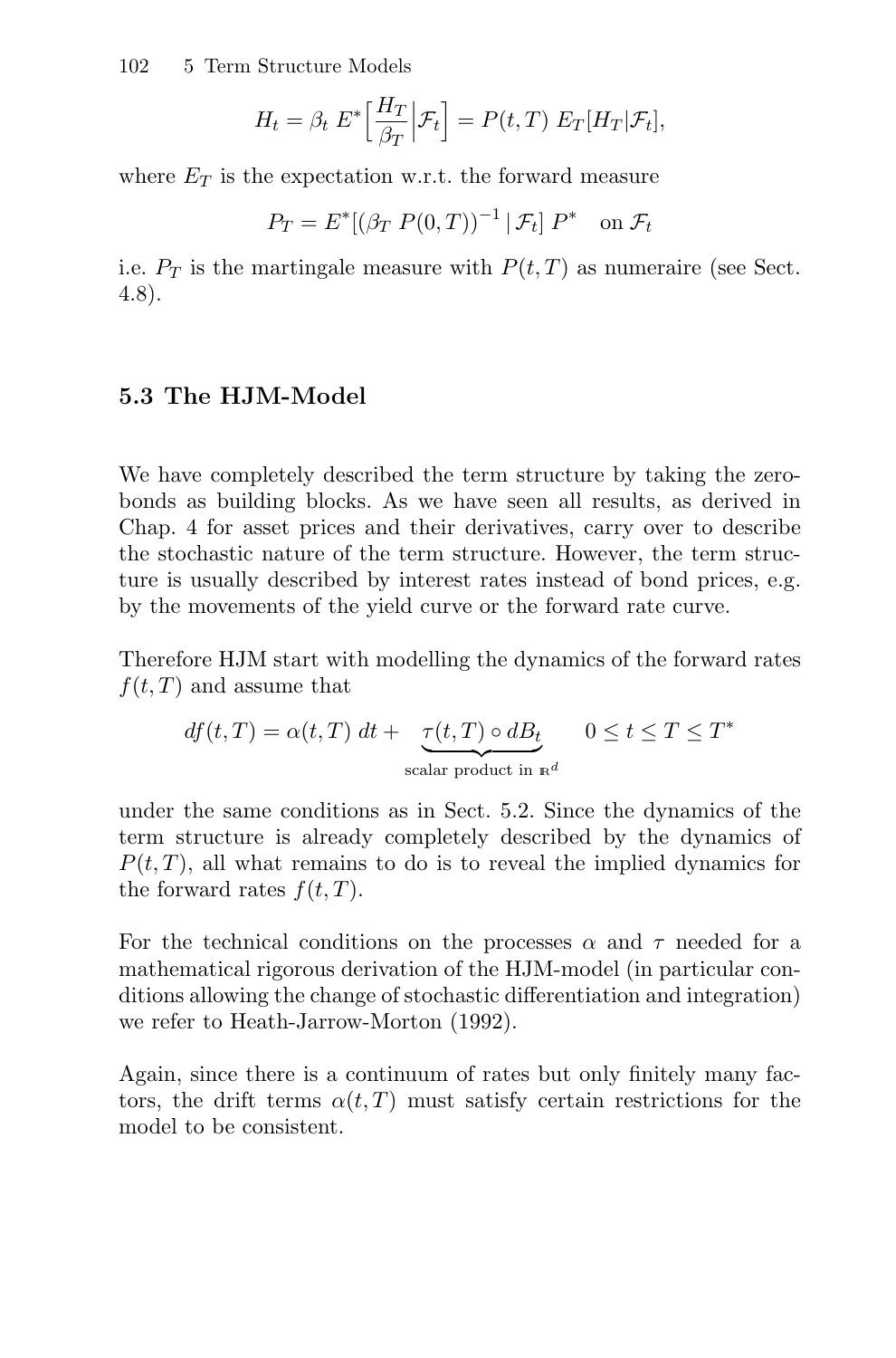**Theorem 5.3.1.** No arbitrage implies the existence of an adapted process  $\lambda(t)$  such that, for any  $0 \le t \le T \le T^*$ ,

$$
\alpha(t,T) = \tau(t,T) \circ (\lambda(t) - \sigma(t,T)) \tag{2}
$$

where

$$
\sigma(t,T) = -\int_{t}^{T} \tau(t,u) \ du.
$$

*Proof.* We have the following relations between  $f(t, T)$  and  $P(t, T)$ :

$$
\ln P(t,T) = -\int_{t}^{T} f(t,u) du
$$

$$
f(t,T) = -\frac{\partial}{\partial T} \ln P(t,T).
$$

No arbitrage (see Sect. 4.1 and 5.2) implies the existence of a risk price process  $\lambda(t)$ , which is independent of T, with

$$
E\left[\frac{dP(t,T)}{P(t,T)}|\mathcal{F}_t\right] = r(t) dt + \lambda(t) \circ \sigma(t,T) dt
$$

where  $\sigma(t,T)$  is the volatility of  $P(t,T)$ . By Itô

$$
d\ln P(t,T) = \frac{dP(t,T)}{P(t,T)} - \frac{1}{2} \frac{1}{P(t,T)^2} d\langle P(t,T) \rangle_t
$$
  
= 
$$
\left(r(t) + \lambda(t) \circ \sigma(t,T) - \frac{1}{2} ||\sigma(t,T)||^2\right) dt + \sigma(t,T) \circ dB_t.
$$

The **crucial step** now is that the HJM conditions allow changing differentials. In doing so it follows:

$$
df(t,T) = -\frac{\partial}{\partial T} d\ln P(t,T)
$$
  
=  $-\left(\lambda(t)\frac{\partial}{\partial T}\sigma(t,T) - \sigma(t,T)\frac{\partial}{\partial T}\sigma(t,T)\right) dt - \underbrace{\frac{\partial}{\partial T}\sigma(t,T)}_{:=\tau(t,T)} dB_t.$ 

Hence

$$
\alpha(t,T) = \lambda(t) \circ \tau(t,T) - \sigma(t,T) \circ \tau(t,T)
$$

and

$$
\sigma(t,T) = -\int\limits_t^T \tau(t,u) \ du.
$$

 $\Box$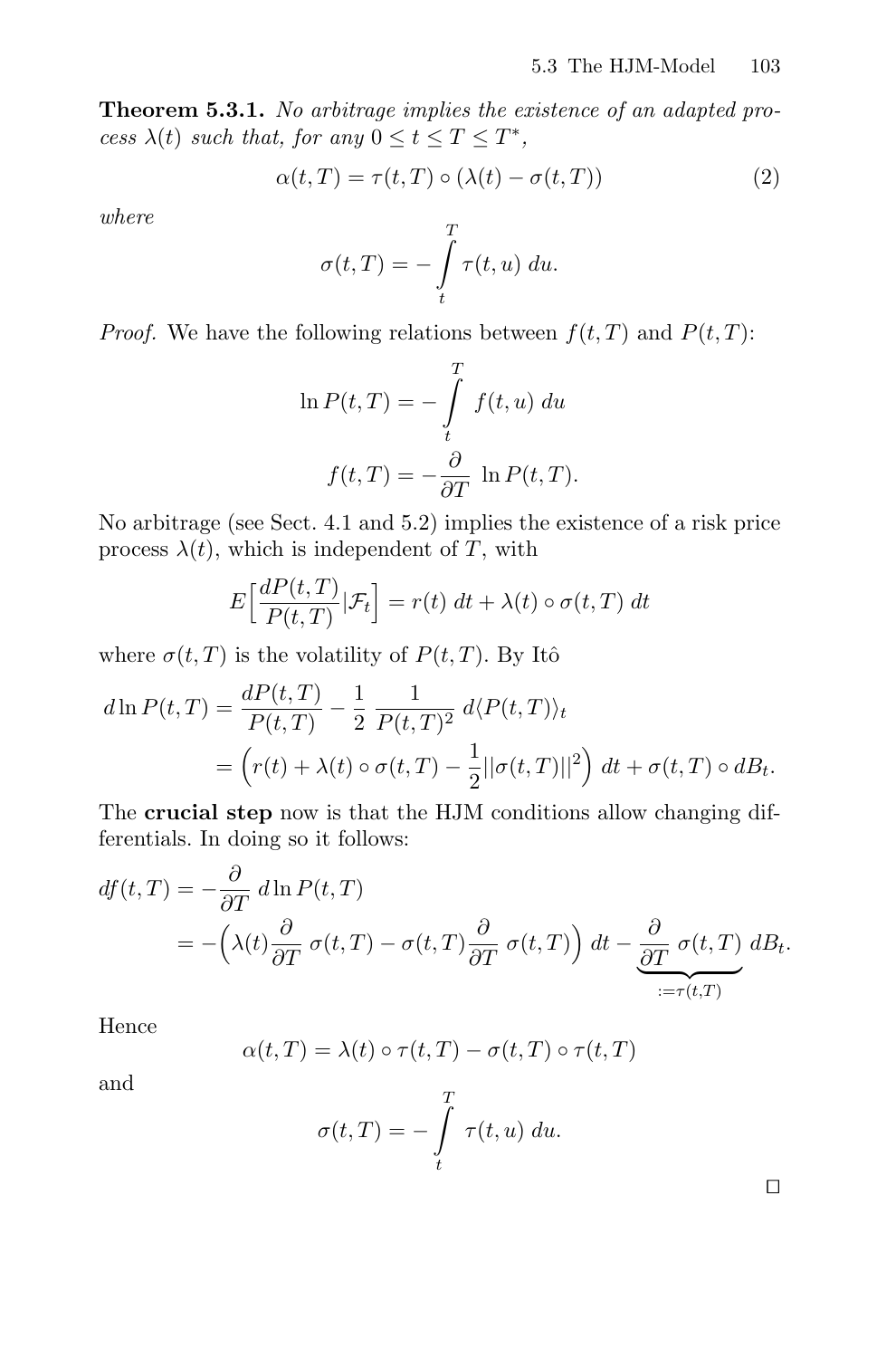The relation (2) allows again the elimination of the risk process  $\lambda(t)$ (which is the same for  $f(t, T)$  and  $P(t, T)$ ) by Girsanov.

Since we have already done this change of measure from  $P$  to  $P^*$  for the bond prices, we can directly derive the dynamics of  $f(t, T)$  under  $P^*$  by the same technique as above.

**Theorem 5.3.2.** (HJM) Under  $P^*$  the dynamics of  $f(t,T)$  is

$$
df(t,T) = \left(\tau(t,T) \circ \int\limits_t^T \tau(t,u) \ du\right) dt + \tau(t,T) \circ dB_t^*.
$$

Proof. Follows from

$$
d\ln P(t,T) = \left(r(t) - \frac{1}{2}||\sigma(t,T)||^2\right) dt + \sigma(t,T) \circ dB_t^*
$$

and

$$
\sigma(t,T) = -\int\limits_t^T \tau(t,u) \ du.
$$

 $\Box$ 

Hence forward rates and spot rates under the (spot) martingale measure  $P^*$  are given by

$$
f(t,T) = f(0,T) - \int_{0}^{t} \tau(s,T) \circ \sigma(s,T) ds + \int_{0}^{t} \tau(s,T) \circ dB_s^*
$$

$$
r(t) = f(0,t) - \int_{0}^{t} \tau(s,t) \circ \sigma(s,t) ds + \int_{0}^{t} \tau(s,t) \circ dB_s^*, \quad \text{where}
$$

$$
\sigma(s,T) = -\int_{s}^{T} \tau(s,u) du.
$$

**Attention:** Observe that the volatility  $\tau$  of the forward rates and the volatility  $\sigma$  of the zerobonds have opposite signs, since both depend on the same Brownian motion. Hence, if forward rates move up, zerobond prices move down, and vice versa.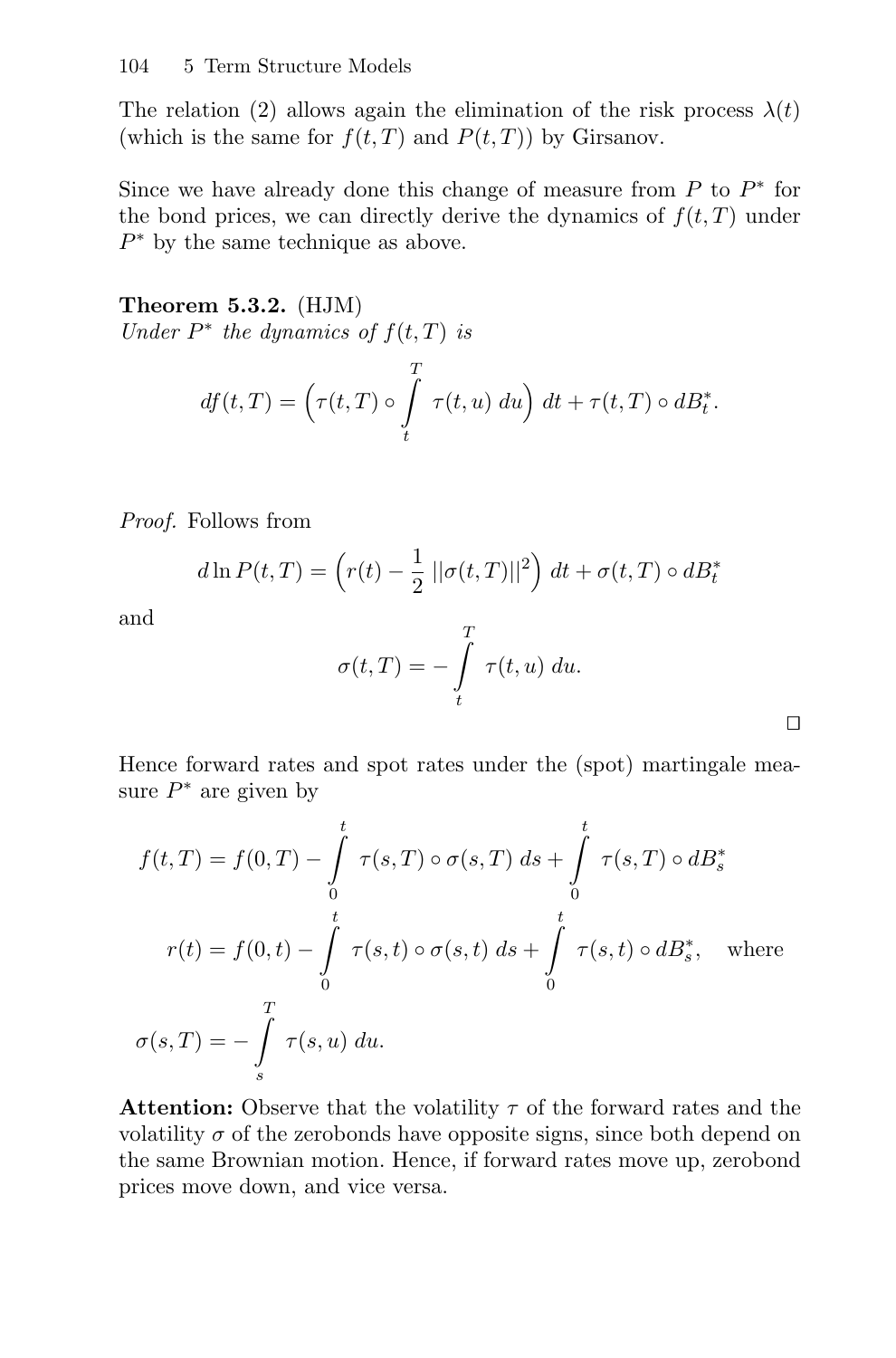## **5.4 Examples**

Literature: Ho-Lee (1986), Vasicek (1977), Musiela-Rutkowski (1997).

## 1. **Ho-Lee Model**

$$
d = 1 \quad \tau(t,T) = \tau > 0 \quad \forall \ t,T
$$
  
\n
$$
\implies df(t,T) = \alpha(t,T) + \tau \, dB_t
$$
  
\nNo arbitrage  
\n
$$
\iff_{\text{Theorem 5.3.1}} \alpha(t,T) = \tau \lambda(t) + \tau^2(T-t) .
$$

Theorem 5.3.2 
$$
\implies df(t,T) = \tau^2(T-t) dt + \tau dB_t^*
$$
  
\n
$$
f(t,T) = f(0,T) + \tau^2 \int_0^t (T-s) ds + \tau B_t^*
$$
\n
$$
= f(0,T) + \tau^2 t(T - \frac{t}{2}) + \tau B_t^*
$$
\n
$$
r(t) = f(t,t) = f(0,t) + \frac{1}{2} \tau^2 t^2 + \tau B_t^*.
$$



Ho-Lee turns any (flat) initial forward curve into an upward sloping curve at  $t$  .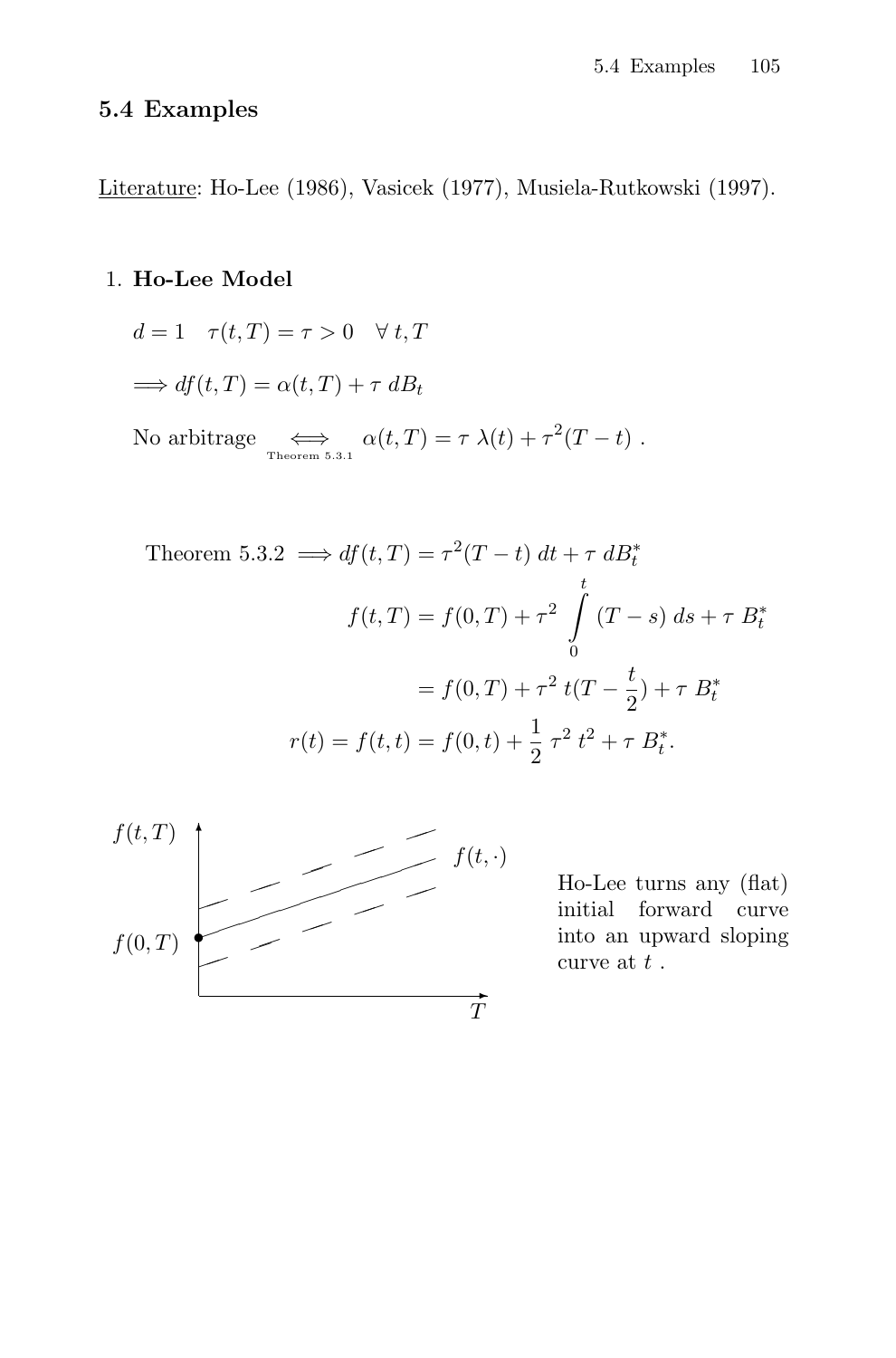Dynamics of  $P(t, T)$  of the Ho-Lee model:

$$
\frac{dP(t,T)}{P(t,T)} = r(t) dt + \sigma(t,T) dB_t^*
$$
  
=  $\left(f(0,t) + \frac{1}{2} \tau^2 t^2 + \tau B_t^*\right) dt - \tau(T-t) dB_t^*.$  (3)

## **Proposition 5.4.1.**

$$
P(t,T) = \frac{P(0,T)}{P(0,t)} \exp \left\{-\frac{1}{2} \tau^2 (T-t) T t - \tau (T-t) B_t^* \right\}.
$$

Proof. To show

$$
P(t,T) = P(0,T) e^{X_t}
$$

with

$$
X_t = \int\limits_0^t f(0, s) \, ds - \frac{1}{2} \, \tau^2 (T - t) \, T \, t - \tau (T - t) \, B_t^*
$$

is the solution of (3).

Itô's formula implies:

$$
dP(t,T) = P(0,T) \left( e^{X_t} dX_t + \frac{1}{2} e^{X_t} d\langle X \rangle_t \right)
$$

$$
= P(t,T) \left( dX_t + \frac{1}{2} d\langle X \rangle_t \right)
$$

$$
dX_t = f(0, t) dt - \frac{1}{2} \tau^2 \left( \frac{-T t + (T - t) T}{(T - t)^2 - t^2} \right) dt + \tau B_t^* dt - \tau (T - t) dB_t^*
$$
  

$$
= \left( f(0, t) + \frac{1}{2} \tau^2 t^2 + \tau B_t^* \right) dt - \frac{1}{2} \underbrace{\tau^2 (T - t)^2 dt}_{d\langle X \rangle_t} - \tau (T - t) dB_t^*
$$
  

$$
\implies \frac{dP(t, T)}{P(t, T)} = r(t) dt - \tau (T - t) dB_t^*.
$$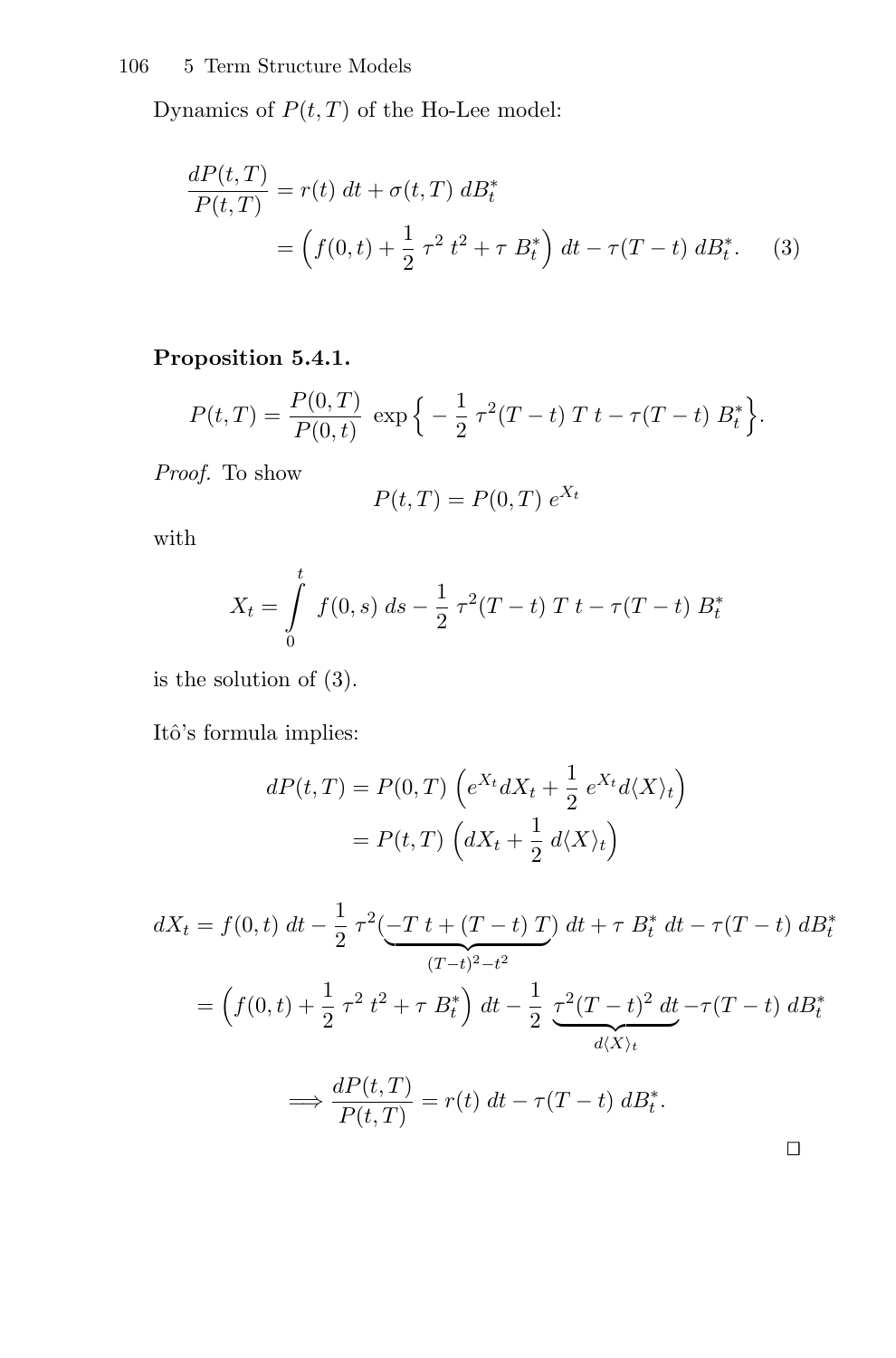#### 2. **Vasicek-Model**

$$
d = 1 \quad \tau(t, T) = \tau e^{-\alpha(T-t)} \quad \alpha, \tau > 0 \text{ fixed}
$$
  
\n
$$
\implies \sigma(t, T) = -\int_{t}^{T} \tau(t, u) du = \frac{\tau}{\alpha} \left( e^{-\alpha(T-t)} - 1 \right).
$$
  
\nHJM  $\longrightarrow df(t, T) = -\tau(t, T) \sigma(t, T) dt + \tau(t, T) dB_t^*$   
\n
$$
= \frac{\tau^2}{\alpha} e^{-\alpha(T-t)} \left( 1 - e^{-\alpha(T-t)} \right) dt + \tau e^{-\alpha(T-t)} dB_t^*
$$
  
\n
$$
= \tau e^{-\alpha(T-t)} \left( -\frac{\tau}{\alpha} \left( e^{-\alpha(T-t)} - 1 \right) dt + dB_t^* \right).
$$
  
\n
$$
\frac{dP(t, T)}{P(t, T)} = r(t) dt - \frac{\tau}{\alpha} \left( 1 - e^{-\alpha(T-t)} \right) dB_t^*
$$

It can be shown (see e.g. Musiela-Rutkowski (1997) Chapt.13) that the short rate is of the form

$$
dr(t) = \left(a(t) - \alpha r(t)\right) dt + \tau dB_t^*
$$
 (Ornstein-Uhlenbeck process)

## **5.5 The "LIBOR Market" Model**

Literature: see introduction to Chapter 5 .

Starting point are market rates (e.g.  $LIBOR = "London Inter-Bank"$ Offer Rate").

 $f(t, T, \delta)$  = nominal rate at t for period  $[T, T + \delta], \delta > 0$ 

 $\delta = 0.25 \longrightarrow f(t, T, \delta) = 3$ -month forward LIBOR rate

**Assumption 5.5.1.** (MSS)

$$
\frac{df(t,T,\delta)}{f(t,T,\delta)} = \mu(t,T) dt + \gamma(t,T) \circ dB_t.
$$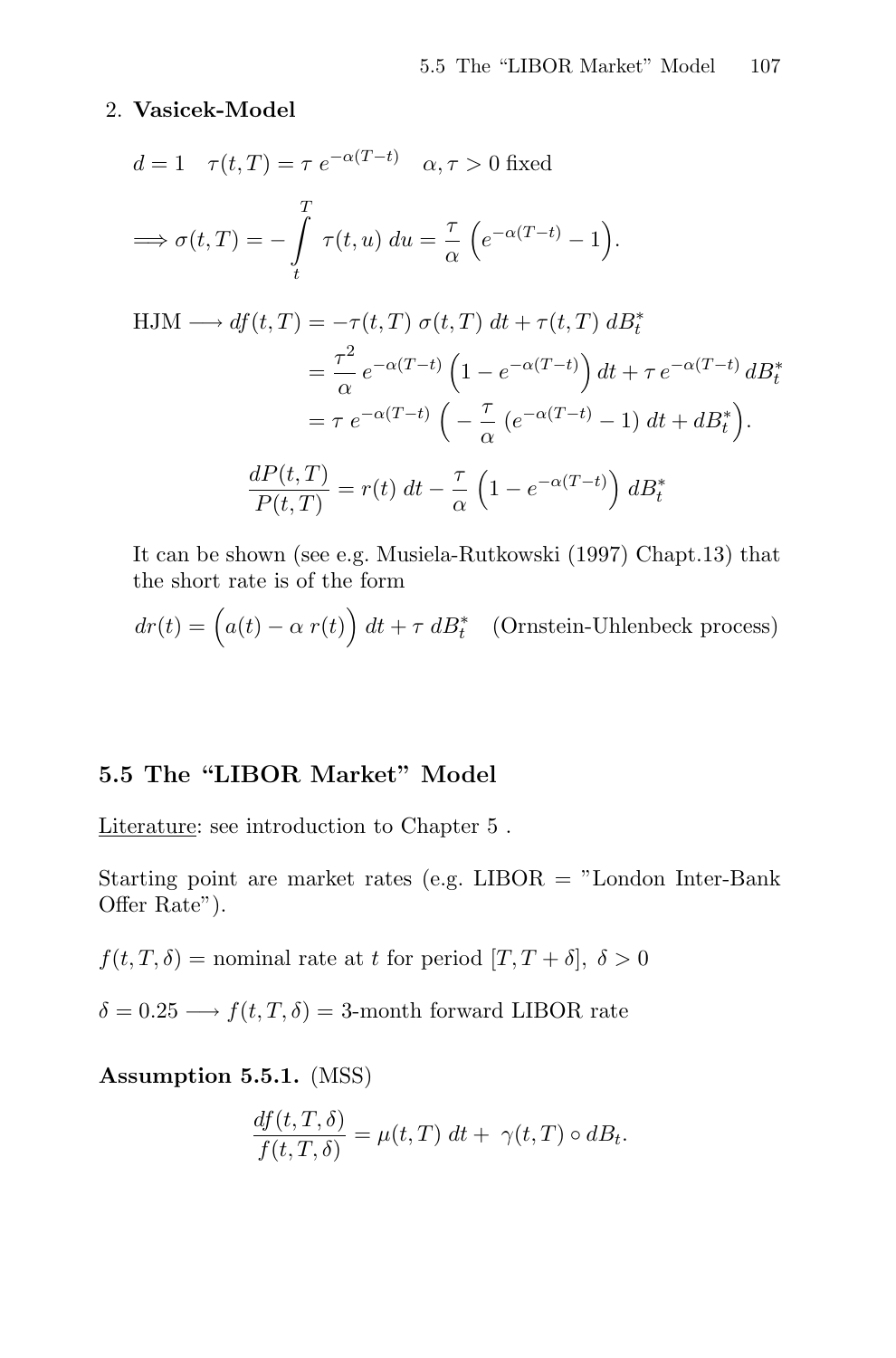Corresponding HJM-Model

$$
dP(t,T) = P(t,T) (r(t) + \sigma(t,T) \circ dB^*(t))
$$
  

$$
df(t,T,dt) = -\tau(t,T) \circ \sigma(t,T) dt + \tau(t,T) \circ dB^*(t)
$$

$$
\sigma(t,T) = -\int\limits_t^T \tau(t,u) \ du.
$$

Switching to the forward measure by choosing  $P(t,T)$  as numeraire (see Sect. 4.8 and 5.2), we get that

$$
B_T^*(t) = B^*(t) + \int_{0}^{t} \sigma(s,T) \, ds
$$

is Brownian motion under the forward measure

$$
P_T = \mathcal{E}(L_T) P^* \quad \text{with} \quad L_T(t) = -\int_0^t \sigma(s,T) \circ dB^*(s).
$$

The connection between the rates  $f(t, T, \delta)$  and  $P(t, T)$  is given by the forward contracts

$$
F(t,T,\delta) := \frac{P(t,T+\delta)}{P(t,T)} = \left[1 + \delta f(t,T,\delta)\right]^{-1}.
$$

**Proposition 5.5.2.**

$$
\frac{dF(t,T,\delta)}{F(t,T,\delta)} = (\sigma(t,T) - \sigma(t,T+\delta)) \circ dB^*_T(t)
$$

$$
= -\left(\int\limits_T^{T+\delta} \tau(t,u) \, du\right) \circ dB^*_T(t).
$$

*Proof.* Set  $X = P(t, T + \delta)$ , and  $Y = P(t, T)$ . Then Itô implies

$$
\frac{d(XY^{-1})}{XY^{-1}} = (\mu_X - \mu_Y + \sigma_Y \circ (\sigma_Y - \sigma_X)) dt + (\sigma_X - \sigma_Y) \circ dB^*(t)
$$
  
=  $(r(t) - r(t) + \sigma(t,T) \circ (\sigma(t,T) - \sigma(t,T+\delta))) dt$   
+  $(\sigma(t,T) - \sigma(t,T+\delta)) \circ dB^*(t)$   
=  $(\sigma(t,T) - \sigma(t,T+\delta)) \circ (\underbrace{dB^*(t) + \sigma(t,T) dt}_{dB^*_T(t)}).$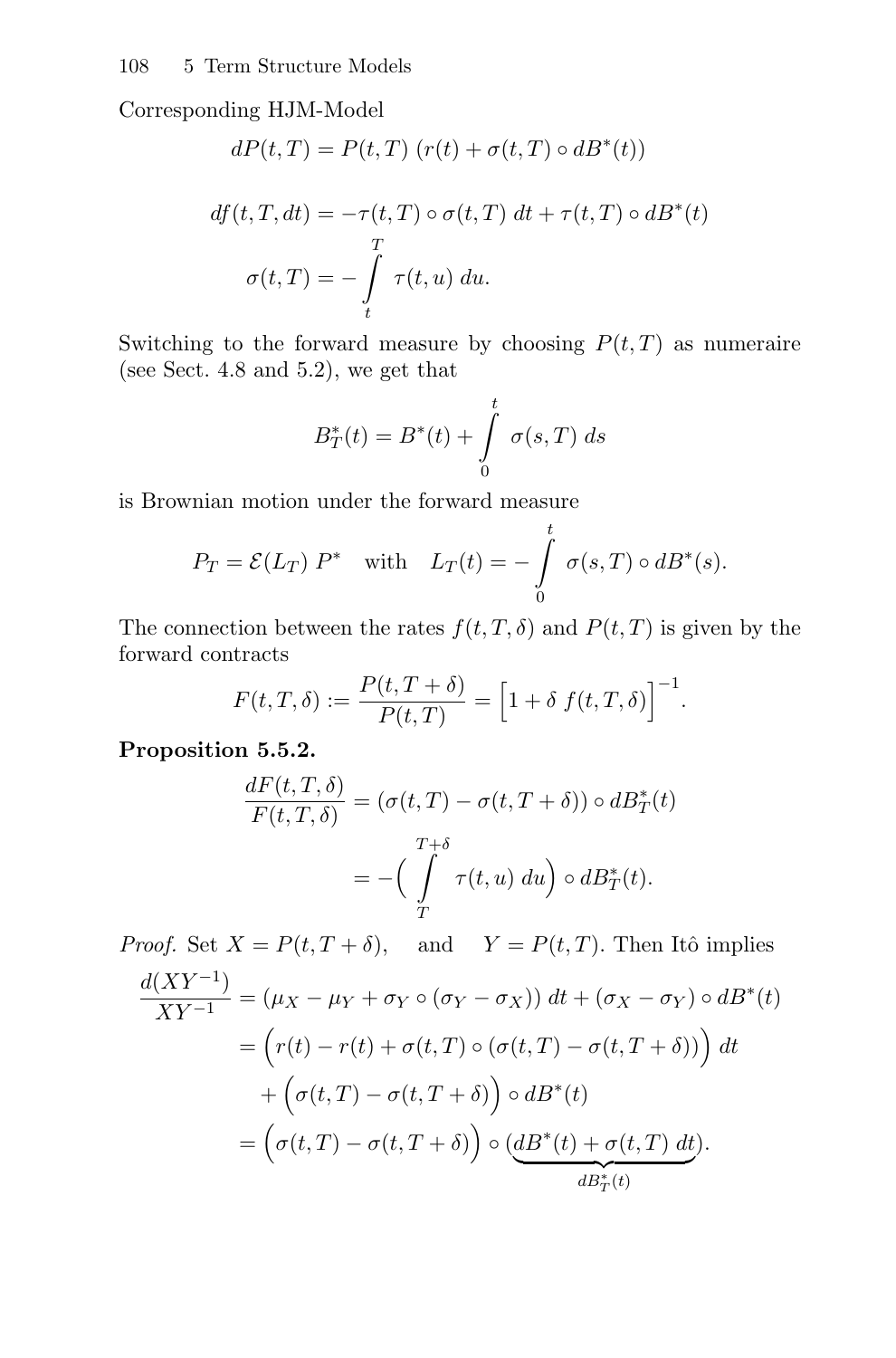$\Box$ 

**Theorem 5.5.3.** The relation between the volatilities  $\gamma(t,T)$  and  $\sigma(t,T)$  is given by

$$
\sigma(t,T+\delta) = \sigma(t,T) + \frac{\delta f(t,T,\delta)}{1+\delta f(t,T,\delta)} \cdot \gamma(t,T).
$$

Proof. Since Girsanov does not change volatilities we have from the MSS-assumption

$$
df(t,T,\delta) = \dots dt + f(t,T,\delta) \cdot \gamma(t,T) \circ dB^*(t).
$$

By Itô this implies

$$
dF(t, T, \delta) = d(1 + \delta f)^{-1} = -F^2 \delta df - \frac{1}{2} F^3 d \langle f \rangle.
$$

Hence

$$
\frac{dF(t,T\delta)}{F(t,T,\delta)} = -F \delta f \gamma(t,T) \circ dB^*(t) + \dots dt
$$

$$
= -\frac{\delta f}{1+\delta f} \gamma(t,T) \circ dB^*(t) + \dots dt.
$$

By Prop. 5.5.2 we have

$$
\frac{dF(t,T,\delta)}{F(t,T,\delta)} = (\sigma(t,T) - \sigma(t,T+\delta)) \circ dB^*_T(t).
$$

Since Girsanov does not change the diffusion coefficients, we get the result by comparison of volatilities.

 $\Box$ 

**Remark 5.2.** The HJM-volatilities are no longer deterministic (even if the  $\gamma(t,T)$  are assumed as deterministic), since they depend on  $f(t, T, \delta), i.e.$ 

$$
\sigma(t, T + \delta, \omega) = \sigma(t, T, f(t, T, \delta)(\omega)).
$$

Starting with  $\sigma(0,T) = 0$  and  $f(0,T,\delta)$ ,  $T = 0, \delta, 2\delta, \ldots$ , they can be computed pathwise by a binomial lattice.

**Theorem 5.5.4.**

$$
\frac{df(t, T, \delta)}{f(t, T, \delta)} = \gamma(t, T) \circ dB_{T+\delta}^*(t).
$$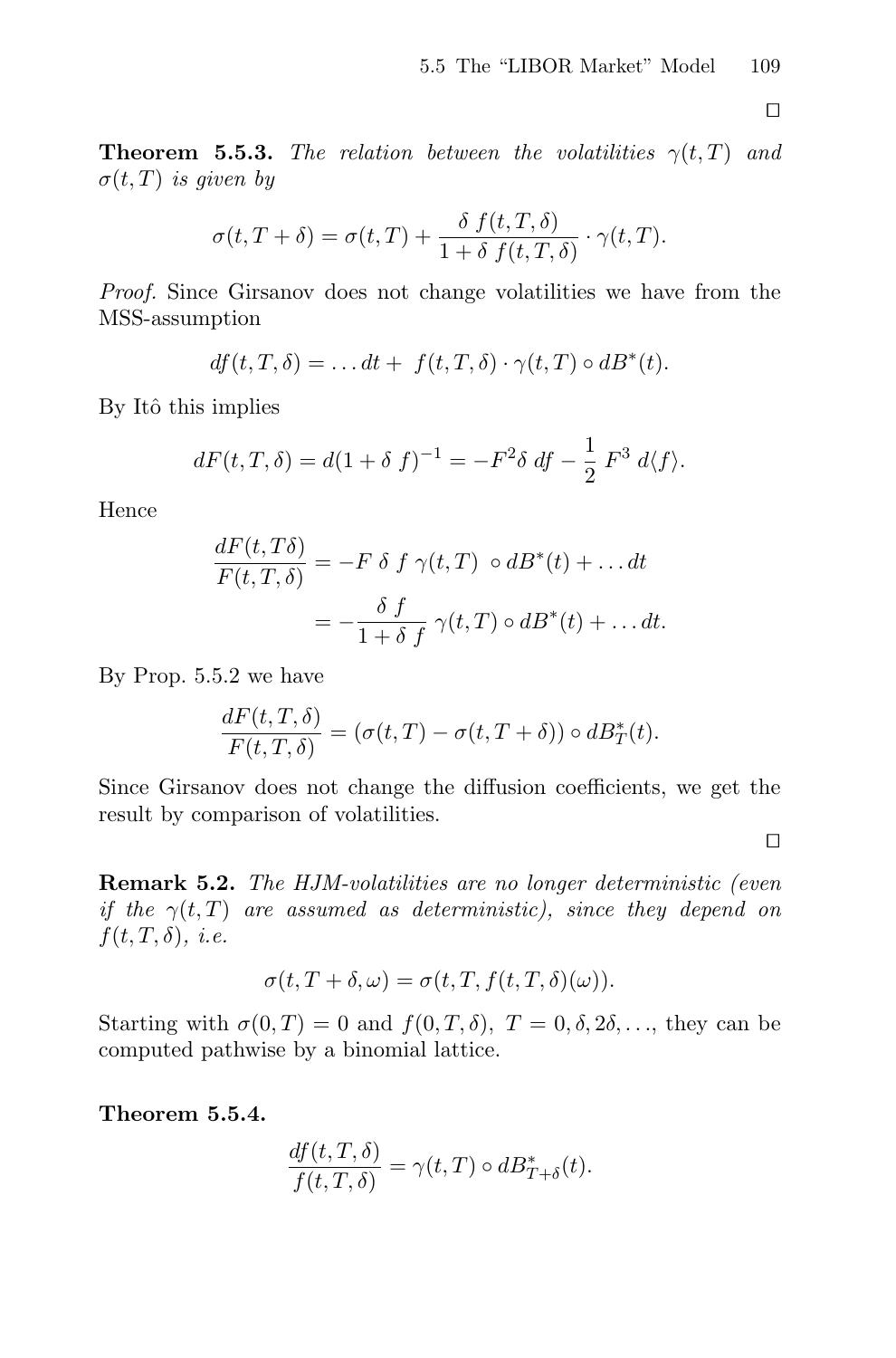#### 110 5 Term Structure Models

Proof.

$$
(1 + \delta f(t, T, \delta))^{-1} = F(t, T, T + \delta) = \frac{P(t, T + \delta)}{P(t, T)}
$$

$$
\implies f = \frac{1}{\delta} \left( \frac{P(t, T)}{P(t, T + \delta)} - 1 \right).
$$

Take  $P(t, T + \delta)$  as numeraire

$$
\implies \frac{P(t,T)}{P(t,T+\delta)} \text{ is a martingale under } B_{T+\delta}^* \n\implies f \text{ and } df/f \text{ are martingales under } B_{T+\delta}^* \n\implies df = f \cdot \gamma(t,T) \circ dB_{T+\delta}^* .
$$

#### **The Market Caplet Formula**

A "caplet" is defined as the payoff

$$
C = \delta \left( f(T, T, \delta) - K \right)^{+}
$$

payable at  $T + \delta$ .

By the Fundamental Pricing Rule we have

$$
C_t = \beta_t E^* \Big[ \frac{C}{\beta_{T+\delta}} \Big| \mathcal{F}_t \Big]
$$
  
=  $\delta P(t, T + \delta) E_{T+\delta} [(f - K)^+ | \mathcal{F}_t].$ 

Since  $\frac{df}{f} = \gamma(t,T) \circ dB_{T+\delta}^*$  is a lognormal martingale under  $P_{T+\delta}$ ,  $E_{T+\delta}[(f-K)^+]$  is the Black-Scholes formula for the call  $(f-K)^+.$ 

Hence

$$
C_t = \delta P(t, T + \delta) \left[ f(t, T, \delta) \Phi(d_1) - K \Phi(d_2) \right]
$$
  

$$
d_{1,2}(t) = \frac{1}{\eta(t, T)} \left( \ln \frac{f(t, T, \delta)}{K} \pm \frac{1}{2} \eta^2(t, T) \right)
$$
  

$$
\eta^2(t, T) = \int_t^T \gamma^2(s, T) ds.
$$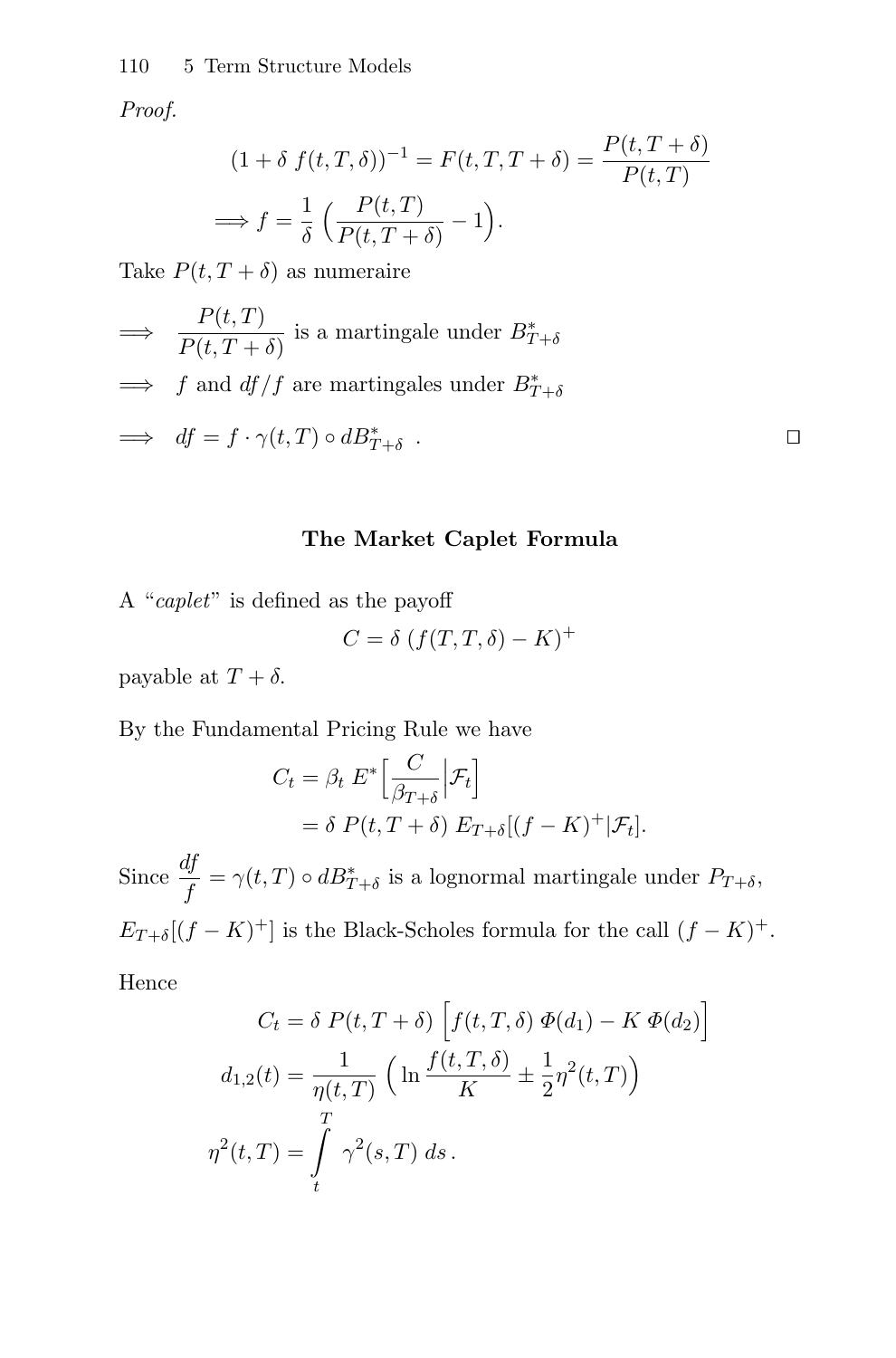For a "floorlet"  $F = \delta [K - f(t, T, \delta)]^+$  one obtains by the same method:

$$
F_t = \delta P(t, T + \delta) \left[ K \Phi(-d_2) - f(t, T\delta) \Phi(-d_1) \right].
$$

#### **5.6 Caps, Floors and Swaps**

Consider a sequence  $\mathcal{T} = \{T_0 < T_1 < \ldots < T_n\}$  of payment dates.

Let  $L(t, T_i)$  denote the forward LIBOR rate for  $[T_i, T_{i+1}]$ , valid at  $t, t \leq T_0, (i = 0, \ldots, n-1).$ 

Set  $\delta_i = T_{i+1} - T_i$ .

E.g.: 3-month LIBOR rates  $\Longrightarrow \delta_i \approx 0.25$  (varies with calendar)

**Definition 5.6.1.** A cap at cap-rate K on  $L(t,T_i)$  is a collection of caplets of the form

$$
C(K, \mathcal{T}) = \left\{ \delta_i \ [L_i - K]^+, \quad i = 0 \dots n - 1 \right\}
$$

which pays the amount  $\delta_i$   $[L(T_i, T_i) - K]^+$  at each  $T_{i+1}$  (payment in arrear) resp.  $P(T_i, T_{i+1}) \delta_i [L_i - K]^+$  at  $T_i$ .

Similarly a floor on  $L(t, T_i)$  is given by

$$
F(K, \mathcal{T}) = \Big\{ \delta_i \ [K - L_i]^+, \quad i = 0 \dots n - 1 \Big\}.
$$

A swap at rate K is a sequence of payments

*Swap* 
$$
(K, T) = \{ \delta_i (L_i - K), \quad i = 0 ... n - 1 \}
$$

at each  $T_{i+1}$  (arrear swap).

Let  $C_t(K)$ ,  $F_t(K)$ ,  $S_t(K)$  denote the price of these instruments at time  $t\leq T_0$ .

The relation  $a - b = [a - b]^{+} - [b - a]^{+}$  immediately gives the Cap-Floor relation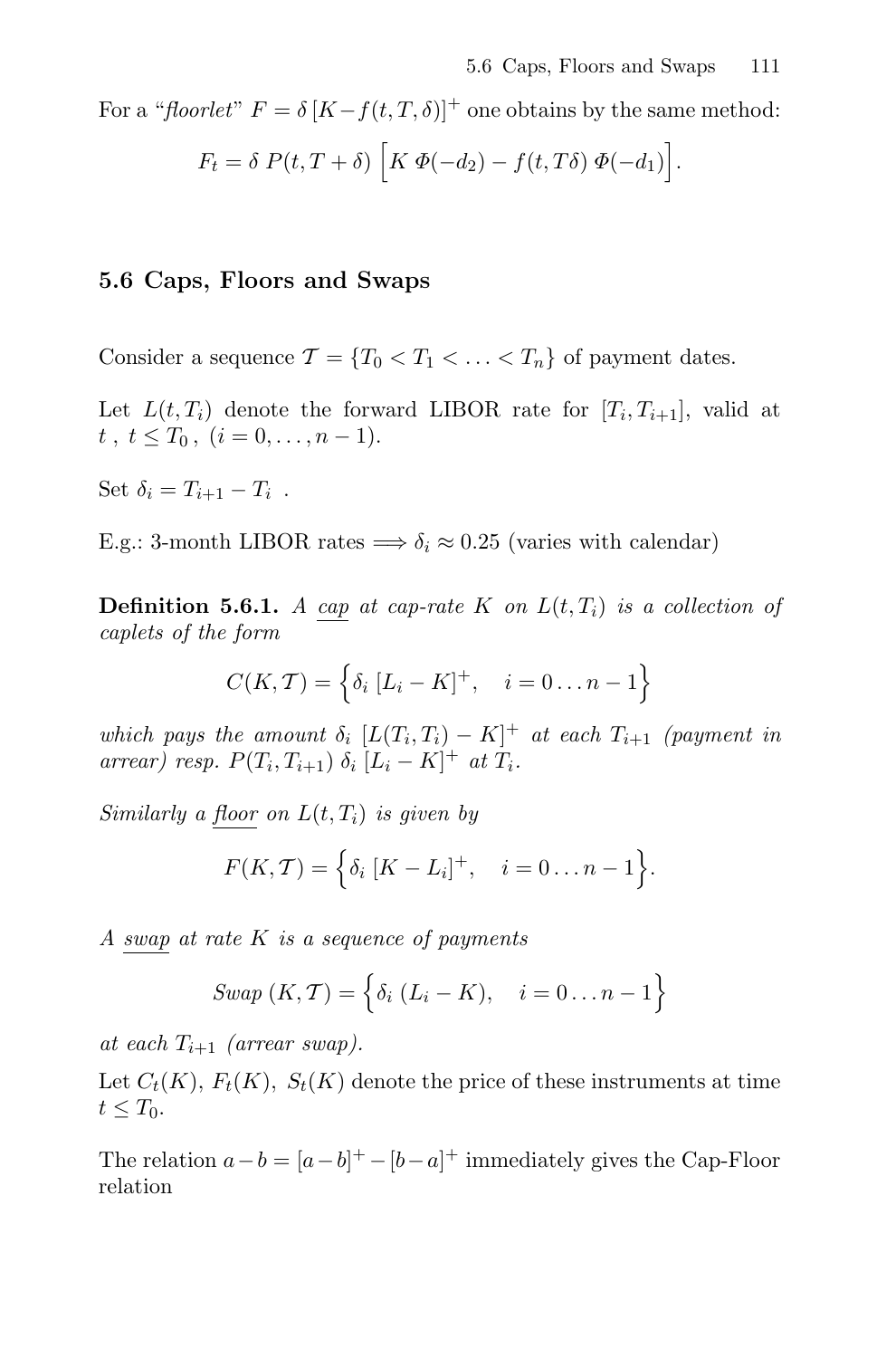112 5 Term Structure Models

$$
C_t(K) = F_t(K) + S_t(K).
$$

With the preceding result on caplets we obtain

$$
C_t(K) = \sum_{i=0}^{n-1} \delta_i P(t, T_{i+1}) \left( L(t, T_i) \Phi(d_1(t, T_i)) - K \Phi(d_2(t, T_i)) \right)
$$
  

$$
d_{1,2}(t, T_i) = \frac{1}{\eta(t, T)} \left( \ln \frac{L(t, T)}{K} \pm \frac{1}{2} \eta^2(t, T) \right)
$$
  

$$
\eta^2(t, T) = \int_t^T \gamma^2(s, T) ds.
$$

The price of a (forward) swap at  $t$  is given by

$$
S_t(K) = \sum_{i=0}^{n-1} \delta_i P(t, T_{i+1}) L(t, T_i) - \sum_{i=0}^{n-1} \delta_i K P(t, T_{i+1})
$$
  
=  $P(t, T_0) - \left( P(t, T_n) + \sum_{i=1}^{n} P(t, T_i) K (T_i - T_{i-1}) \right).$   
 coupon bond with coupon=

The "forward swap rate"  $K = K(t, T)$  is defined by the equation  $S_t(K) = 0$ . This gives

$$
K(t, T) = (P(t, T_0) - P(t, T_n)) \left(\sum_{i=1}^n \delta_{i-1} P(t, T_i)\right)^{-1}.
$$

The "swap rate"  $K(T_0, T)$  is the rate which assigns a zero price to a swap starting at  $T_0$ . Hence

$$
K(T_0, T) = 0 \Longleftrightarrow \sum_{i=1}^n P(T_0, T_i) K (T_i - T_{i-1}) + P(T_0, T_n) = 1
$$

$$
\Longleftrightarrow CB(K, T) = 1.
$$

I.e. the swap rate is equal to the coupon rate of a coupon bond (with payment dates  $\mathcal{T}$  ) quoted at "pari".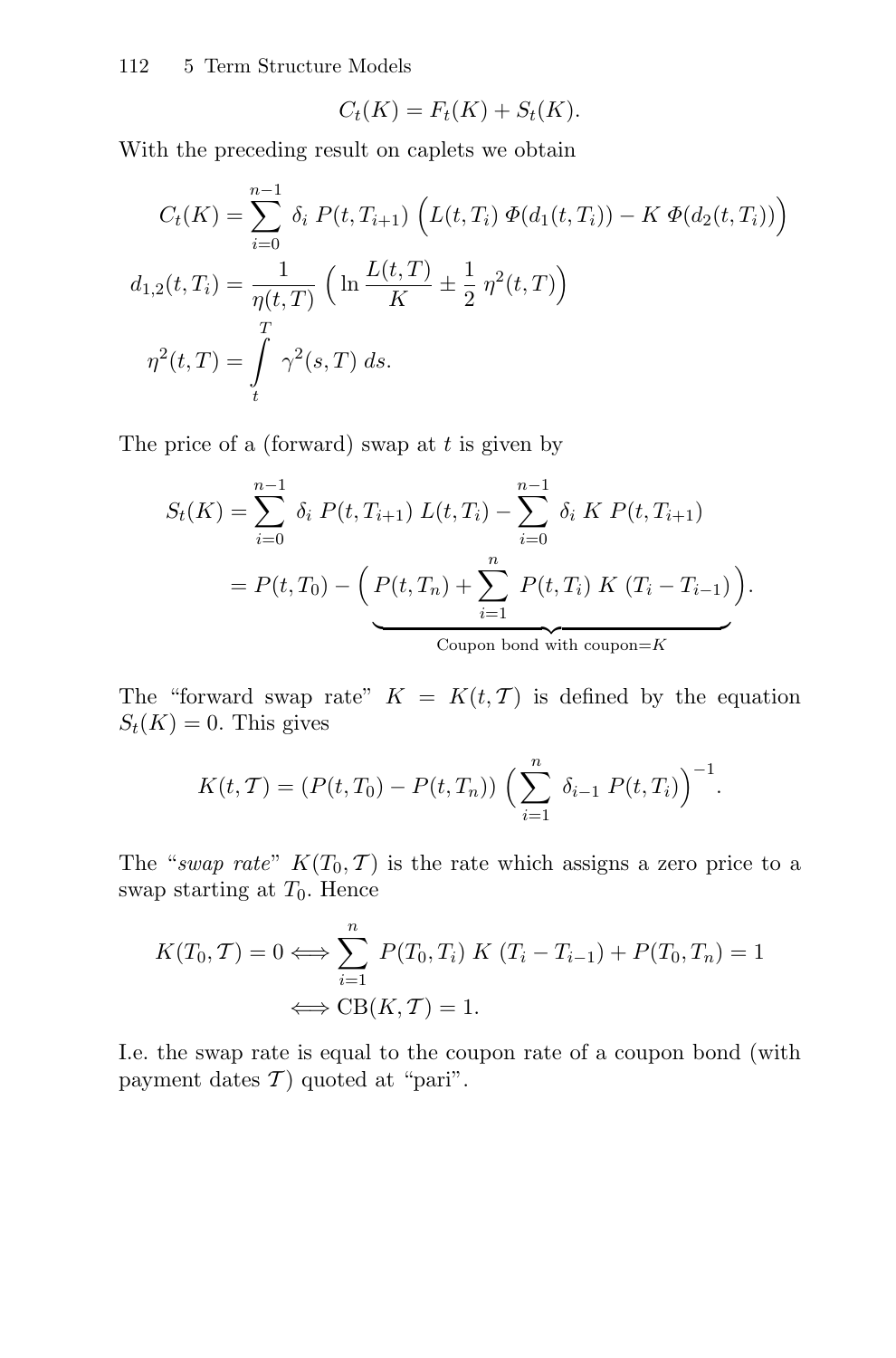# Why Do We Need Itô-Calculus in Finance?

As pointed out in Sect. 2.1, Itô's calculus is a necessary extension of real analysis to cope with functions of unbounded variation. Thus the question, whether we need stochastic calculus in finance, is tantamount to the question: are charts of stock prices, exchange or interest rates, in reality of unbounded variation? Such functions, like the Weierstraß function or a path of the Brownian motion, are pure mathematical constructs. Nobody can draw the graph of such a function, and even a computer can only give an approximate picture  $\frac{1}{1}$ . Why should such constructs represent what happens on the exchange markets?

The answer is given by contradiction. Let us **assume** that stock price movements **are in reality** of **finite** variation. Then clever people could make huge arbitrage profits by generating options, which are traded in the market at high premiums, at almost zero costs. Clearly a contradiction to reality!

This chapter requires some deeper results of stochastic analysis, like local times and generalized Itô formulas, taken from Carr-Jarrow (1990) and Revuz-Yor (1991). Section 6.4 should be of special interest to economists, since it presents another view on option pricing by means of Arrow-Debreu prices for contingent claims.

 $<sup>1</sup>$  A colleague once made the self-ironic remark: the older you get, the better you</sup> become in drawing paths of the Brownian motion.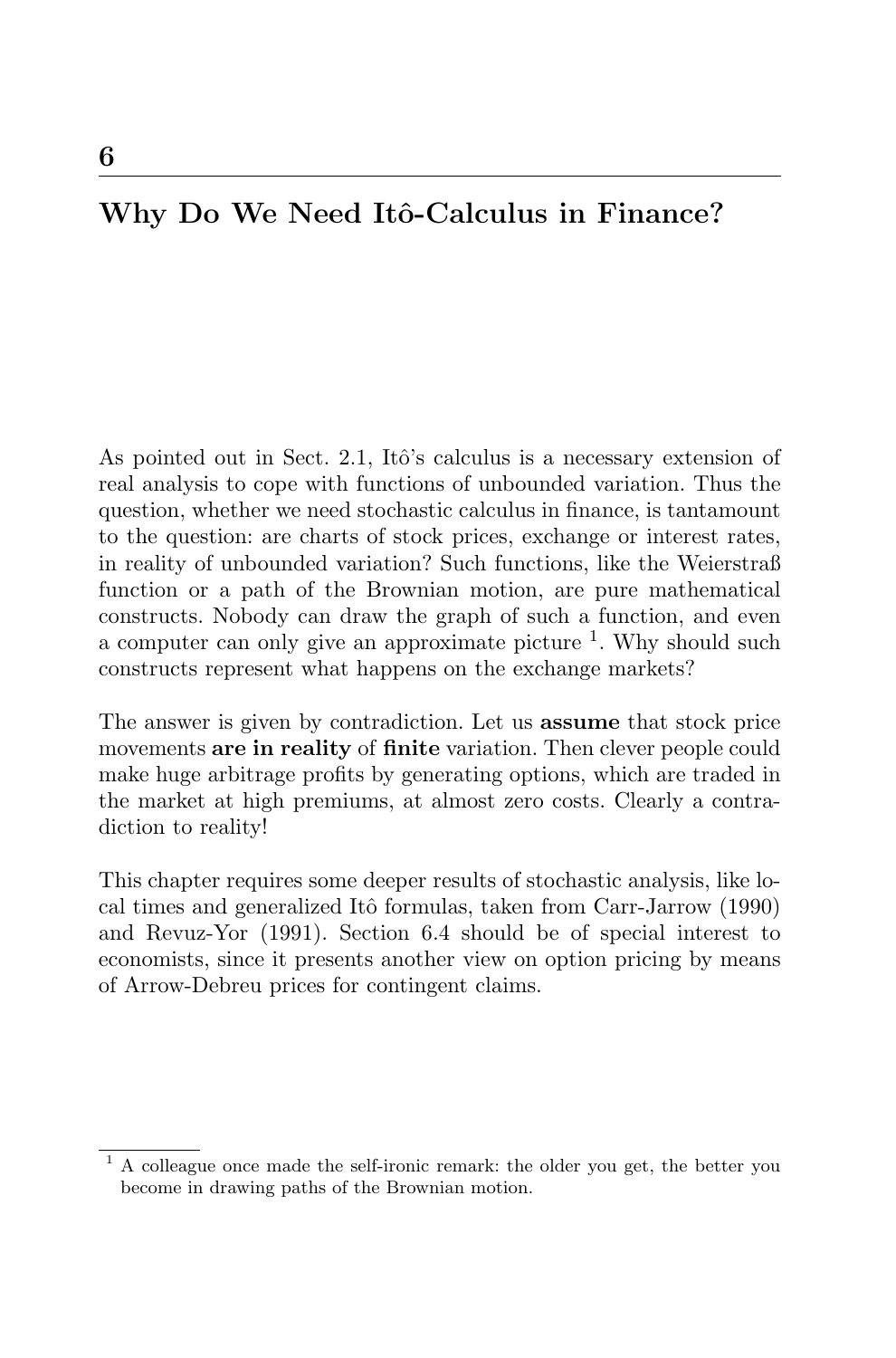#### **6.1 The Buy-Sell-Paradox**

#### **Literature**: Carr-Jarrow (1990)

Let  $(X_t)$  be a security price process in an economy with a non-stochastic interest rate  $r(t)$  and bond price

$$
P_t(T) = \exp\left\{-\int_t^T r(s) \, ds\right\} \quad \text{as numeraire.}
$$

 $\implies F_t = \frac{X_t}{P_t(T)}$  T-forward price.

For a call  $C_T = (X_T - K)^+$  consider the following hedging strategy

$$
\phi_t(\omega) = \mathbf{1}_{\{F_t(\omega) > K\}} = \mathbf{1}_{\{X_t(\omega) > P_t(T) \cdot K\}}
$$

This strategy is realized as follows: buy one share of the stock when up-crossing the strike price  $K$ , sell it when down-crossing the strike (see Fig. 6.1).



**Fig. 6.1.** Buy-Sell strategy

$$
\implies V_t(\phi) = \mathbf{1}_{\{F_t > K\}} \cdot F_t - \mathbf{1}_{\{F_t > K\}} \cdot K \quad \text{\$ at } T
$$
\n
$$
= \max\{F_t - K, 0\} = [F_t - K]^+
$$
\n
$$
\implies V_T(\phi) = [F_T - K]^+ = [X_T - K]^+ = C_T
$$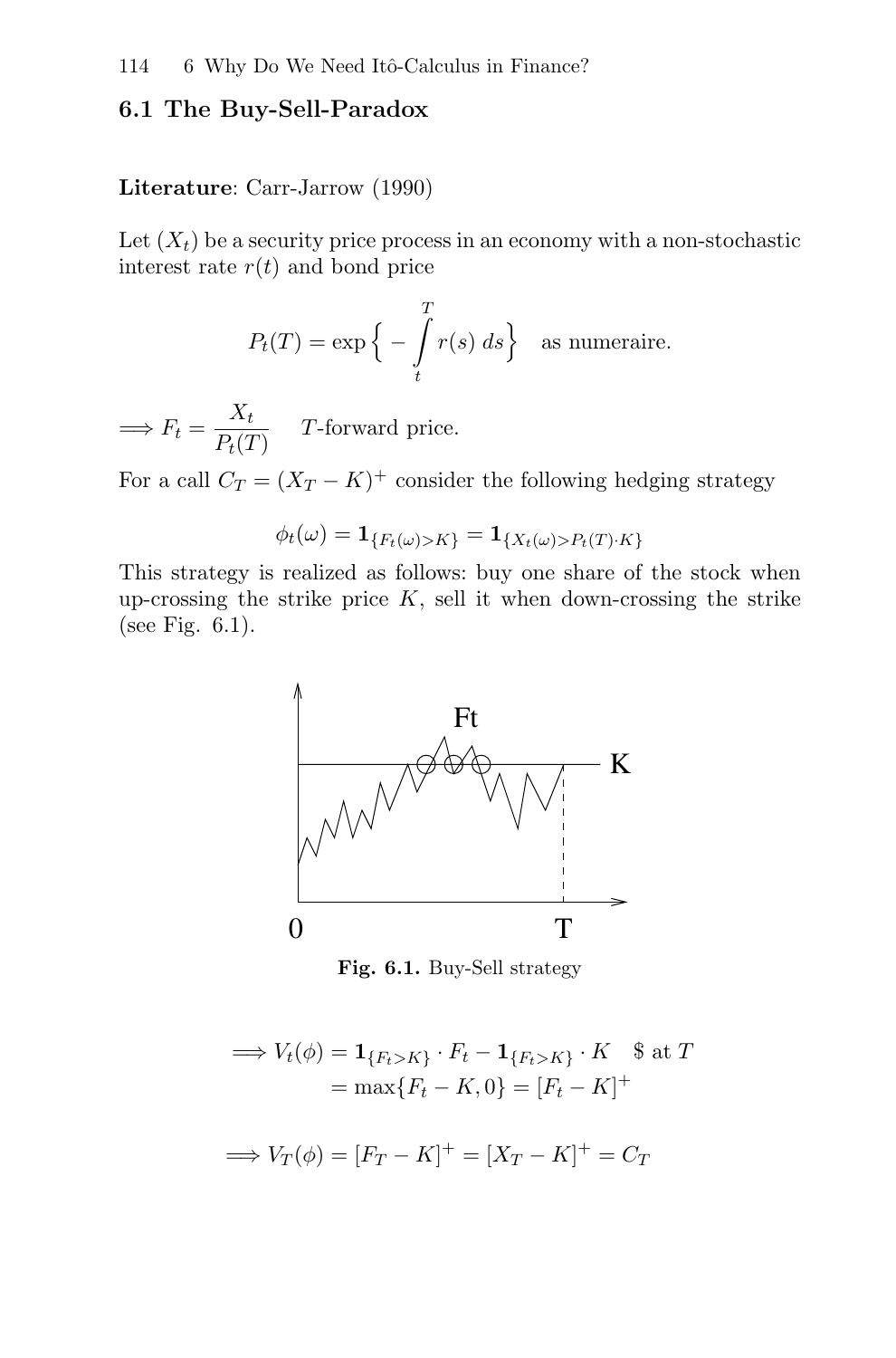The hedging strategy  $\phi$  is "apparently" self-financing and generates  $C_T$ . Thus it follows:

$$
C_0^T = V_0(\phi) = [F_0 - K]^+
$$
 initial investment in \$ deliverable at  $T$   
\n
$$
\implies C_0 = P_0(T) \cdot \underbrace{V_0(\phi)}_{C_0^T} = [X_0 - K \cdot P_0(T)]^+
$$
 price in \$-today.

Thus for  $X_0 \leq K \cdot P_0(T) \Longrightarrow$  the option at time  $t = 0$  has price **zero.**

This is paradoxical, since also "out-of-the-money" options have positive prices. To solve this paradox we need the concept of local times, which is studied in the next two sections.

### **6.2 Local Times and Generalized Itˆo Formula**

**Literature**: Revuz-Yor (1991), Chap. 6

Let  $B_t(\omega)$  be a the path of the (1-dimensional) Brownian motion.

 $I = [a, b] \subset \mathbb{R}; \quad \lambda$  Lebesgue measure on  $\mathbb{R}.$ 

**Definition 6.2.1.**

$$
\Gamma_t(I,\omega) := \int\limits_0^t \mathbf{1}_I(B_s(\omega)) \ ds = \lambda \{ s \le t : B_s(\omega) \in I \}
$$

is called the "occupation time in I till time  $t$ " (see Fig. 6.2 on p.116).

For all  $(t, \omega)$ ,  $\Gamma_t(\cdot, \omega)$  defines a measure on the Borel sets  $\beta$  in R.

 $A \in \mathcal{B}$   $\lambda(A) = 0 \Longrightarrow \Gamma_t(A) = 0$  P-a.s.

 $\Rightarrow$   $\Gamma_t(\cdot, \omega)$  has density  $L_t(x, \omega)$  w.r.t. the Lebesgue measure  $\lambda$ , given by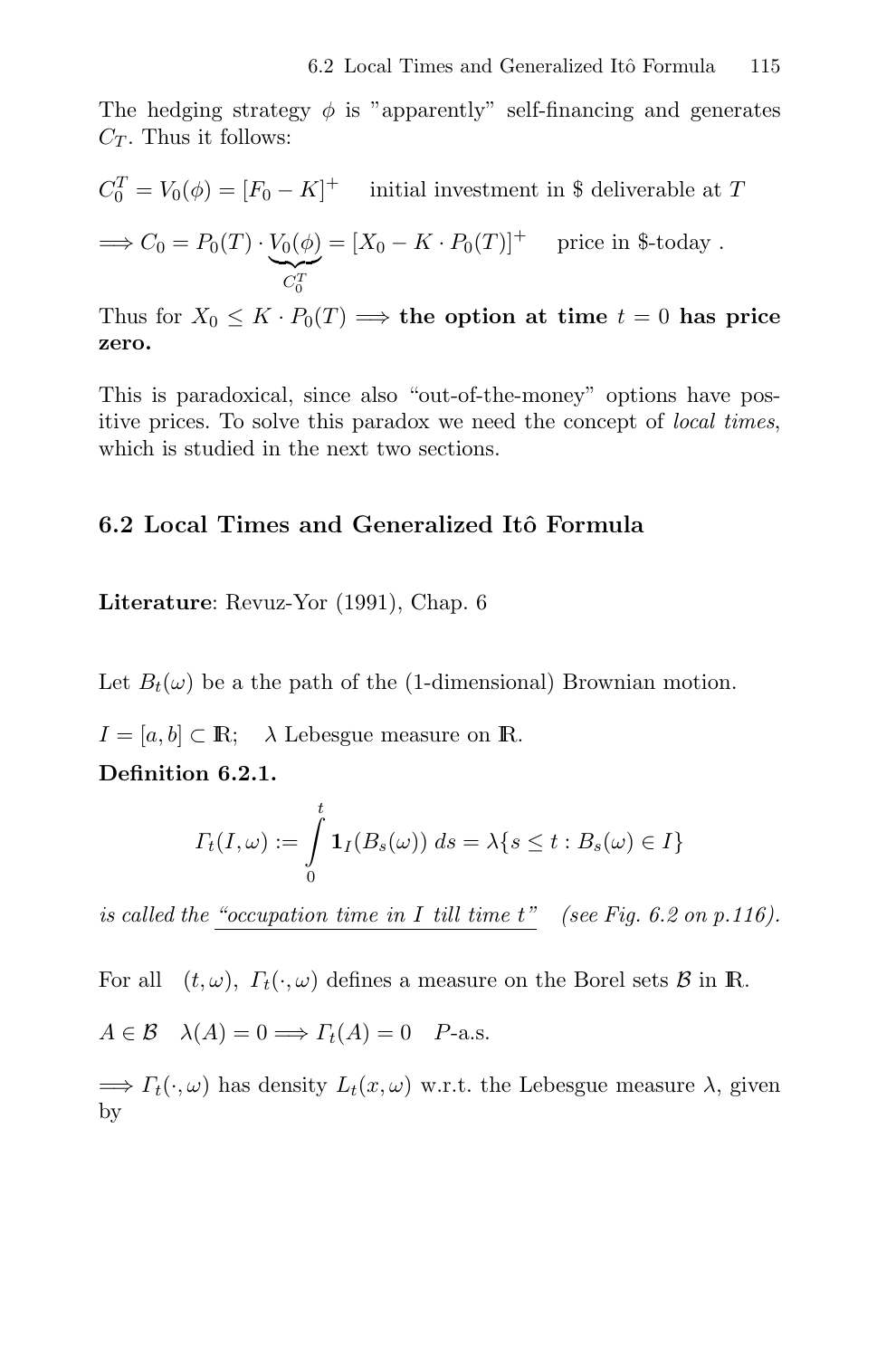116 6 Why Do We Need Itô-Calculus in Finance?

$$
L_t(x,\omega) = \lim_{\epsilon \downarrow 0} \frac{1}{2\epsilon} \, I_t(I_x^{\epsilon}, \omega) = \lim_{\epsilon \downarrow 0} \frac{1}{2\epsilon} \, \lambda \{ s \le t : |B_s(\omega) - x| \le \epsilon \}
$$

$$
= \frac{\text{``local time in } x \text{ till } t\text{''}}
$$

where  $I_x^{\epsilon} = [x - \epsilon, x + \epsilon].$ 



**Fig. 6.2.** Occupation time of the path in interval I

**Consequence:**  $g : \mathbb{R} \longrightarrow \mathbb{R}$  measurable

$$
\implies \int_{0}^{t} g(B_s(\omega)) ds = \int_{-\infty}^{\infty} g(x) L_t(x, \omega) dx.
$$
 (1)

*Proof.* As in Prop. 1.3.1 it suffices to consider, for any  $A \in \mathcal{B}$ , the characteristic function  $g = \mathbf{1}_A$ 

$$
\int_{0}^{t} \mathbf{1}_{A}(B_s) ds = \Gamma_t(A, \omega) = \int_{\mathbb{R}} \mathbf{1}_{A}(x) \cdot L_t(x) dx.
$$

#### **Generalized Itˆo formula for convex functions**

Let  $F : \mathbb{R} \longrightarrow \mathbb{R}$  be a convex function, i.e.,

$$
F(tx + (1-t)y) \le t F(x) + (1-t) F(y) \text{ for } 0 \le t \le 1
$$

(e.g.  $F(x) = [x - a]^+$ ).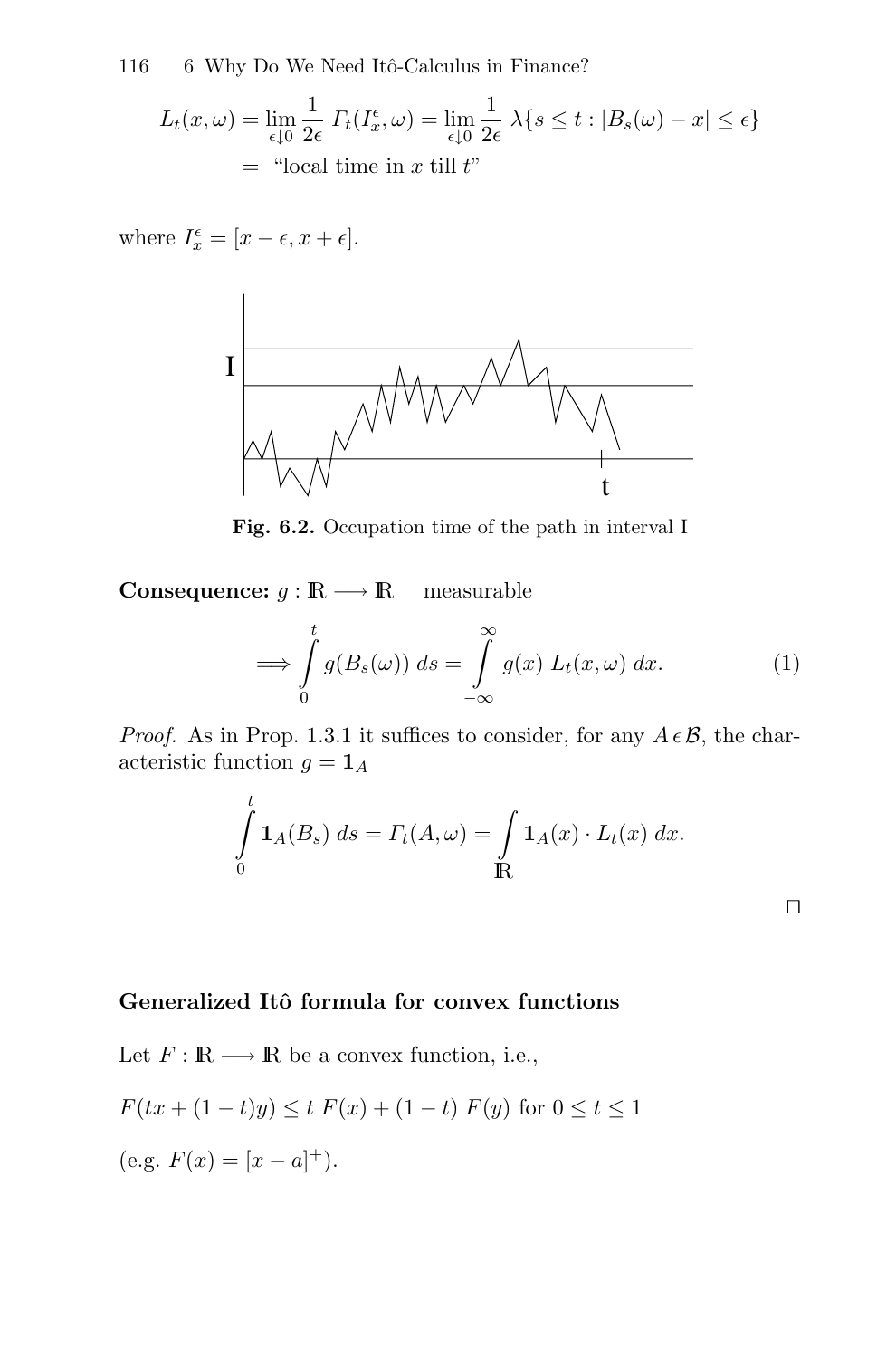Convexity  $\implies$  F is continuous, a.s. differentiable, and one has

$$
F'_{-}(x) = \lim_{h \downarrow 0} \frac{F(x) - F(x - h)}{h}
$$
, the left derivative of *F*, exists  $\forall x$   

$$
F'_{-}(x) = F'_{-}(x) + F'_{-}(x)
$$

 $F'_{-} \in \text{FV} \Longrightarrow F'_{-}$  defines a measure  $\mu$  on  $(\mathbb{R}, \mathcal{B})$  by

$$
\mu[a, b) = \int_{[a,b)} dF'_{-} = F'_{-}(b) - F'_{-}(a).
$$

**Notation**:  $\mu = F''_-\cdot \lambda$  (2nd derivative measure of F)

**Remark 6.1.**  $F \in C^2 \Longrightarrow \mu = F'' \cdot \lambda$ . For one has

$$
\int_{a}^{b} F''(x) dx = F'_{-}(b) - F'_{-}(a) =: \int_{[a,b)} \mu(dx).
$$

For  $F(x) = [x - a]^+$  one has  $F'_{-}(x) = \begin{cases} 0 & x \le a \\ 1 & x > a \end{cases}$ 

Thus for  $g: R \longrightarrow R$  it follows

$$
\int_{\mathbb{R}} g(x) \,\mu(dx) = \int_{\mathbb{R}} g(x) \, dF'_{-}(x) = g(a) \text{ ,i.e. } dF'_{-} = \delta_{a} \text{ Dirac-measure in } a.
$$

**Theorem 6.2.2.** (Generalized Itô Formula for convex functions) Let  $F : \mathbb{R} \longrightarrow \mathbb{R}$  be a convex function. Then one has

$$
F(B_t) = F(B_0) + \int_{0}^{t} F'_{-}(B_s) dB_s + \frac{1}{2} \int_{-\infty}^{\infty} L_t(x) \mu(dx)
$$

where  $\mu = F''_-\cdot \lambda$  (2nd derivative measure of F).

**Remark 6.2.**  $F \in C^2 \longrightarrow F'_{-} = F'$ ,  $\mu(dx) = F''(x) dx$ 

$$
\int_{-\infty}^{\infty} L_t(x) F''(x) dx = \int_{(1)}^{t} F''(B_s) ds
$$

 $\implies$  "classical" Itô formula.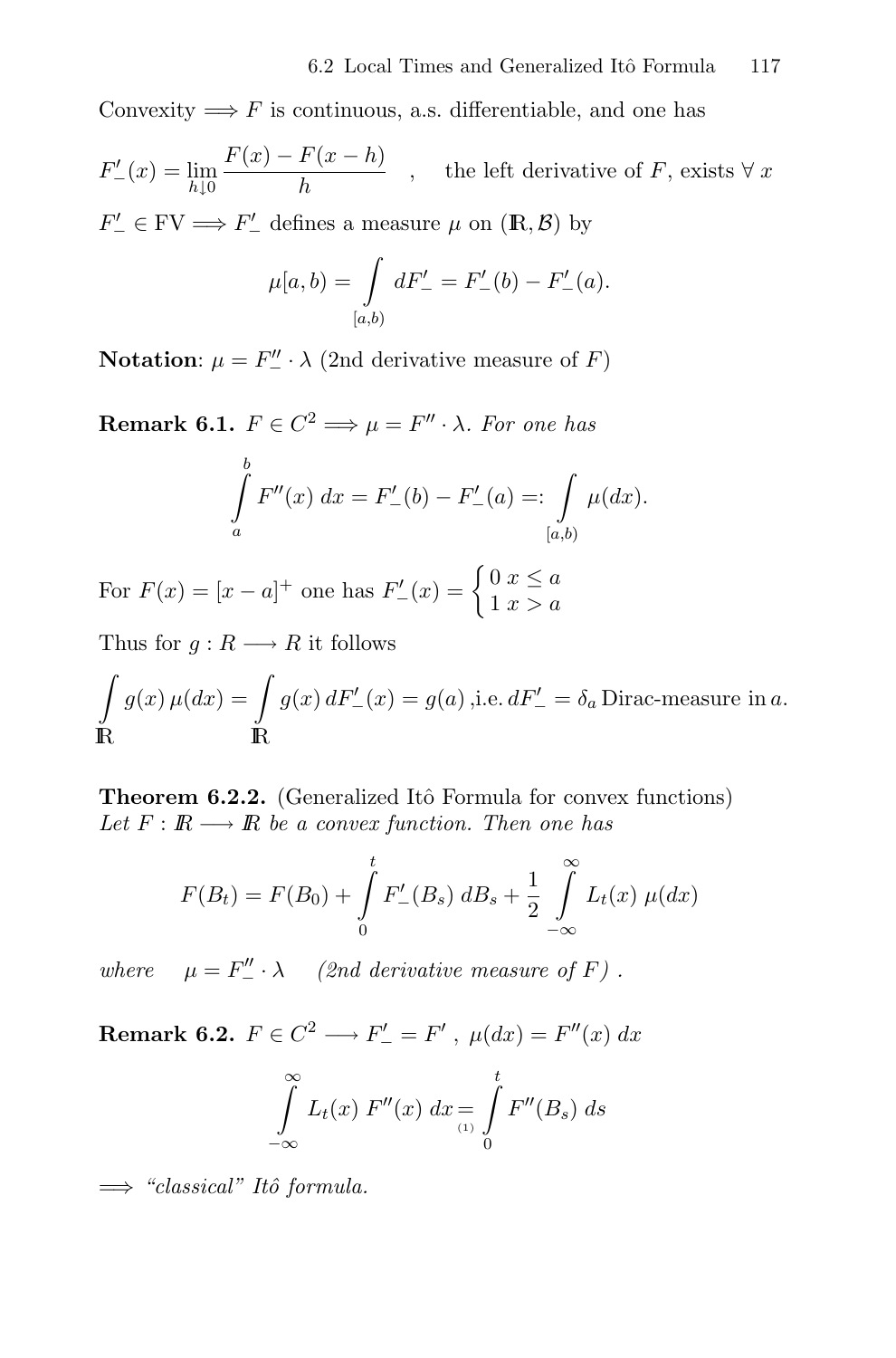#### **Generalization to Semi-Martingales**

Let X be a continuous semimartingale,  $A \subset \mathbb{R}$  a Borel set.

 $\textbf{Definition 6.2.3.} \ \ \Gamma_{t}(A)=\int\limits_{0}^{t}$  $\int\limits_{0}^{\cdot} \mathbf{1}_{A}(X_{s}) \underbrace{d\langle X\rangle_{s}}_{\text{interior clock}}$ is called the "occupation time of  $X$  in  $A$  till  $t$ ".

Clearly  $\Gamma_t(A)$  is a continuous process with monotonically increasing paths.

**Proposition 6.2.4.** There exits a family of continuous, adapted, monotonically increasing processes  $(L_t^a)_{t\geq0, a\in\mathbb{R}}$  with

$$
L_t^a = \lim_{\epsilon \downarrow 0} \frac{1}{2\epsilon} \int\limits_0^t \mathbf{1}_{\{|X_s - a| \leq \epsilon\}} d\langle X \rangle_s
$$

and

$$
\Gamma_t(A) = \int_A L_t^a \, da. \tag{2}
$$

 $L_t^a = L_t^a(X)(\omega)$  is called the "local time of X in a till time t".

The above proposition implies:

 $(2) \implies$  $\int_{0}^{t}$  $\boldsymbol{0}$  $g(X_s)$   $d\langle X \rangle_s =$  $\int_0^\infty$ −∞  $g(a) L_t^a$  da for any real measurable

function  $q$ .

Corollary 6.2.5. 
$$
g \equiv 1 \Longrightarrow \langle X \rangle_t = \int_0^t d \langle X \rangle_s = \int_{-\infty}^{\infty} L_t^a(X) \, da.
$$

 $\Longrightarrow X \in \text{FV} \Longrightarrow L_t(X) \equiv 0.$ 

Let  $U_t^{\epsilon}(a,\omega)$  denote the number of up-crossings by path  $X_t(\omega)$  of the interval  $[a, a + \epsilon]$  (see Fig. 6.3 on page 119).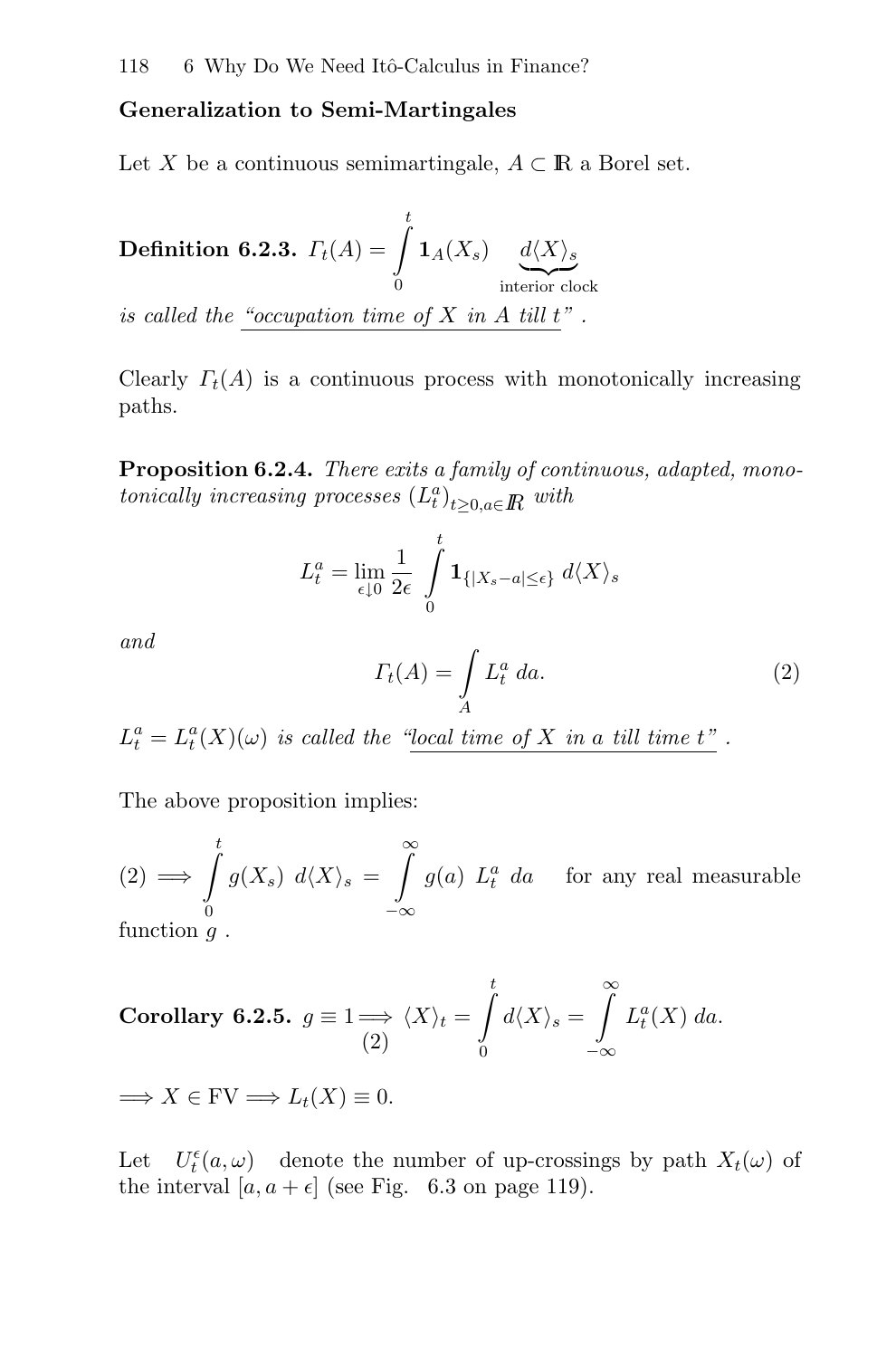

**Fig. 6.3.**  $U_t^{\epsilon}(a,\omega) = \#$  up-crossings from  $X_t(\omega)$  of the interval  $[a, a + \epsilon]$ 

**Proposition 6.2.6.** (El-Karoui)

$$
\lim_{\epsilon \downarrow 0} 2\epsilon \ U_t^{\epsilon}(a,\omega) = L_t^a(\omega) \quad P\text{-a.s.}
$$

**Consequence:**  $L_t^a(\omega) > 0 \implies$  the path  $X(\omega)$  crosses the *a*-line till time t infinitely often.

**Theorem 6.2.7.** (Itô-Tanaka formula)

Let  $X$  be a continuous semimartingale,  $F$  a real convex function. Then one has

$$
F(X_t) = F(X_0) + \int_0^t F'_{-}(X_s) \, dX_s + \frac{1}{2} \int_{-\infty}^{\infty} L_t^a(X) \, F''_{-}(da)
$$

with  $F''_{-}(da)$  2nd derivative measure of F (Lebesgue-Stieltjes integral).

**Remark 6.3.** For  $F \in C^2$  it follows

$$
F(X_t) = F(X_0) + \int_0^t F'(X_s) \, dX_s + \frac{1}{2} \int_{\substack{R \\ \text{R} \\ (\text{Rem. 6.2})}} L_t^a(X) \, F''(a) \, da
$$
\n
$$
= \int_{\substack{R \\ (\text{Rem. 6.2})}}^t F''(X_s) \, d\langle X \rangle_s
$$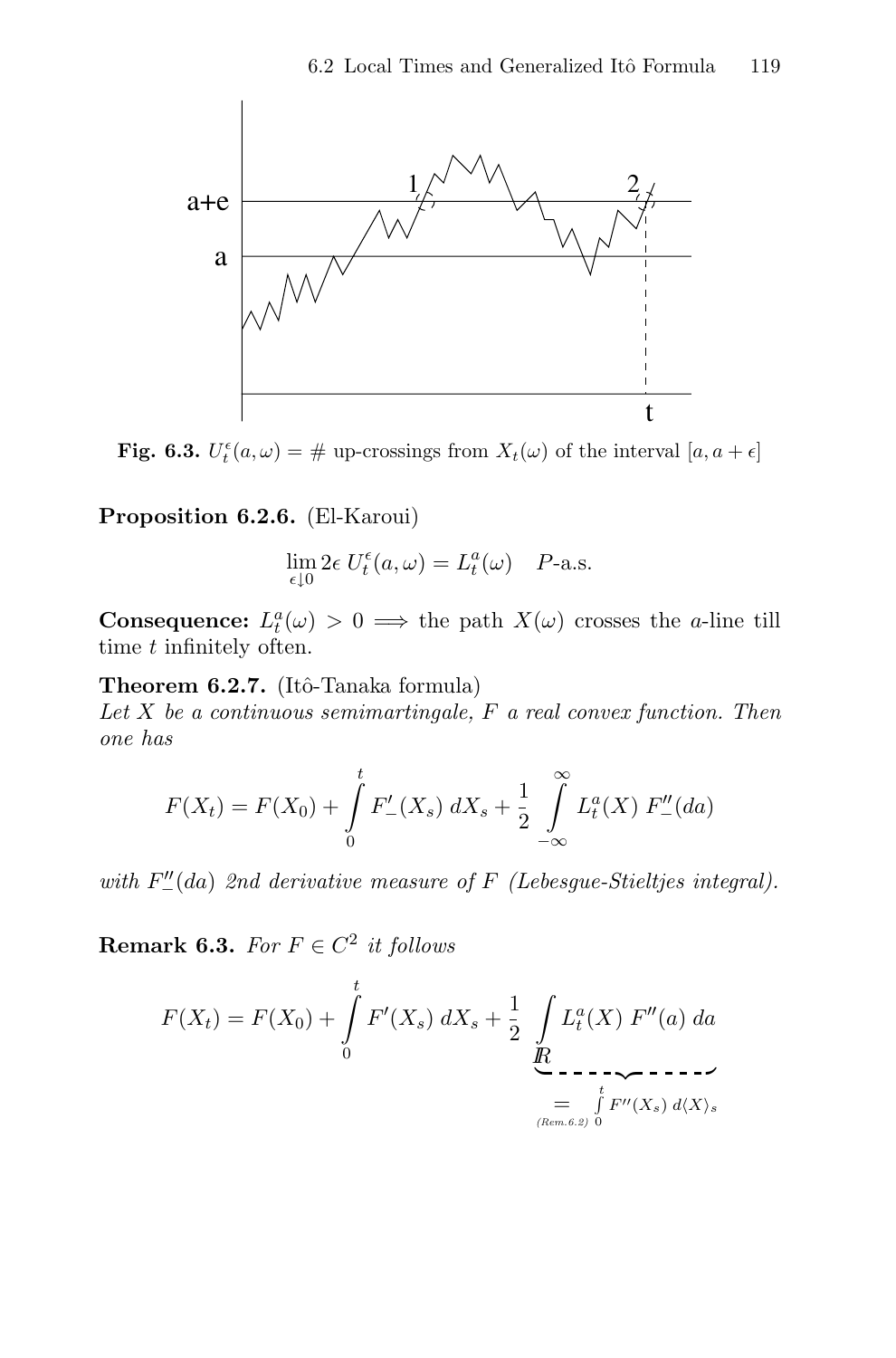#### **6.3 Solution of the Buy-Sell-Paradox**

 $g(x)=(x-K)^+$  is a convex function. Thus according to the Itô-Tanaka formula :

$$
g(F_T) = (F_T - K)^+ = (F_0 - K)^+ + \underbrace{\int_0^T g'_-(F_s) dF_s}_{= \int_0^T dV(\phi_s)} + \underbrace{\frac{1}{2} \int_0^\infty L_t^a(F) \underbrace{g''_-(da)}_{\delta_K(da)}}_{= \int_0^T dV(\phi_s)}_{= \lim_{\epsilon \downarrow 0} \epsilon \cdot U_T^{\epsilon}(K)} = \lim_{\epsilon \downarrow 0} \epsilon \cdot U_T^{\epsilon}(K)
$$
\n(self-financing) (transaction costs)

But for a process  $(F_t)$  of infinite variation, its local time  $L_T^K$  becomes positive, once it crosses the barrier  $K$ . Hence the "buy-sell" strategy is not self-financing !

The transaction costs  $\frac{1}{2}$   $L_T^K(F)$ , which by Prop. 6.2.6 are equal to  $\lim_{\epsilon \to 0} \epsilon \cdot U_T^{\epsilon}(K)$ , have a nice interpretation:  $\epsilon\downarrow0$ 

Assume that one tries to apply the Buy-Sell strategy in order to hedge the payoff  $g(F_T) = (F_T - K)^+$ , i.e., buy the stock at price K when up-crossing the barrier  $K$ , sell it again when down-crossing the barrier. But you cannot sell it at the same price. You need a so-called "cutout", you can place only limit orders of the form: buy at K, sell at  $K - \varepsilon$  for some  $\varepsilon > 0$ . The smaller you choose  $\varepsilon$ , the more cutouts you will face, and in the limit the sum of these cutouts is just equal to the transaction costs (see Fig. 6.4 on p. 121) .

Taking the expectation under the forward measure  $P_T$ , it follows:  $F_T \in \mathcal{M}(P_T) \Longrightarrow C_0^T = \mathbb{E}_T[(F_T - K)^+] = (F_0 - K)^+$ IV<sub>IV</sub>  $+ E_T \left[ \frac{1}{2} \right]$  $\frac{1}{2}$   $L_T^K(F)$ TV in \$tomorrow

$$
\implies C_0 = P_0(T) \cdot C_0^T = \underbrace{(X_0 - K \cdot P_0(T))^+}_{\text{PIV}} + \underbrace{P_0(T) E_T \left[\frac{1}{2} L_T^K\right]}_{\text{PV of expected local time}} \text{ in } \$\text{today}
$$

Here 'IV' stands for "interior value" and 'TV' for "time value". The prefix 'P' means "present".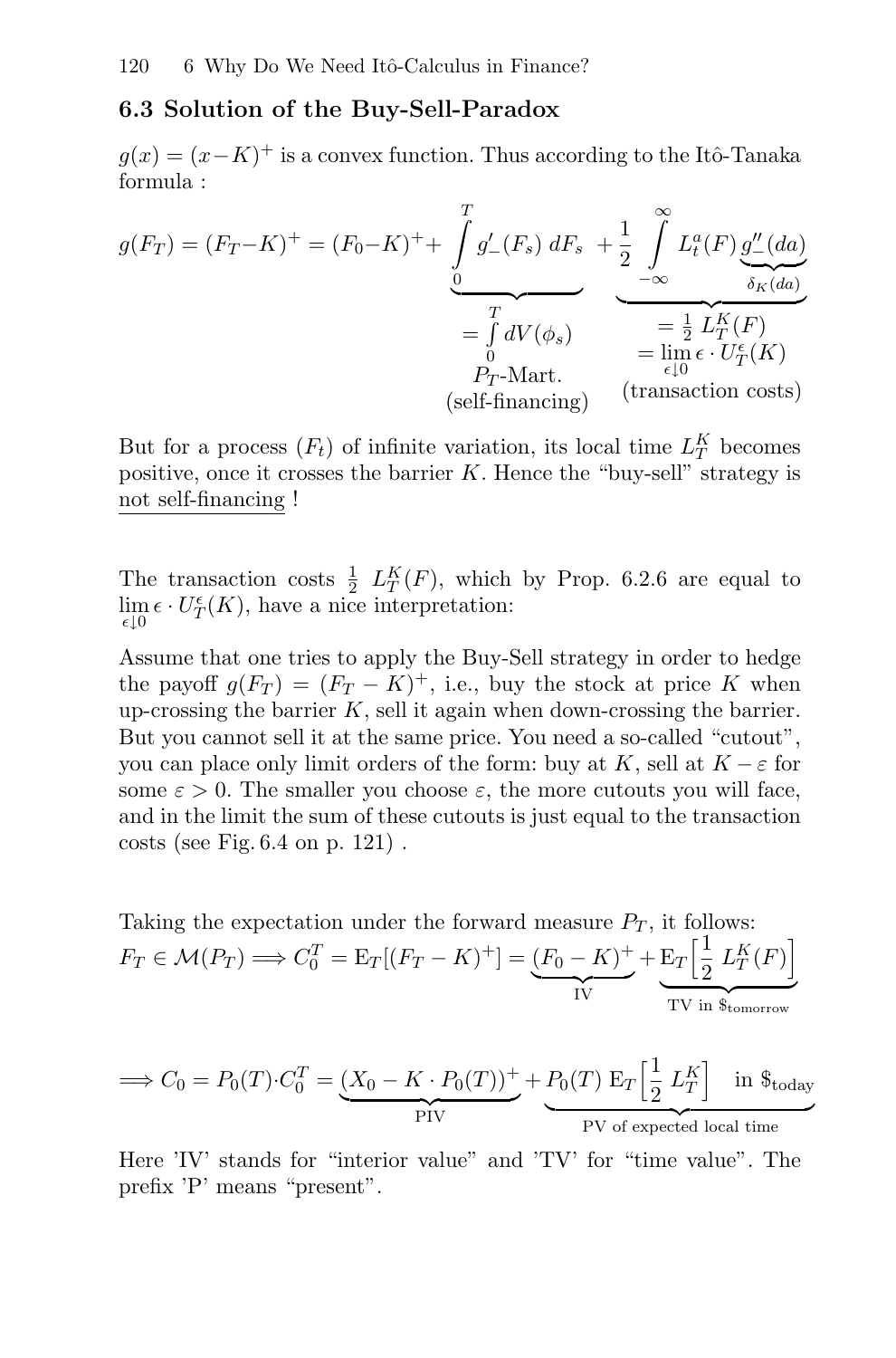

**Fig. 6.4.** Transaction costs caused by 'cutouts'  $\epsilon$ 

**Remark 6.4.**  $(X_t) \in \text{FV} \implies L_T^K \equiv 0 \implies TV = 0$  $\Rightarrow$  out-of-the money options are worthless

However, this contradicts what we observe on the option markets which attach a positive time value also to out-of-the-money options. Hence it follows:

**Consequence:**  $\implies$   $(X_t)$  is of infinite variation !

 $\implies$  Itô is a '**must**' for Option Pricing

#### **6.4 Arrow-Debreu Prices in Finance**

Let  $Z_t = (X_t, Y_t)_{0 \le t \le T}$  be two security price processes with  $Y_t$  as numeraire.

- 1)  $Y_t = \beta_t = e^{rt}$  numeraire: \$-today
- 2)  $Y_t = P_t(T) = e^{-r(T-t)}$  numeraire: \$-tomorrow
- 3)  $Y_t \equiv 1 \iff r = 0$   $\implies$  \$-today  $\equiv$  \$-tomorrow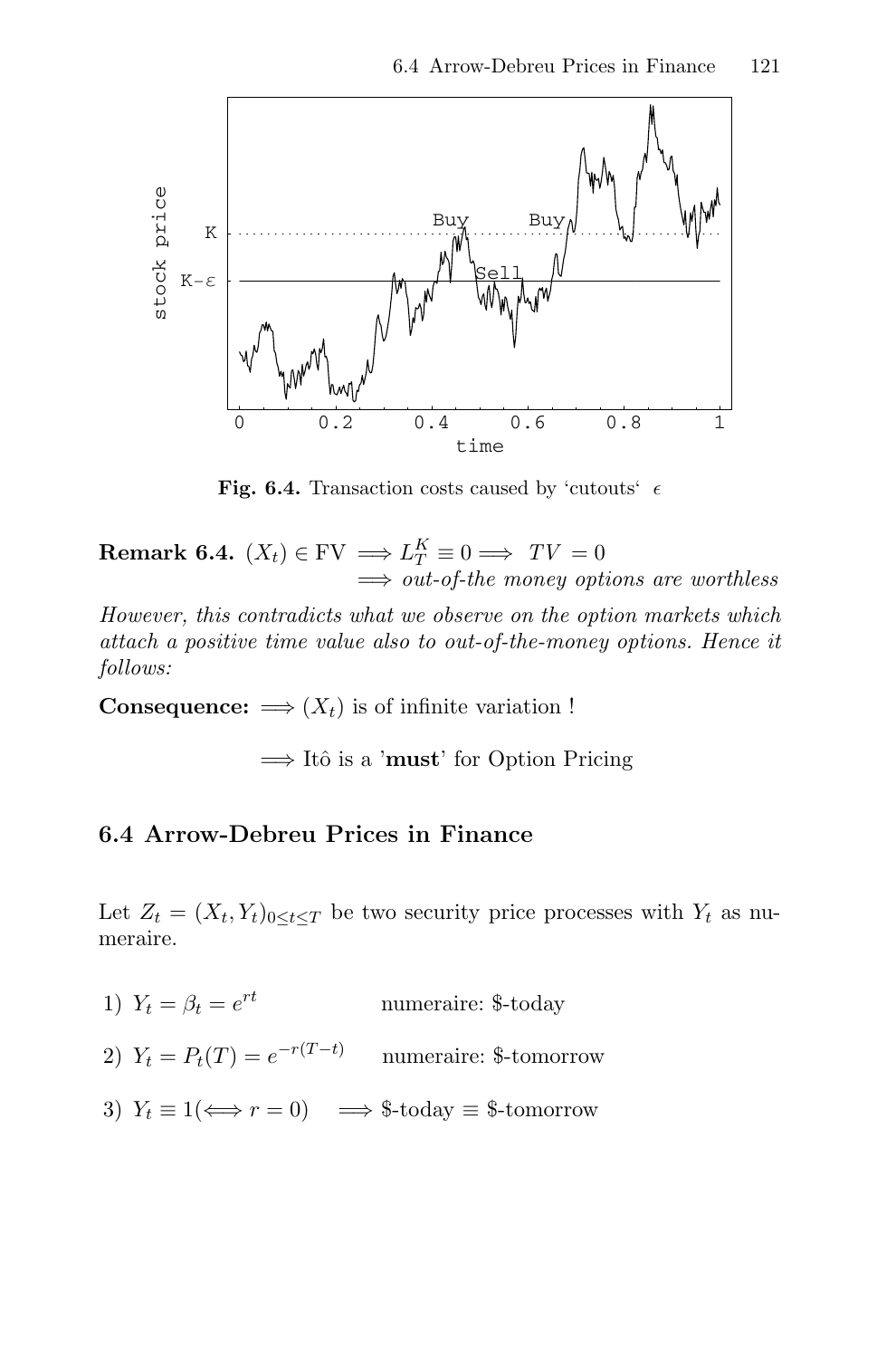W.l.o.g. we can always assume that 3) holds by using the following transformations:

$$
\widehat{Z}_t = \left(\widehat{X}_t = \frac{X_t}{Y_t}, 1\right) \quad ; \quad \widehat{H} = \frac{H}{Y_T} \in \mathcal{F}_T \quad \text{contingent claim}
$$
\n
$$
\widehat{V}_t(\phi) = \frac{V_t(\phi)}{Y_t} \quad , \quad \widehat{H}_t = \mathcal{E}^*[\widehat{H}|\mathcal{F}_t]
$$

 $H_t = \hat{H}_t \cdot Y_t$  back-transformation.

Consider the following special contingent claim  $H_t(x) \in \mathcal{F}_t$ 

$$
H_t(x) = \mathbf{1}_{\{X_t \le x\}} = \begin{cases} 1 & X_t \le x \\ 0 & X_t > x \end{cases}
$$

 $($  **Arrow-Debreu security** contingent on value of X at time t).

### **AD-price at**  $t = 0$ :

 $AD(t, x) = E^*[H_t(x)] = P^*[X_t \leq x] =$  distribution of  $X_t$  under  $P^*$ . AD(*t*, *x*) has density  $f(t, x)$  defined by  $f(t, x) = \lim_{\epsilon \downarrow 0} \frac{1}{2\epsilon} E^*[\mathbf{1}_{\{|X_t - x| \leq \epsilon\}}],$ or

$$
f(t, x) dx = \mathbf{E}^*[\mathbf{1}_{I_x}(X_t)] \text{ with } I_x = (x - \frac{1}{2} dx, x + \frac{1}{2} dx)
$$
  
= density of AD-prices, given  $X_t = x$ .

Let  $C(X_t)$  be a contingent claim on  $X_t$ . According to Prop. 1.3.1

$$
\implies \pi_0(C_t) = E^*[C(X_t)] = \int_{-\infty}^{\infty} C(x) \ dP_X^*(x) = \int_{-\infty}^{\infty} C(x) \ f(t,x) \ dx.
$$

**Example:**  $C(t, K) = (X_t - K)^+$  Call  $P(t, K) = (K - X_t)^+$  Put

By partial integration one obtains:

$$
\pi_0(C) = \int_{K}^{\infty} (x - K) f(t, x) dx = \int_{K}^{\infty} (1 - AD(t, x)) dx
$$

$$
\pi_0(P) = \int_{0}^{K} (K - x) f(t, x) dx = \int_{0}^{K} AD(t, x) dx.
$$
(3)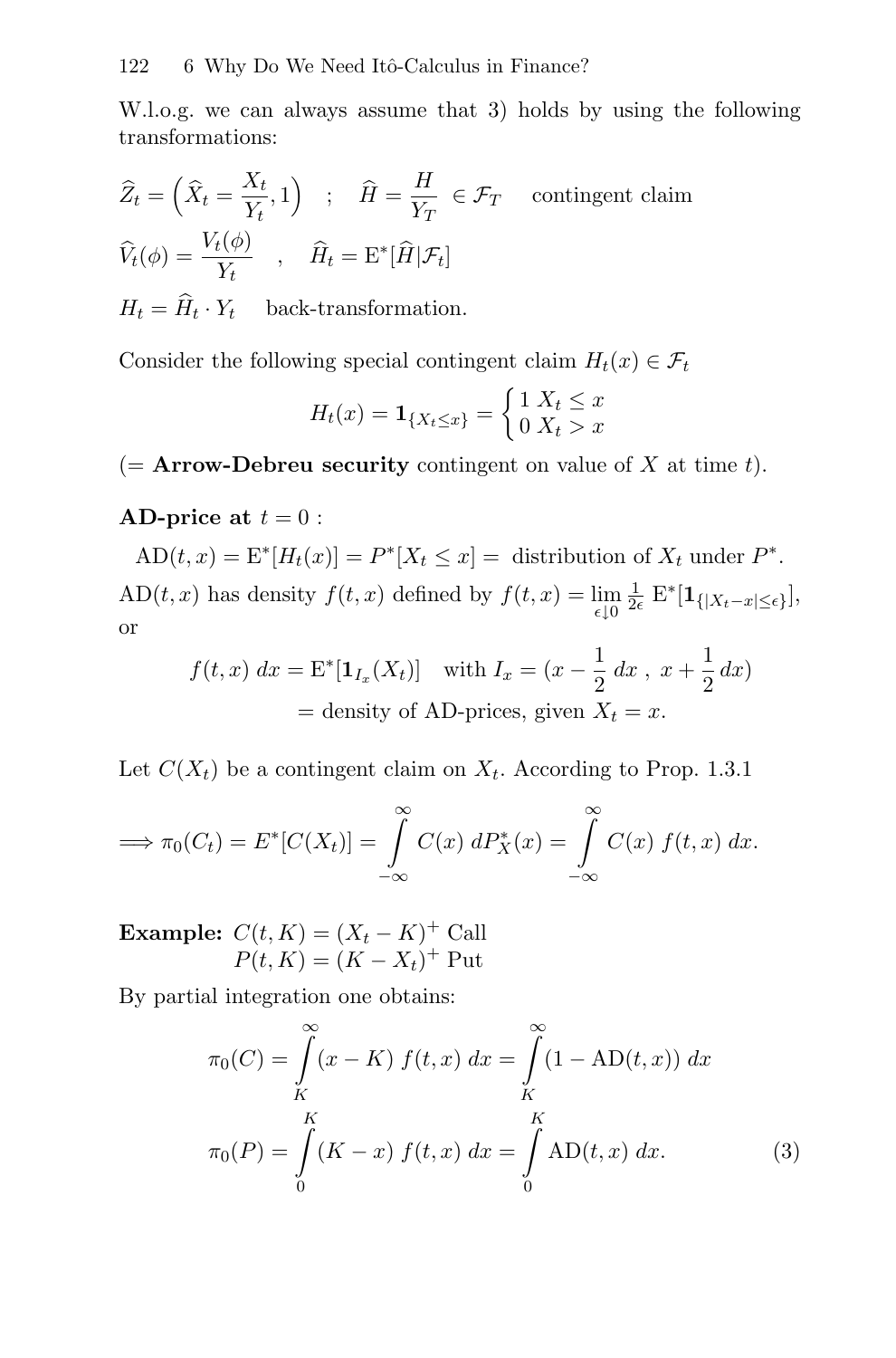**Consequence:**  $AD(t, K) = \frac{d}{dK} \pi_0(P(t, K))$  $f(t, K) = \frac{\partial^2}{\partial K^2} \pi_0(P(t, K)) = \frac{\partial^2}{\partial K^2} \pi_0(C(t, K))$ .

Interpretation of  $(3)$ : Payoff at t

$$
\int_{0}^{K} H_{t}(x) dx = \int_{0}^{K} \mathbf{1}_{\{X_{t} \le x\}} dx = \lambda \{0 \le x \le K : X_{t} \le x\}
$$
\n
$$
= \begin{cases} K - X_{t} X_{t} \le K \\ 0 X_{t} > K. \end{cases}
$$

**Exercise:** For the standard Black-Scholes model  $(\mu, \sigma \text{ constant}, r = 0)$ one has (compare Sect. 2.9 ):

$$
AD(t, x) = 1 - \Phi(h(t, x)) = \Phi(-h(t, x))
$$
 with density  $f(t, x) = \frac{\varphi(h)}{x \sigma \sqrt{t}}$ ,

where  $\Phi(\cdot)$  is the distribution function of N(0, 1),  $\varphi = \Phi'$ , and

$$
h(t,x) = \frac{\ln(X_0/x)}{\sigma\sqrt{t}} - \frac{1}{2} \sigma\sqrt{t}.
$$

## **6.5 The Time Value of an Option as Expected Local Time**

As shown in Sect. 6.2, the local time of the process  $X_t$  in K till maturity  $T$  is given by

$$
L_T^K(\omega) = \lim_{\epsilon \downarrow 0} \frac{1}{2\epsilon} \int\limits_0^T \mathbf{1}_{\{|X_t(\omega) - K| \leq \epsilon\}} d\langle X(\omega) \rangle_t.
$$

Under suitable boundary conditions on  $\mu_X(t)$ ,  $\sigma_X(t)$  one may commute limit and integration to obtain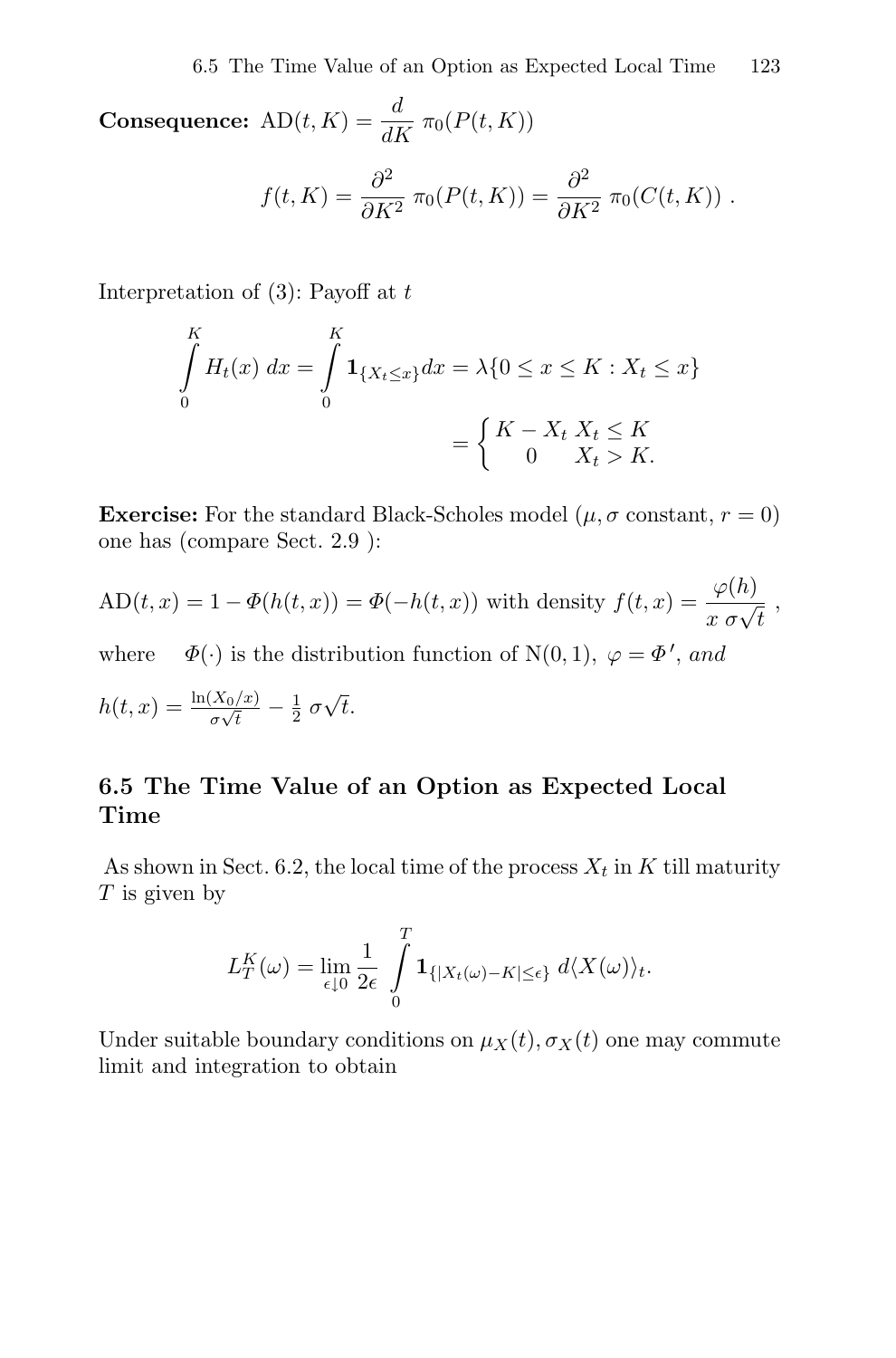124 6 Why Do We Need Itô-Calculus in Finance?

$$
\implies \frac{1}{2} \mathbf{E}^*[L_T^K] = \frac{1}{2} \mathbf{E}^* \Big[ \int_0^T \lim_{\epsilon} \frac{1}{2\epsilon} \mathbf{1}_{\{|X_t - K| \le \epsilon\}} d\langle X \rangle_t \Big]
$$
  

$$
= \frac{1}{2} \int_0^T f(t, K) d\langle X_t \rangle_{X_t = K}
$$
  

$$
= \frac{1}{2} \cdot \{\text{ AD-price of the quadrant, variation of } X \text{ in } K \text{ till } T\},
$$

which gives a new interpretation of the time value of an option. For the standard Black-Scholes model one has:

$$
d\langle X_t \rangle_{X_t=K} = \sigma^2 K^2 dt \quad \text{and} \quad f(t,K) = \frac{\varphi(h(t,K))}{K \sigma \sqrt{t}}
$$

(see Exercise in Sect. 6.4). Hence it follows:

$$
\implies \frac{1}{2} \mathcal{E}^*[L_K^T] = \frac{1}{2} K^2 \sigma^2 \int_0^T f(t, K) dt = \frac{1}{2} K^2 \sigma^2 \int_0^T \frac{\varphi(h(t, K))}{K \cdot \sigma \sqrt{t}} dt
$$

$$
= \frac{1}{2} K \sigma \int_0^t \varphi(h(t, K)) \cdot \frac{1}{\sqrt{t}} dt
$$

Hence by Itô-Tanaka for  $C_T = (X_T - K)^+$ 

$$
C_0 = \mathcal{E}^*[(X_T - K)^+] = (X_0 - K)^+ + \frac{1}{2} K \sigma \int_0^T \varphi(h(t, K)) \cdot \frac{1}{\sqrt{t}} dt
$$

(alternative BS-formula for forward price  $X_t = F_t$   $(r = 0)$ )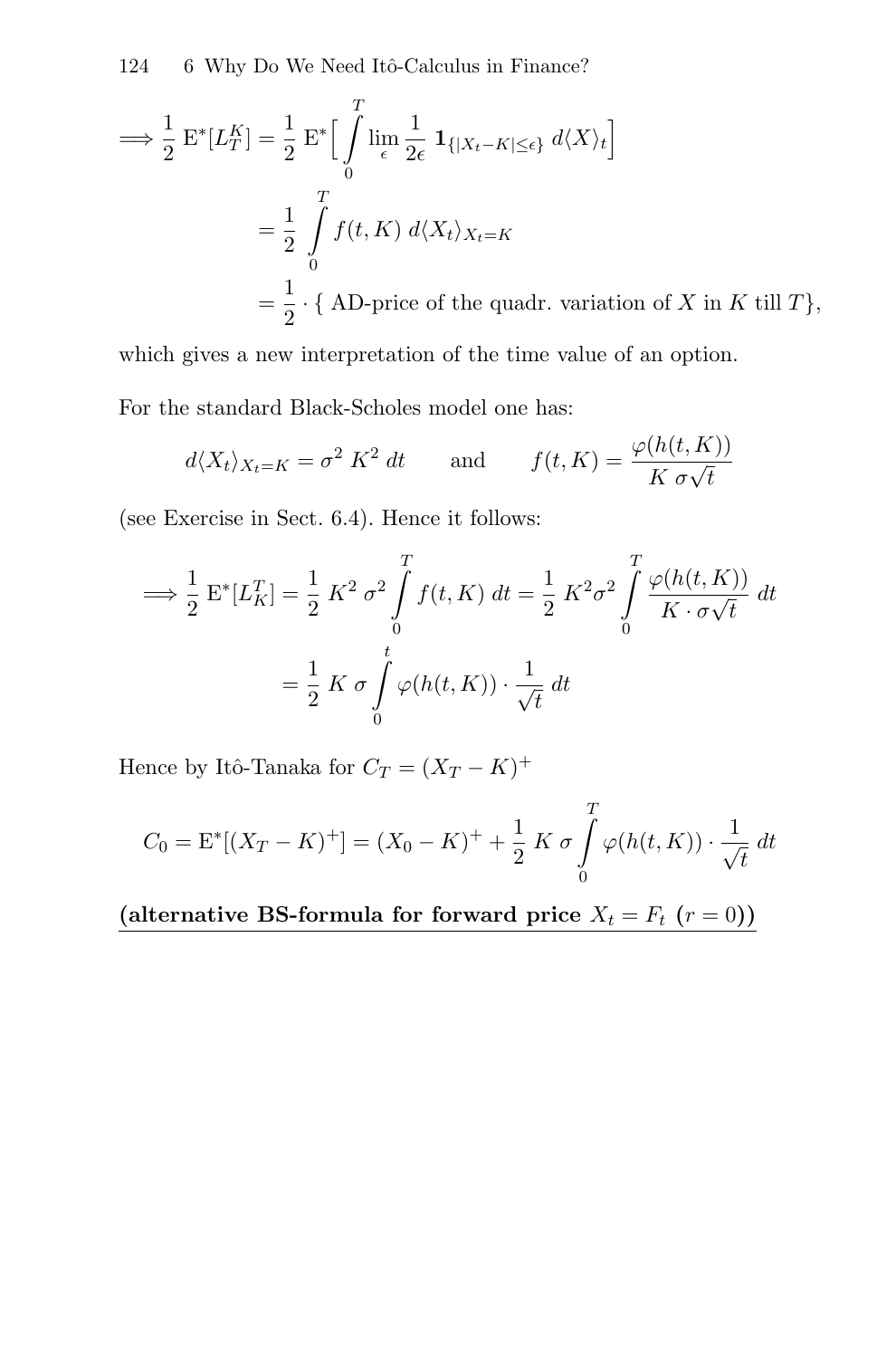# **Appendix: Itˆo Calculus Without Probabilities**

Séminaire de Probabilités XV 1979/80

#### ITO CALCULUS WITHOUT PROBABILITIES

#### by H. Föllmer

The aim of this note is to show that the Itô calculus can be developed "path by path" in the strict meaning of this term. We will derive Itô's formula as an exercise in analysis for a class of real functions of quadratic variation, including the construction of the stochastic integral  $\int F'(X_{s-})dX_s$ , by means of Riemann sums. Only afterwards we shall speak of probabilities in order to verify that for certain stochastic processes (semimartingales, processes of finite energy,...) almost all paths belong to this class.

Let x be a real function on  $[0, \infty)$  which is right continuous and has left limits (also called *càdlàg*). We will use the following notation:  $x_t = x(t)$ ,  $\triangle x_t = x_t - x_{t-}, \ \ \triangle x_t^2 = (\triangle x_t)^2.$ 

We define a *subdivision* to be any finite sequence  $\tau = (t_0, \dots, t_k)$  such that  $0 \leq t_o < \cdots < t_k < \infty$ , and we put  $t_{k+1} = \infty$  and  $x_{\infty} = 0$ . Let  $(\tau_n)_{n=1,2,\dots}$  be a sequence of subdivisions whose meshes converge to 0 on each compact interval. We say that  $x$  is of quadratic variation along  $(\tau_n)$  if the discrete measures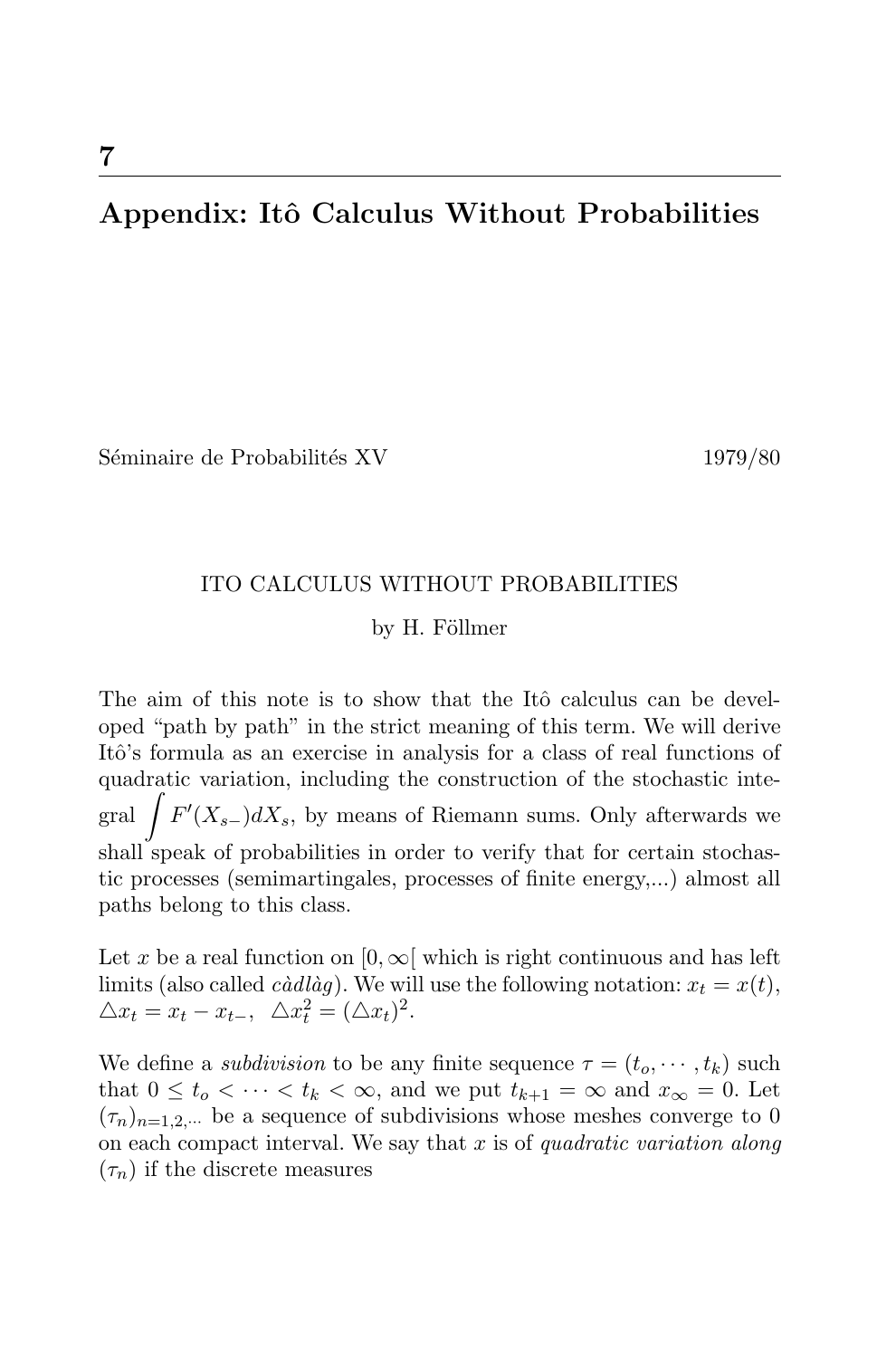126 7 Appendix: Itô Calculus Without Probabilities

$$
\xi_n = \sum_{t_i \in \tau_n} (x_{t_{i+1}} - x_{t_i})^2 \varepsilon_{t_i} \tag{1}
$$

converge weakly to a Radon measure  $\xi$  on  $[0, \infty]$  whose atomic part is given by the quadratic jumps of  $x$ :

$$
[x,x]_t = [x,x]_t^c + \sum_{s \le t} \Delta x_s^2,\tag{2}
$$

where  $[x, x]$  denotes the distribution function of  $\xi$  and  $[x, x]$ <sup>c</sup> its continuous part.

**Theorem.** Let x be of quadratic variation along  $(\tau_n)$  and F a function of class  $C^2$  on  $\mathbb R$ . Then the Itô formula

$$
F(x_t) = F(x_o) + \int_0^t F(x_{s-})dx_s + \frac{1}{2} \int_{]0,t]} F''(x_{s-})d[x,x]_s
$$
 (3)  
+ 
$$
\sum_{s \le t} [F(x_s) - F(x_{s-}) - F'(x_{s-})\triangle x_s - \frac{1}{2}F''(x_{s-})\triangle x_s^2],
$$

holds with

$$
\int_{0}^{t} F'(x_{s-}) dx_{s} = \lim_{n} \sum_{\tau_{n} \ni t_{i} \leq t} F'(x_{t_{i}})(x_{t_{i+1}} - x_{t_{i}}),
$$
\n(4)

and the series in  $(4)$  is absolutely convergent.

**Remark.** Due to (2) the last two terms of (3) can be written as

$$
\frac{1}{2} \int_{0}^{t} F''(x_{s-})d[x,x]_{s}^{c} + \sum_{s \le t} [F(x_{s}) - F(x_{s-}) - F'(x_{s-}) \triangle x_{s}], \quad (5)
$$

and we have

$$
\int_{0}^{t} F''(x_{s-})d[x,x]_{s}^{c} = \int_{0}^{t} F''(x_{s})d[x,x]_{s}^{c},
$$
\n(6)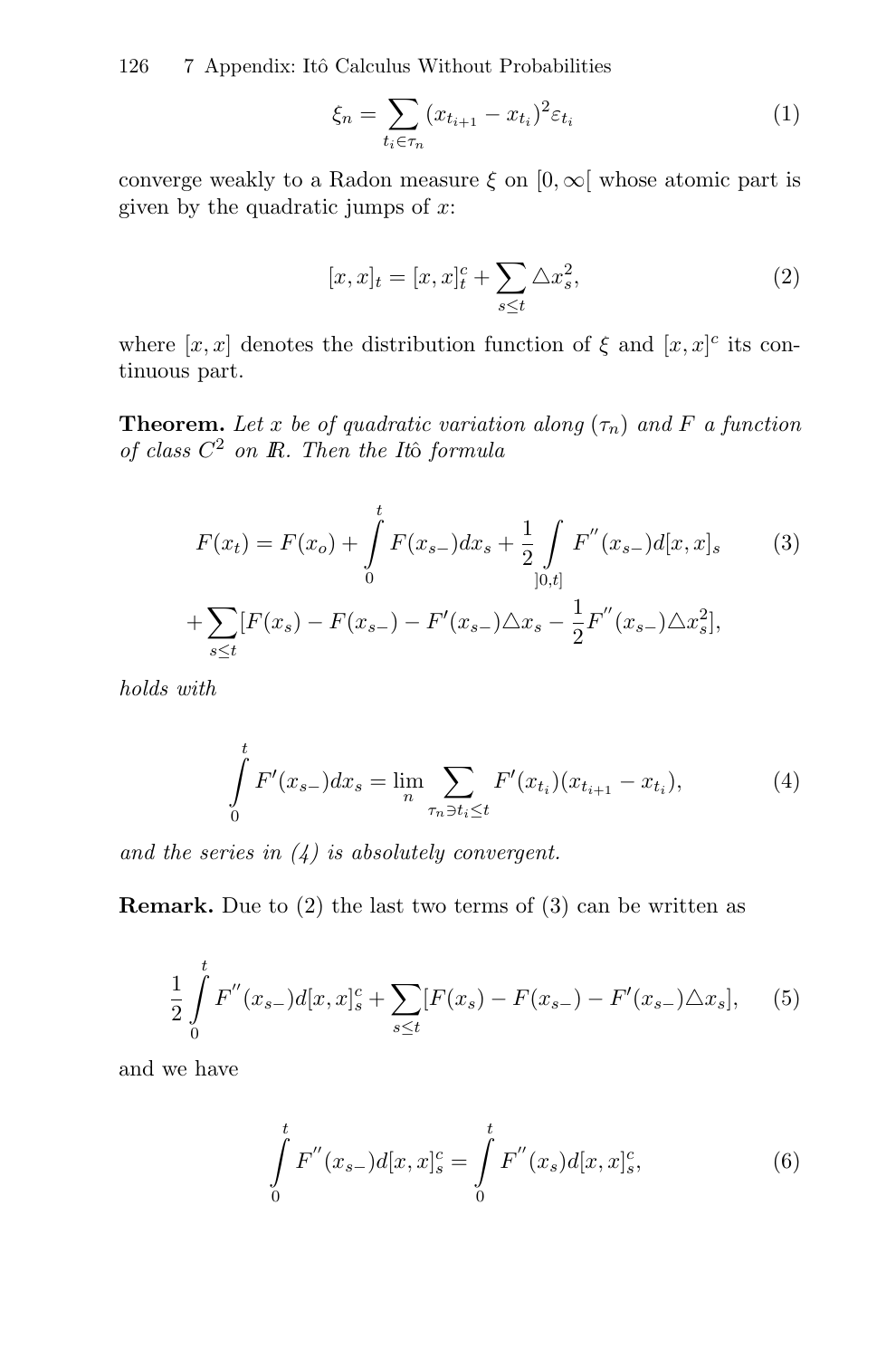since  $x$  is a *c*àdlàg function.

*Proof.* Let  $t > 0$ . Since x is right continuous we have

$$
F(x_t) - F(x_0) = \lim_{n} \sum_{\tau_n \ni t_i \le t} [F(x_{t_{i+1}}) - F(x_{t_i})].
$$

1) For the sake of clarity we first treat the particularly simple case where  $x$  is a continuous function. Taylor's formula can be written as

$$
\sum_{\tau_n \ni t_i \le t} [F(x_{t_{i+1}}) - F(x_{t_i})] = \sum F'(x_{t_i})(x_{t_{i+1}} - x_{t_i}) + \frac{1}{2} \sum F''(x_{t_i})(x_{t_{i+1}} - x_{t_i})^2 + \sum r(x_{t_i}, x_{t_{i+1}}),
$$

where

$$
r(a,b) \le \varphi(|b-a|)(b-a)^2,\tag{7}
$$

and where  $\varphi(\cdot)$  is an increasing function on  $[0,\infty]$  such that  $\varphi(c) \to$ 0 for  $c \to 0$ . For  $n \uparrow \infty$  the second sum of the right hand side converges to

$$
\frac{1}{2} \int_{[0,t]} F''(x_s) d[x,x]_s = \frac{1}{2} \int_{[0,t]} F''(x_{s-}) d[x,x]_s
$$

due to the weak convergence of the discrete measures  $(\xi_n)$ ; note that by (2) the continuity of x implies the continuity of  $[x, x]$ . The third sum, which is dominated by

$$
\varphi(\max_{\tau_n \ni t_i \leq t} |x_{t_{i+1}} - x_{t_i}|) \sum_{\tau_n \ni t_i \leq t} (x_{t_{i+1}} - x_{t_i})^2,
$$

converges to  $0$  since  $x$  is continuous. Thus one obtains the existence of the limit  $(4)$  and Itô's formula  $(3)$ .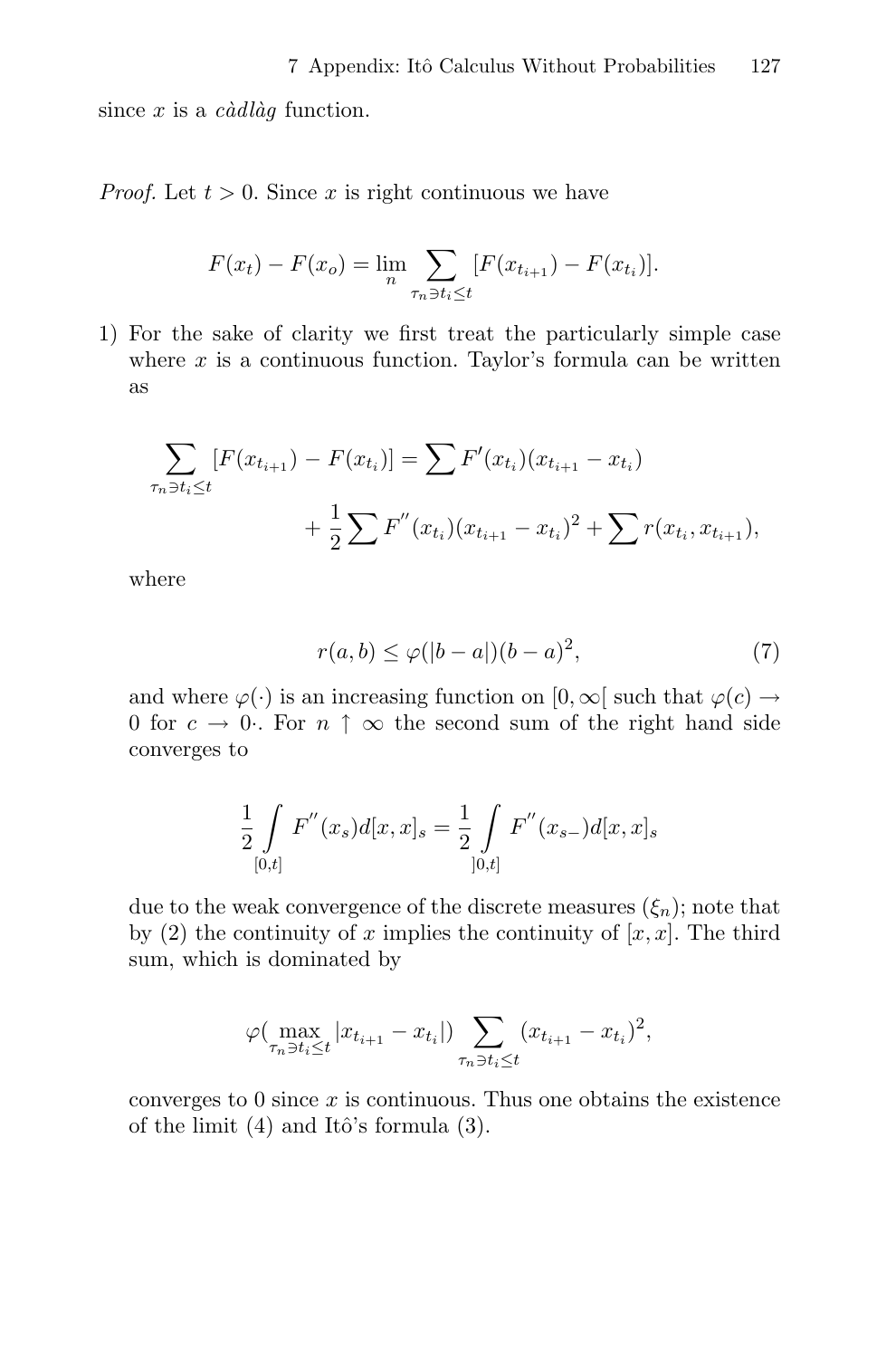2) Consider now the general case. Let  $\varepsilon > 0$ . We divide the jumps of x on [0, t] into two classes: a finite class  $C_1 = C_1(\varepsilon, t)$ , and a class  $C_2 = C_2(\varepsilon, t)$  such that  $\sum$  $s \in C_2$  $\triangle x_s^2 \leq \varepsilon^2$ . Let us write

$$
\sum_{\tau_n \ni t_i \le t} [F(x_{t_{i+1}}) - F(x_{t_i})] = \sum_{i} [F(x_{t_{i+1}} - F(x_{t_i})] + \sum_{i} [F(x_{t_{i+1}} - F(x_{t_i}))]
$$

where  $\sum_{1}$  indicates the summation over those  $t_i \in \tau_n$  with  $t_i \leq t$ for which the interval  $[t_i, t_{i+1}]$  contains a jump of class  $C_1$ . We have

$$
\lim_{n} \sum_{i} [F(x_{t_{i+1}}) - F(x_{t_i})] = \sum_{s \in C_1} [F(x_s) - F(x_{s-})].
$$

On the other hand, Taylor's formula allows us to write

$$
\sum_{\tau_i \ni t_i \leq t} F(x_{t_{i+1}}) - F(x_{t_i}) =
$$
\n
$$
\sum_{\tau_n \ni t_i \leq t} F'(x_{t_i})(x_{t_{i+1}} - x_{t_i}) + \frac{1}{2} \sum_{\tau_n \ni t_i \leq t} F''(x_{t_i})(x_{t_{i+1}} - x_{t_i})^2
$$
\n
$$
-\sum_{i} [F'(x_{t_i})(x_{t_{i+1}} - x_{t_i}) + \frac{1}{2} F''(x_{t_i})(x_{t_{i+1}} - x_{t_i})^2] + \sum_{i} F(x_{t_i}, x_{t_{i+1}})
$$

We will show below that the second sum on the right hand side converges to

$$
\frac{1}{2} \int\limits_{]0,t]} F^{''}(x_{s-})[x,x]_{s},
$$

as  $n \uparrow \infty$ ; see (9). The third sum converges to

$$
\sum_{s \in C_1} [F'(x_{s-}) \triangle x_s + \frac{1}{2} F''(x_{s-}) \triangle x_s^2].
$$

Due to the uniform continuity of  $F''$  on the bounded set of values  $x_s$   $(0 \le s \le t)$  we can assume (7), and this implies

$$
\limsup_{n} \sum_{2} r(x_{t_i}, x_{t_{i+1}}) \leq \varphi(\varepsilon +)[x, x]_{t+}.
$$
\n(8)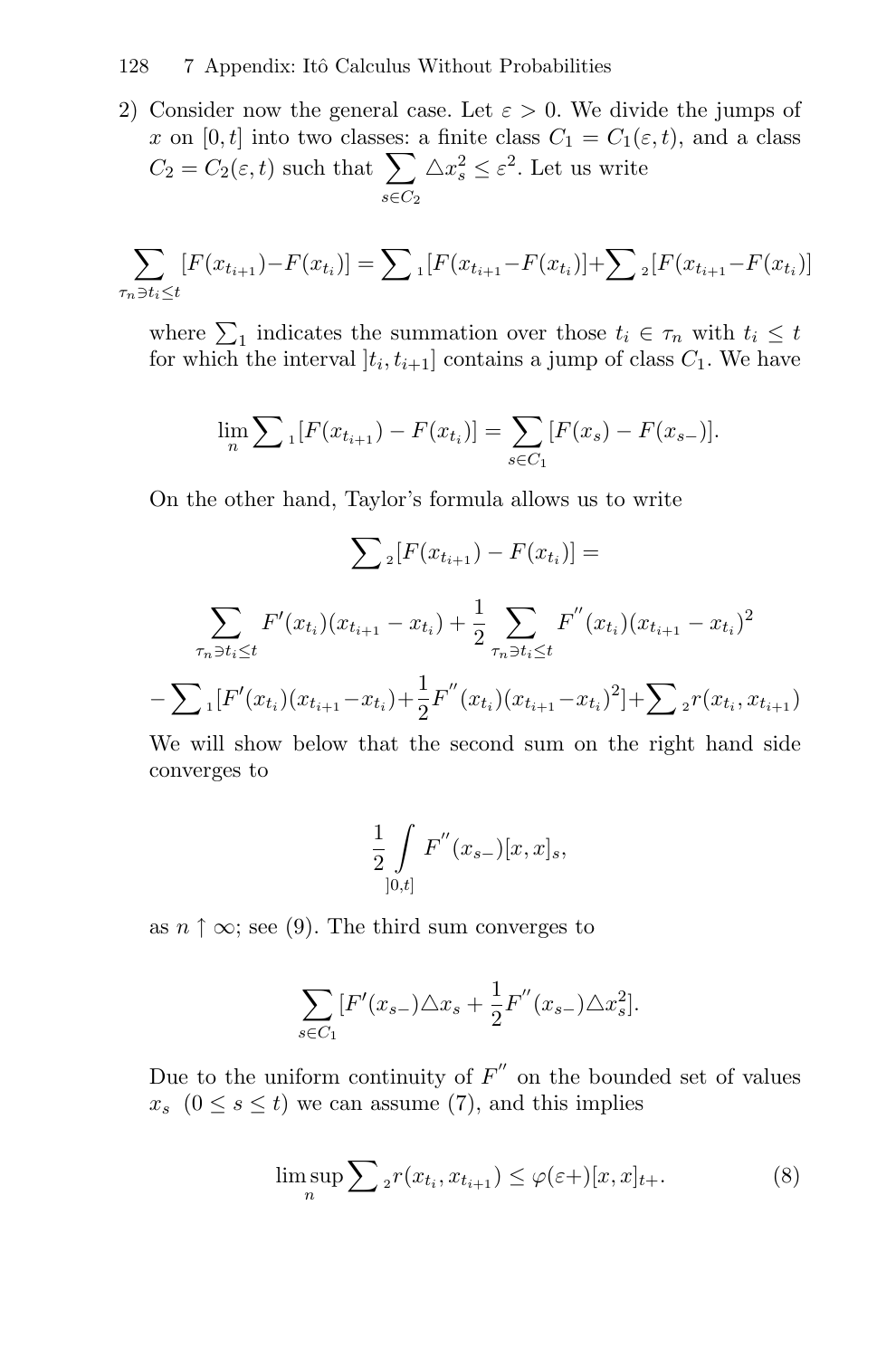Let  $\varepsilon$  converge to 0. Then (8) converges to 0, and

$$
\sum_{s \in C_1(\varepsilon, t)} [F(x_s) - F(x_{s-}) - F'(x_{s-}) \triangle x_s] - \frac{1}{2} \sum_{s \in C_1(\varepsilon, t)} F''(x_{s-}) \triangle x_s^2
$$

converges to the series in (3). Furthermore the series converges absolutely since

$$
\sum_{s\leq t} |F(x_s) - F(x_{s-}) - F'(x_{s-})\triangle x_s| \leq \text{ const } \sum_{s\leq t} \triangle x_s^2
$$

by Taylor's formula. Thus we obtain the existence of the limit in (4) and Itô's formula  $(3)$ .

3) Let us show that

$$
\lim_{n} \sum_{\tau_n \ni t_i \le t} f(x_{t_i}) (x_{t_{i+1}} - x_{t_i})^2 = \int_{[0,t]} f(x_{s-}) d[x, x]_s \tag{9}
$$

for any continuous function f on **R**. Let  $\varepsilon > 0$ , and denote by z the distribution function of the jumps in class  $C_1 = C_1(\varepsilon, t)$ , i. e.,

$$
z_u = \sum_{C_1 \ni s \le u} \triangle x_s \quad (u \ge 0).
$$

We have

$$
\lim_{n} \sum_{\tau_n \ni t_i \le u} f(x_{t_i})(z_{t_{i+1}} - z_{t_i})^2 = \sum_{C_1 \ni s \le u} f(x_{s-}) \triangle x_s^2 \tag{10}
$$

for each  $u \geq 0$ . Denote by  $\zeta_n$  and  $\eta_n$  the discrete measures associated with z and  $y = x - z$  in the sense of (1). By (10) the measures  $\zeta_n$ converge weakly to the discrete measure

$$
\zeta = \sum_{s \in C_1} \triangle x_s^2 \varepsilon_s.
$$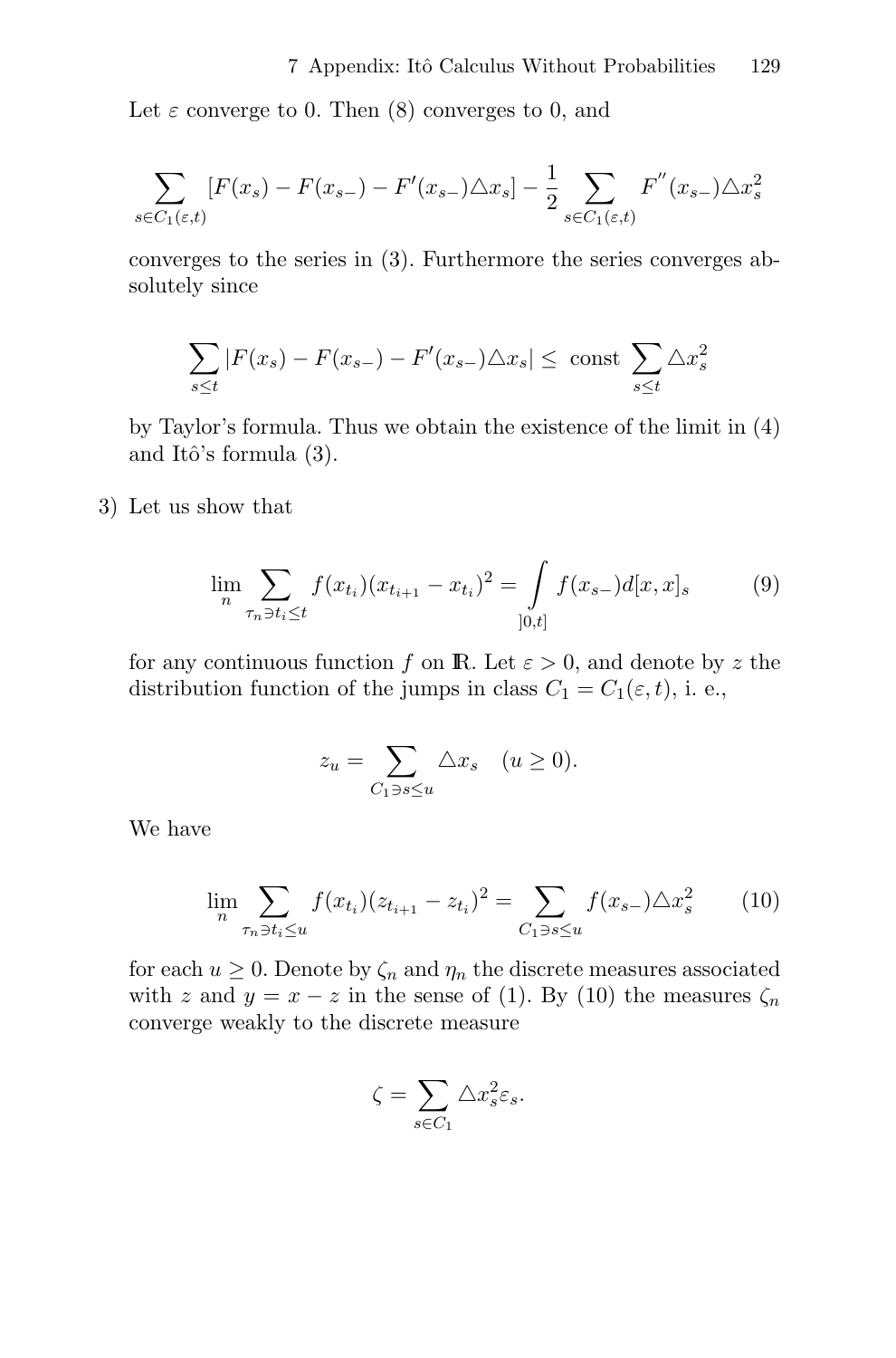#### 130 7 Appendix: Itô Calculus Without Probabilities

Since the last sum of

$$
\sum_{\tau_n \ni t_i \le u} (x_{t_{i+1}} - x_{t_i})^2 = \sum (y_{t_{i+1}} - y_{t_i})^2 + \sum (z_{t_{i+1}} - z_{t_i})^2
$$

$$
+ 2 \sum (y_{t_{i+1}} - y_{t_i}) (z_{t_{i+1}} - z_{t_i})
$$

converges to 0, the measures  $\eta_n$  converge weakly to the measure  $\eta = \xi - \zeta$  whose atomic part has total mass  $\leq \varepsilon^2$ . Hence the function  $f \circ x$  is almost surely continuous with respect to the continuous part of  $\eta$ , and this implies

$$
\lim_{n} \sup \Big| \sum_{\tau_n \ni t_i \le t} f(x_{t_i}) (y_{t_{i+1}} - y_{t_i})^2 - \int_{[0,t]} f(x_{s-}) d\eta \Big| \le 2 \|f\|_{t} \varepsilon^2 \tag{11}
$$

where  $|| f ||_{t} = \sup\{f(x_s); 0 \le s \le t\}$ . Combining (10) and (11) we obtain (9), and this completes the proof. Let us emphasize that we have followed closely the "classical" argument; see Meyer [4]. The only new contribution is the use of weak convergence, which allows us to give a completely analytic version.

#### **Remarks.**

1) Let  $x = (x^1, \dots, x^n)$  be a *càdlàg* function on  $[0, \infty)$  with values in  $\mathbb{R}^n$ . We say that x a is of quadratic variation along  $(\tau_n)$  if this holds for all real functions  $x^i, x^i + x^j$   $(1 \le i, j \le n)$ . In this case we put

$$
[x^{i}, x^{j}]_{t} = \frac{1}{2}([x^{i} + x^{j}, x^{i} + x^{j}]_{t} - [x^{i}, x^{i}]_{t} - [x^{j}, x^{j}]_{t})
$$

$$
= [x^{i}, x^{j}]_{t}^{c} + \sum_{s \leq t} \triangle x_{s}^{i} \triangle x_{s}^{j}.
$$

Then we have the Itô formula

$$
F(x_t) = F(x_o) + \int_0^t DF(x_{s-})dx_s + \frac{1}{2}\sum_{i,j} \int_0^t D_i D_j F(x_{s-})d[x^i, x^j]_s^c
$$
  
+ 
$$
\sum_{s \le t} [F(x_s) - F(x_{s-}) - \sum_i D_i F(x_{s-}) \triangle x_s^i]
$$
 (12)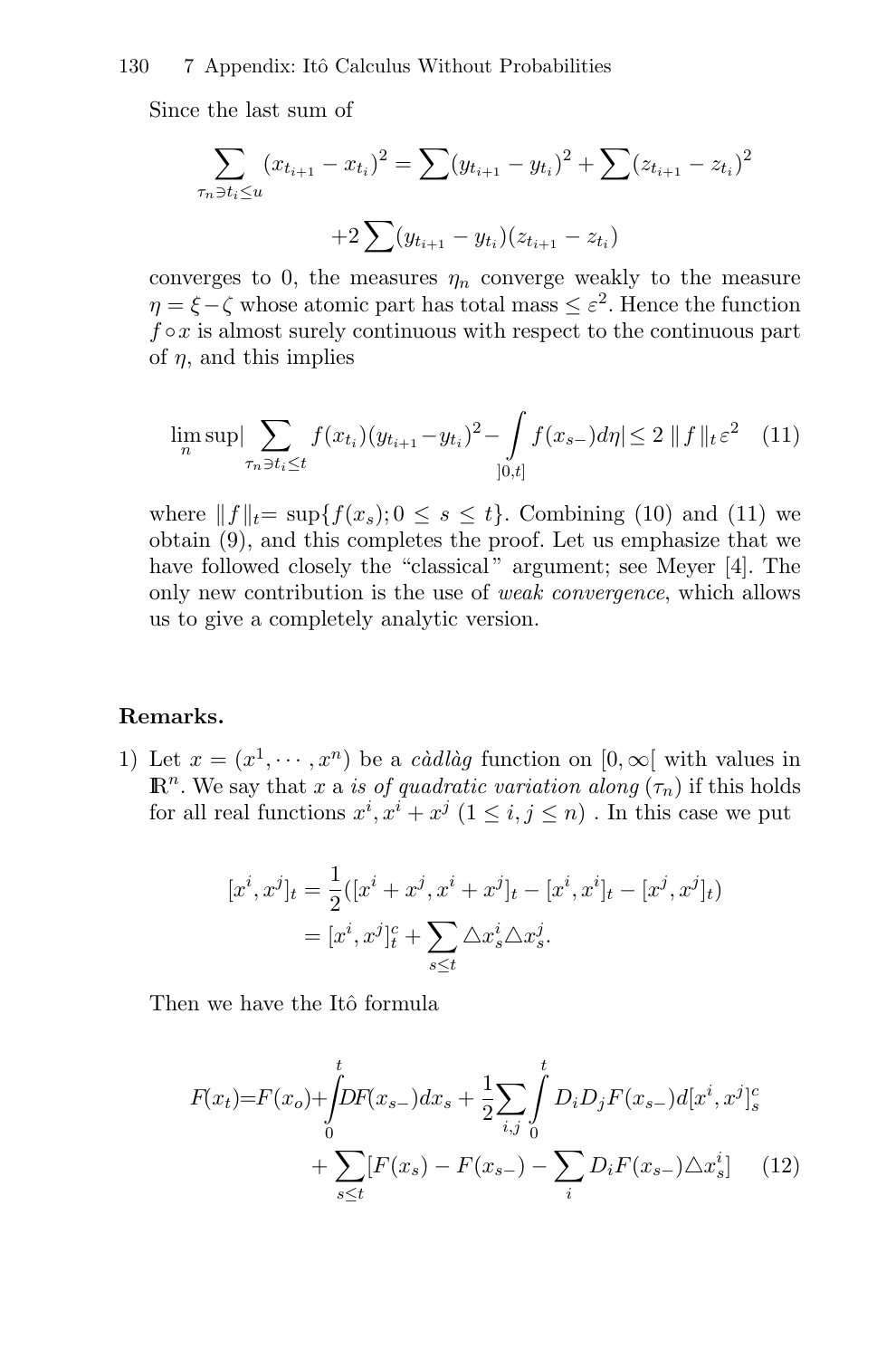for any function F of class  $C^2$  on  $\mathbb{R}^n$ , where

$$
\int_{0}^{t} DF(x_{s-})dx_{s} = \lim_{n} \sum_{\tau_{n} \ni t_{i} \leq t} \langle DF(x_{t_{i}}), x_{t_{i+1}} - x_{t_{i}} \rangle \qquad (13)
$$

 $(< \cdot, \cdot> =$  scalar product on  $\mathbb{R}^{n}$ ). The proof is the same as above, but with more cumbersome notation.

2) The class of functions of quadratic variation is stable with respect to  $C^1$  - operations. More precisely, if  $x = (x^1, \dots, x^n)$  is of quadratic variation along  $(\tau_n)$  and F a continuously differentiable function on  $\mathbb{R}^n$  then  $y = F \circ x$  is of quadratic variation along  $(\tau_n)$ , with

$$
[y, y]_t = \sum_{i,j} \int_0^t D_i F(x_s) D_j F(x_s) d[x^i, x^j]_s^c + \sum_{s \le t} \Delta y_s^2.
$$
 (14)

This is the analytic version of a result of Meyer for semimartingales, see [4] p. 359. The proof is analogous to the previous one. Let us now turn to stochastic processes. Let  $(X_t)_{t>0}$  be a semimartingale. Then, for any  $t \geq 0$ , the sums

$$
S_{\tau,t} = \sum_{\tau \ni t_i \le t} (X_{t_{i+1}} - X_{t_i})^2
$$
 (15)

converge in probability to

$$
[X,X]_t = _t + \sum_{s\leq t} \triangle X_s^2
$$

when the mesh of the subdivision  $\tau$  converges to 0 on [0, t]; see Meyer [4] p. 358. For each sequence there exists thus a subsequence  $(\tau_n)$ such that, almost surely,

$$
\lim_{n} S_{\tau_n,t} = [X,X]_t \tag{16}
$$

for each rational  $t$ . This implies that *almost all paths are of* quadratic variation along  $(\tau_n)$ . Furthermore the relation (16) is valid for all  $t \geq 0$  due to (9). The Itô formula (3), applied strictly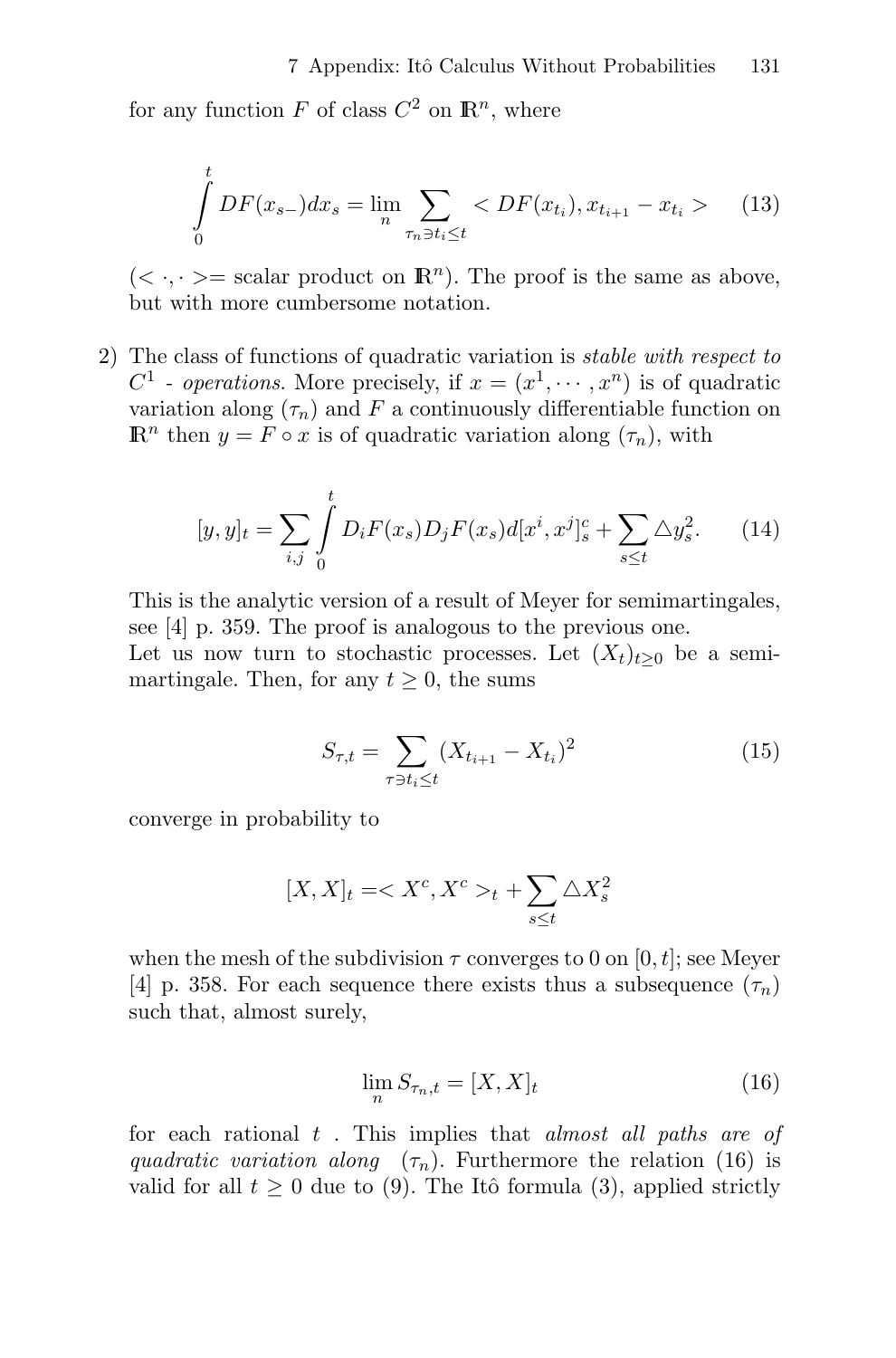pathwise, does not depend on the sequence  $(\tau_n)$ . In particular, we obtain the convergence in probability of the Riemann sums in (4) to the stochastic integral

$$
\int\limits_0^t F'(X_{s-})dX_s,
$$

when the mesh of  $\tau$  goes to 0 on [0, t].

#### **Remarks.**

- 1) For *Brownian motion* and an arbitrary sequence of subdivisions  $(\tau_n)$ with mesh tending to 0 on each compact interval, almost all paths are of quadratic variation along  $(\tau_n)$ . Indeed, by Lévy's theorem we have  $(16)$  without passing to subsequences.
- 2) For the above argument it suffices to know that the sums (15) converge in probability to an increasing process  $[X, X]$  which has paths of the form (2). The class of processes of quadratic variation is clearly larger than the class of semimartingales: Just consider a deterministic process of quadratic variation which is of unbounded variation. Let us mention also the *processes of finite energy*  $X = M + A$  where M is a local martingale and A is a process with paths of quadratic variation 0 along the dyadic subdivisions. These processes occur in the probabilistic study of Dirichlet spaces: see Fukushima [3].
- 3) For a semimartingale it is known how to construct the stochastic integral  $\int H_{s-}dX_{s}$  (*H* càdlàg and adapted) pathwise as a limit of Riemann sums, in the sense that the sums converge almost surely outside an exceptional set which depends on H; see Bichteler [1]. We have just shown that for the particular needs of Itô calculus, where  $H = f \circ X$  (f of class  $C^1$ ), the exceptional set can be chosen in advance, independently of  $H$ . It is possible to go beyond the class  $C<sup>1</sup>$  by treating local times "path by path". But not too far beyond: Stricker [5] has just shown that an extension to continuous functions is only possible for processes with paths of finite variation.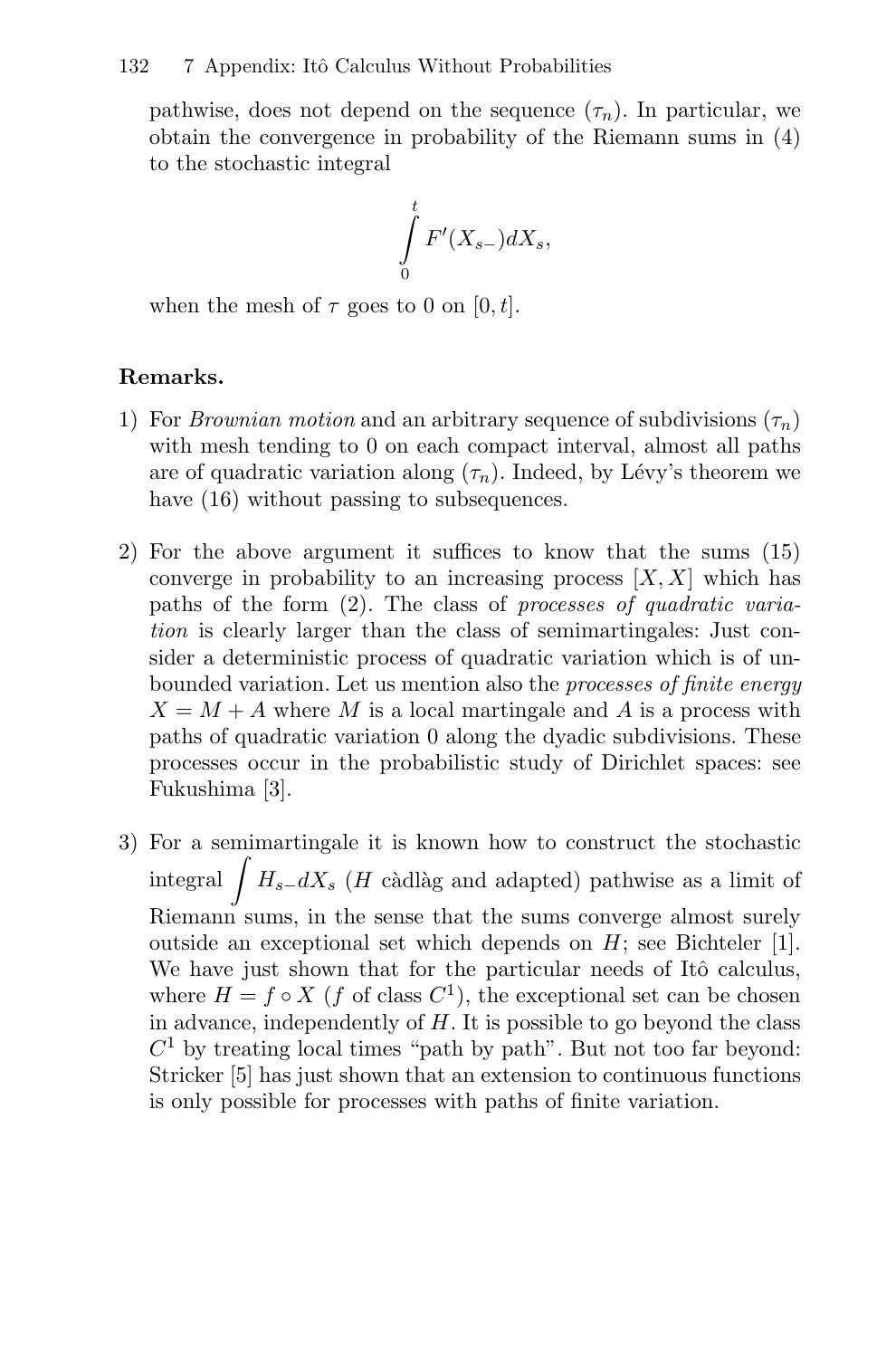### **References**

- 1) Bichteler, K.: Stochastic Integration and  $L^p$ -theory of semimartingales. Technical report no. 5, U. of Texas (1979).
- 2) Dellacherie, C., et Meyer, P.A.: Probabilités et Potentiel; Théorie des Martingales. Hermann (1980).
- 3) Fukushima, M.: Dirichlet forms and Markov processes. North Holland (1980).
- 4) Meyer, P.A.: Un cours sur les intégrales stochastiques. Sem. Prob. X, LN 511 (1976).
- 5) Stricker, C.: Quasimartingales et variations. Sem. Prob. XV, LN 850 (1980).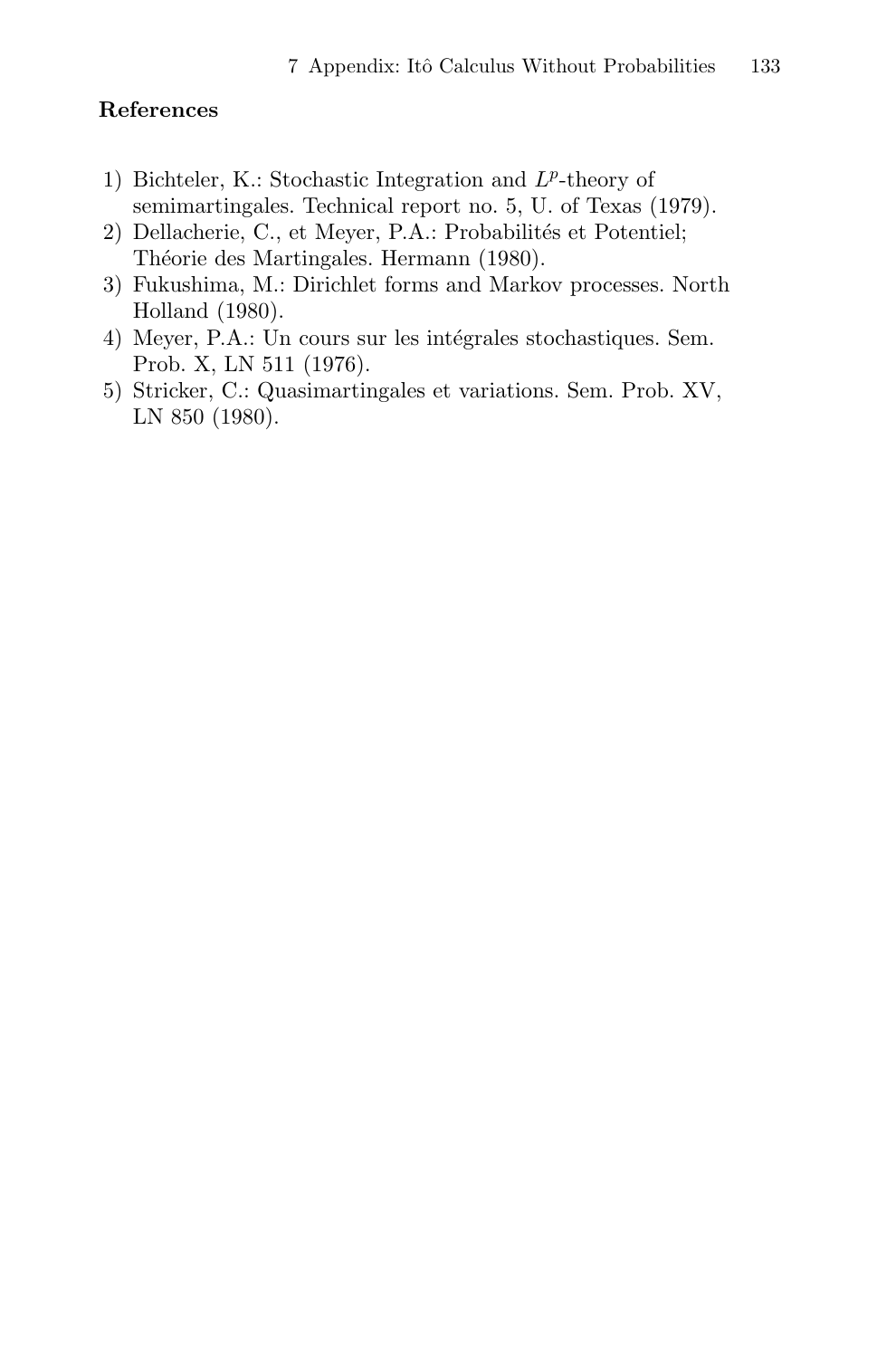## **References**

BAUER, H. (1996): Probability Theory. De Gruyter.

 $-$  (2001): Measure and Integration Theory. De Gruyter.

- Black-Derman-Toy (1990): "A one-factor model of interest rates and its application to Treasury bond options," Financ. Analysts Journal, 46(1), 33–39.
- Black-Karasinski (1991): "Bond and option pricing when short rates are lognormal," Financ. Analysts Journal, 47(4), 52–59.
- BLACK-SCHOLES (1973): "The pricing of options and corporate liabilities," J. Polit. Economy, 81, 637–654.
- Brace-Gatarek-Musiela (1997): "The Market Model of Interest Rate Dynamics," Mathematical Finance, 7, 127–154.
- Bru, B., and M. Yor (2002): "Comments on the life and mathematical legacy of Wolfgang Doeblin," Finance and Stochastics, 6(1), 3–47.
- Carr-Jarrow (1990): "The Stop-Loss Start-Gain Paradox and Option Valuation: A New Decomposition into Intrinsic and Time Value," Review of Fin. Studies, 3(3).
- Cox-Ingersoll-Ross (1981): "A re-examination of traditional hypotheses about the term structure of interest rates," Journal of Finance, 36, 769– 799.
- Delbaen-Schachermayer (1995): "The No-Arbitrage property under a change of numeraire," Stochastics Stochastic Rep., 53, 213–226.
- (1997): "The Banach space of workable contingent claims in arbitrage theory," Ann. Inst. H.Poincaré Prob. Statist.
- DUFFIE, D. (2001): Dynamic Asset Pricing Theory. 3rd Ed. Princeton UP.
- ELLIOTT-KOPP (1999): Mathematics of Financial Markets. Springer.
- FOELLMER, H. (1981): "Calcul d'Itô sans probabilité," Seminaire de Probabilité  $XY$ , Springer Lect. Notes 850, 143–150.
- (1991): Vorlesungsmanuskript Stochastische Analysis. Ausarbeitung Mueck.

(1998): "Vom Leibniz-Kalkuel zur stochastischen Analysis," LEOPOLDINA (R.3), 43, 249–257.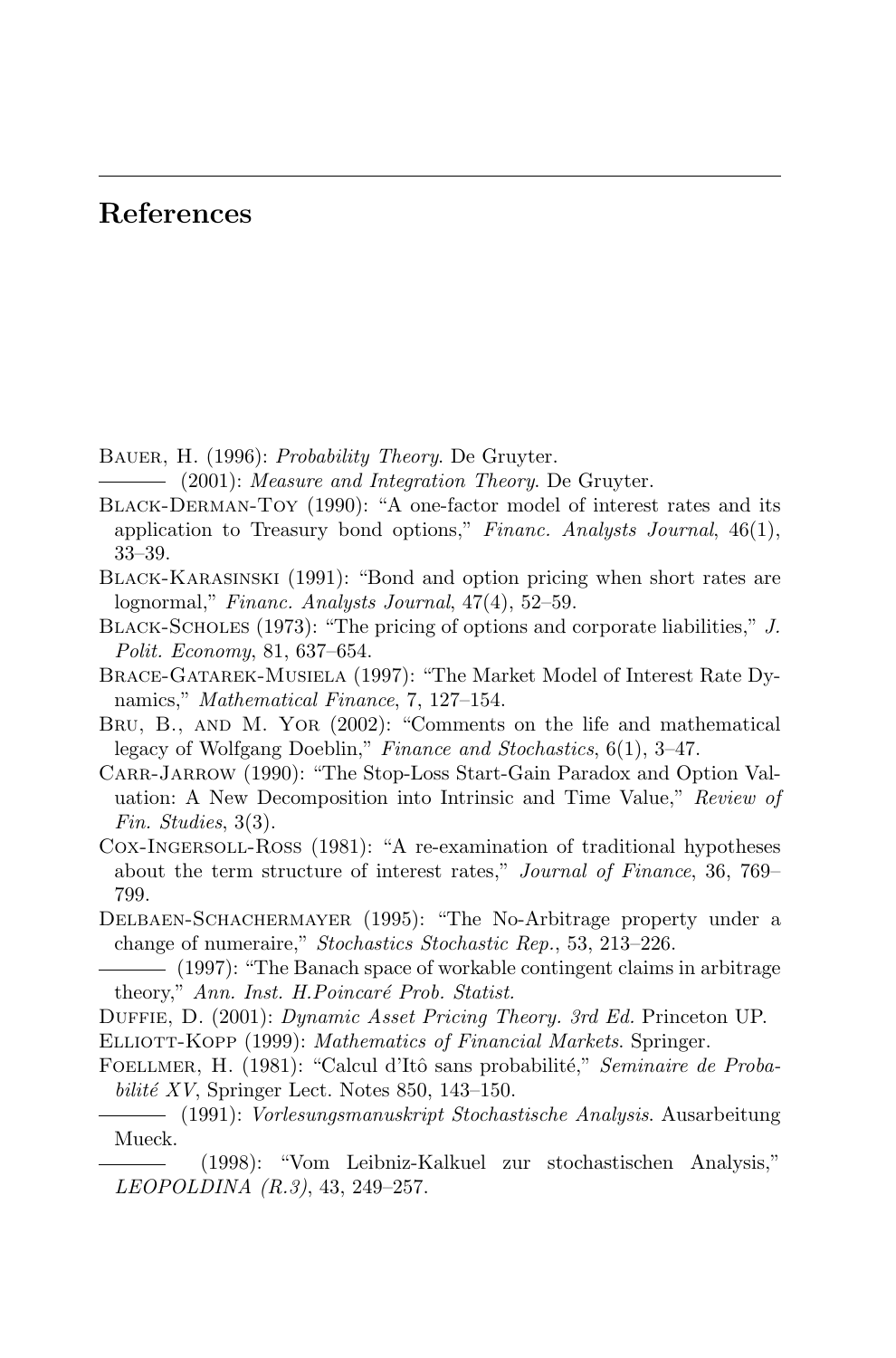- GEMAN-ELKAROUI-ROCHET (1995): "Changes of numeraire, changes of probability measures and pricing of options," J. Appl. Probability, 32, 443–458.
- Harrison-Kreps (1979): "Martingales and arbitrage in multiperiod securities markets," Journal of Economic Theory, 20, 381–408.
- HARRISON-PLISKA (1981): "Martingales and stochastic integrals in the theory of continuous trading," Stochastic Process. Appl., 11, 215–260.
- Heath-Jarrow-Morton (1992): "Bond Pricing and the Term Structure of Interest Rates," Econometrica, 60, 77–105.
- Ho-Lee (1986): "Term structure movements and pricing interest rate contingent claims," Journal of Finance, 41, 1011–1029.
- INGERSOLL, J. J. (1987): Theory of Financial Decision Making. Rowman and Littlefield.
- KARATZAS-SHREVE (1988): Brownian Motion and Stochastic Calculus. Springer.

 $-$  (1998): Methods of Mathematical Finance. Springer.

- LAMBERTON-LAPEYRE (1995): Introduction to Stochastic Calculus, applied to Finance. Chapman and Hall, London.
- LÉVY, P. (1965): Processus stochastiques et Mouvement Brownien, 2nd Ed. Gauthier-Villars.
- MCCULLOCH, J. (1975): "Operational Aspects of the Siegel Paradox," Quart. Journal of Economics, 89, 170–172.
- MERTON, R. (1973): "Theory of rational option pricing," Bell J. Econom. Managm. Sci, 4, 141–183.
- Miltersen-Sandmann-Sondermann (1997): "Closed Form Solutions for Term Structure Derivatives with Log-Normal Interest Rates," Journal of Finance, 52, 409–430.
- MUSIELA-RUTKOWSKI (1997): Martingale Methods in Financial Modelling. Springer.
- PROTTER, P. (1990): Stochastic Integration and Differential Equations. Springer.
- Revuz-Yor (1991): Continuous Martingales and Brownian Motion. Springer.
- SANDMANN-SONDERMANN (1993): "A term structure model and the pricing of interest rate derivatives," Rev. Futures Markets, 12, 391–423.

- Sandmann-Sondermann-Miltersen (1995): "Closed Form Term Structure Derivatives in a Heath–Jarrow–Morton Model with Log–normal Annually Compounded Interest Rates," Research Symposium Proceedings CBOT, pp. 145–164.
- SHIRYAEV, A. (1999): *Essentials of Stochastic Finance*. World Schientific Singapore.
- SIEGEL, J. (1972): "Risk, interest rates, and forward exchange," Quart. Journal of Economics, 86, 303–309.
- Vasicek, O. (1977): "An equilibrium characterisation of the term structure," J. Finan. Econom., 5, 177–188.

<sup>(1994): &</sup>quot;On the stability of lognormal interest models and the pricing of Eurodollar futures," Working paper, University of Bonn.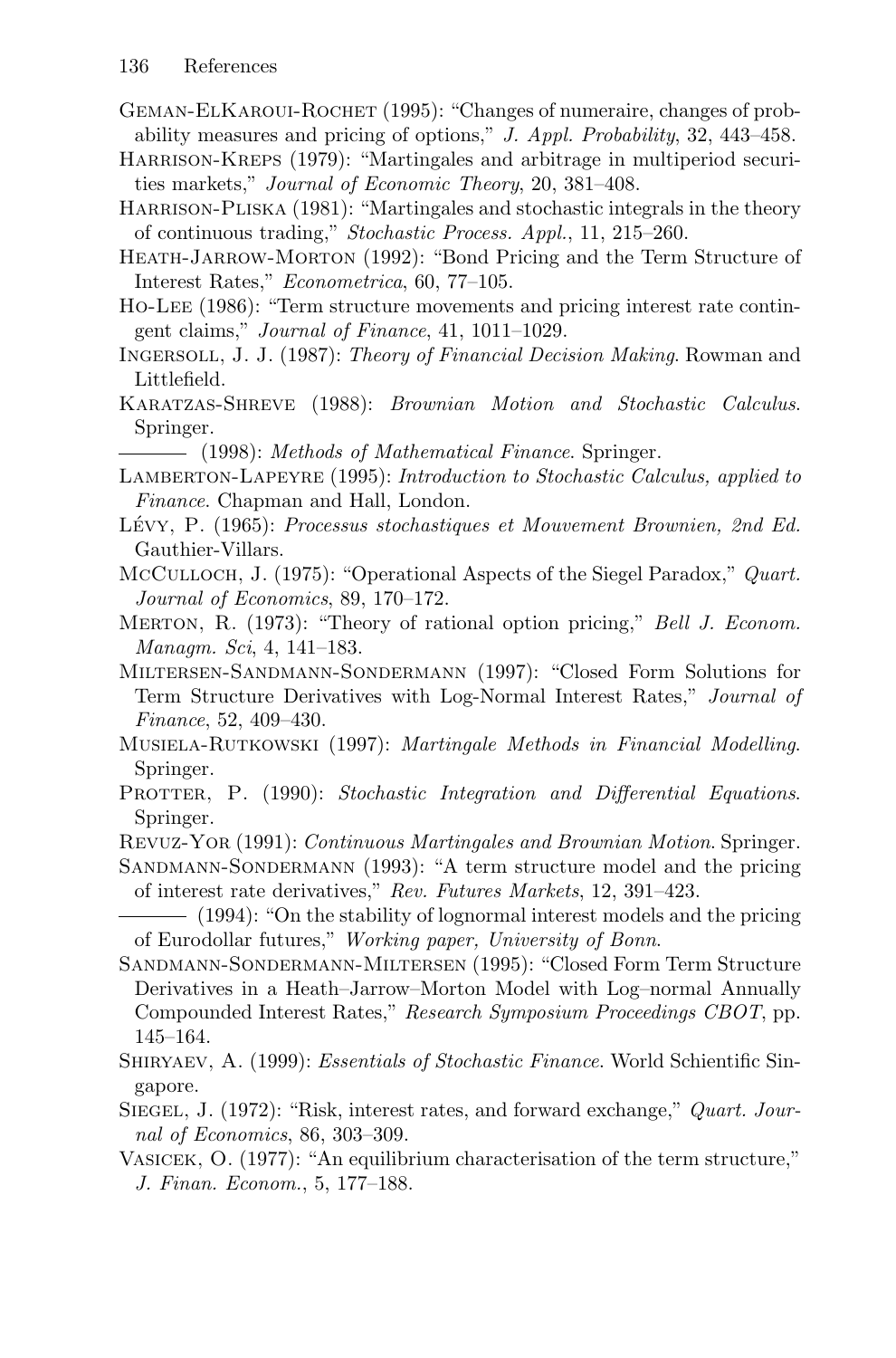# Lecture Notes in Economics and Mathematical Systems

For information about Vols. 1–483 please contact your bookseller or Springer-Verlag

Vol. 488: B. Schmolck, Ommitted Variable Tests and Dynamic Specification. X, 144 pages. 2000.

Vol. 489: T. Steger, Transitional Dynamics and Economic Growth in Developing Countries. VIII, 151 pages. 2000.

Vol. 490: S. Minner, Strategic Safety Stocks in Supply Chains. XI, 214 pages. 2000.

Vol. 491: M. Ehrgott, Multicriteria Optimization. VIII, 242 pages. 2000.

Vol. 492: T. Phan Huy, Constraint Propagation in Flexible Manufacturing. IX, 258 pages. 2000.

Vol. 493: J. Zhu, Modular Pricing of Options. X, 170 pages. 2000.

Vol. 494: D. Franzen, Design of Master Agreements for OTC Derivatives. VIII, 175 pages. 2001.

Vol. 495: I. Konnov, Combined Relaxation Methods for Variational Inequalities. XI, 181 pages. 2001.

Vol. 496: P. Weiß, Unemployment in Open Economies. XII, 226 pages. 2001.

Vol. 497: J. Inkmann, Conditional Moment Estimation of Nonlinear Equation Systems. VIII, 214 pages. 2001.

Vol. 498: M. Reutter, A Macroeconomic Model of West German Unemployment. X, 125 pages. 2001.

Vol. 499: A. Casajus, Focal Points in Framed Games. XI, 131 pages. 2001.

Vol. 500: F. Nardini, Technical Progress and Economic Growth. XVII, 191 pages. 2001.

Vol. 501: M. Fleischmann, Quantitative Models for Reverse Logistics. XI, 181 pages. 2001.

Vol. 502: N. Hadjisavvas, J. E. Martínez-Legaz, J.-P. Penot (Eds.), Generalized Convexity and Generalized Monotonicity. IX, 410 pages. 2001.

Vol. 503: A. Kirman, J.-B. Zimmermann (Eds.), Economics with Heterogenous Interacting Agents. VII, 343 pages. 2001.

Vol. 504: P.-Y. Moix (Ed.), The Measurement of Market Risk. XI, 272 pages. 2001.

Vol. 505: S. Voß, J. R. Daduna (Eds.), Computer-Aided Scheduling of Public Transport. XI, 466 pages. 2001.

Vol. 506: B. P. Kellerhals, Financial Pricing Models in Con-tinuous Time and Kalman Filtering. XIV, 247 pages. 2001.

Vol. 507: M. Koksalan, S. Zionts, Multiple Criteria Decision Making in the New Millenium. XII, 481 pages. 2001.

Vol. 508: K. Neumann, C. Schwindt, J. Zimmermann, Project Scheduling with Time Windows and Scarce Resources. XI, 335 pages. 2002.

Vol. 509: D. Hornung, Investment, R&D, and Long-Run Growth. XVI, 194 pages. 2002.

Vol. 510: A. S. Tangian, Constructing and Applying Objective Functions. XII, 582 pages. 2002.

Vol. 511: M. Külpmann, Stock Market Overreaction and Fundamental Valuation. IX, 198 pages. 2002.

Vol. 512: W.-B. Zhang, An Economic Theory of Cities.XI, 220 pages. 2002.

Vol. 513: K. Marti, Stochastic Optimization Techniques. VIII, 364 pages. 2002.

Vol. 514: S. Wang, Y. Xia, Portfolio and Asset Pricing. XII, 200 pages. 2002.

Vol. 515: G. Heisig, Planning Stability in Material Requirements Planning System. XII, 264 pages. 2002.

Vol. 516: B. Schmid, Pricing Credit Linked Financial Instruments. X, 246 pages. 2002.

Vol. 517: H. I. Meinhardt, Cooperative Decision Making in Common Pool Situations. VIII, 205 pages. 2002.

Vol. 518: S. Napel, Bilateral Bargaining. VIII, 188 pages. 2002.

Vol. 519: A. Klose, G. Speranza, L. N. Van Wassenhove (Eds.), Quantitative Approaches to Distribution Logistics and Supply Chain Management. XIII, 421 pages. 2002.

Vol. 520: B. Glaser, Efficiency versus Sustainability in Dynamic Decision Making. IX, 252 pages. 2002.

Vol. 521: R. Cowan, N. Jonard (Eds.), Heterogenous Agents, Interactions and Economic Performance. XIV, 339 pages. 2003.

Vol. 522: C. Neff, Corporate Finance, Innovation, and Strategic Competition. IX, 218 pages. 2003.

Vol. 523: W.-B. Zhang, A Theory of Interregional Dynamics. XI, 231 pages. 2003.

Vol. 524: M. Frölich, Programme Evaluation and Treatment Choise. VIII, 191 pages. 2003.

Vol. 525: S. Spinler, Capacity Reservation for Capital-Intensive Technologies. XVI, 139 pages. 2003.

Vol. 526: C. F. Daganzo, A Theory of Supply Chains. VIII, 123 pages. 2003.

Vol. 527: C. E. Metz, Information Dissemination in Currency Crises. XI, 231 pages. 2003.

Vol. 528: R. Stolletz, Performance Analysis and Optimization of Inbound Call Centers. X, 219 pages. 2003.

Vol. 529: W. Krabs, S. W. Pickl, Analysis, Controllability and Optimization of Time-Discrete Systems and Dynamical Games. XII, 187 pages. 2003.

Vol. 530: R. Wapler, Unemployment, Market Structure and Growth. XXVII, 207 pages. 2003.